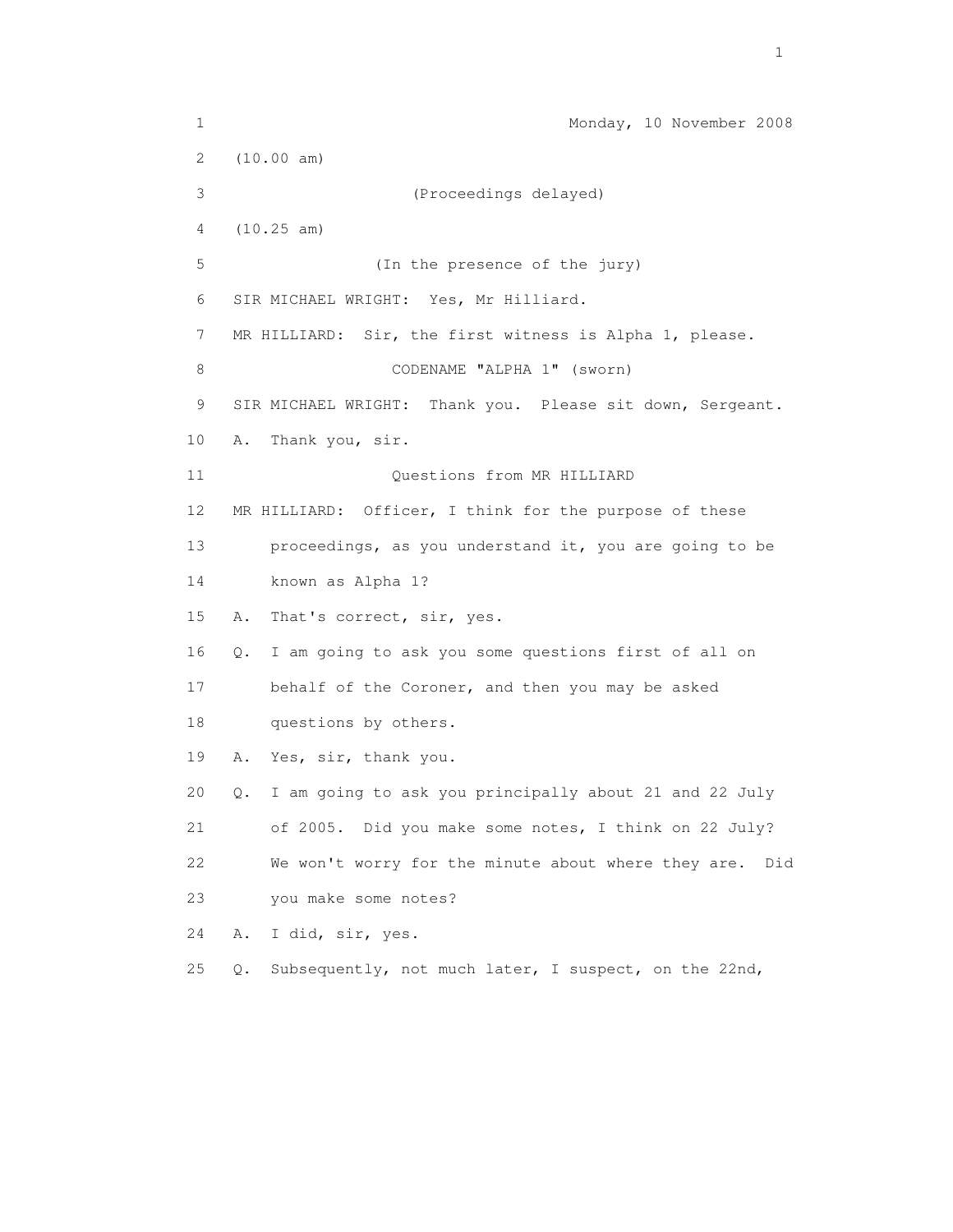| 1  |       | did you make a witness statement?                        |
|----|-------|----------------------------------------------------------|
| 2  | Α.    | I have certainly made original notes, sir. Whether that  |
| 3  |       | was typed out for me into a statement form I couldn't    |
| 4  |       | say.                                                     |
| 5  | Q.    | All right. We have it in a typed form.                   |
| 6  | Α.    | They are sometimes typed out for you, sir, so I would    |
| 7  |       | write my original note, and then the typed copy would be |
| 8  |       | sent back to me to clarify and make any point or         |
| 9  |       | alterations.                                             |
| 10 | Q.    | That's on 22 July 2005?                                  |
| 11 | Α.    | Yes, sir.                                                |
| 12 | Q.    | Then on 22 October of this year, at the request of the   |
| 13 |       | Coroner, did you make a further statement?               |
| 14 | Α.    | I did, sir, yes.                                         |
| 15 | Q.    | In that statement, I just want to see if I have          |
| 16 |       | understood the position correctly or whether it's        |
| 17 |       | changed at all, you said you had not seen the notes that |
| 18 |       | you had made on 22 July 2005 since then, but you had     |
| 19 |       | seen a typed copy of them?                               |
| 20 | Α.    | That's correct, sir, yes.                                |
| 21 | $Q$ . | Is that still the position?                              |
| 22 | Α.    | It is, sir, yes.                                         |
| 23 | Q.    | All right. Then what we have is the typed copy.<br>Have  |
| 24 |       | you got, then, a typed copy of the July 2005 notes and   |
| 25 |       | a typed copy of the October 2008 statement in front of   |

 $\overline{2}$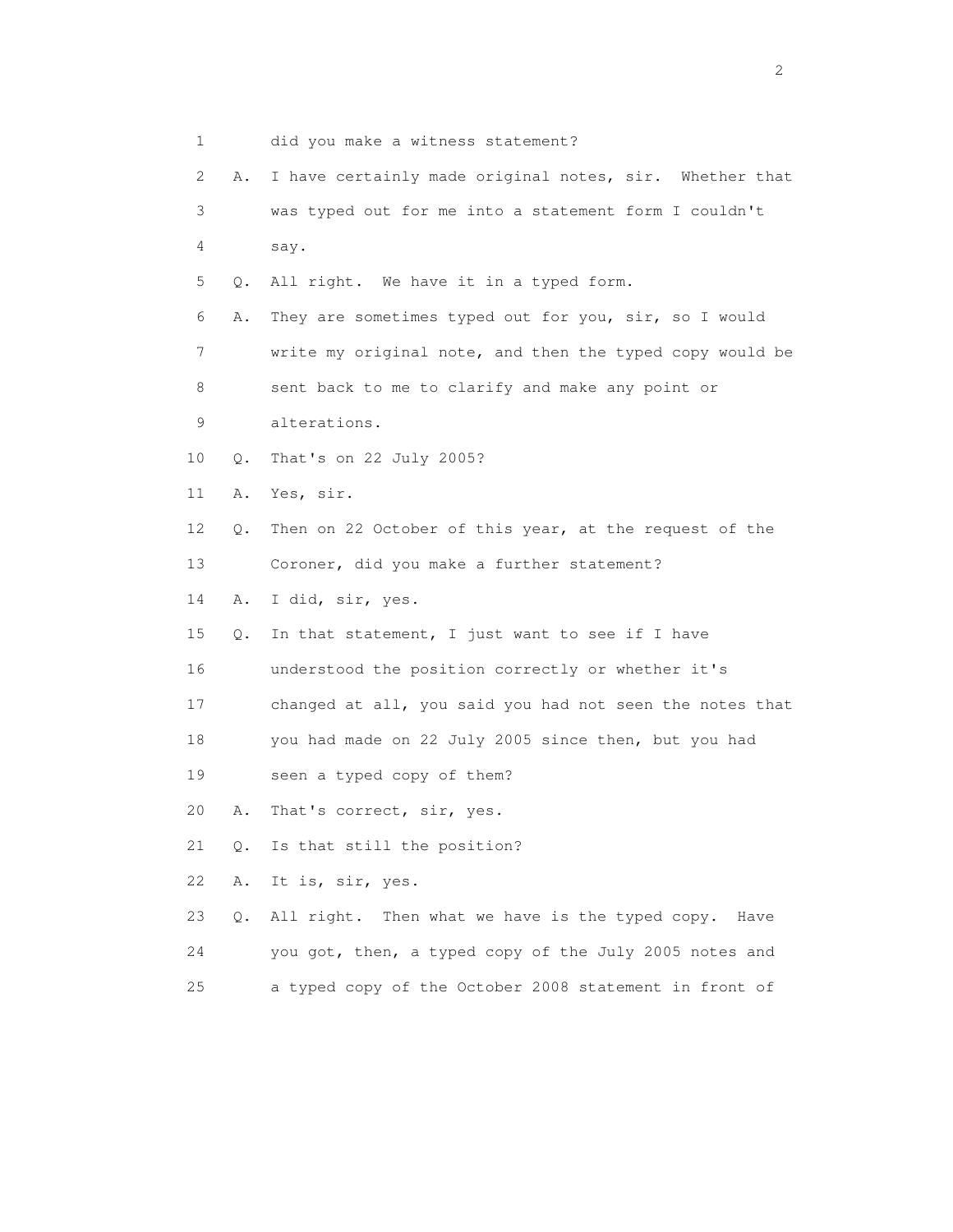- 1 you?
- 2 A. Yes, sir, I have.

3 Q. There is no difficulty about you looking at those as we

- 4 go along.
- 5 A. Thank you.

 6 Q. On 21 and 22 July 2005, were you the team leader for the 7 orange firearms team?

8 A. Yes, sir.

9 Q. It follows, then, that you were a CO19 officer?

10 A. Yes, sir.

11 Q. At that time, July 2005, how long had you been

12 a specialist firearms officer for, just approximately?

13 A. Since 1996, sir.

14 Q. How long had you been a team leader for?

15 A. Probably two and a half years by that time.

16 Q. By July 2005?

17 A. Yes, I started as a constable on the specialist firearms

 18 teams and then became promoted and team leader probably 19 for about two and a half years at that stage.

 20 Q. I am going to about the middle of the first page of your 21 October 2008 statement, if that just helps you.

22 A. Yes.

 23 Q. You explain there that, on 21 July 2005, you paraded for 24 duty at 3 o'clock in the afternoon in your capacity as 25 the team leader for the orange team; is that right?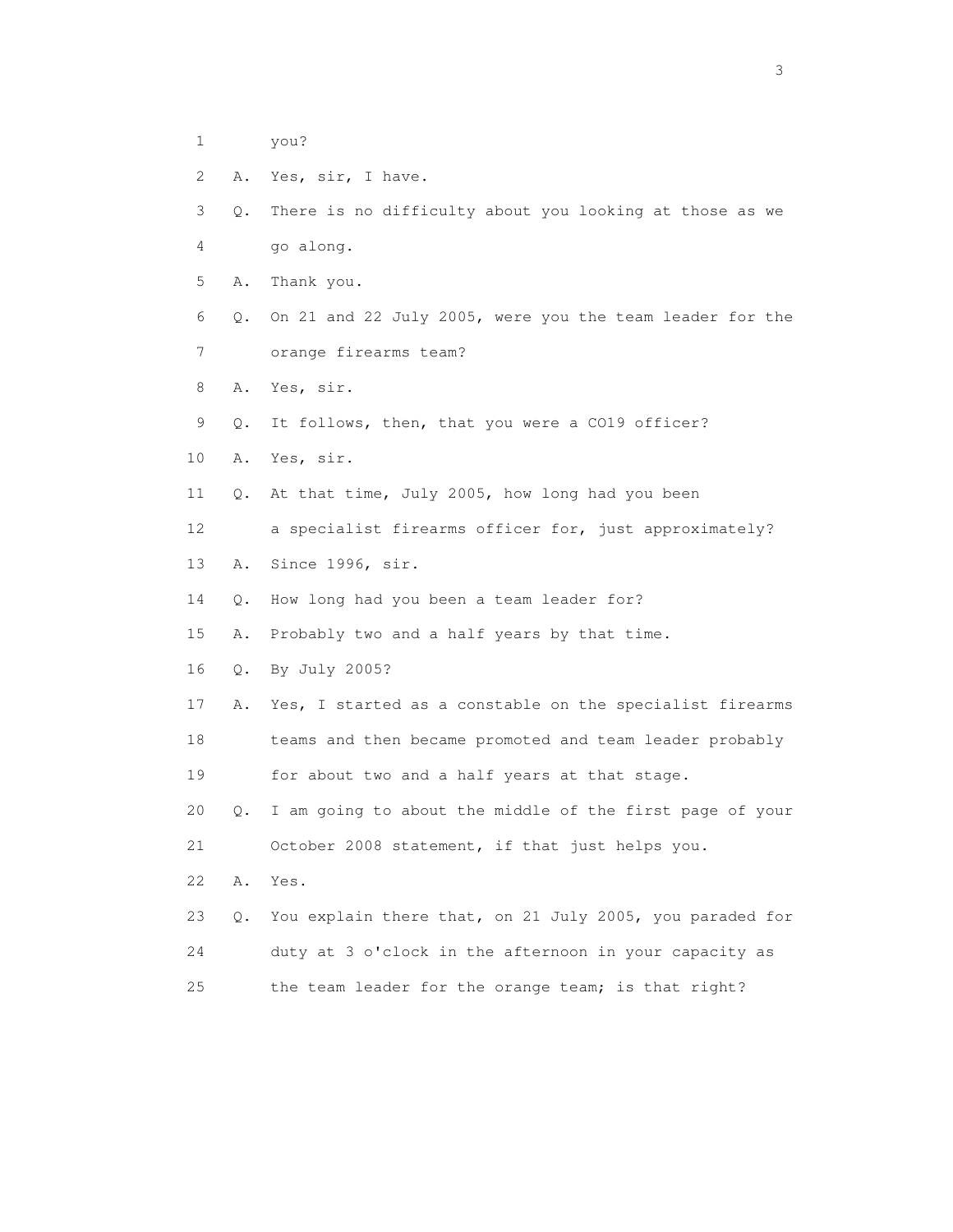- 1 A. That's correct, sir, yes.
- 2 Q. The team on that day consisted of yourself and ten other 3 officers?
- 4 A. Yes, sir.
- 5 Q. You say that:
- 6 "Under normal circumstances that tour of duty would 7 have concluded at [11 o'clock in the evening]..."
- 8 A. That's correct.
- 9 Q. So that's 3 o'clock in the afternoon to 11 o'clock at
- 10 night?
- 11 A. Correct.
- 12 Q. What's that period of duty called?
- 13 A. It's called a late turn, sir.
- 14 Q. Right. But you say:
- 15 "... we were retained on duty in support of
- 16 an SO12/SO13 operation."
- 17 A. Yes, that's correct.
- 18 Q. First of all, what does that mean if you are retained on 19 duty?
- 20 A. Generally the late turn team would be the last team at 21 work, as it were, on that particular day, so if 22 something is bubbling, to use a colloquialism, or there 23 is information coming in that there may be an operation 24 that needs to be supported, then it would generally be 25 the late turn team that would be kept on.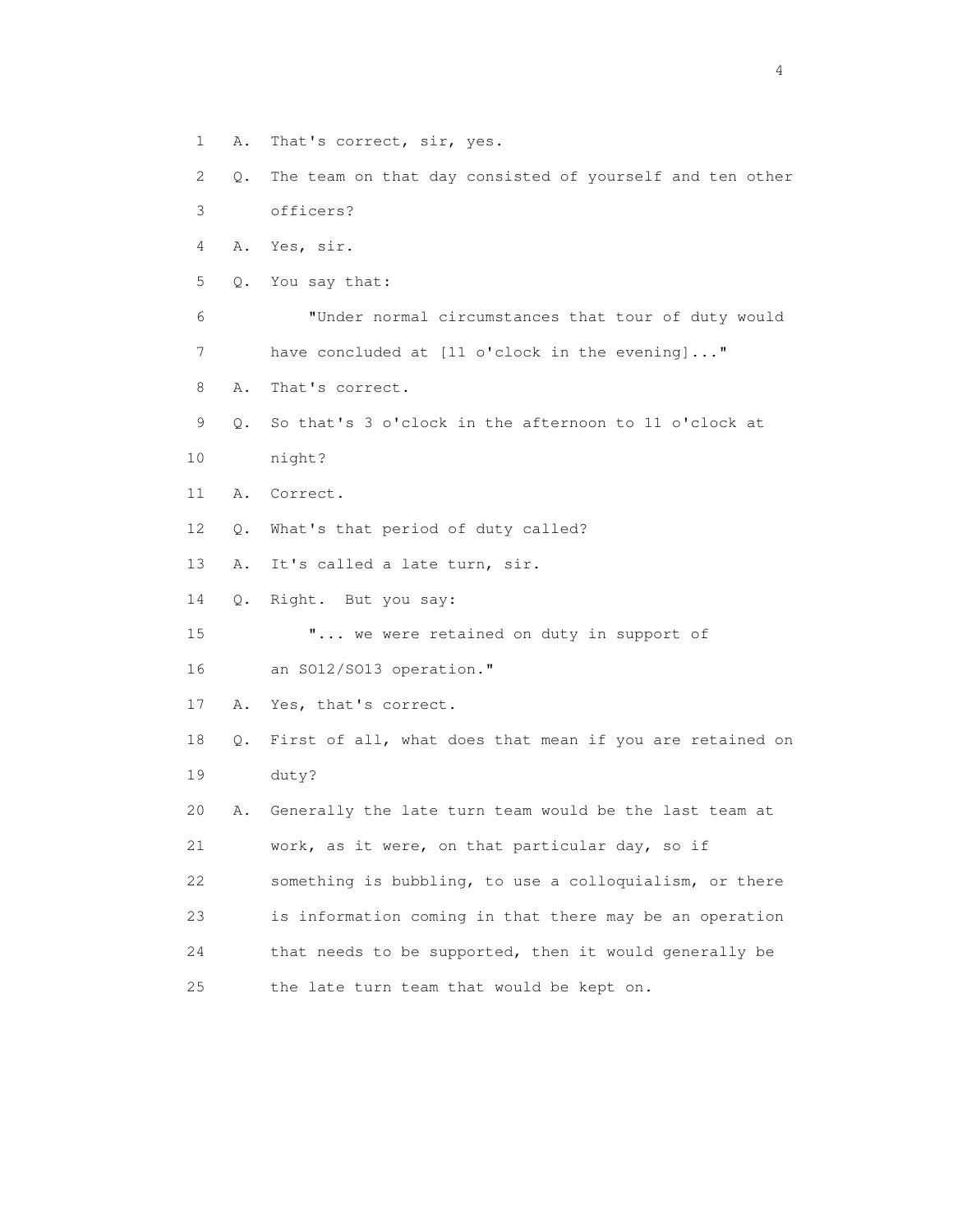1 Q. So if we can just understand it at its simplest, 2 ordinarily at 11 o'clock in the evening, the tour of 3 duty, the late turn would end and you would all make 4 your way home? 5 A. All things being equal, sir, yes. 6 Q. What did you all do at 11 o'clock -- 7 A. We remained where we were and just awaited any updates 8 or, you know, we may well have been sent home an hour 9 later but as it were we were kept on duty. 10 Q. Where in fact were you? 11 A. At Leman Street. 12 Q. You say in your statement: 13 **"...** we were retained on duty in support of 14 an SO12/SO13 operation." 15 Did you know what that was? Did you know any 16 details about it at that time? 17 A. I don't remember, sir, to be perfectly honest. 18 Q. Did you have any idea how long you might be retained on 19 duty for? 20 A. No, sir, not at that stage. 21 Q. You say in your statement that you were aware that: 22 "... other teams had been tasked to take over from 23 us the following morning..." 24 A. Yes, that's correct. 25 Q. What sort of time would that have been, as you

 $\sim$  5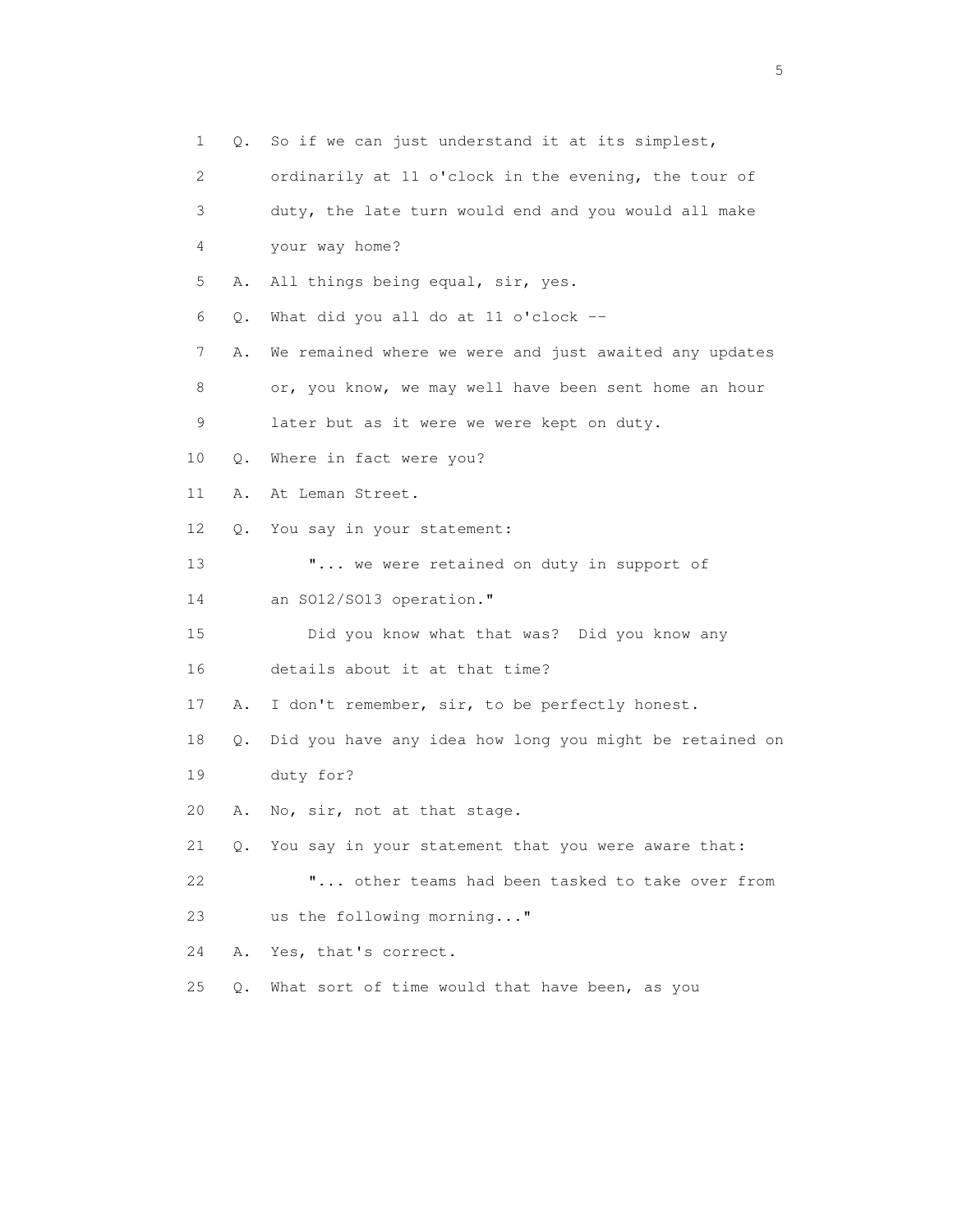1 understood it?

2 A. To be honest, sir, I have no recollection of times.

3 That's from --

```
 4 SIR MICHAEL WRIGHT: You would know that the early turn team 
5 would be on at 7 o'clock?
```
 6 A. Yes, but they could be -- for argument's sake they could 7 be brought in earlier depending on how long we had been 8 on from the day before. It's not -- they're not set 9 times --

10 SIR MICHAEL WRIGHT: It doesn't follow that that is

11 necessarily going to be the time they take over.

12 A. No, sir. No.

 13 MR HILLIARD: You say that you were also aware that one team 14 had booked into a hotel to be more readily available. 15 A. I am aware now, sir. I don't think I was aware at the 16 time.

 17 Q. All right. That I think we know is the grey team. Are 18 you aware of that?

19 A. So I believe, sir, yes.

 20 Q. As you understood it at that time, was there any other 21 team other than the orange team that was available for 22 immediate deployment of specialist firearms officers? 23 A. Not to my recollection, sir, no, not immediately

24 deployable.

25 Q. So you have told us that you were at Leman Street and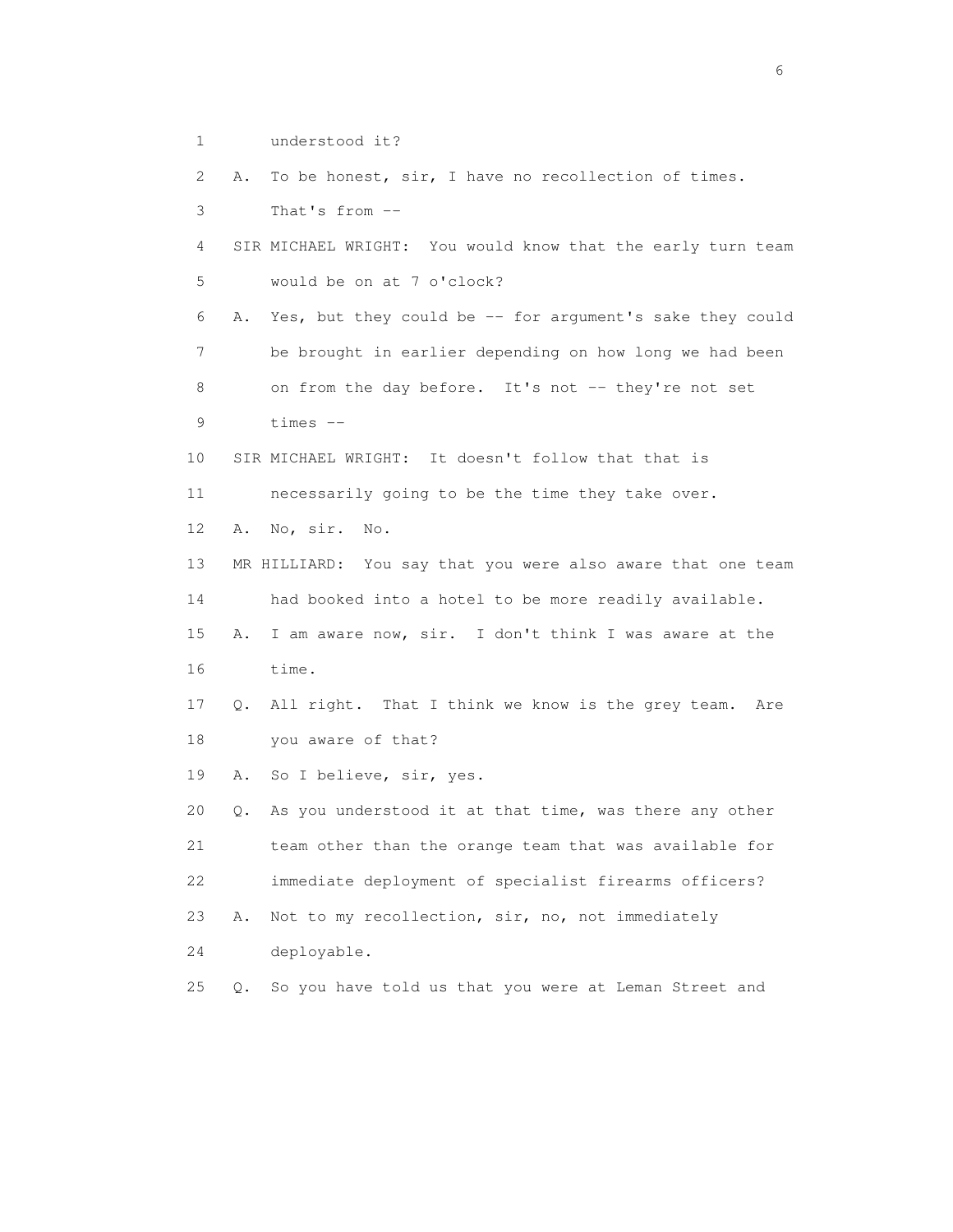| 1               |    | then understood that you had to remain there?            |
|-----------------|----|----------------------------------------------------------|
| 2               | Α. | Yes.                                                     |
| 3               | Q. | Do you remember being contacted by Inspector ZAJ, as we  |
| 4               |    | know him, at any stage?                                  |
| 5               | Α. | I do now, sir, yes. My memory was jogged, if I am        |
| 6               |    | honest, but I was contacted --                           |
| 7               | Q. | That's all right. Memories get jogged. Just so we        |
| 8               |    | know, though, what was your memory jogged by?            |
| 9               | Α. | By ZAJ himself.                                          |
| 10              | Q. | Speaking to you or seeing his evidence, or what?         |
| 11              | Α. | I think probably seeing his evidence, sir.               |
| 12 <sup>°</sup> | Q. | As a result of having your memory jogged, can you        |
| 13              |    | remember when you and he had contact?                    |
| 14              | Α. | Off the top of my head, I wouldn't, sir, no. Obviously   |
| 15              |    | I appreciate phone records and things have been brought  |
| 16              |    | into play in this trial and they would be my best guide, |
| 17              |    | I think.                                                 |
| 18              | Q. | You say in your statement about 5 o'clock or so, yes,    |
| 19              |    | that you think you and he had contact?                   |
| 20              | Α. | I do, sir, yes.                                          |
| 21              | Q. | There or thereabouts. What did he want?                  |
| 22              | Α. | He wanted me to bring orange team to New Scotland Yard.  |
| 23              | Q. | Did you do that?                                         |
| 24              | Α. | I did, sir, yes.                                         |

25 Q. In your notes for 22 July 2005, the ones actually made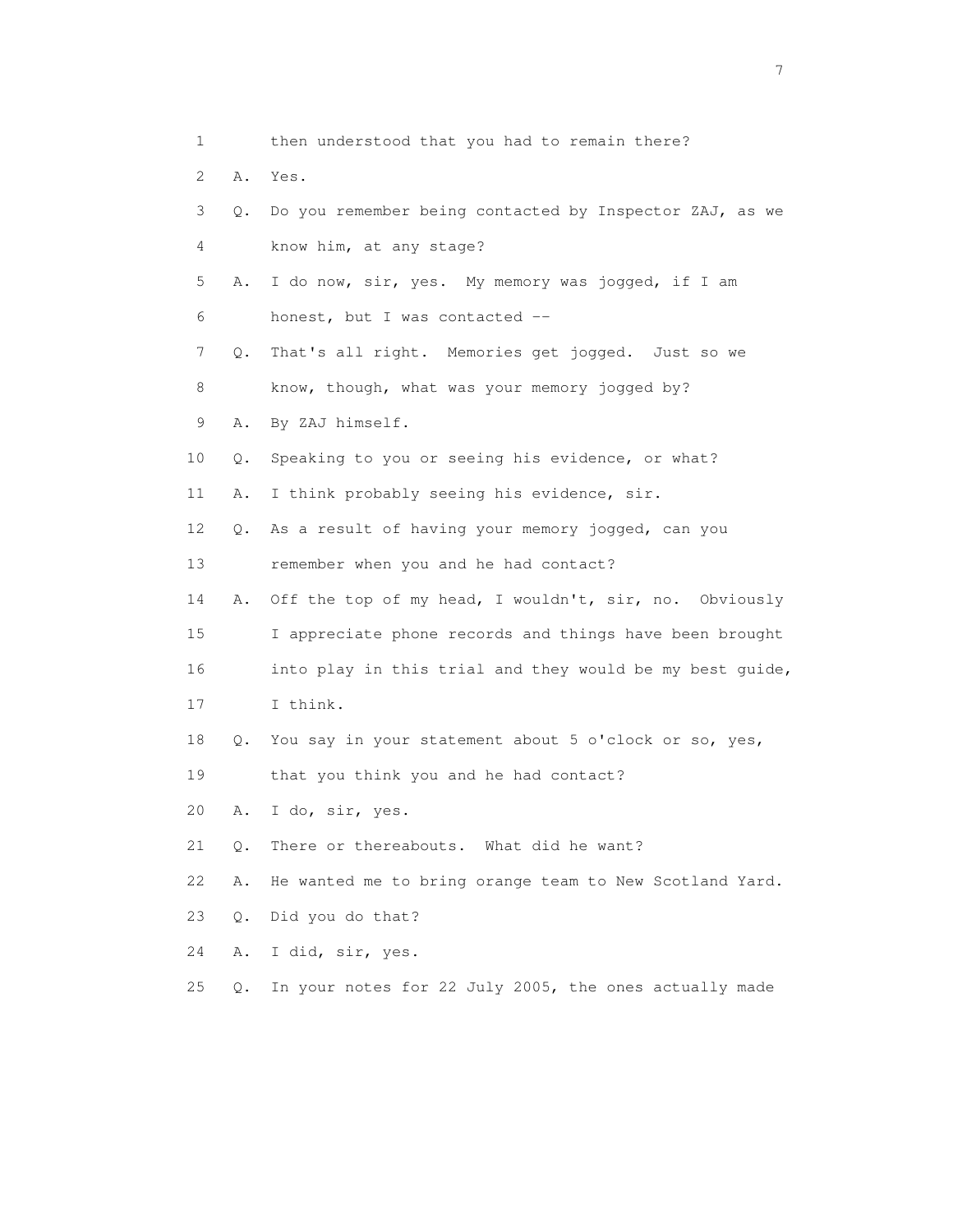1 on the 22nd --

2 A. Yes.

3 Q. -- they begin like this:

 4 "On Friday 22 July 2005 I was on duty in plain 5 clothes in my capacity as a firearms team leader. I was 6 at Leman Street police station, and in company of other 7 firearms officers. At about 0520 hours we responded 8 to request for assistance from SO13, Anti-Terrorist 9 Branch officers." 10 Yes? 11 A. That's correct, sir. 12 Q. If you were contacted by Inspector ZAJ at about 13 5 o'clock, and at 5.20 you have responded to that 14 request, can you just help us, by 5.20 what do you think 15 you had done to respond? 16 A. I think tracing this back, sir, from the timings that 17 I have got, if the phone call was made to me, I think 18 it's put at 5.07, then I have said in there that 19 I responded to that call at 5.20, I would assume then 20 that we left Leman Street probably at 5.20 in response 21 to that call, and then -- 22 SIR MICHAEL WRIGHT: To go to Scotland Yard? 23 A. Yes, sir, and then probably arriving, I would say, 24 somewhere between 5.30 and 5.35 at that time of the 25 morning, but that is a bit of an assumption on my part,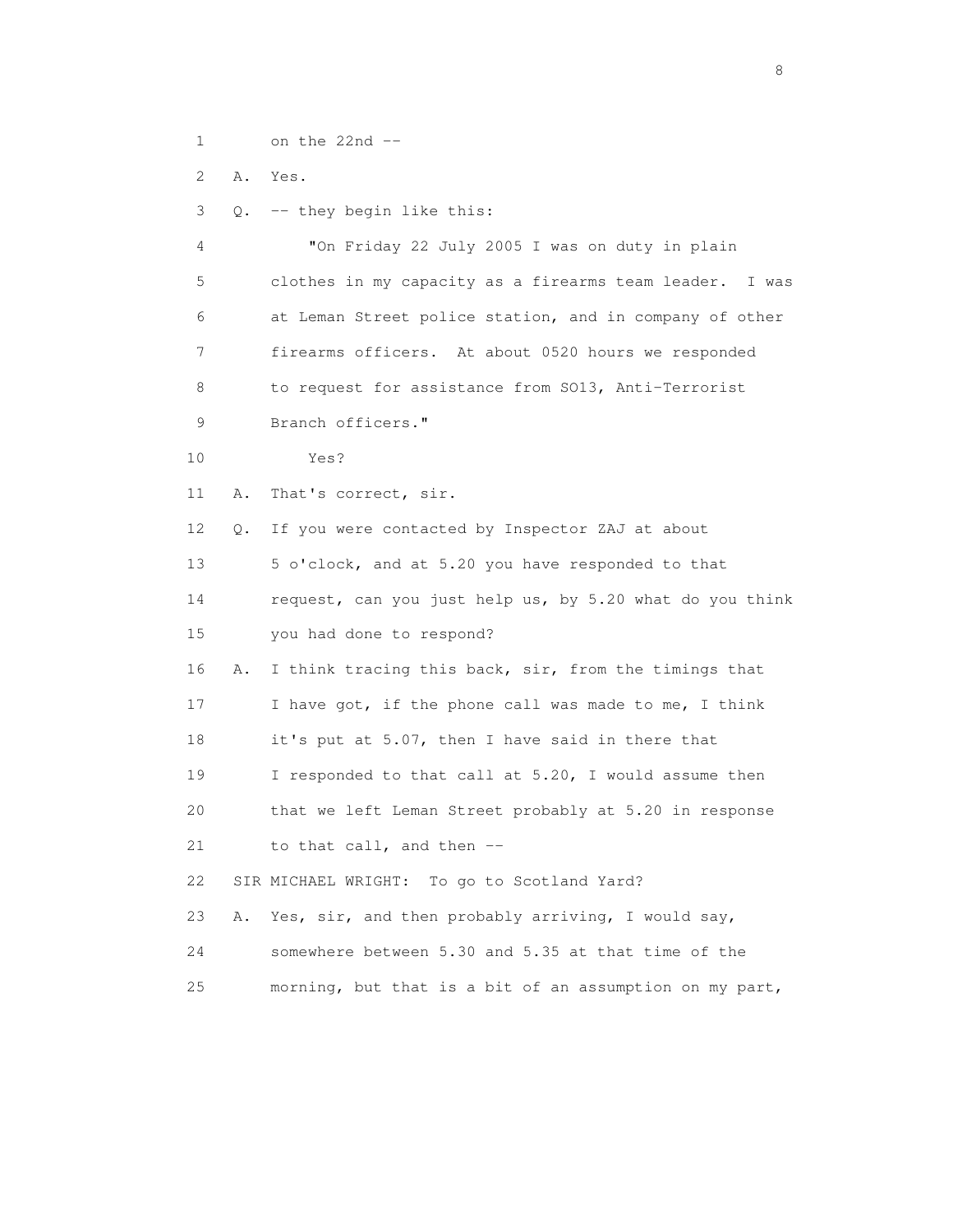1 sir.

| 2  |       | MR HILLIARD: I think it probably follows from the time you |
|----|-------|------------------------------------------------------------|
| 3  |       | have said it would take you to get from Leman Street to    |
| 4  |       | New Scotland Yard, are you all kitted up and ready,        |
| 5  |       | weapons booked out and so on?                              |
| 6  | Α.    | Exactly.                                                   |
| 7  | Q.    | Right. Would each little unit of the team have been        |
| 8  |       | assigned a vehicle and so on? Would all those decisions    |
| 9  |       | have been made?                                            |
| 10 | Α.    | Yes, they would have been made well in advance of that,    |
| 11 |       | sir, yes.                                                  |
| 12 | О.    | Do you remember seeing Inspector ZAJ at all when you got   |
| 13 |       | to New Scotland Yard?                                      |
| 14 | Α.    | I believe I saw him in the canteen, sir.                   |
| 15 | О.    | If he had been the person who had asked you to come,       |
| 16 |       | would you ordinarily expect there to be some more          |
| 17 |       | conversation or discussion with him when you got there?    |
| 18 | Α.    | Yes.                                                       |
| 19 | Q.    | Would that be normal?                                      |
| 20 | Α.    | Yes, it would, sir.                                        |
| 21 | Q.    | Have you now yourself got any recollection of any          |
| 22 |       | conversation that you may have had with him in the         |
| 23 |       | canteen?                                                   |
| 24 | Α.    | No, sir.                                                   |
| 25 | $Q$ . | Have you now got any recollection of being given any       |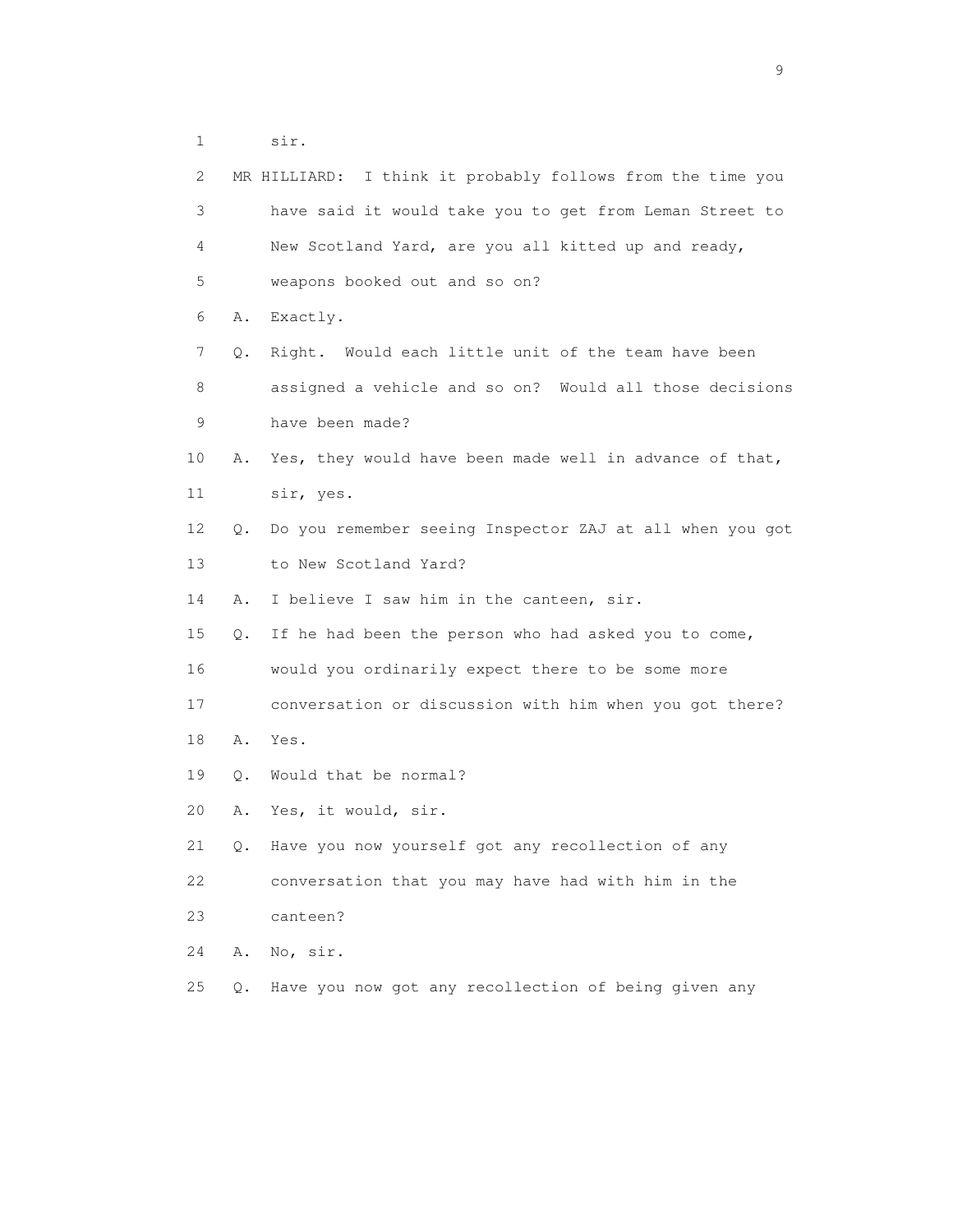1 specific reason for why you had been asked to go to New 2 Scotland Yard?

3 A. No, sir, I haven't.

 4 Q. Can you help with this: if there had been interest in 5 a number or two or more addresses, all right, but just 6 assume for the purposes of the question, only your team 7 available, all right? In your view, would it have made 8 sense to bring you, your team, to New Scotland Yard to 9 await, as it were, developments and see if you were 10 required to go to one of two or more addresses in 11 particular or not?

 12 A. Yes, it would, sir, obviously depending on where those 13 addresses were, but bearing in mind where they were, 14 then yeah, that would make perfect sense.

 15 SIR MICHAEL WRIGHT: Certainly if they are on two opposite 16 sides of London?

 17 A. Absolutely, sir, or both over in the East End, we may 18 well go sort of in that direction.

 19 MR HILLIARD: Right. So far as your notes are concerned, 20 the ones on the 22nd, is there any specific reference to 21 that having been the reason why you were called to New 22 Scotland Yard?

23 A. No, sir.

24 Q. Just so we know what the notes say, you have dealt with 25 the first bit: at 5.20 you responded to the request for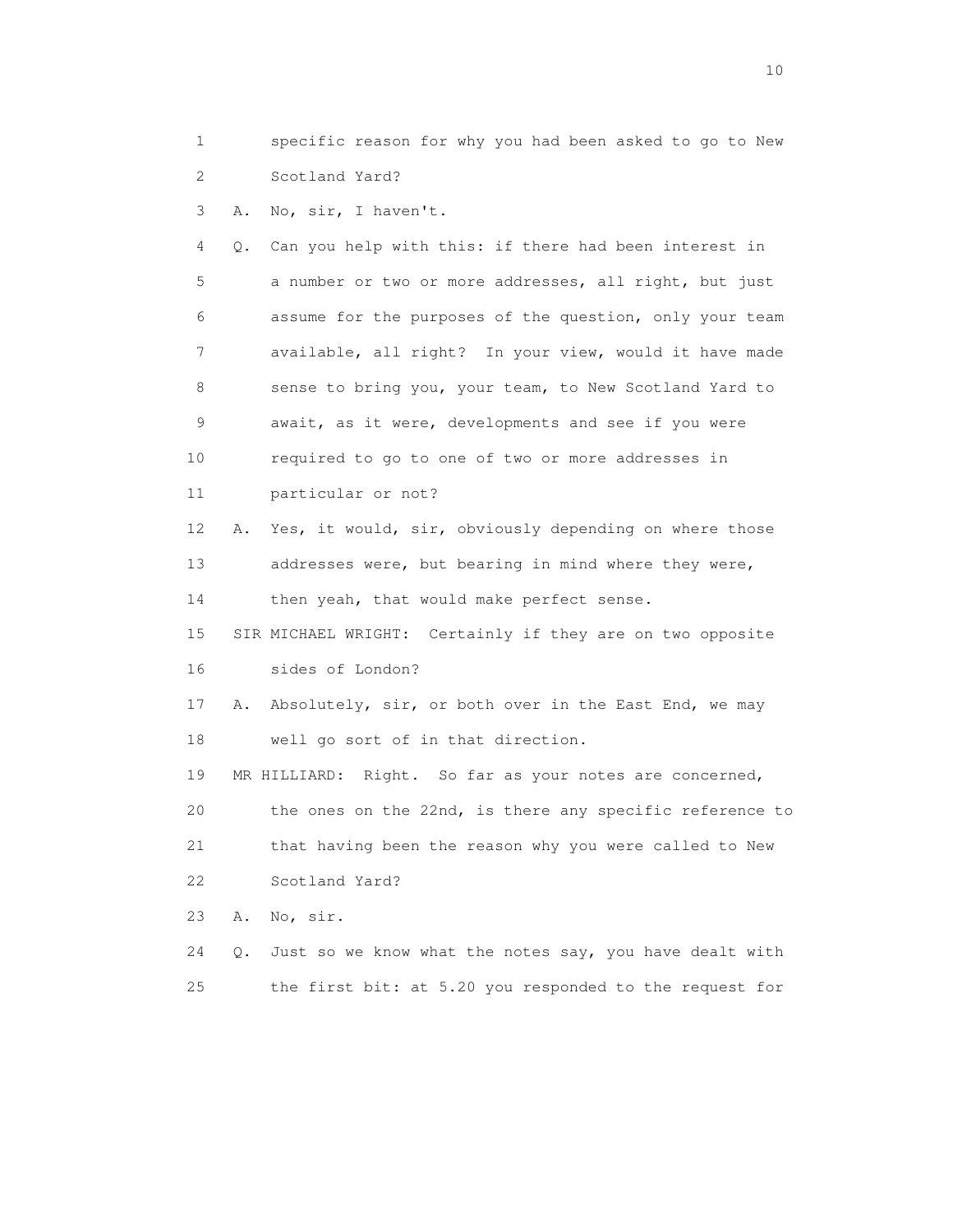1 assistance from SO13 Anti-Terrorist Branch officers. 2 Then they go on:

 3 "We received an intelligence briefing and over the 4 next few hours, regular updates. These updates assisted 5 us to devise tactics suitable for dealing with the 6 developing scenario. Those tactics were approved by 7 Gold and recorded by both Silver and TJ82 (Tac Ad) [so 8 tac adviser]. We were made aware of an address of 61A 9 Portnall Road. This was linked to [looks like] ... 10 a number of suspects who had been involved in a recent 11 terrorist attack." 12 A. Yes, sir. 13 Q. Yes. Is there in fact, I think there is no reference, 14 is this right, in the original notes to Scotia Road at 15 all? 16 A. No, sir. 17 Q. If you were being held centrally, with a view to the 18 possibility of your having to go to one of a number of 19 addresses, would that prevent you receiving any type of

20 briefing?

 21 A. I don't think it would prevent us receiving a generic 22 briefing of the intelligence. Obviously any briefing 23 around the specific addresses, people who may be present 24 in those addresses would maybe have to come later, but 25 we could certainly be given the intelligence picture as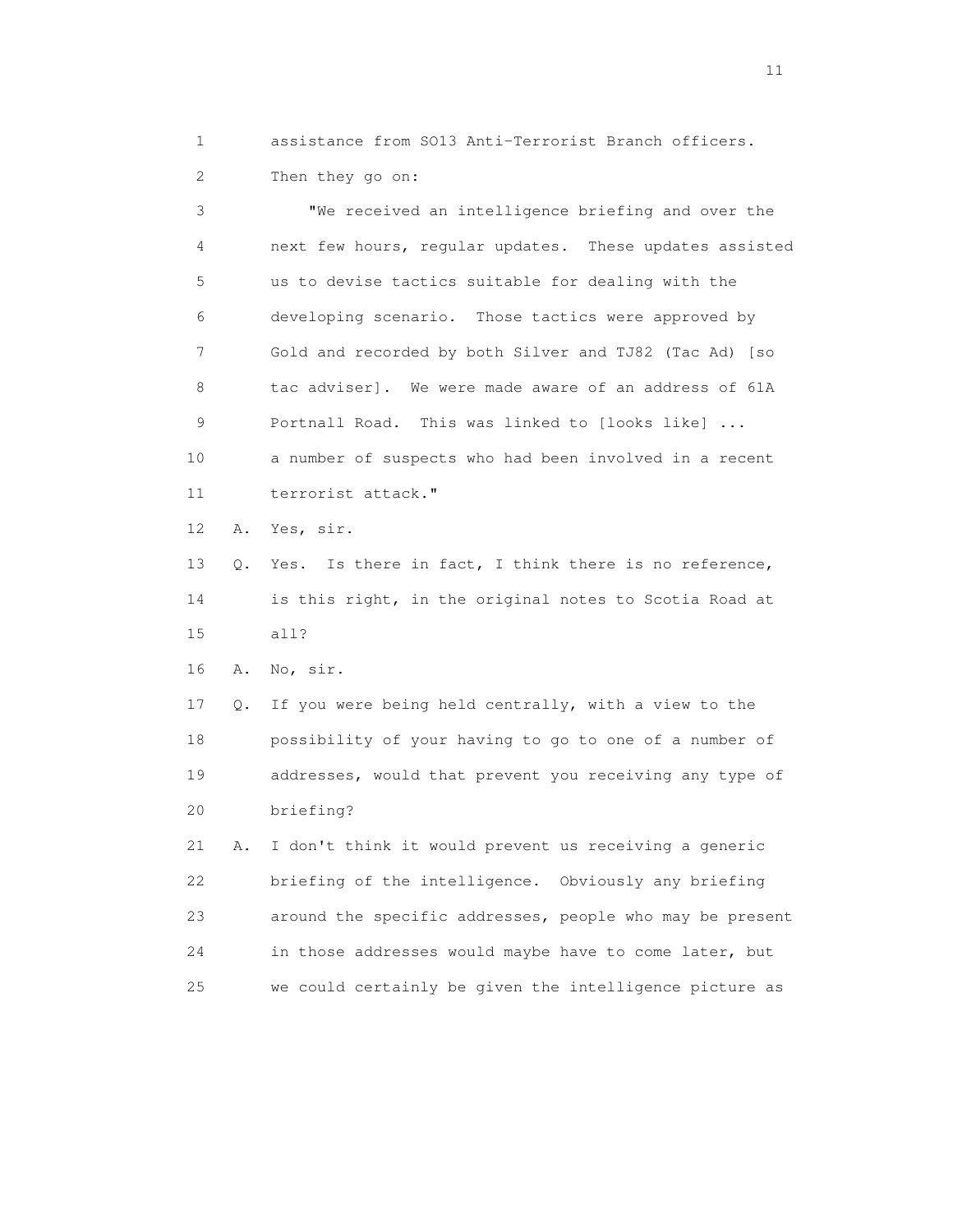- 1 it stood at that stage.
- 2 Q. Right.

3 SIR MICHAEL WRIGHT: We know, of course, that when black

- 4 were deployed to Scotia Road, they had a preliminary
- 5 briefing at Leman Street, and then another one when they
- 6 got to Nightingale Lane from the Silver.
- 7 A. Yes, sir.
- 8 SIR MICHAEL WRIGHT: That's presumably the sort of programme 9 you would have expected?
- 10 A. Yes, sir.
- 11 MR HILLIARD: In due course, is this right, you went to
- 12 Harrow Road police station?
- 13 A. Yes, sir, I did.
- 14 Q. The team goes there and that's, as it were, your point 15 ahead of Portnall Road; is that right?
- 
- 16 A. It's a holding area, sir, yes.
- 17 Q. Holding area, yes, thank you. Can you just help lastly,
- 18 please, with this: before the statement you made at the
- 19 request of the Coroner on 22 October of this year,
- 20 before that, had you at any time after these events been
- 21 asked by anybody about why it was your team had gone to 22 New Scotland Yard?
- 
- 23 A. I don't remember being asked, sir.
- 24 Q. So no-one had approached you and asked you if you could 25 help as to why your team had gone there?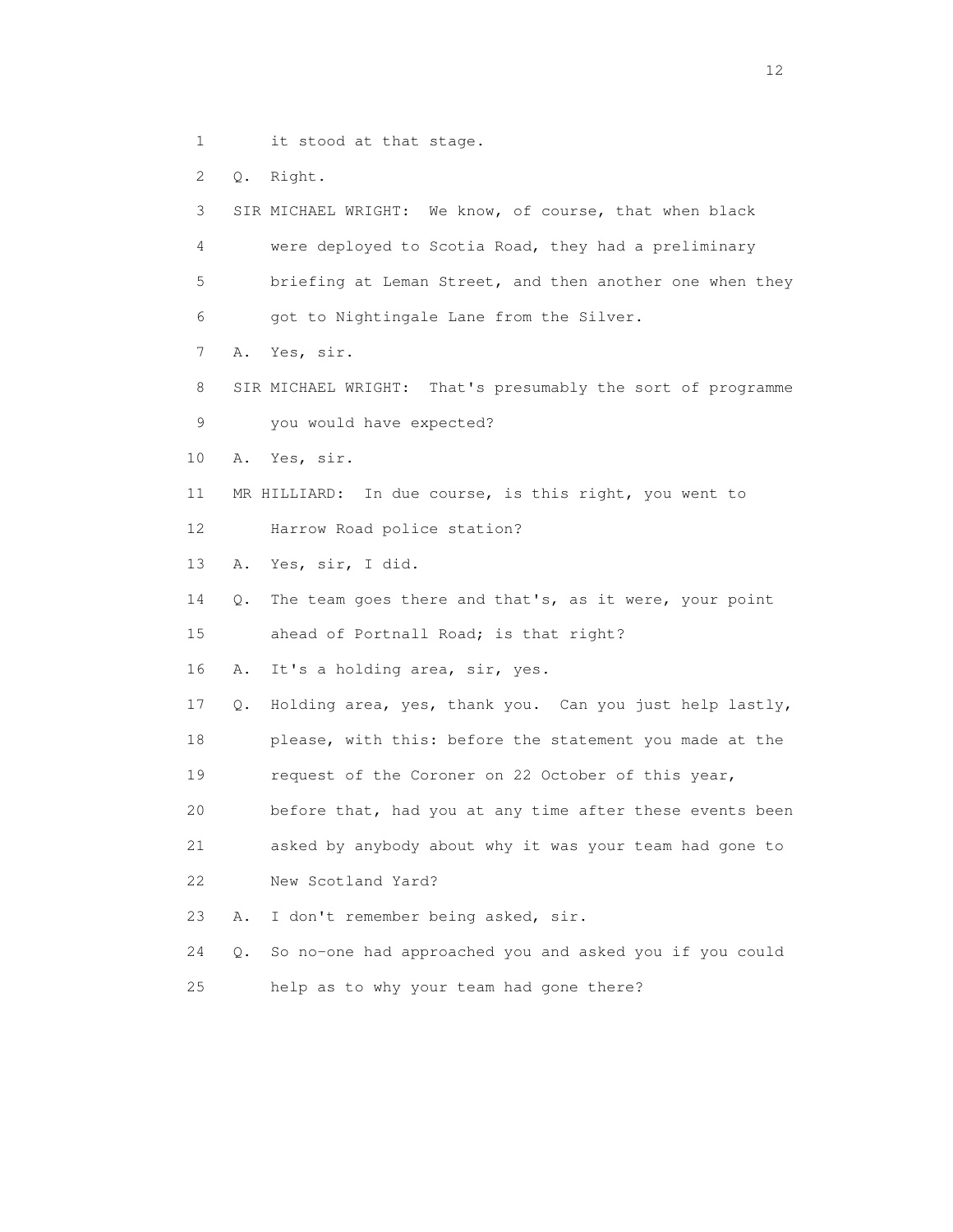1 A. I may have had a conversation to that effect with ZAJ, 2 but I think -- but I had no recollection of going there 3 until my memory was jogged anyway, so I certainly 4 wouldn't have known the reason why I was being asked to 5 go there. 6 Q. Was that just, as it were, a conversation between 7 individuals, do you see what I mean, with you and 8 Inspector ZAJ, or would that have been prompted by 9 anything as you understood it? Did you know why he was 10 asking you? 11 A. No, I don't, sir. 12 Q. Are you even sure that he did ask you? 13 A. Not 100 per cent, sir, no. 14 MR HILLIARD: Thank you very much. 15 SIR MICHAEL WRIGHT: Yes, thank you. Mr Mansfield. 16 Questions from MR MANSFIELD 17 MR MANSFIELD: Good morning. My name is Michael Mansfield. 18 I represent the family of Jean Charles de Menezes. 19 A. Good morning, sir. 20 Q. So we have had -- just for ease of reference, they are 21 just there -- some plans of Portnall Road that are 22 slightly more detailed than the one we had before, and 23 there are six for the jury. I think we have given out 24 copies to my learned friends this morning, and there is 25 a copy for you, sir.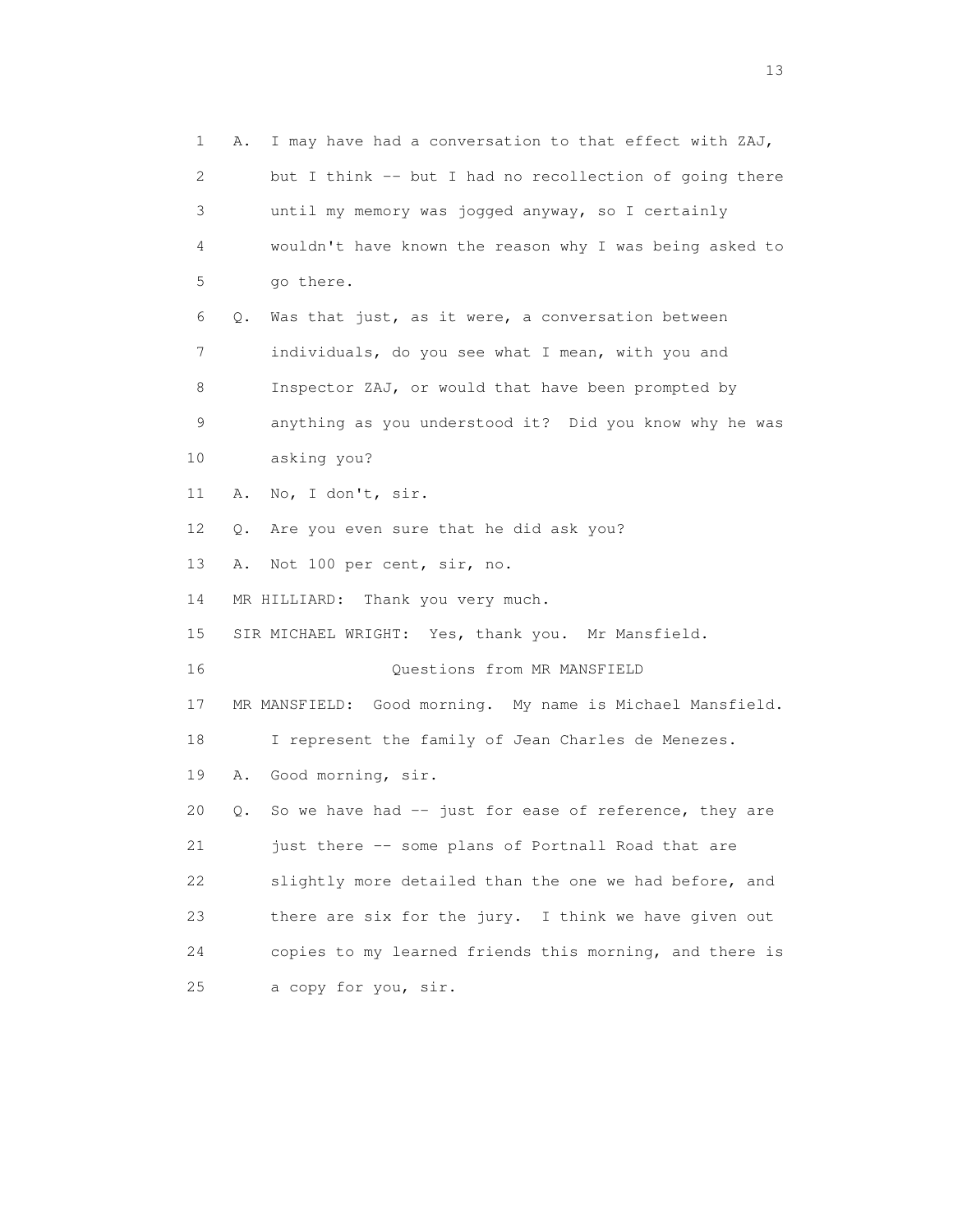1 SIR MICHAEL WRIGHT: Thank you.

 2 MR MANSFIELD: While this is being handed out, could we have 3 on screen, please, documents 7704, which is a plan that 4 has been brought up before. (Handed). I am just going 5 to -- I'm sorry to take you back to the situation but 6 there are some questions I want to ask you about what 7 happened here. 8 Can we go from the smaller, more detailed plan, 9 first, the 7704, the one on screen. You will see that 10 61 has a star and the plan is up, if I may put it, in 11 line with the bigger plan that the jury have. The 12 Harrow Road is in the bottom left-hand corner of that 13 plan. It's not actually written on, but that's the 14 Harrow Road. Obviously Portnall Road runs, on this 15 smaller plan, off it into the Harrow Road, and number 61 16 is just before you get to the first turning on the left, 17 which is actually named on the smaller plan as 18 Coomassie Road. 19 Do you see all that? 20 A. Yes, sir, I do. 21 Q. I want to just align that with the bigger plan which has 22 more detail. One can then see the Harrow Road running

 23 across the bottom third of the plan, with the 24 Portnall Road running south to north, right through the 25 middle of the words "West Kilburn". I don't need it on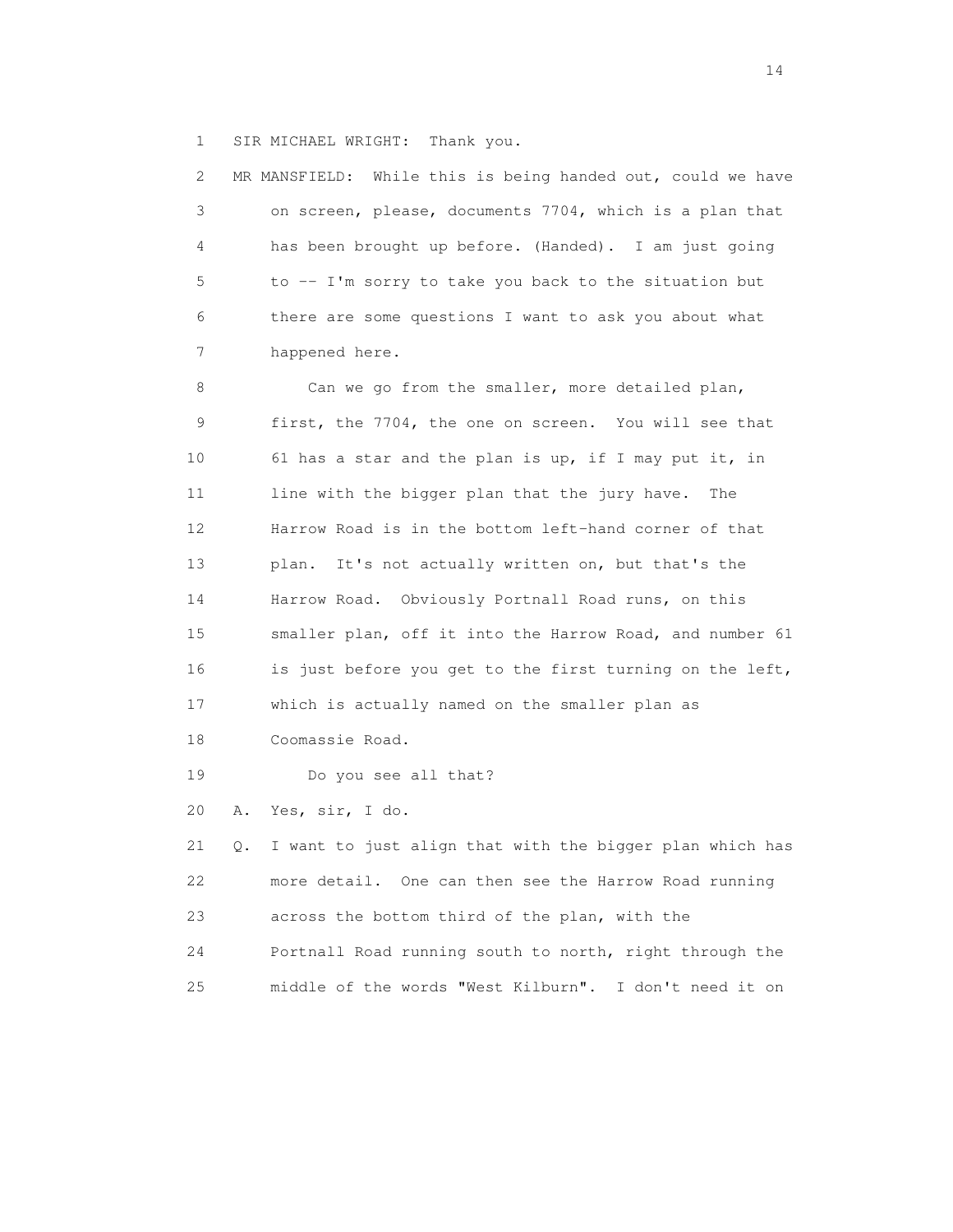| 1  |    | the screen at the moment, because we have all got        |
|----|----|----------------------------------------------------------|
| 2  |    | Tom can certainly have one in case we do need<br>copies. |
| 3  |    | If we can keep the other one on the screen so we<br>it.  |
| 4  |    | can see how the two marry up.                            |
| 5  |    | If we go along the Harrow Road to the right, or          |
| 6  |    | obviously to the east as you go along it, the police     |
| 7  |    | station which you have just mentioned is actually        |
| 8  |    | marked, is it not, "POL"?                                |
| 9  | Α. | Yes, it is, sir.                                         |
| 10 | Q. | That was your holding area?                              |
| 11 | Α. | Yes, sir.                                                |
| 12 | Q. | Before we go into some of the other details, your orange |
| 13 |    | team, did it have the usual composition, namely three    |
| 14 |    | C ARVs?                                                  |
| 15 | Α. | Yes, sir.                                                |
| 16 | Q. | I am just going through the composition. Three C ARVs    |
| 17 |    | with obviously a complement of officers in each. Did     |
| 18 |    | you also have motorcycles?                               |
| 19 | Α. | No, sir.                                                 |
| 20 | Q. | Or any other form of transport?                          |
| 21 | Α. | We would have had a control car as well, sir.            |
| 22 | Q. | And a control car?                                       |
| 23 | Α. | Yes.                                                     |
| 24 | Q. | So was the totality of your team four cars or were there |
| 25 |    | more?                                                    |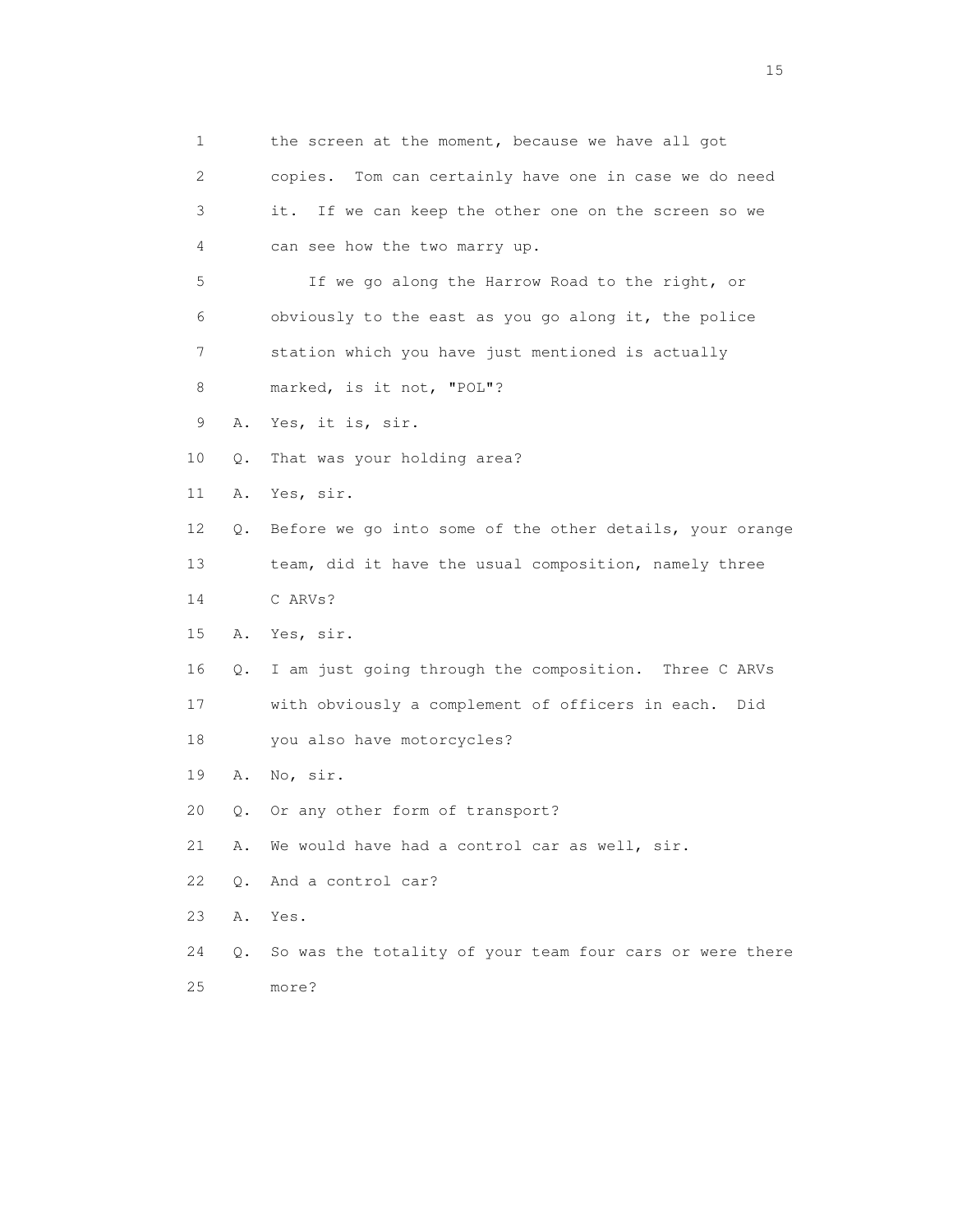1 A. From memory, sir, it would have been four. 2 Q. You get to the police station and use that as a holding 3 area. Now, also on the map we can see Underground 4 stations are marked. Towards the south below police 5 station is an overground, Portobello Junction, as well 6 as an Underground, Westbourne Park; you see that? 7 A. Yes, sir. 8 Q. If you run your eye northwards up the Portnall Road you 9 get to another station, Queen's Park? Do you see that 10 at the top? 11 A. I do, sir, yes. 12 SIR MICHAEL WRIGHT: You call them Underground, 13 Mr Mansfield, and I'm sure you are right but I think in 14 fact the railway there is on the surface, isn't it? 15 MR MANSFIELD: Yes, it is on the surface. It's an above 16 ground Underground at that point. 17 So of course over to the right there is 18 Kilburn Park. So there are three, as it were, 19 London Transport stations as well as other stations, and 20 in addition to that, they are not marked on here, but 21 there are in fact a number of bus routes, first of all 22 on the Harrow Road, do you remember? 23 A. I don't remember, sir, but I would imagine it being the 24 main Harrow Road, there would be bus stops on there. 25 Q. I just want to put to you that there is in fact a bus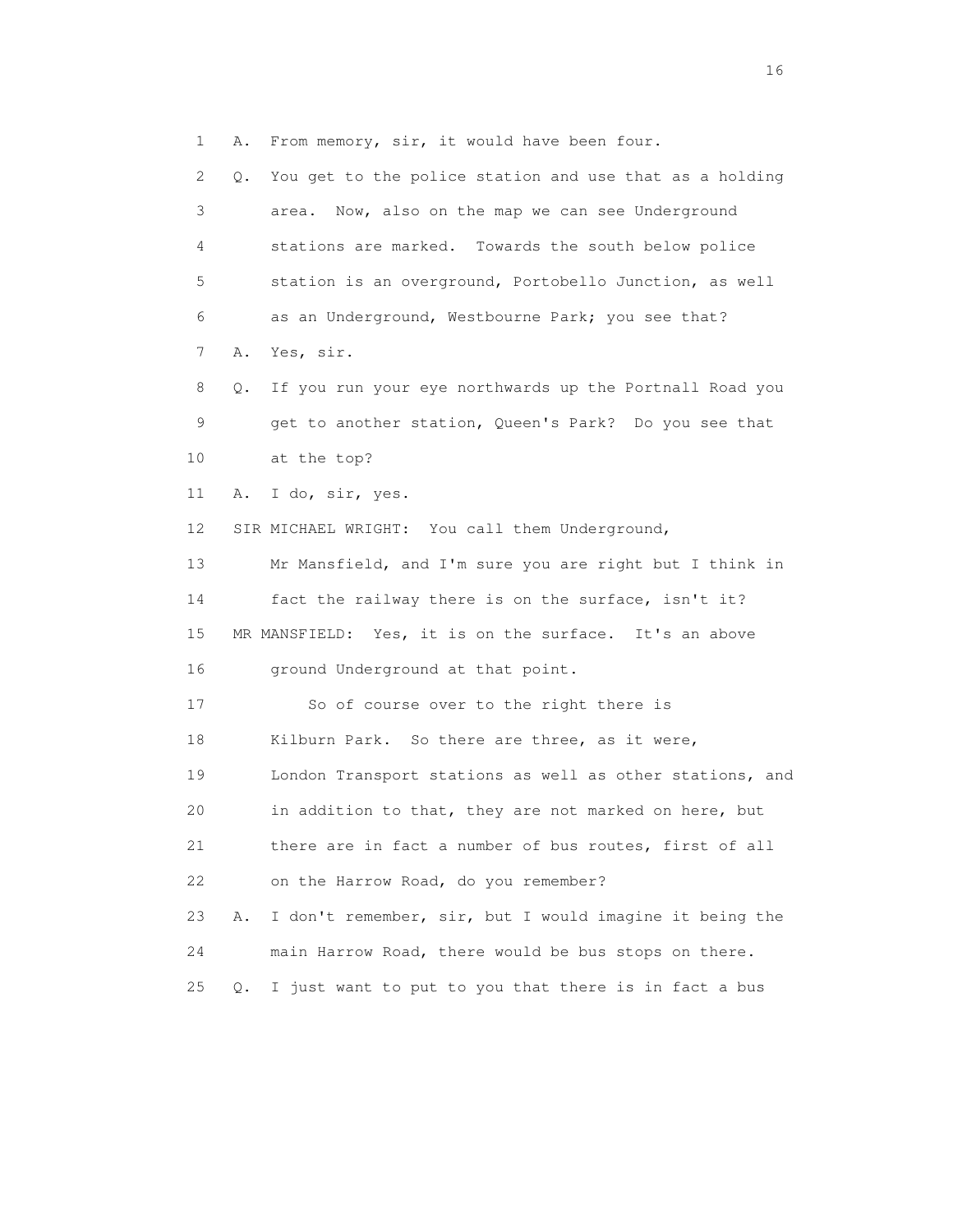1 stop or pair of bus stops at the southern end of 2 Portnall Road where it meets the Harrow Road. But you 3 can't remember whether there were or there weren't? 4 A. No, sir. 5 Q. All right. I am not going to put to you where the bus 6 stops are. I think you would be happy to agree that on 7 the Harrow Road there are regular buses stopping along 8 that road? 9 A. I would expect that to be the case, sir, yes. 10 Q. There are bus routes obviously at the other end of 11 Portnall Road as well, particularly near Queen's Park 12 station? 13 A. Again I would expect that to be the case, sir. There 14 generally are around tube stations. 15 Q. I won't go through the details. That these are bus 16 routes can easily be confirmed by anyone. 17 So do you remember now when it was you got there? 18 A. Got where, sir? 19 Q. To the Harrow Road police station holding area? 20 A. I don't, sir, only from Silver's evidence would I recall 21 what time we got there. 22 Q. I'm not going to spend time over that. We heard on 23 Friday that there was a discussion between yourself and 24 the leader of the surveillance team concerning stops 25 that might have to be made. Now, again, you don't have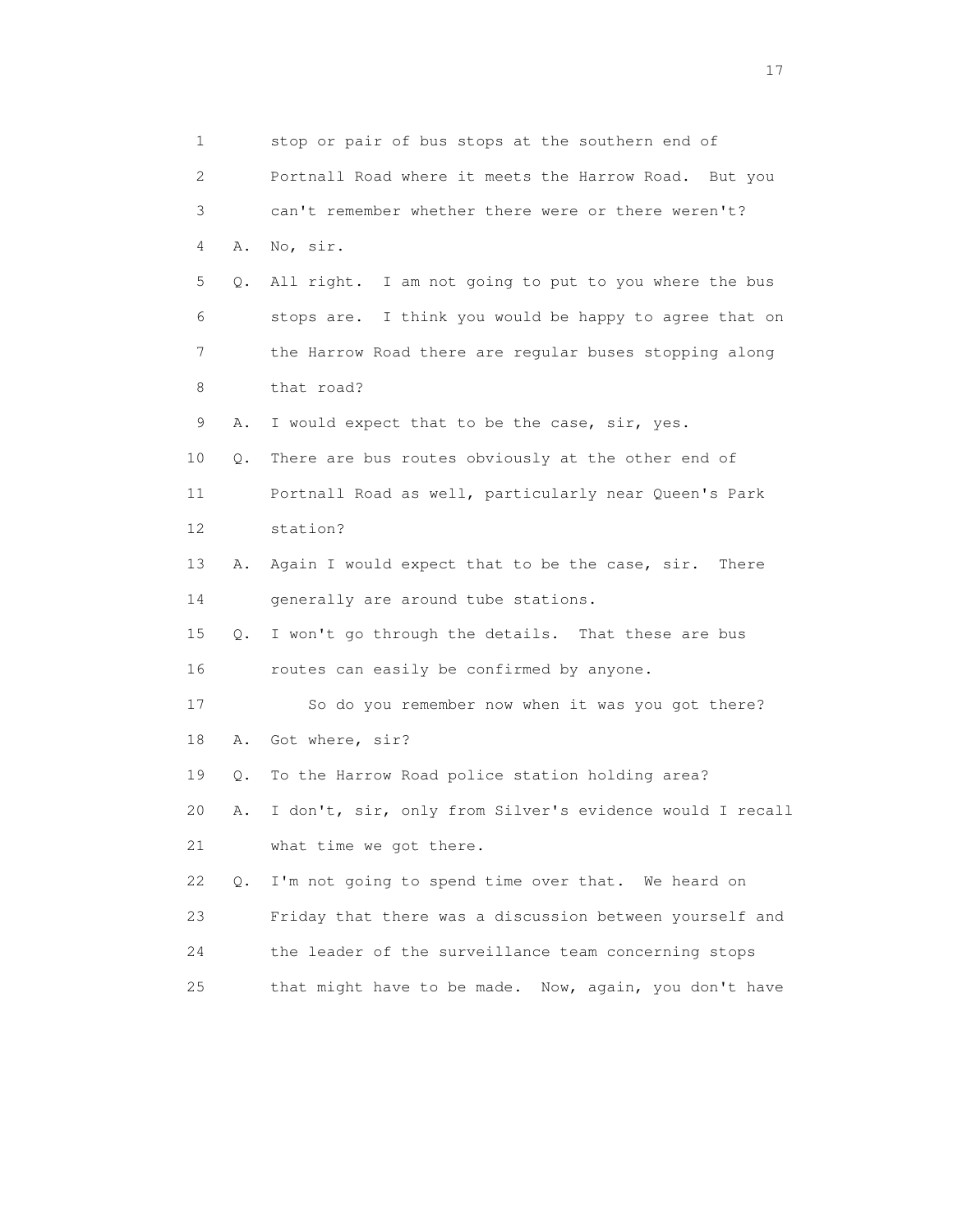1 any record of this, but I want to ask you: is this 2 right, you would have had a discussion with the head of 3 the surveillance team about your ability to stop and 4 places where you might stop? 5 A. Not necessarily, sir, no. 6 Q. No, not necessarily, but -- 7 A. I certainly don't remember that conversation taking 8 place. 9 Q. All right. 10 SIR MICHAEL WRIGHT: On the other hand, he says that he did 11 have a talk to you about it and that may well be true? 12 A. He may well be talking about me, sir, I certainly don't 13 remember it. He may also be talking about the tactical 14 adviser who was on the scene at the time and I would 15 suggest it would be probably more likely that he would 16 be having that conversation with him rather than me. 17 SIR MICHAEL WRIGHT: The tactical adviser. 18 A. Yes, sir. 19 MR MANSFIELD: The tactical adviser, was that Terry? 20 A. Yes, it was. 21 Q. We know him as Terry. One of the points here -- perhaps 22 you can help, because I am not looking to extend things 23 to get more witnesses on this. 24 In relation to this, were you aware that, if you 25 were going to make -- if you were going to be asked to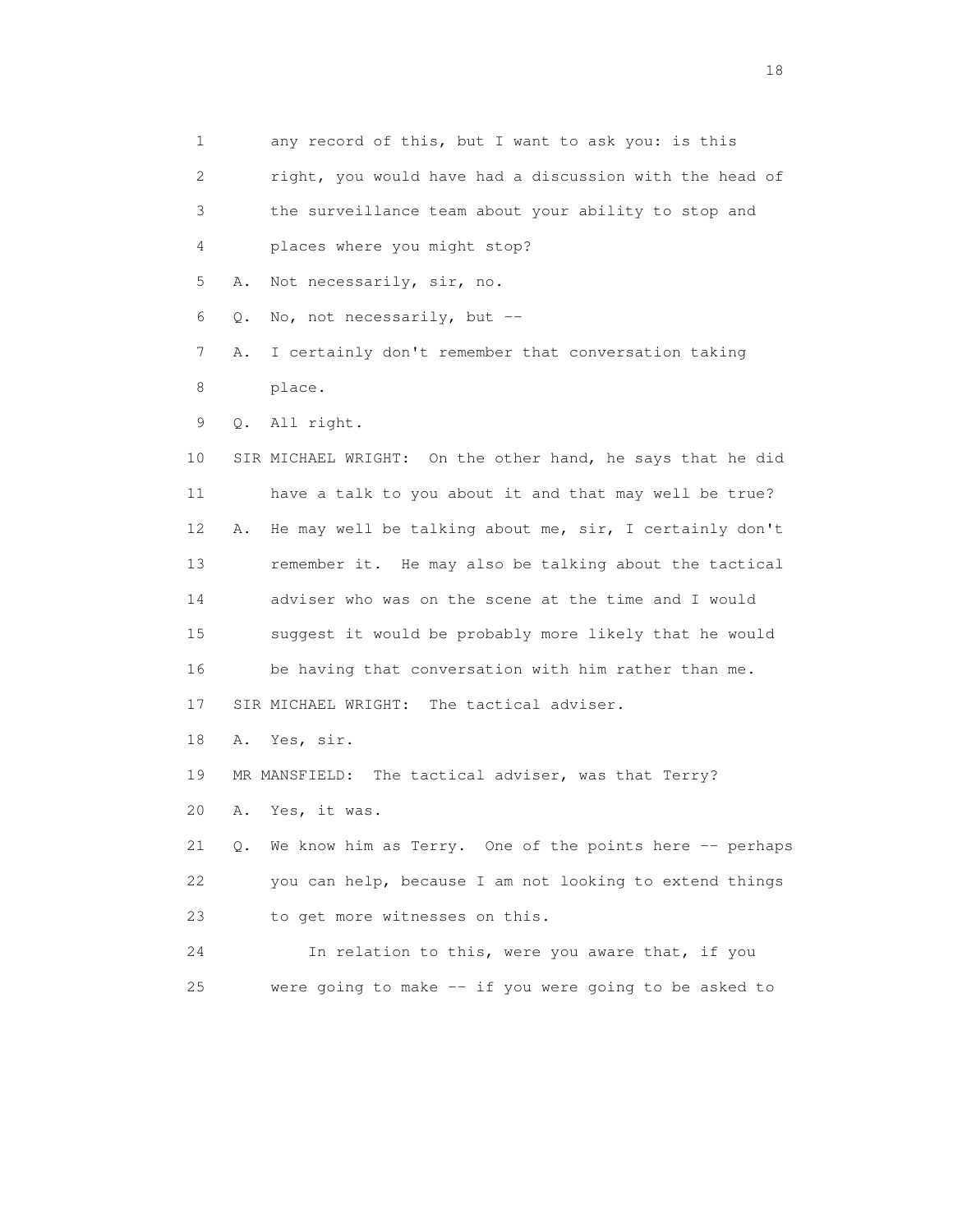1 intervene and stop somebody who had been seen leaving 2 61A, then you would have to be in a very ready position 3 to do it before they either reached a bus stop, if they 4 were a suspect, or an Underground station, or 5 an overground station. You would obviously realise 6 that?

 7 A. I don't remember any conversations taking place, sir, 8 about particularly about the transport system. All 9 I would say is if we were asked to intervene as soon as 10 possible, somebody coming out of the address, then 11 obviously we would look where we could potentially do 12 that. But it's such a flexible situation and there are 13 so many "what ifs" that you can only form opinions in 14 your mind but they might be completely thrown out the 15 first -- the first contact.

 16 Q. Of course. The position is you don't sit at the police 17 station not thinking about it; you are sitting at the 18 police station appreciating that you may have a limited 19 window of opportunity to intervene, as particularly in 20 this case, it's not a cul-de-sac, and 61A, somebody 21 could come out and turn to the right and go to the 22 north, turn to the left and go to the south, and then 23 alternatively they could turn off Portnall Road into any 24 of the other roads, either to the west or for that 25 matter to the east?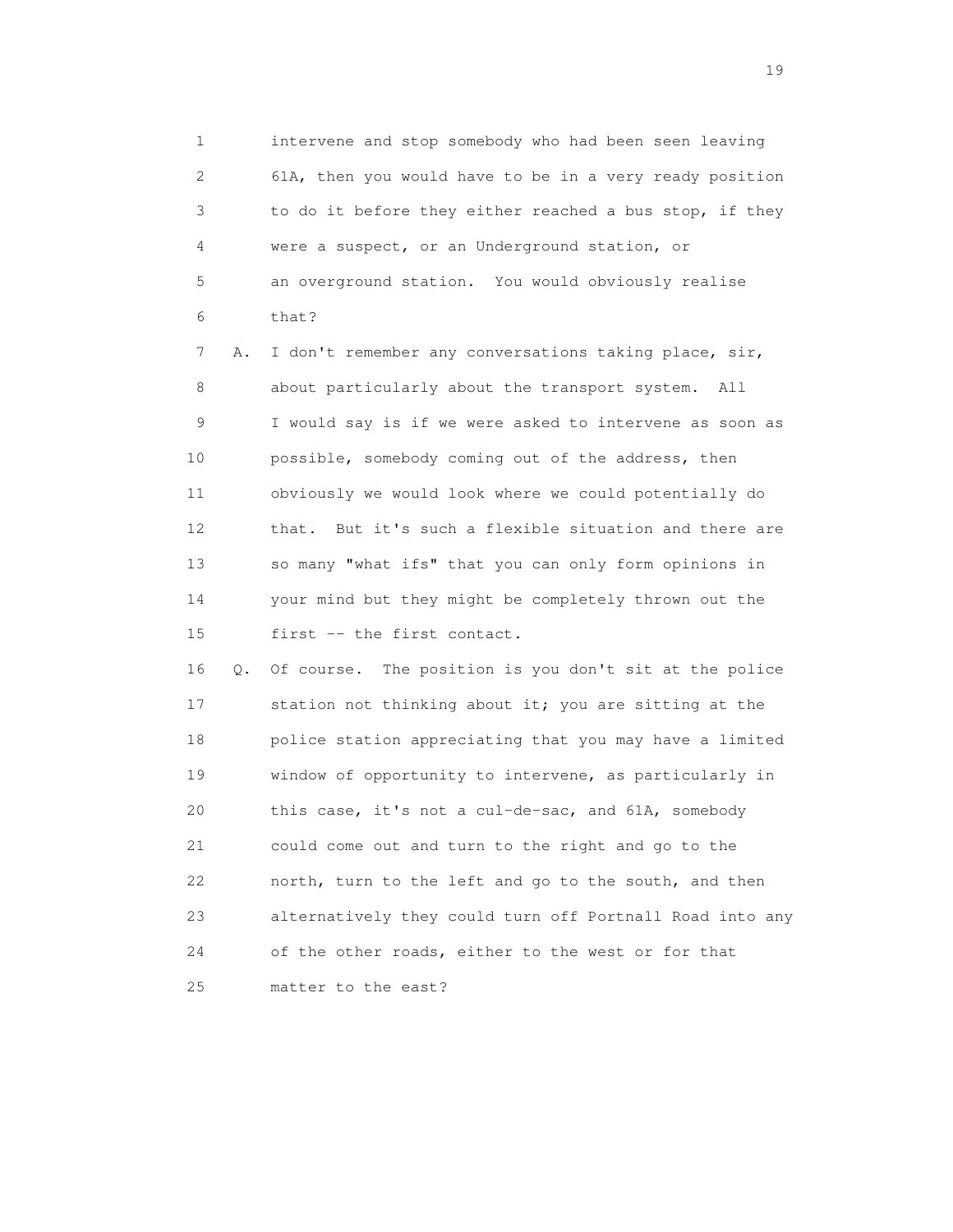- 1 A. All possibilities, sir, yes.
- 2 Q. So you have to be flexible, plainly, if you are going to 3 intervene?
- 4 A. Yes, sir.
- 5 Q. If you are going to do it quickly, you have to know the 6 area pretty well in order to cut them off?
- 7 A. Yes, sir, but there are obviously limits about how much 8 we can do in that area, given the nature of the
- 9 operation.
- 10 Q. Of course. Of course.
- 11 A. Yes.
- 12 Q. So you have to weigh it up?
- 13 A. Yes, sir.
- 14 Q. In advance?
- 15 A. Yes, sir.
- 16 Q. Right. Now, it actually happened on this day that you 17 did have to do an interception, didn't you?
- 18 A. Yes, we did, sir.
- 19 Q. You can look at your notes or your statement to see 20 actually what happened. In this particular case, at 21 these premises, was your understanding that you might 22 have to intercept anyone who left 61A?
- 23 A. I have no honest recollection of what we were asked to 24 do beforehand, but it would appear from previous
- 25 evidence that that's what we were asked to do, bearing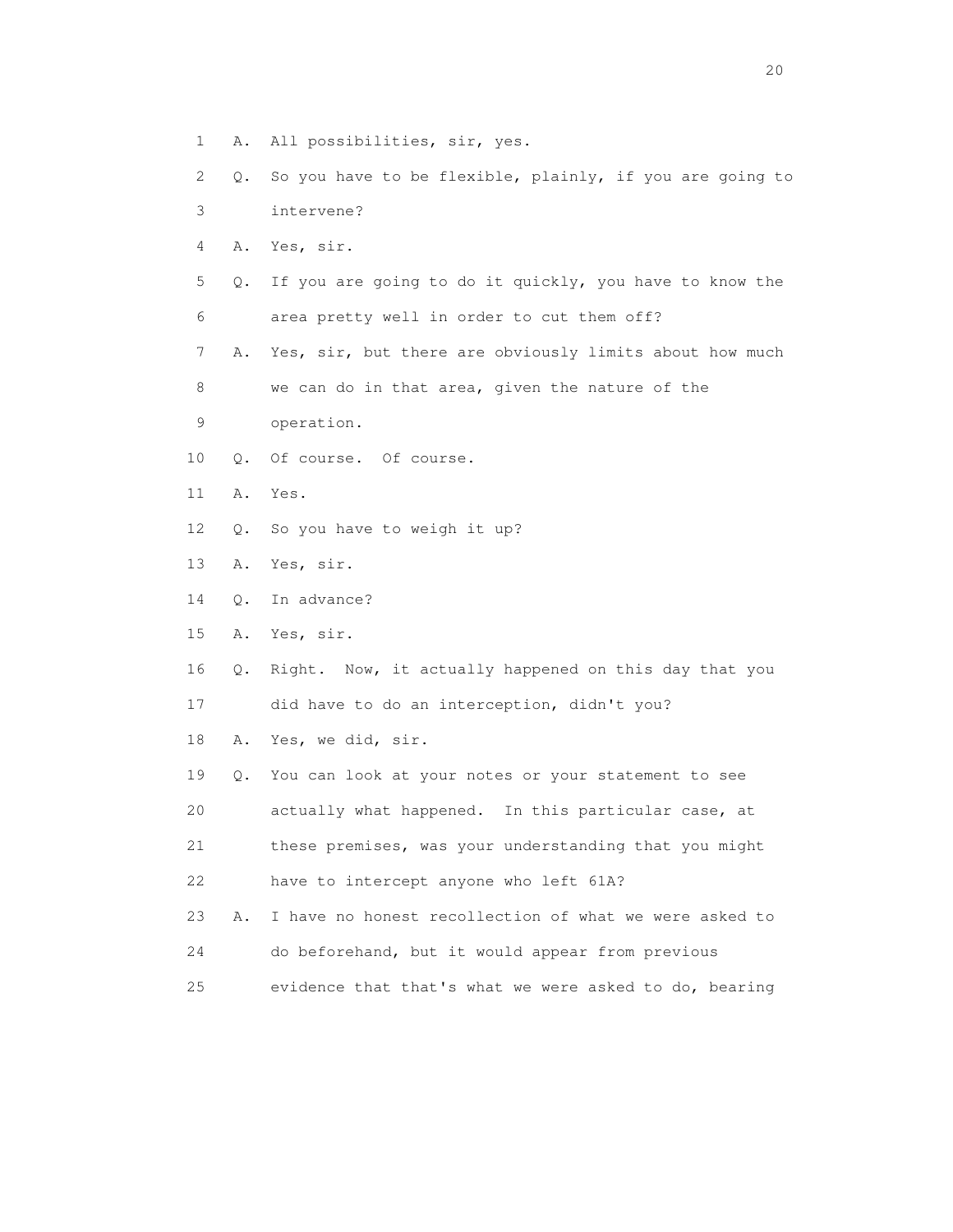1 in mind that we intercepted fairly quickly after those 2 people left the address. 3 Q. That's what I'm coming to. A group of people left. 4 It's an older woman, two younger women, and a teenage 5 man; is that roughly right? 6 A. Yes, sir. 7 Q. That's right, and they leave at about -- I'm not going 8 to pin you to minutes, so don't worry about it, but at 9 about five past 1 on the 22nd, they leave 61A? 10 A. Yes, sir. 11 Q. You are told presumably in which direction they are 12 going? 13 A. Yes, sir. 14 Q. Therefore you have to or -- were you involved in the 15 interception yourself? 16 A. Yes, I was, sir. 17 Q. You were involved in it. How many cars or how many 18 officers were involved? 19 A. All of us, sir. 20 Q. All three cars? 21 A. Yes, sir. 22 Q. So all three cars. Again I just want to -- I'm not 23 trying to inquire into tactics again, I just want to 24 know whether -- did you all three drive together or did 25 you separate and go up different roads or what?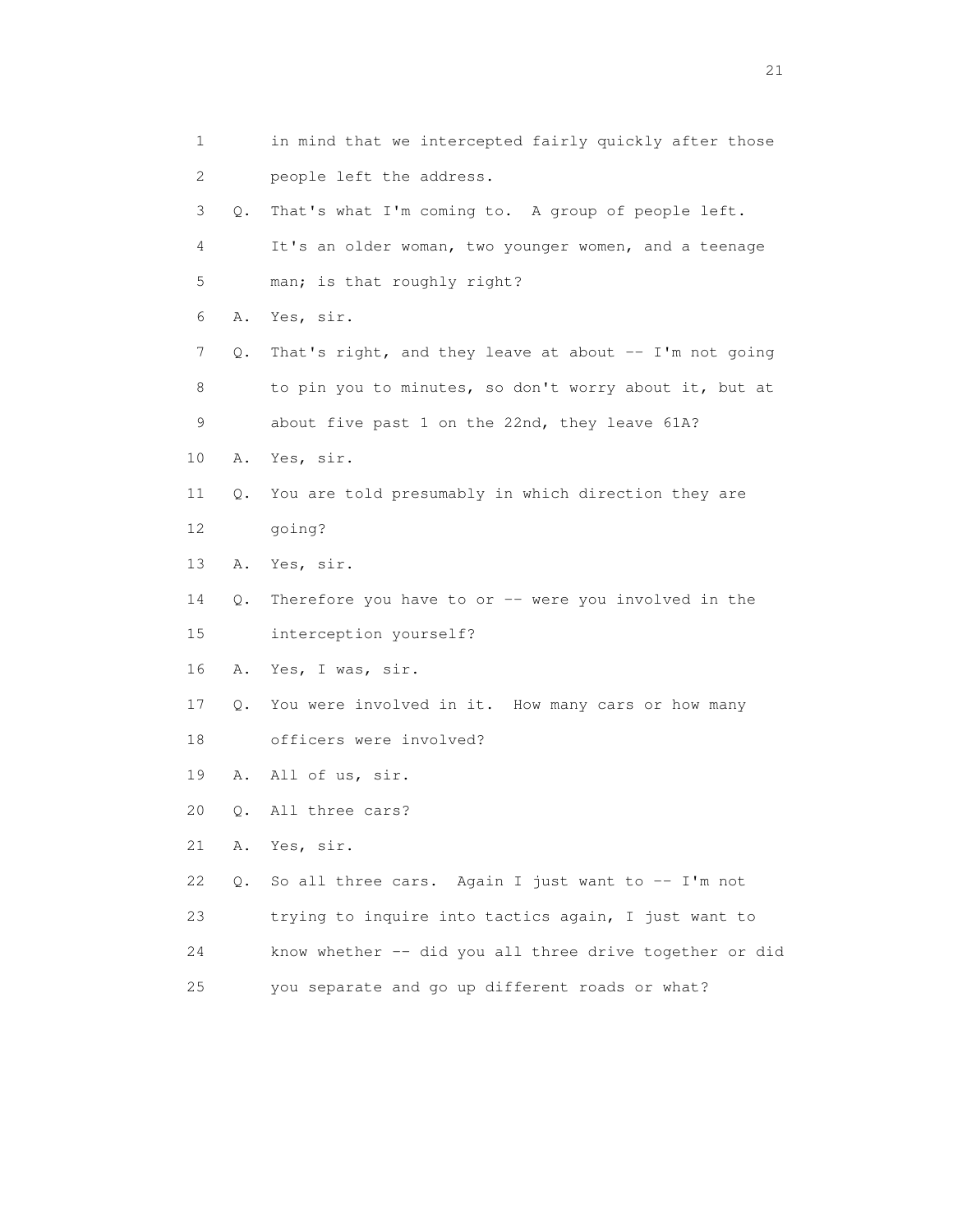- 1 A. All together, sir.
- 2 Q. Along the Harrow Road?
- 3 A. Yes, sir, the most direct route.
- 4 Q. The most direct route.
- 5 SIR MICHAEL WRIGHT: You came from the police station, did 6 you?
- 7 A. Yes, sir.
- 8 SIR MICHAEL WRIGHT: You had not deployed around the area? 9 A. No. From the police station, sir.
- 10 MR MANSFIELD: So from the police station. Plainly you
- 11 could reach Portnall Road, the southern end, within
- 12 a minute or two.
- 13 A. Yes, sir.

 14 Q. It's a large scale map, so one can see, if anybody wants 15 to measure it, each square enlarged is about 500 metres. 16 So you can get to the southern end of Portnall Road 17 within minutes, and in fact that's precisely what you 18 did do. You got to Portnall Road, southern end, within 19 minutes?

20 A. Yes, sir.

 21 Q. I want to ask you what you did. Did all three cars pull 22 up alongside and then you all got out or how did you do 23 it?

 24 A. I don't honestly remember how many got out, sir. I know 25 that I did.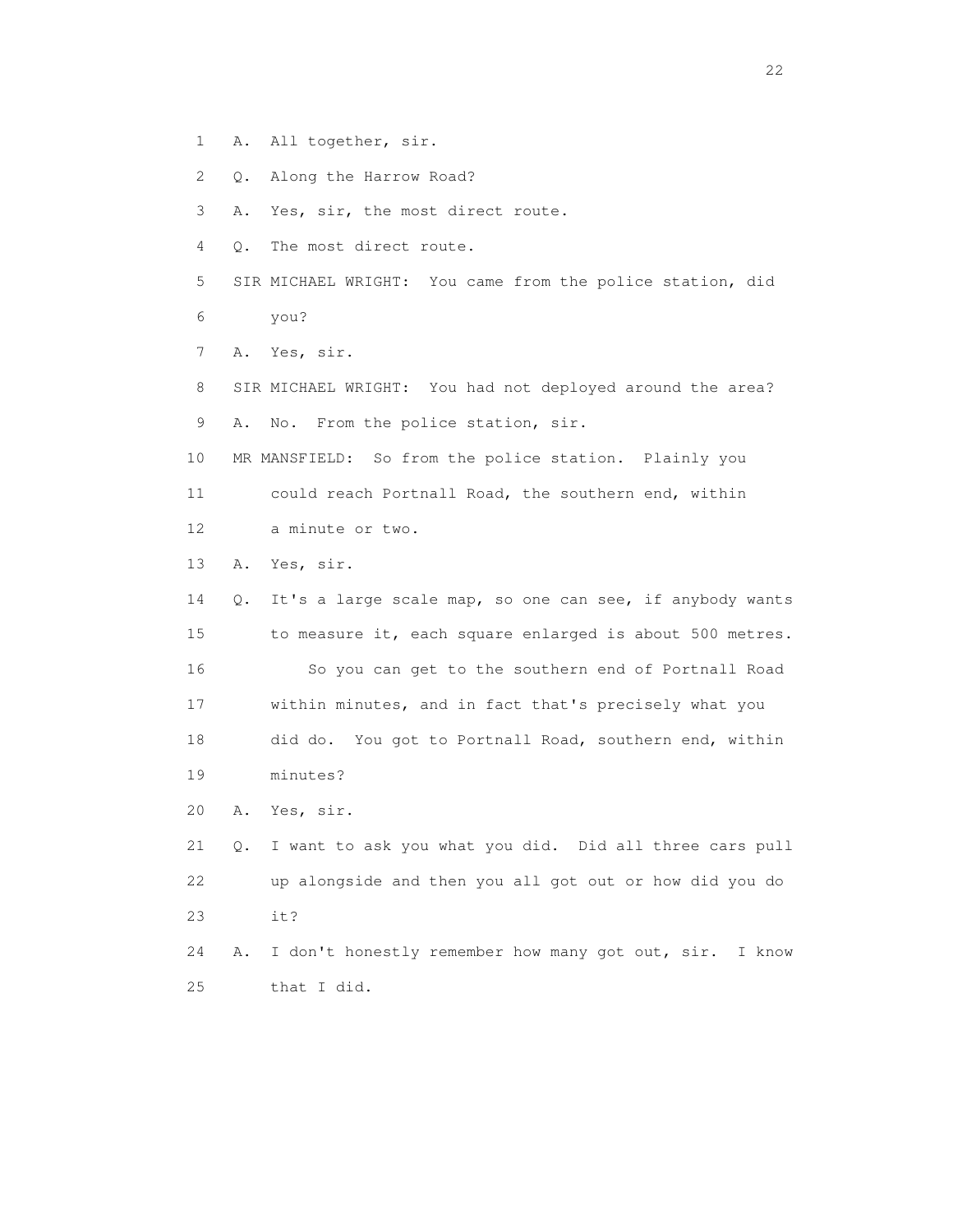- 1 Q. All right.
- 2 A. I think it was one of those things you judge at the time 3 and some people may have thought that they were 4 needed -- 5 Q. And some didn't? 6 A. And some didn't, but I couldn't say who got out of their 7 cars and who didn't, sir. 8 Q. I just want the jury to understand, because we have not 9 had somebody sort of describe something that actually 10 happened on the 22nd. So you see this group, so you get 11 out, what do you do? 12 A. Challenge them. 13 Q. Yes. Sorry to be rather pedestrian and pedantic. We 14 need to know exactly how it happens. You go up to them, 15 do you, you are not in uniform? 16 A. No, we are not, sir. 17 Q. Did you have a police cap on? 18 A. I believe I would have done, sir, yes. 19 Q. Were you carrying a weapon? 20 A. Yes, sir, two. 21 Q. Two weapons, right. Were they carried -- 22 SIR MICHAEL WRIGHT: I think one is in its holster. 23 MR MANSFIELD: One may be. Yes, I can't see carrying two 24 just in case one doesn't work. So --25 A. I was in possession of two weapons.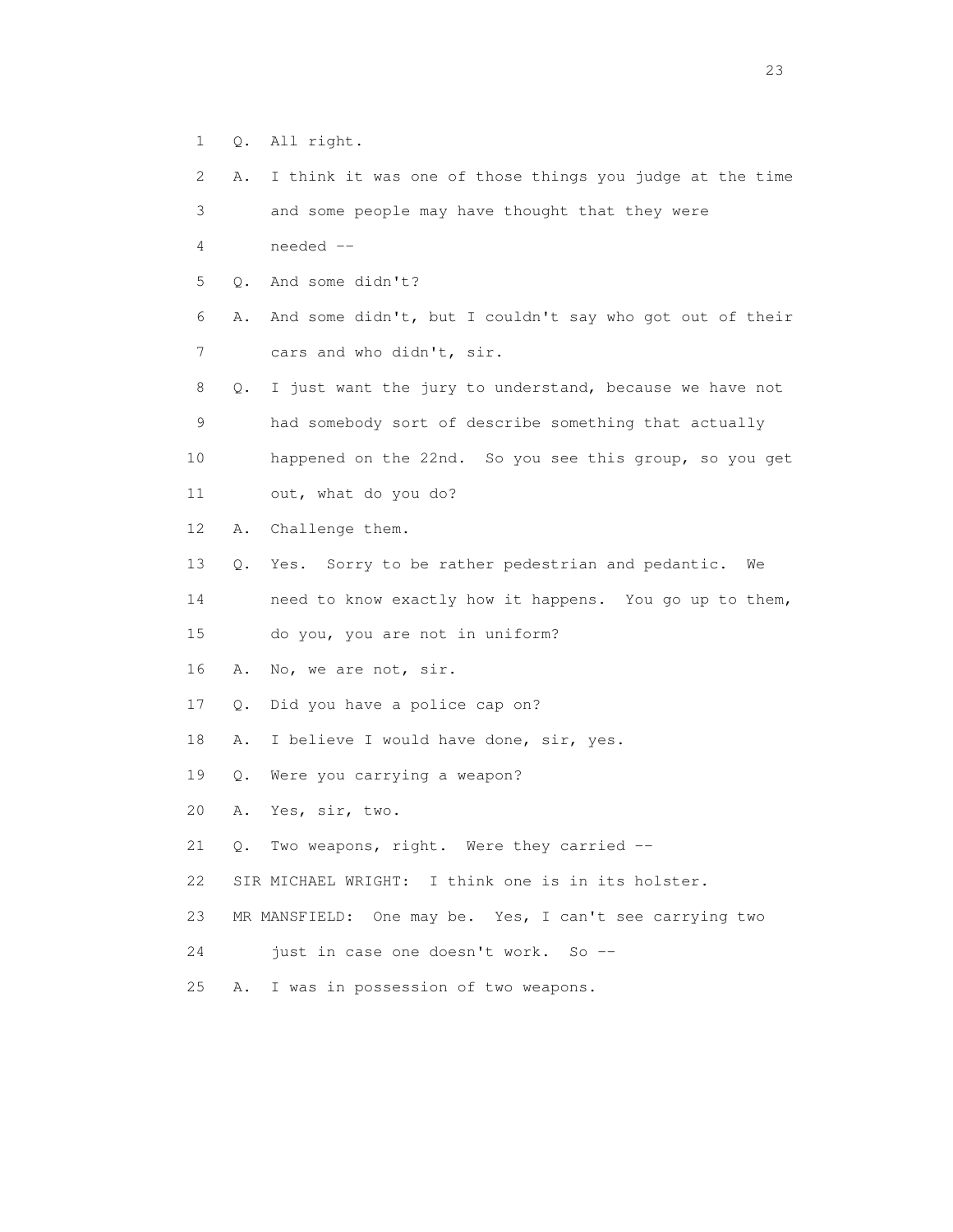- 1 SIR MICHAEL WRIGHT: Very properly put.
- 2 MR MANSFIELD: Did you have one out and ready or not?
- 3 A. I did, sir, yes.
- 4 Q. You had one out and ready. That was --
- 5 A. That would have been the carbine, the long arm, MP5.
- 6 Q. So again, you get out of the car with or without other 7 officers, and what do you say to them, do you remember?
- 8 A. It would have been words along the lines of, "Armed
- 9 police, show me your hands, stand still".
- 10 Q. "Show me your hands", yes.
- 11 I am not going through the rest of it. I think 12 there was conversation, you retrieved some keys?
- 13 A. Yes, sir.
- 14 Q. Then later the premises were entered. Now, at that 15 point, well, I have to ask you: had you been briefed 16 about suspects from the day before?
- 17 A. Yes, I believe I had been, sir.
- 18 Q. Had you been shown images of suspects from the day 19 before?
- 20 A. I am certainly aware of images, sir, exactly what I had 21 seen at that time I couldn't --
- 22 Q. Yes?
- 23 A. I know I am being fairly vague and this might be
- 24 difficult to understand but this was an extremely busy
- 25 time, it's three and a half years ago, and so my memory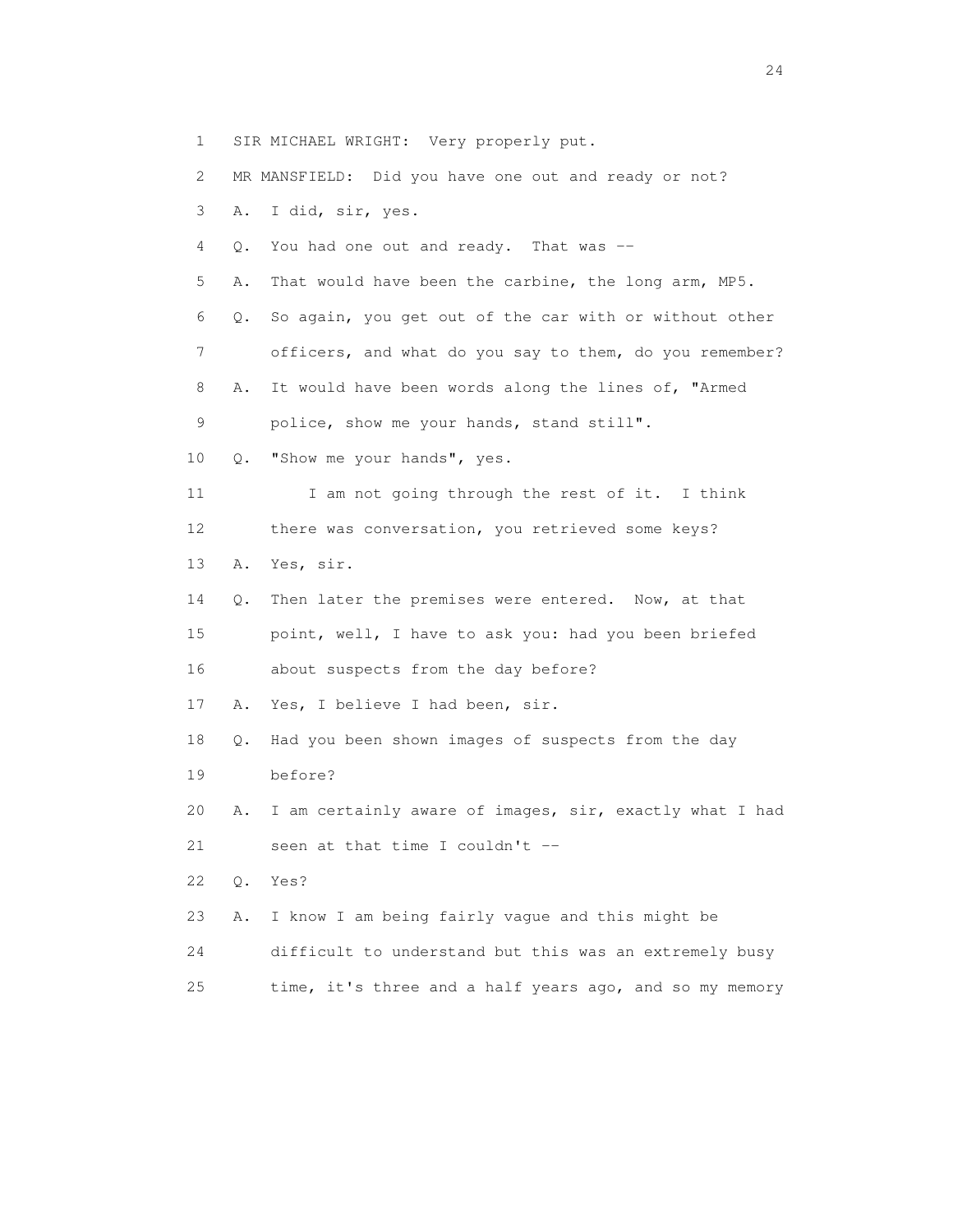1 is a little bit vague in places.

 2 Q. It's perfectly all right. I'm not taxing memory. It's 3 just asking straightforward questions. Some people 4 remember, some don't.

 5 So you may have been shown images. You can't now 6 remember. The question I am coming to is this: if you 7 had been told that this was a subject in the sense of 8 suspect from the day before, all right, would your 9 approach have been different or the same? Or is that 10 too difficult to say now?

 11 A. I think undoubtedly, sir, it would have been different 12 because the threat is obviously -- these were people who 13 had been identified to me prior to dealing with them, 14 and quite clearly in my mind they weren't suspects, so 15 that obviously gives you a completely different mindset. 16 Q. So now I want to deal with, that's how you might deal 17 with people who had come from the premises, who might be 18 associated?

19 A. Yes.

 20 Q. So the next category is somebody who is thought to be 21 a suspect from the day before. How would you have 22 approached that if you had to do an interception? 23 A. Well, I think obviously that the venue plays a big part, 24 the amount of members of the public that are around at 25 the time.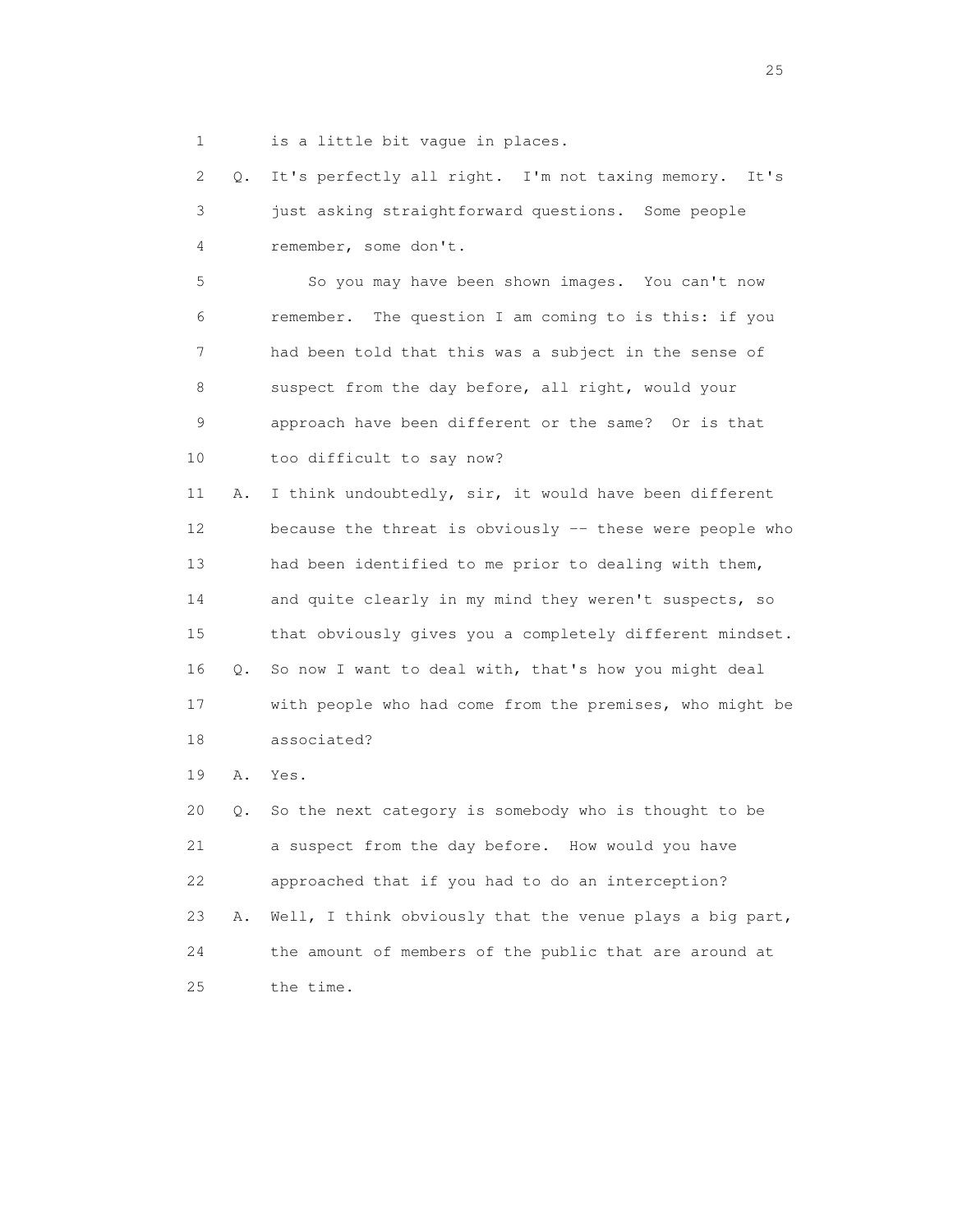1 Q. Yes?

| 2  | Α. | And I think probably with hindsight, had that been the   |
|----|----|----------------------------------------------------------|
| 3  |    | subject, it would have been unlikely that we would have  |
| 4  |    | intervened where we did with the other occupants because |
| 5  |    | of members of the public in the vicinity.                |
| 6  | Q. | So if you want to minimise the members of the public in  |
| 7  |    | the vicinity, if you can, but you don't want them        |
| 8  |    | getting on a bus, or getting to a tube station, where    |
| 9  |    | would you have chosen -- I know it's hypothetical        |
| 10 |    | because it didn't happen to you -- to stop or can't you  |
| 11 |    | say now?                                                 |
| 12 | Α. | I don't think it's possible to say, sir.                 |
| 13 | Q. | I appreciate because you don't have the street in front  |
| 14 |    | of you and you don't have the number of people. Can      |
| 15 |    | I approach it this way: would you have been looking to   |
| 16 |    | intercept in order to, as it were, minimise the number   |
| 17 |    | of other people in the vicinity?                         |
| 18 | Α. | Yes, I think that's fair to say.                         |
| 19 | Q. | Clearly in London you are never going to find a vicinity |
| 20 |    | where there is nobody around?                            |
| 21 | Α. | Very, very unlikely, sir, given --                       |
| 22 | Q. | So all you can ever do is to choose a place where you    |
| 23 |    | minimise the risks?                                      |
| 24 | Α. | That would certainly be one of the factors, yes, sir.    |
| 25 | Q. | That's what you would have done that day?                |
|    |    |                                                          |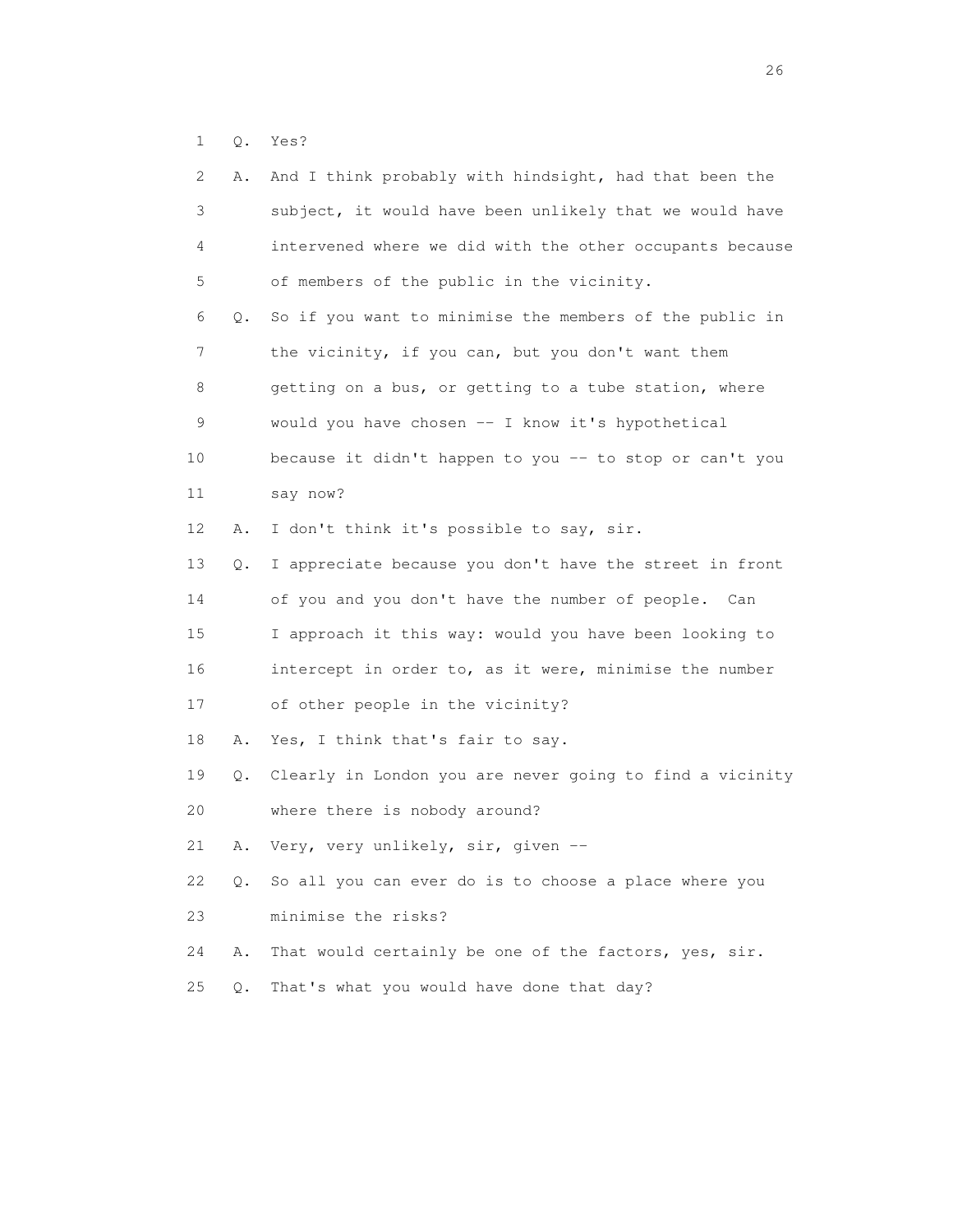| 1              | Α. | I can't honestly say what I would have done that day,    |
|----------------|----|----------------------------------------------------------|
| 2              |    | It's an extremely difficult question to answer.<br>sir.  |
| 3              | Q. | I appreciate, but you are often being called in in       |
| 4              |    | extremely difficult situations to intervene in public,   |
| 5              |    | aren't you?                                              |
| 6              | Α. | Yes, we are, sir, but I have to say, not necessarily in  |
| $7\phantom{.}$ |    | situations like this.                                    |
| 8              | Q. | Well, the situations in which you are called in is where |
| 9              |    | often there may well be a life at stake?                 |
| 10             | Α. | There may well be, sir. There may well also be a more    |
| 11             |    | obvious threat, should I say.                            |
| 12             | Q. | But you are trained -- it may be an obvious threat       |
| 13             |    | because they have a qun that you can see?                |
| 14             | Α. | That's exactly what I mean.                              |
| 15             | Q. | That's what you mean.                                    |
| 16             | Α. | If somebody is pointing a firearm.                       |
| 17             | Q. | If somebody is pointing a firearm. I understand that.    |
| 18             |    | But plainly you had been training to deal with           |
| 19             |    | a situation where you can't see the firearm or you can't |
| 20             |    | see the bomb?                                            |
| 21             | Α. | Certainly where you can't see the firearm, sir, yes.     |
| 22             | Q. | Yes, so it's not a situation in which you are saying to  |
| 23             |    | this jury: well, we can't do anything in public because  |
| 24             |    | it's a situation in which we can't see anything; you are |
| 25             |    | actually having to train for this very situation, where  |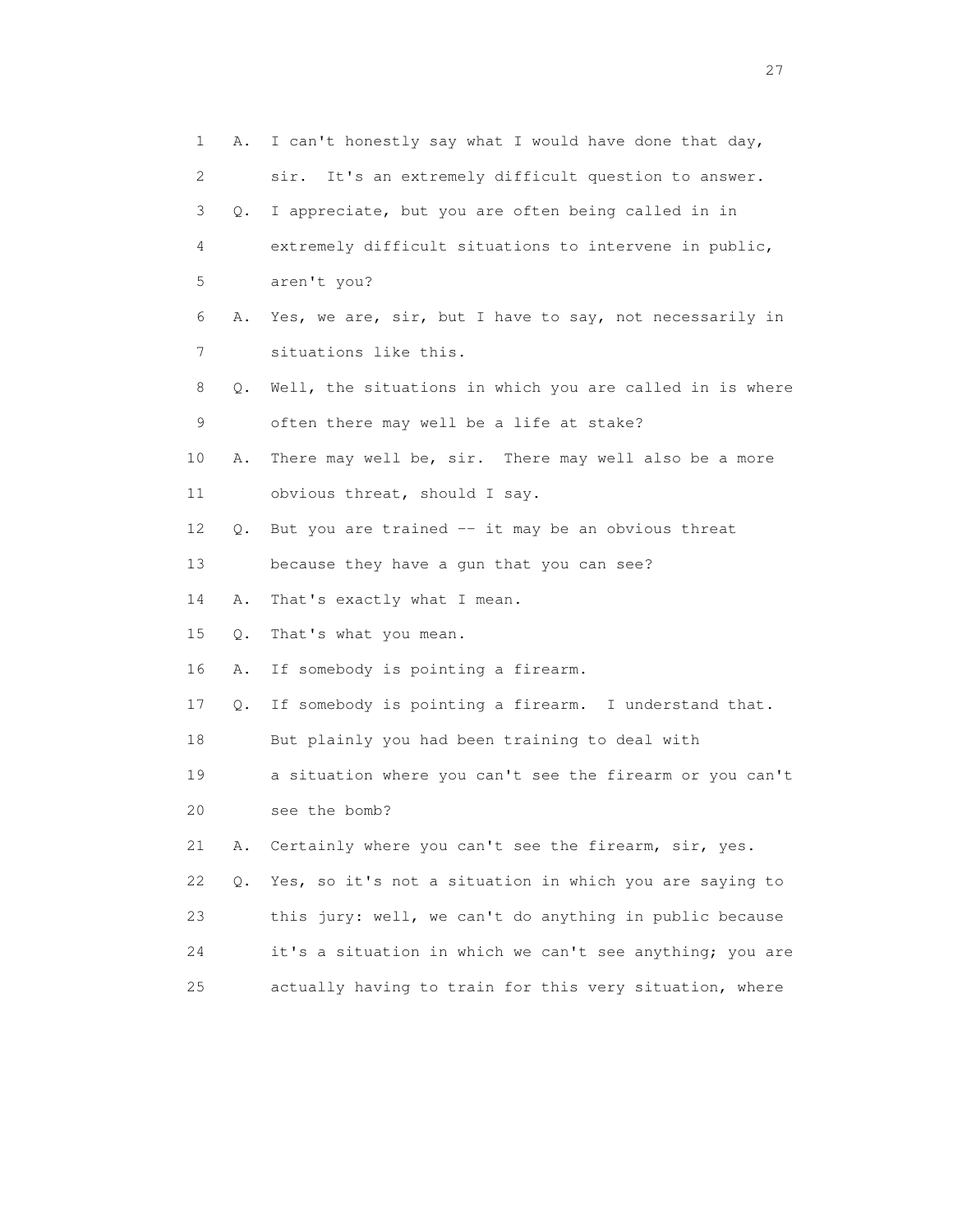| 1  | you have to do a stop, like it or not, before they get          |
|----|-----------------------------------------------------------------|
| 2  | on a bus; you would have to do it, wouldn't you?                |
| 3  | There was no mention of buses, sir.<br>Α.                       |
| 4  | I appreciate in your case, who's dealing with the policy<br>Q.  |
| 5  | of what should happen?                                          |
| 6  | The tactical adviser.<br>Α.                                     |
| 7  | The tactical adviser, Terry?<br>Q.                              |
| 8  | Yes, sir.<br>Α.                                                 |
| 9  | Through the Silver?<br>Q.                                       |
| 10 | In conjunction with the Silver, sir, they would be in<br>Α.     |
| 11 | the same vehicle.                                               |
| 12 | I have already put questions to Silver about this.<br>$\circ$ . |
| 13 | You appreciated, did you, that the -- plainly as you            |
| 14 | must have done -- what had happened the previous day and        |
| 15 | two weeks before involved suicide bombers either on             |
| 16 | a bus or on the Underground?                                    |
| 17 | Yes, sir.<br>Α.                                                 |
| 18 | MR MANSFIELD:<br>Thank you.                                     |
| 19 | SIR MICHAEL WRIGHT: Yes. Mr Gibbs?                              |
| 20 | No questions, thank you.<br>MR GIBBS:                           |
| 21 | SIR MICHAEL WRIGHT: Mr Stern?                                   |
| 22 | MR STERN: No questions, thank you.                              |
| 23 | SIR MICHAEL WRIGHT: Thank you very much. Ms Leek?               |
| 24 | MS LEEK: No questions.                                          |
| 25 | SIR MICHAEL WRIGHT: Mr Perry?                                   |

28 and 28 and 28 and 28 and 28 and 28 and 28 and 28 and 28 and 28 and 28 and 28 and 28 and 28 and 28 and 28 and 28 and 28 and 28 and 28 and 28 and 28 and 28 and 28 and 28 and 28 and 28 and 28 and 28 and 28 and 28 and 28 an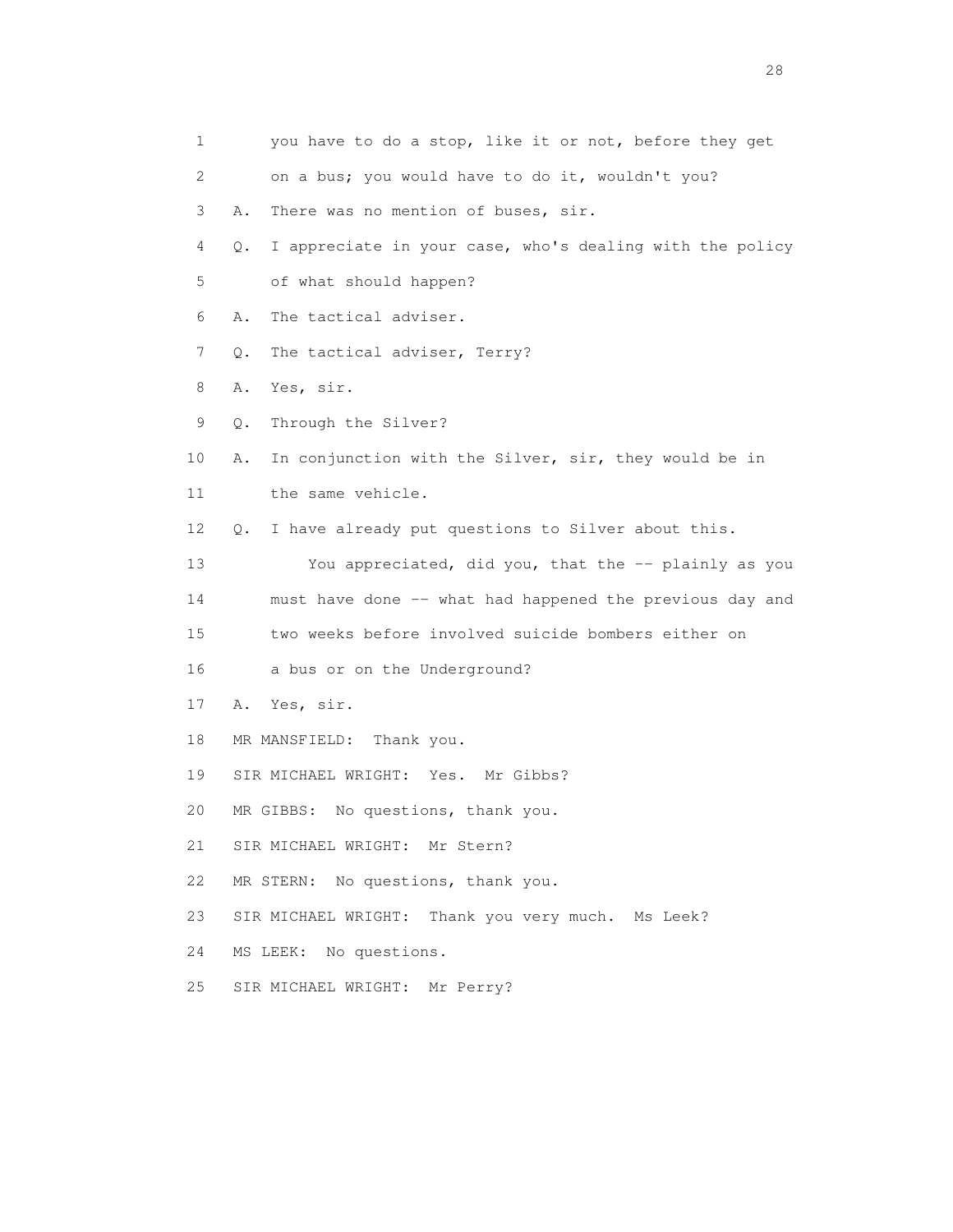| $\mathbf 1$ |    | Questions from MR PERRY                                  |
|-------------|----|----------------------------------------------------------|
| 2           |    | MR PERRY: Just two short questions, please.              |
| 3           |    | Alpha 1, I just want to ask you a few questions,         |
| 4           |    | please, about the deployment or the movement of the      |
| 5           |    | orange team from Leman Street police station to New      |
| 6           |    | Scotland Yard.                                           |
| 7           | Α. | Yes, sir.                                                |
| 8           | Q. | I'm asking questions on behalf of John McDowall and      |
| 9           |    | Cressida Dick amongst others.                            |
| 10          |    | May I just deal with it, to put it in context, first     |
| 11          |    | of all. You made your first statement on 22 July 2005?   |
| 12          | Α. | Yes, sir.                                                |
| 13          | Q. | In that statement you said at about -- do you have it in |
| 14          |    | front of you?                                            |
| 15          | Α. | I have, sir, yes.                                        |
| 16          | Q. | Thank you very much. This is just to make sure everyone  |
| 17          |    | is clear about what you have said in your various        |
| 18          |    | statements. In that statement, did you say:              |
| 19          |    | "At about 5.20 hours [that's 5.20 am] we responded       |
| 20          |    | to request for assistance from SO13, Anti-Terrorist      |
| 21          |    | Branch officers."                                        |
| 22          |    | The point you were making there was that that's when     |
| 23          |    | you thought you got the request from Leman Street to New |
| 24          |    | Scotland Yard?                                           |
| 25          | Α. | Yes, sir.                                                |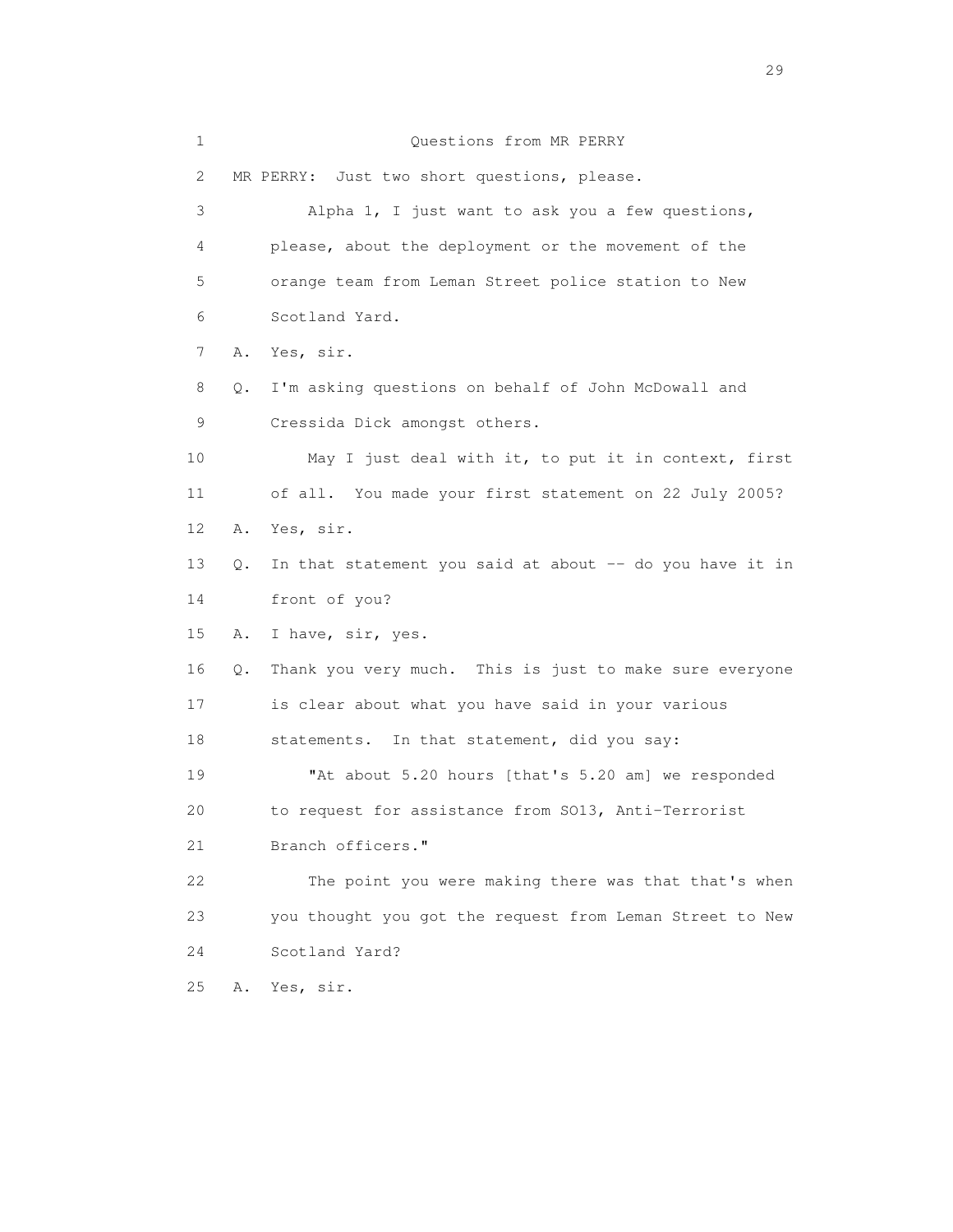1 Q. Then the second and final statement you have made in 2 relation to this is dated 22 October this year in which 3 you say that you assume that the time of arrival at New 4 Scotland Yard was at 5.20? 5 A. Yeah, that's -- that is an assumption I made, sir, but 6 as I have said earlier, I probably am ten minutes out in 7 that assumption, given the phone calls that were made, 8 et cetera. 9 Q. That's what I wanted to investigate, because if we may 10 just have the telephone schedule up on the screen, it's 11 the first page of the main telephone schedule, please. 12 If we just see, we can see here call 13 at 5.07.54, 13 a call of ten seconds' duration from Inspector ZAJ to 14 you as the orange team leader? 15 A. Yes, sir, I see that. 16 Q. Then if we just drop down to the next call, just to put 17 this in context, we see at 5.17, call 14, there was 18 a longer telephone call of one minute 23 seconds' 19 duration from Alan to Inspector ZAJ, and we have heard 20 evidence about that. 21 It may be -- you are now making another assumption 22 in relation to the timing of the telephone calls as to 23 when you may have arrived at New Scotland Yard; is that 24 what it comes down to? 25 A. Yes, sir, I think it is.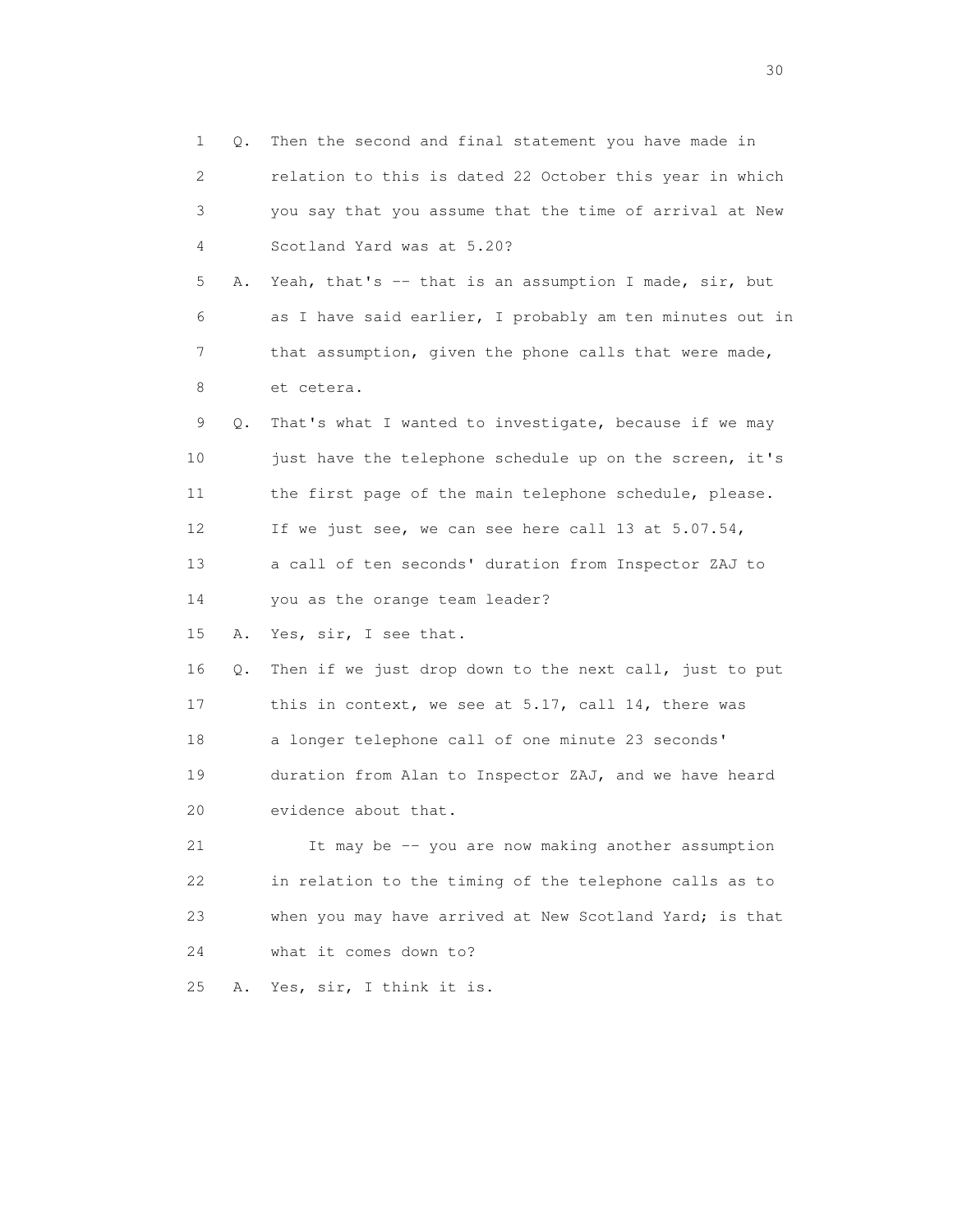1 Q. It may be that, it's possible there was contact after 2 5.17 and your original time of 5.20 of you being called 3 in was in fact the correct time; it's possible? 4 A. Well, that's certainly what's in my original statement, 5 sir, 5.20. The reason I thought I may have got that 6 slightly wrong is because of the timing of that phone 7 call, that was all. It would be ten minutes either 8 side, really. 9 Q. Thank you very much for that. It's just to see where we 10 are on that. Then the only other matter I want to ask 11 you, please, Alpha 1, is this: you have just been 12 explaining about the detention of the four people who 13 had come from the Portnall Road address on the afternoon 14 of 22 July; there was the stop of the three females and 15 the young male. That of course was, the decision to 16 stop them, had been taken by the operations room? 17 A. Yes, sir, certainly. 18 Q. That was, the operations room, you knew that there was 19 a designated senior officer? 20 A. I can't remember whether I knew that at the time or not, 21 sir. 22 Q. Certainly this was being done under the control of the 23 operations room because they were telling you, "Go in, 24 detain"? 25 A. Absolutely, sir, yes.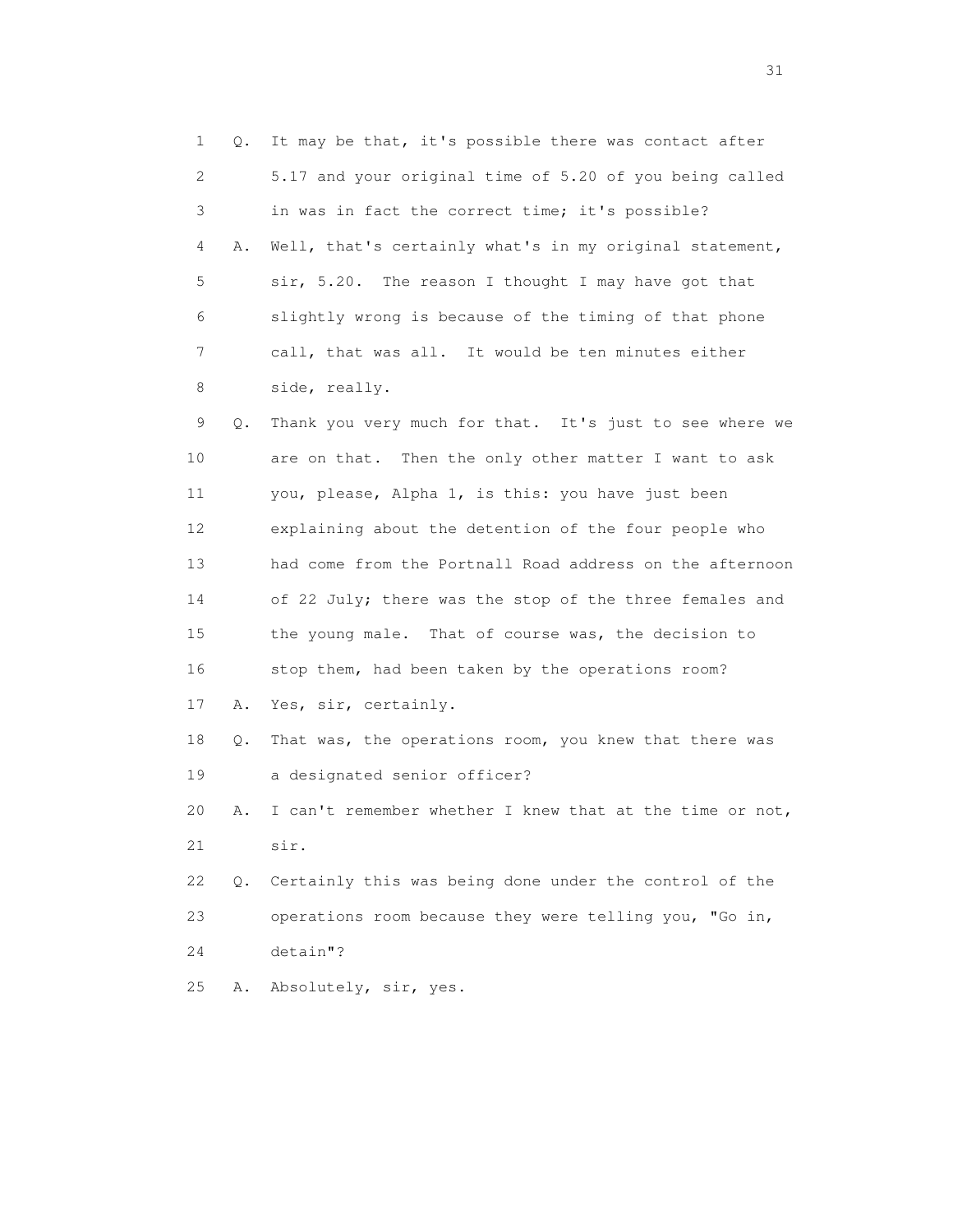- 1 MR PERRY: Thank you very much indeed.
- 2 A. Thank you.
- 3 SIR MICHAEL WRIGHT: Thank you, Mr Perry. Mr King?
- 4 MR KING: Nothing from me, thank you, sir.
- 5 SIR MICHAEL WRIGHT: Mr Horwell.
- 6 Questions from MR HORWELL
- 7 MR HORWELL: My name is Richard Horwell. I appear on behalf
- 8 of the Commissioner.
- 9 A. Yes, sir.
- 10 Q. Alpha 1, just a few questions, please, on one of the 11 topics you have been asked about, whether it is possible 12 let alone sensible to have a predetermined stopping 13 point.
- 14 A. Yes, sir.
- 15 Q. Would you not agree that in relation to the stopping of 16 individuals there are so many variables that it is 17 important to be flexible?
- 18 A. Absolutely, sir.
- 19 Q. If an individual has to be identified before there is 20 an armed stop, it very much depends on the stage at 21 which he is identified?
- 22 A. Absolutely.
- 23 Q. And of course -- I'm sorry to ask you such basic
- 24 matters, Alpha 1, but it all depends where he goes?
- 25 A. Again, sir, yes.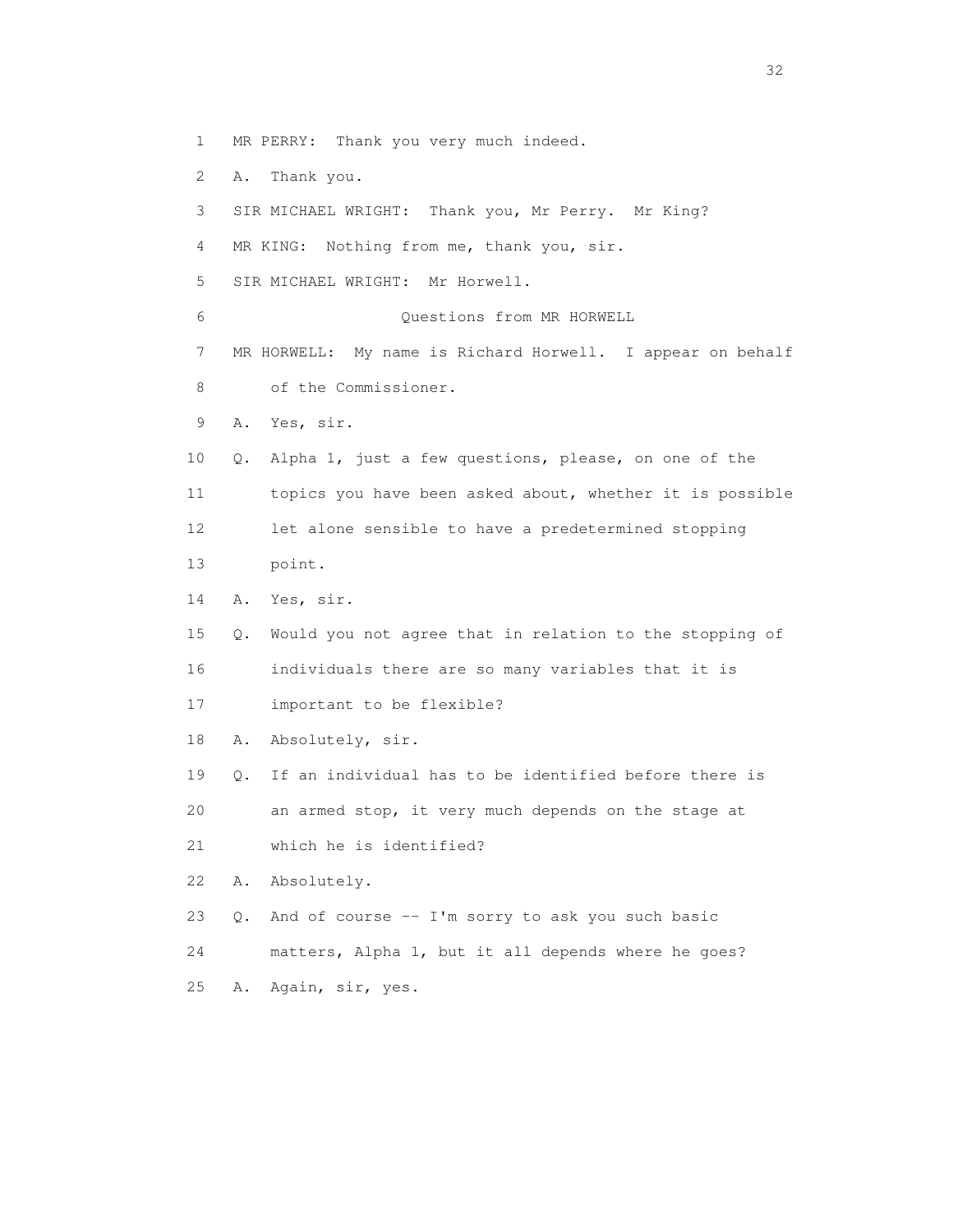1 Q. Attempts have been made to show that Portnall Road was 2 similar to the circumstances at Scotia Road. 3 MR MANSFIELD: Sir, no, that isn't the point. It's much 4 more complicated than that. 5 MR HORWELL: I am sure it is. All these points are. 6 But if we look at it in essence, Alpha 1, that is 7 the basis on which you were cross-examined and I just 8 want to look at the differences, if I may. 9 Could you please have the maps brochure. It should 10 be in the witness box. This is the larger of the two. 11 It should have "Maps Brochure" on the front. 12 A. I have that, sir. 13 Q. Could we turn to page 6, please. Page 6 has photographs 14 of various premises. It may well be you never in fact 15 saw 61A Portnall Road, Alpha 1? 16 A. I did see it, sir, yes. 17 Q. Then the photograph should remind you of the fact that 18 61A Portnall Road, that's the photograph at the top in 19 the middle, was a small basement premises with only one 20 door? 21 A. Yes, it was, sir, yes. 22 Q. Therefore the difficulties that were encountered at 23 Scotia Road, namely multiple occupancy premises, did not 24 exist here? 25 A. I would say, sir, that Portnall Road is probably one of

<u>33</u> and the state of the state of the state of the state of the state of the state of the state of the state of the state of the state of the state of the state of the state of the state of the state of the state of the s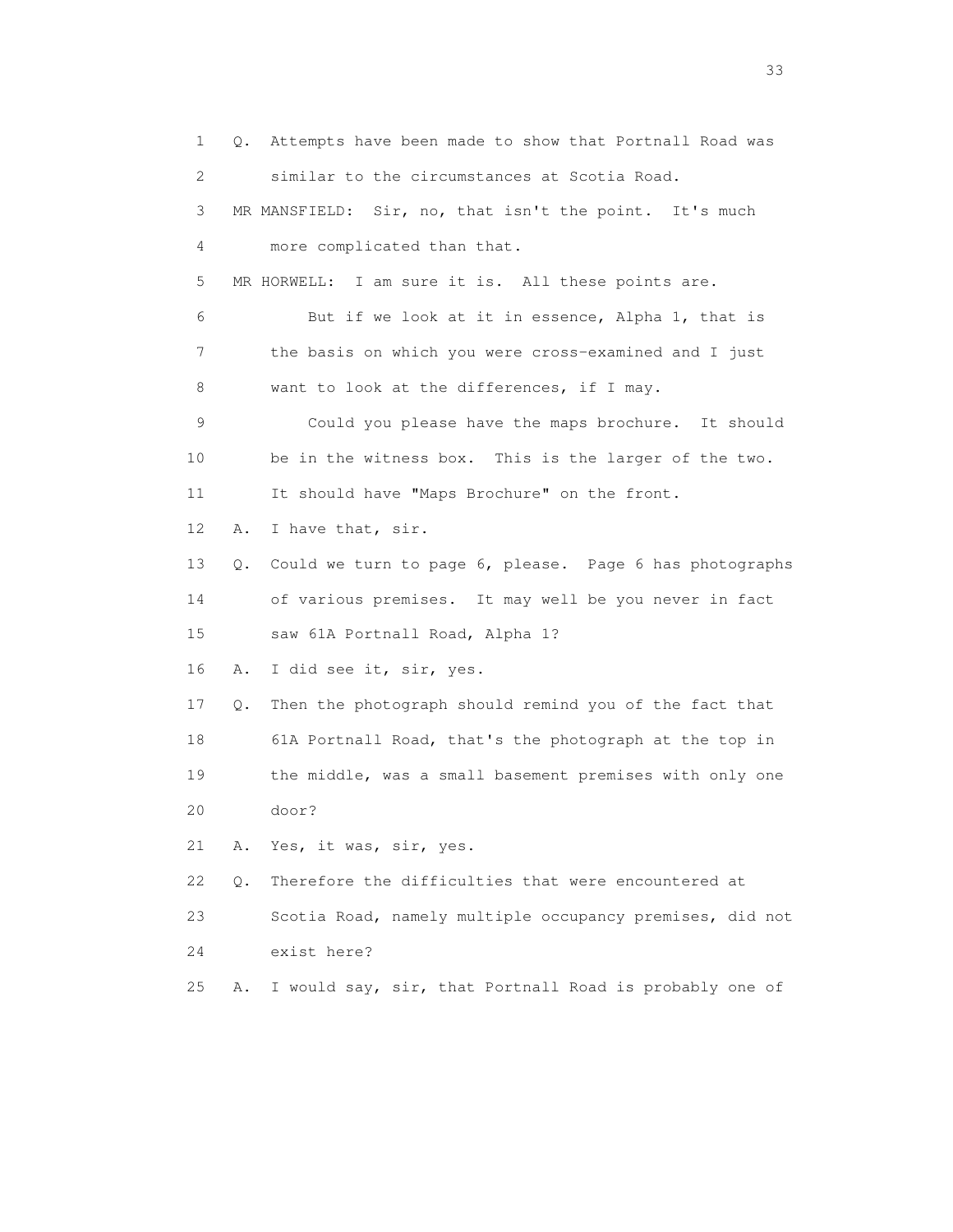1 the easiest premises you could deal with. 2 Q. Well, of course it is, Alpha 1, and it seems very likely 3 that anyone emerging from those premises was going to be 4 stopped? 5 A. Yes, sir. 6 Q. For obvious reasons? 7 A. Yes, sir. 8 Q. It is as clear as can be that that must have been the 9 policy because that afternoon three females and 10 a teenage male left 61A and were stopped? 11 A. They were, sir, yes. 12 Q. It was never suggested at any stage that any one of them 13 was a suspect? 14 A. No, sir. 15 Q. They were merely being stopped because they had left 16 that door from those premises? 17 A. Yes, sir. 18 Q. As to the notion that it is simplicity itself to 19 organise a predetermined stopping point, could you turn 20 to page 11 of that same brochure, please. This is 21 a plan of Portnall Road, it's in the centre, where the 22 blue house is situated? 23 A. Yes, I see it. 24 Q. Obviously anyone leaving Portnall Road can turn left or 25 right, and go to the Harrow Road or Shirland Road. But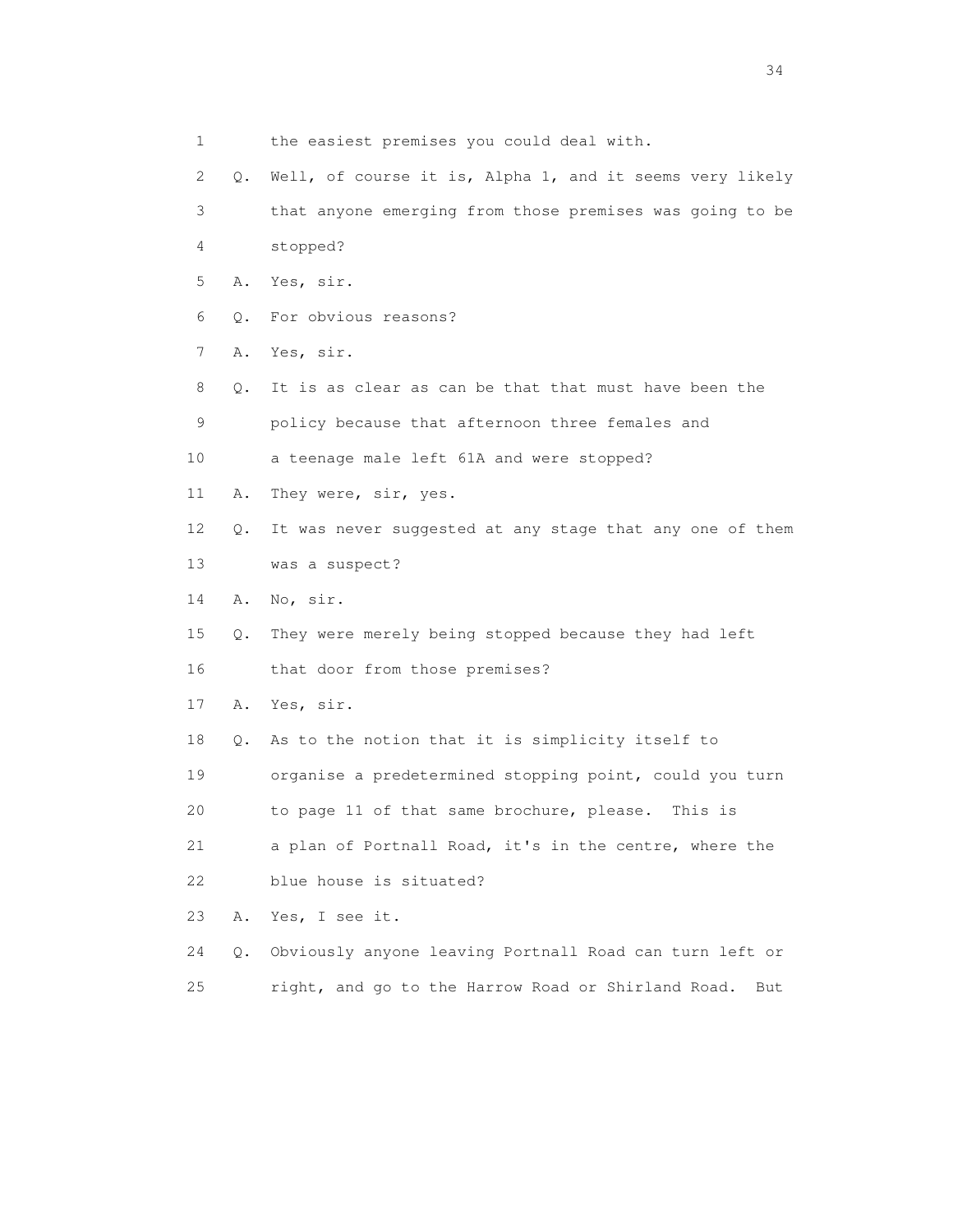1 just to the left of the blue house is Bravington Road? 2 A. Yes, it is, sir. 3 Q. Which is joined -- the name isn't there but that's 4 Coomassie Road? 5 A. Yes, sir. 6 Q. So anyone leaving, turning right and then left is into 7 Bravington Road. That then leads into Lancefield Road 8 at the top; yes? 9 A. It does, sir, yes. 10 Q. Anyone leaving Portnall Road could literally go in any 11 direction? 12 SIR MICHAEL WRIGHT: Well, he can go three ways, north, 13 south or west. 14 MR HORWELL: Yes, but once into Lancefield Road, the 15 opportunities then are myriad, I would suggest. 16 SIR MICHAEL WRIGHT: Yes, certainly. 17 MR HORWELL: And obviously on this particular occasion you 18 weren't waiting for anyone to be identified? 19 A. No, sir. 20 Q. You stopped these people simply because they left that 21 door of those premises? 22 A. Yes, sir. 23 Q. I'm not suggesting it is ever easy to perform an armed 24 stop, Alpha 1, but was this one of the least challenging 25 stops you had to perform?

<u>35</u> and the state of the state of the state of the state of the state of the state of the state of the state of the state of the state of the state of the state of the state of the state of the state of the state of the s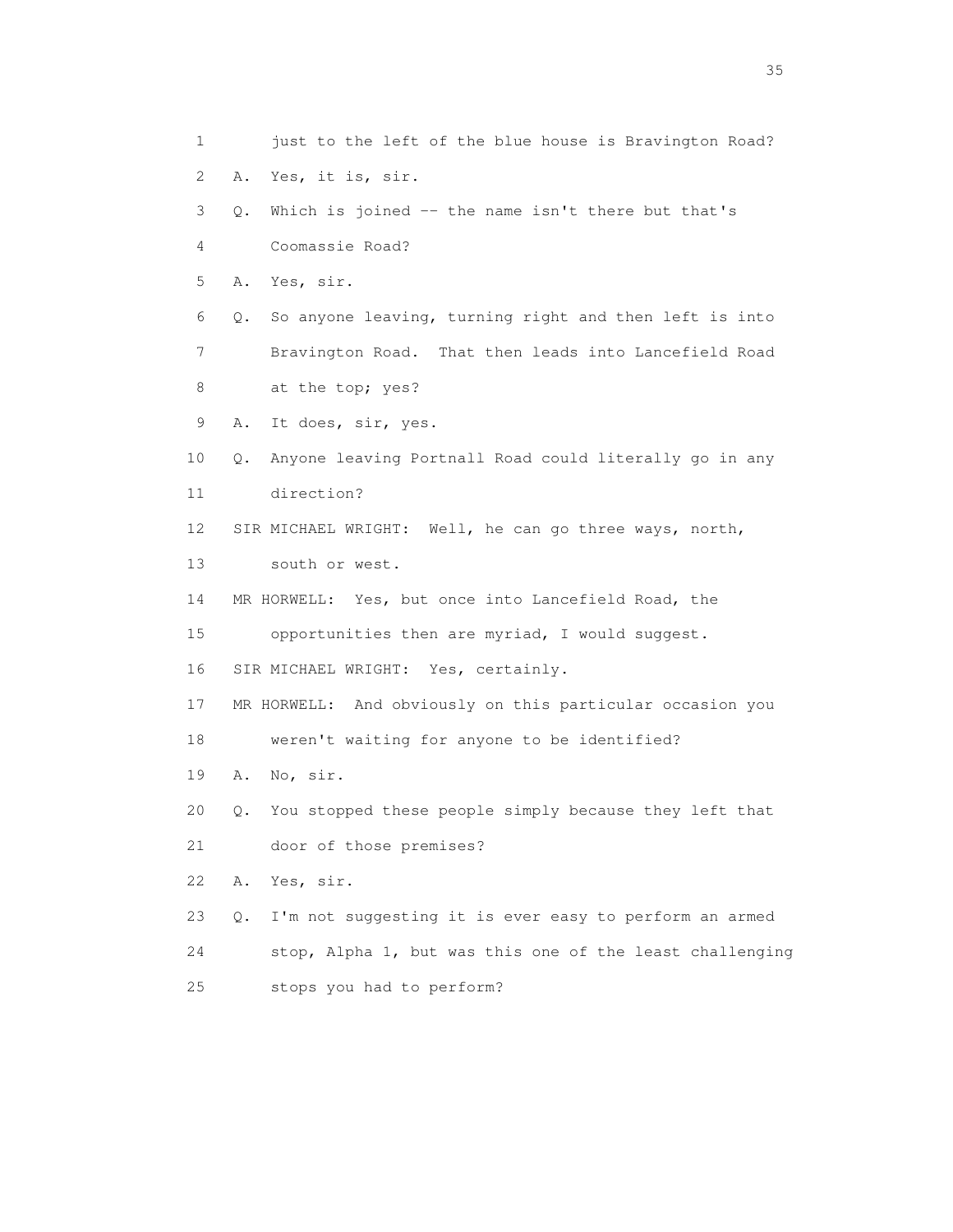1 A. I would say certainly in comparison to the other one, 2 sir, it was an easy task. 3 Q. As you have said to Mr Mansfield, if in fact that 4 afternoon you had been asked to stop a suspected suicide 5 bomber, your approach may have been entirely different? 6 A. Undoubtedly it would, sir. 7 MR HORWELL: Thank you. 8 Further questions from MR HILLIARD 9 MR HILLIARD: Only this: when you talk about a tactical 10 adviser, Terry, just so we are clear, that's a policeman 11 called John Terry, is that right? 12 A. It is, sir, yes. 13 SIR MICHAEL WRIGHT: Not our code word. 14 MR HILLIARD: Absolutely. Just so we are clear. Thank you 15 very much indeed. 16 SIR MICHAEL WRIGHT: Thank you very much indeed. That's it. 17 As soon as the door is cleared, you can go. 18 A. Thank you, sir. 19 (The witness withdrew) 20 MR HILLIARD: Sir, we need to take the screens down. So we 21 might have our break now. 22 SIR MICHAEL WRIGHT: Very well. It will take, let us say 23 half past, ladies and gentlemen. 24 (11.15 am) 25 (A short break)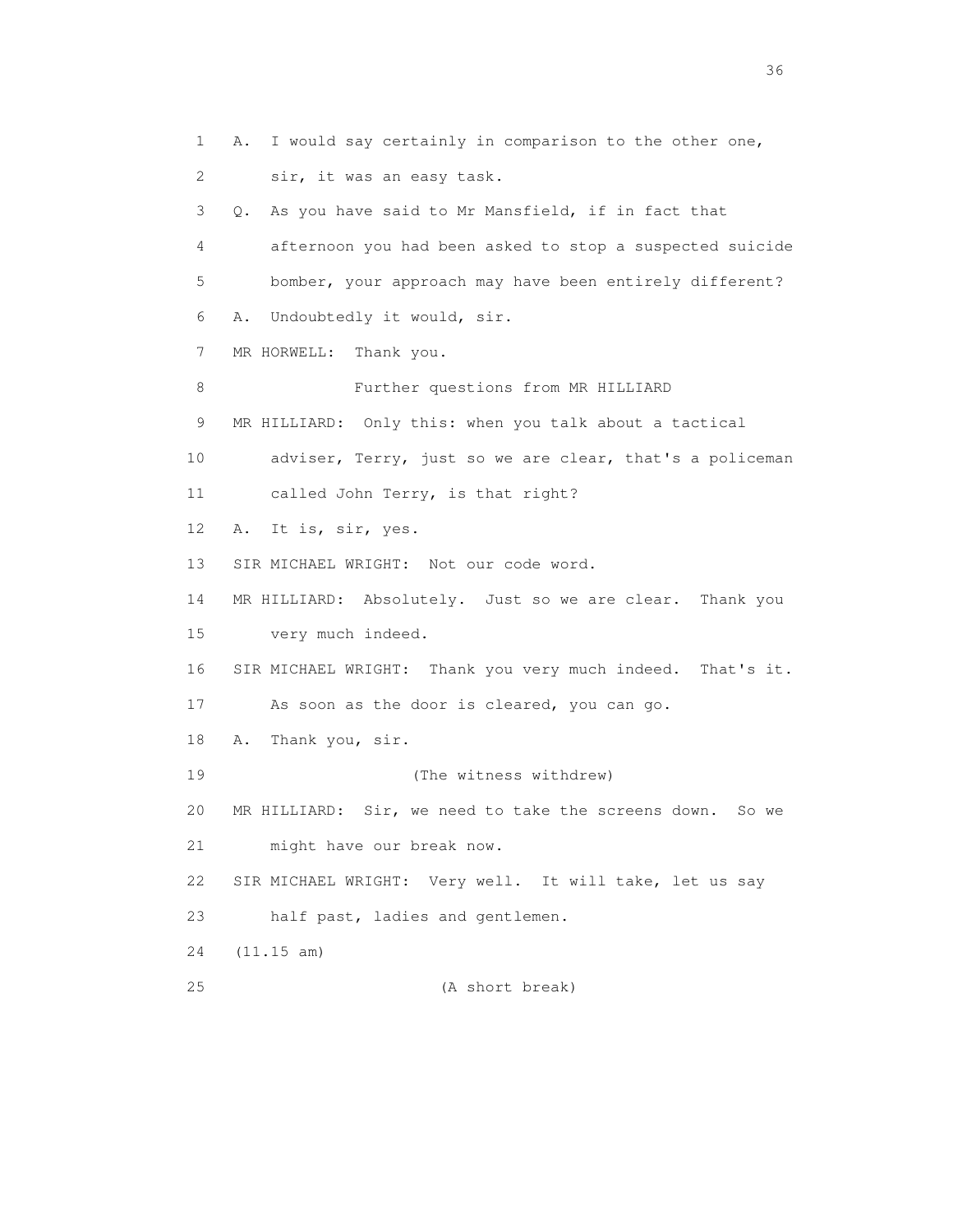1 (11.35 am) 2 (In the presence of the jury) 3 SIR MICHAEL WRIGHT: Yes. 4 MR HOUGH: Sir, the next witness is Kevin Southworth. 5 DETECTIVE CHIEF INSPECTOR KEVIN SOUTHWORTH (sworn) 6 Questions from MR HOUGH 7 MR HOUGH: Is your name Kevin Southworth? 8 A. It is. 9 Q. I'll ask you questions first on behalf of the Coroner, 10 and then you will be asked questions by others. 11 In July of 2005, were you a Detective Inspector in 12 SO13, the Anti-Terrorist Branch? 13 A. Yes. 14 Q. Are you still in that branch? 15 A. I am, sir, now SO15. 16 Q. I'll ask you a few questions first about your 17 involvement in the events of 21 and 22 July very 18 generally, and for that purpose you may wish to look at 19 a statement you made on 15 December 2005, or you may 20 not. 21 Were you on duty on 22 July at New Scotland Yard 22 from 7.30 in the morning to 10 o'clock in the evening? 23 A. I was. 24 Q. Did you receive tasking from Mr Boutcher from whom we 25 have heard at about 8 o'clock that morning?

<u>37</u>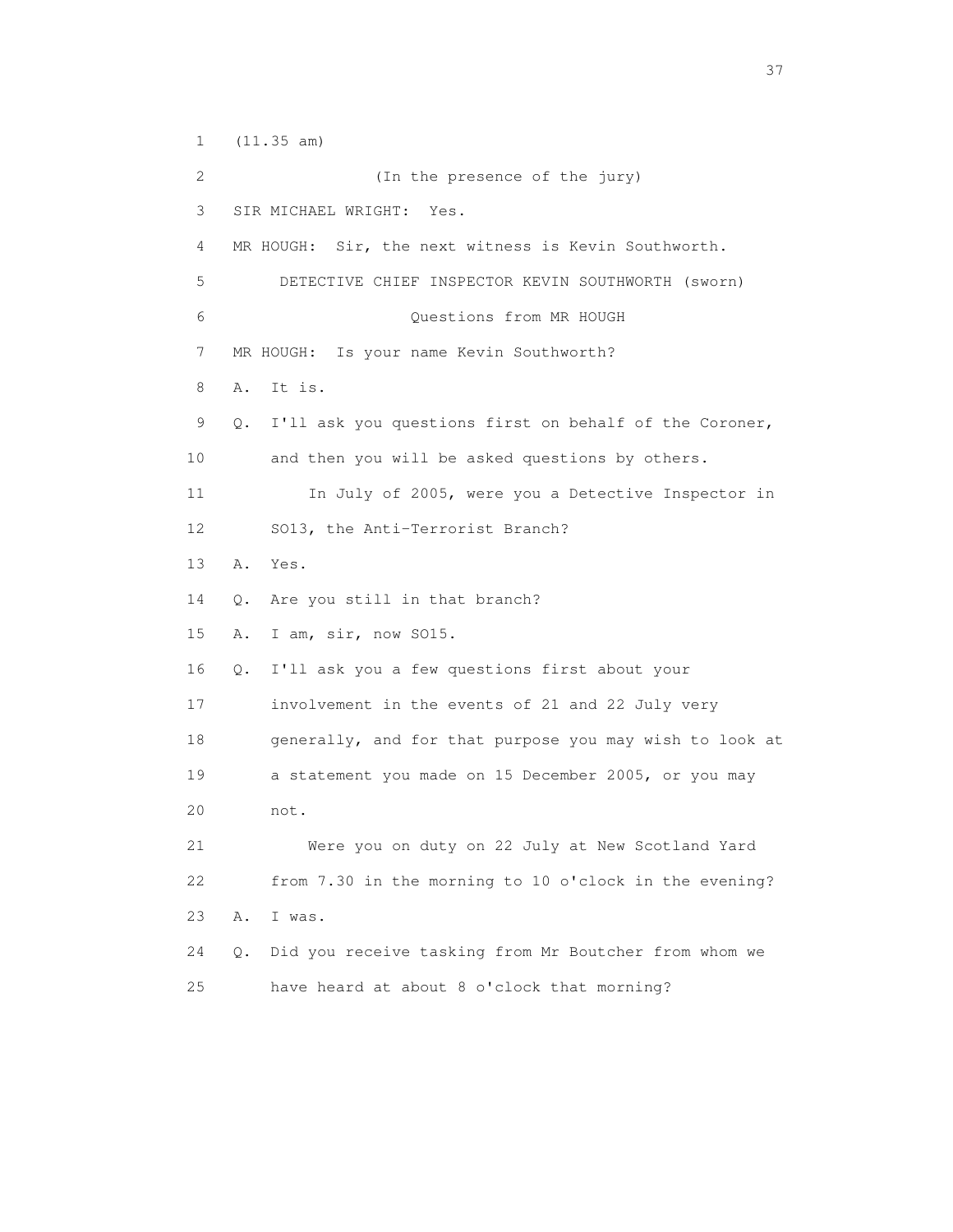1 A. I did.

 2 Q. Can you briefly tell us what that tasking was? 3 A. Mr Boutcher tasked me to set up an effective 4 intelligence support system to support him as the senior 5 investigating officer in the events of that day. 6 Q. In broad terms how was that intelligence support system 7 to work? 8 A. To be as streamlined and effective as possible to ensure 9 the safety of the public, to make sure that all the 10 intelligence and information that were relevant to the 11 decision-maker were brought together into one place and 12 passed via me to Mr Boutcher. 13 Q. Just to help the jury, what units or sources was the 14 intelligence coming from? 15 A. There was actually four different units from which 16 intelligence might be provenanced at that particular 17 time, not least the SO13 which was the Anti-Terrorist 18 Branch intelligence unit which I was the manager of at 19 that time; the Special Branch units which were on the 20 upper floors of Scotland Yard; the Specialist Crime 21 Directorate Central 3000 intel support team, which was 22 a unit which I had run prior to joining SO13; and 23 ultimately our partner agency, which of course would be 24 the security service.

25 Q. What did you do that morning to make sure that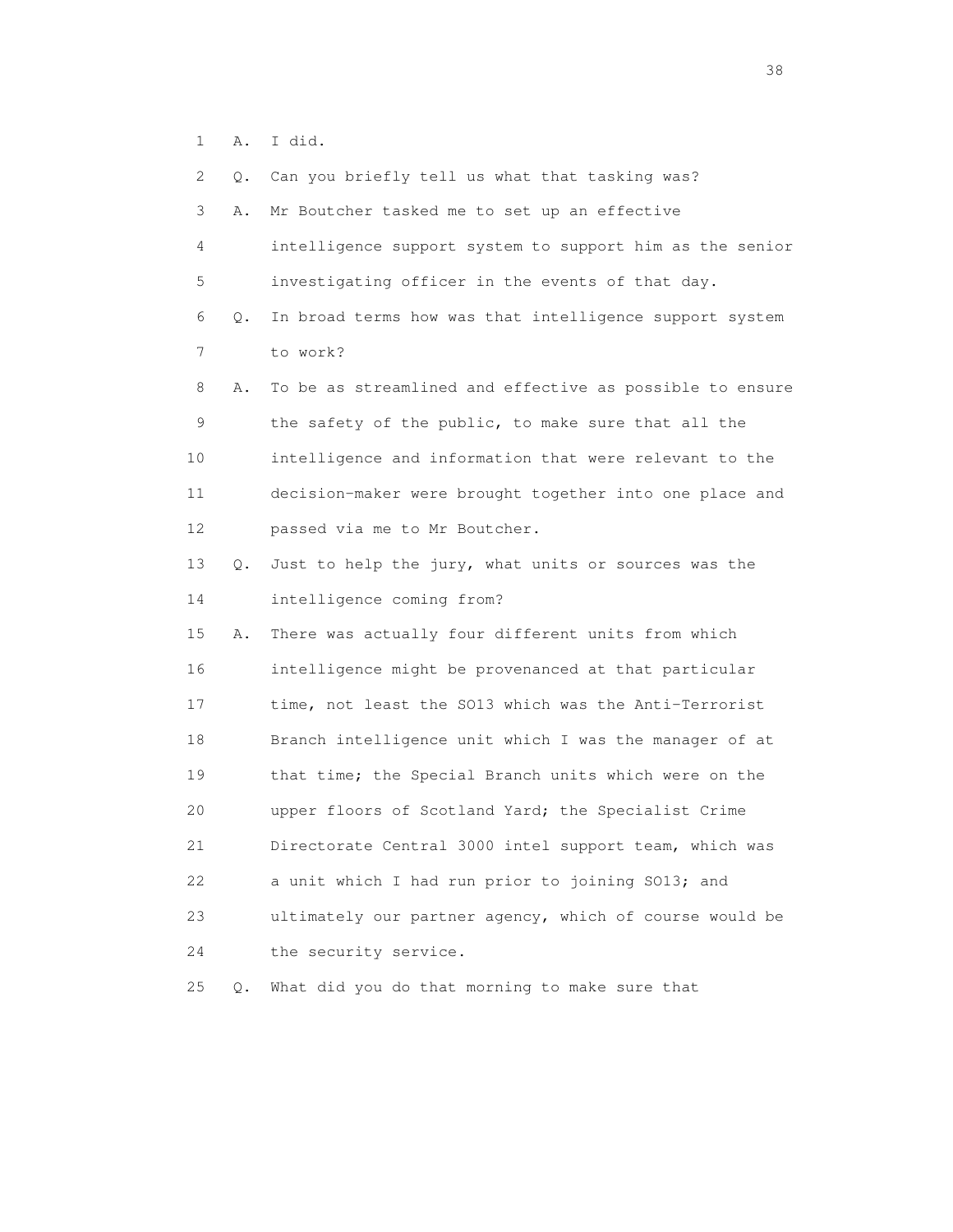1 information coming in, intelligence coming in, to all 2 those different units would be funnelled from them 3 through to the operations room on the 16th floor? 4 A. I made it clear to all concerned at that time that I was 5 the person leading the intelligence effort on behalf of 6 Mr Boutcher, and while it took time to bring things 7 together that morning because it was the first day of 8 what was a major counter-terrorism operation, ultimately 9 that message filtered round that we got a different 10 lines of passage of information including from the 11 Central 3000 team which was downstairs at Scotland Yard 12 to channel through me; also through my own team on the 13 14th floor in the Anti-Terrorist Branch intelligence 14 unit into the Special Branch operations room, which 15 would be the hub of everything because that was where 16 Mr Boutcher was located. 17 Q. Can you slow down a little? You have to be transcribed. 18 A. I apologise. 19 Q. Go on, please. 20 A. Forgive me, would you like me to recap that? 21 Q. No, I think we have got you, but if you just slow down 22 for the future. Had you finished that answer? 23 A. I believe so. 24 Q. During the course of that morning, so from 8 o'clock 25 onwards, were you stationed in one particular room or

 $39<sup>2</sup>$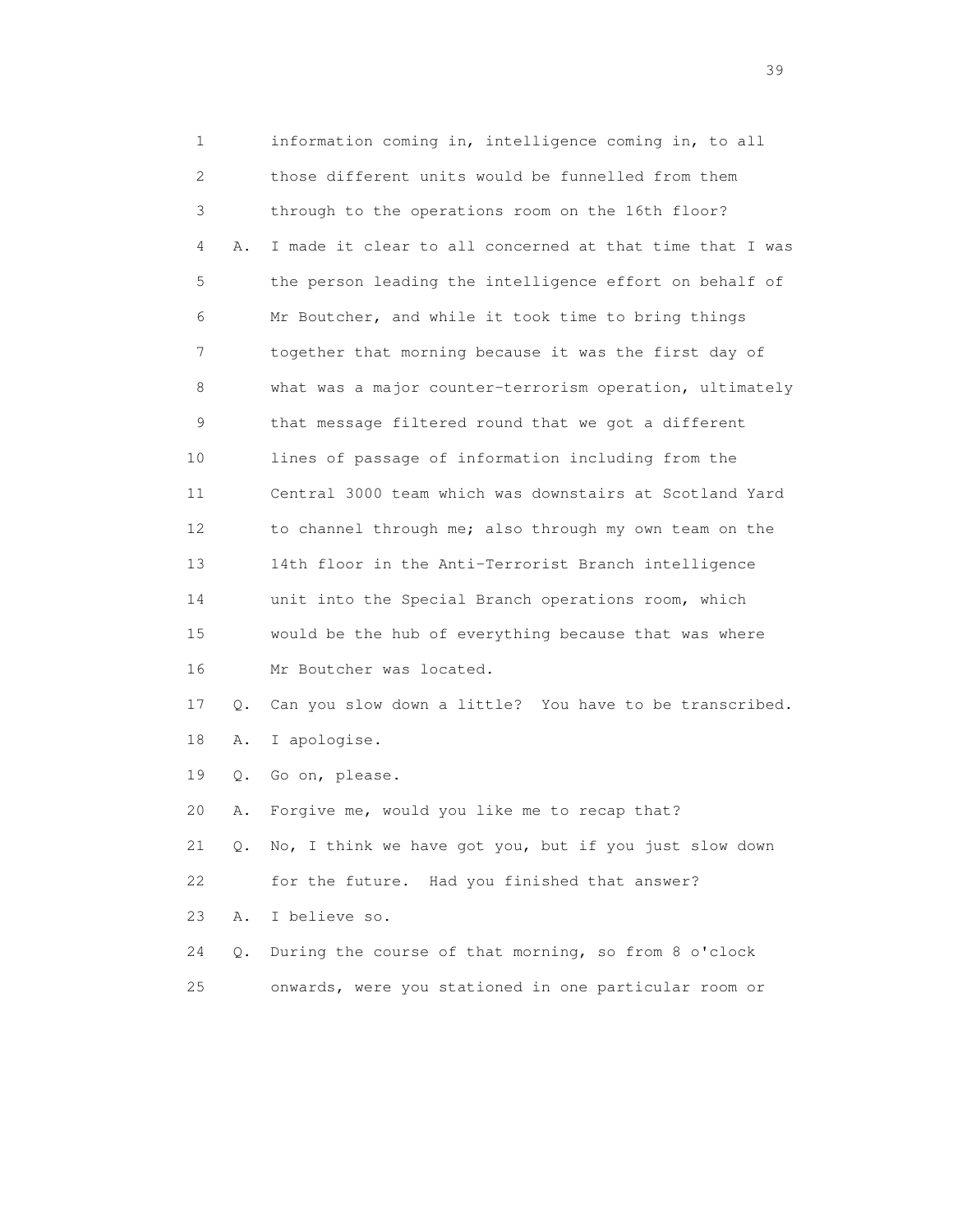1 moving around?

| 2               | Α. | I was moving around between the various units that were  |
|-----------------|----|----------------------------------------------------------|
| 3               |    | contributing to the effort, trying to make sure that     |
| 4               |    | everyone was clear on what was being tasked and also     |
| 5               |    | co-ordinating the results that came back.                |
| 6               | Q. | Did that take you into the 16th floor operations room    |
| 7               |    | from time to time?                                       |
| 8               | Α. | It did, sir.                                             |
| 9               | Q. | Were you there when news came through that shots had     |
| 10 <sup>°</sup> |    | been fired at Stockwell tube station?                    |
| 11              | Α. | I was.                                                   |
| 12              | Q. | Had you been there previously during the surveillance of |
| 13              |    | the man we now know to be Mr de Menezes?                 |
| 14              | Α. | Not significantly from my recollection. I came into the  |
| 15              |    | operations room as required usually in order to brief    |
| 16              |    | Mr Boutcher and the other senior officers present but    |
| 17              |    | mine was a very functional role that morning so I was on |
| 18              |    | the move a lot.                                          |
| 19              | Q. | Thank you very much. Going back a little in time,        |
| 20              |    | I think you are aware that you have been asked to        |
| 21              |    | research various intelligence-related queries which have |
| 22              |    | been raised in the course of this inquest?               |
| 23              | Α. | Yes, sir.                                                |
| 24              | Q. | So can I begin by going back a bit to                    |
| 25              |    | Operation Ragstone. I think that's an operation you are  |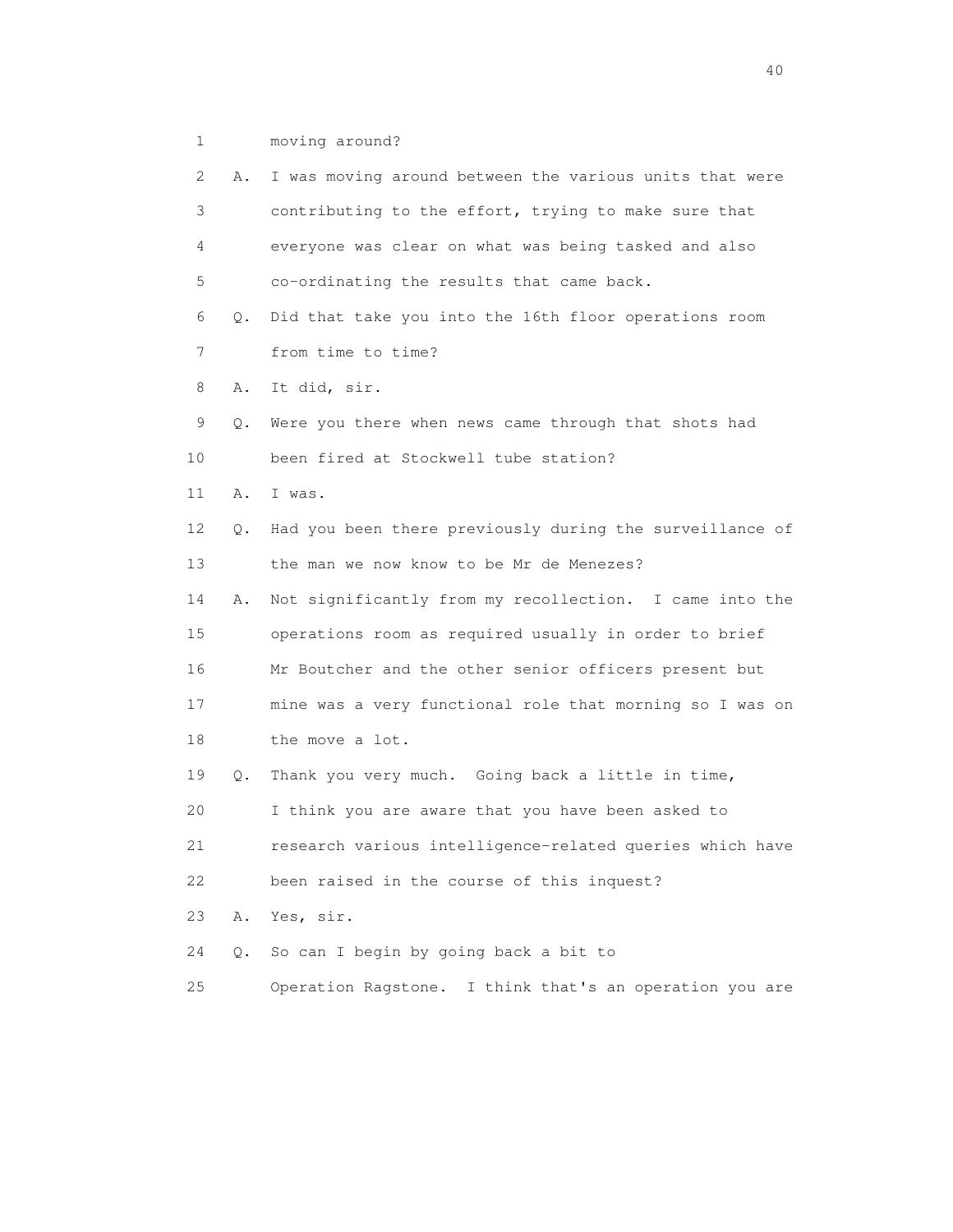- 1 aware of?
- 2 A. I am.
- 3 Q. Is it an operation in which you were involved when it
- 4 was actually taking place?
- 5 A. No, I wasn't, sir.
- 6 Q. That was an operation, as we have heard, investigating
- 7 suspected training camps in the United Kingdom?
- 8 A. That's right, sir.
- 9 Q. It was an operation which involved surveillance on at
- 10 least one of those camps in Cumbria?
- 11 A. That's right.
- 12 Q. A large volume of photographs was taken in the course of
- 13 that operation, several hundred I think?
- 14 A. That's correct, sir, yes.
- 15 Q. That operation, I think, took place in the early days,
- 16 the first week or so, of May 2004?
- 17 A. That's right, sir.
- 18 SIR MICHAEL WRIGHT: Whose operation was it?
- 19 A. The operation was run by the former SO12 --
- 20 SIR MICHAEL WRIGHT: Special Branch.
- 21 A. Special Branch.
- 22 SIR MICHAEL WRIGHT: You say -- I know we are all aware of
- 23 it now; were you aware of it when it was going on?
- 24 A. I was still in specialist crime in 2004, sir, when this
- 25 operation was running. I joined SO13 in 2005 so --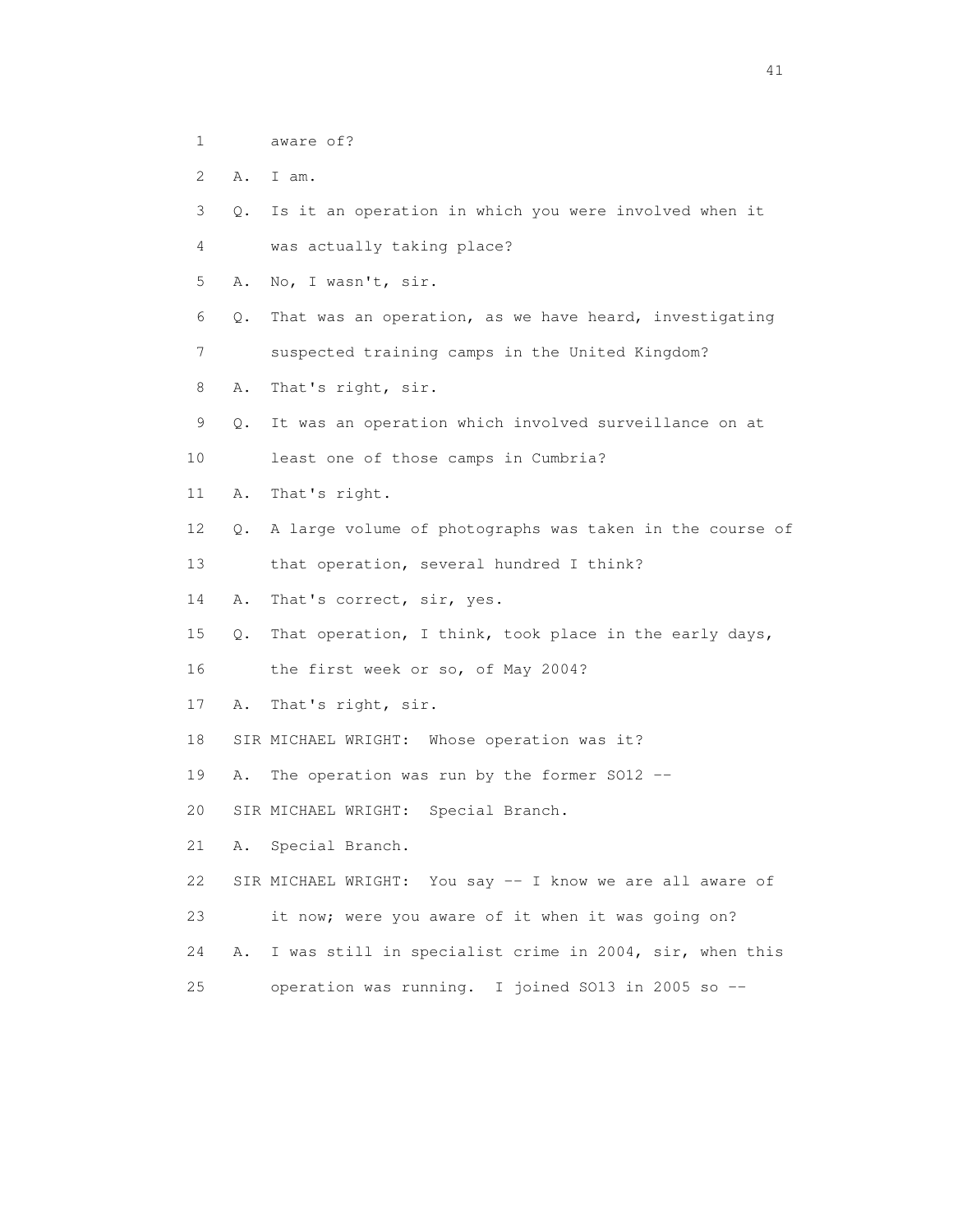1 SIR MICHAEL WRIGHT: So the answer to my question is you

2 didn't know about it?

3 A. No, sir.

4 SIR MICHAEL WRIGHT: Thank you.

 5 MR HOUGH: As a follow-up from one of those questions, was 6 SO13 involved in the operation as far as you are aware? 7 A. To a degree, sir, in that the original intelligence 8 which led to the inception of the operation came via the 9 anti-terrorist hotline, which, as members of the jury 10 I am sure will know, is a freephone telephone number by 11 which members of the community can make the police aware 12 of matters that they are concerned about in relation to 13 terrorism, and ultimately that first piece of 14 information came through the SO13 teams and ultimately 15 was actioned in the form of Op Ragstone by SO12. 16 Q. Now, the photos that were taken, how were those 17 photos -- we have seen quite a lot of them -- stored? 18 A. The photographs were stored electronically, sir, 19 I believe on CDs. 20 Q. A series of CDs, I think? 21 A. Yes.

22 Q. Were they also stored in hard copy form?

 23 A. Not that I am aware of, sir, although I would have to 24 check that. I wouldn't want to mislead the court, but 25 I believe they were stored purely on CD at that point.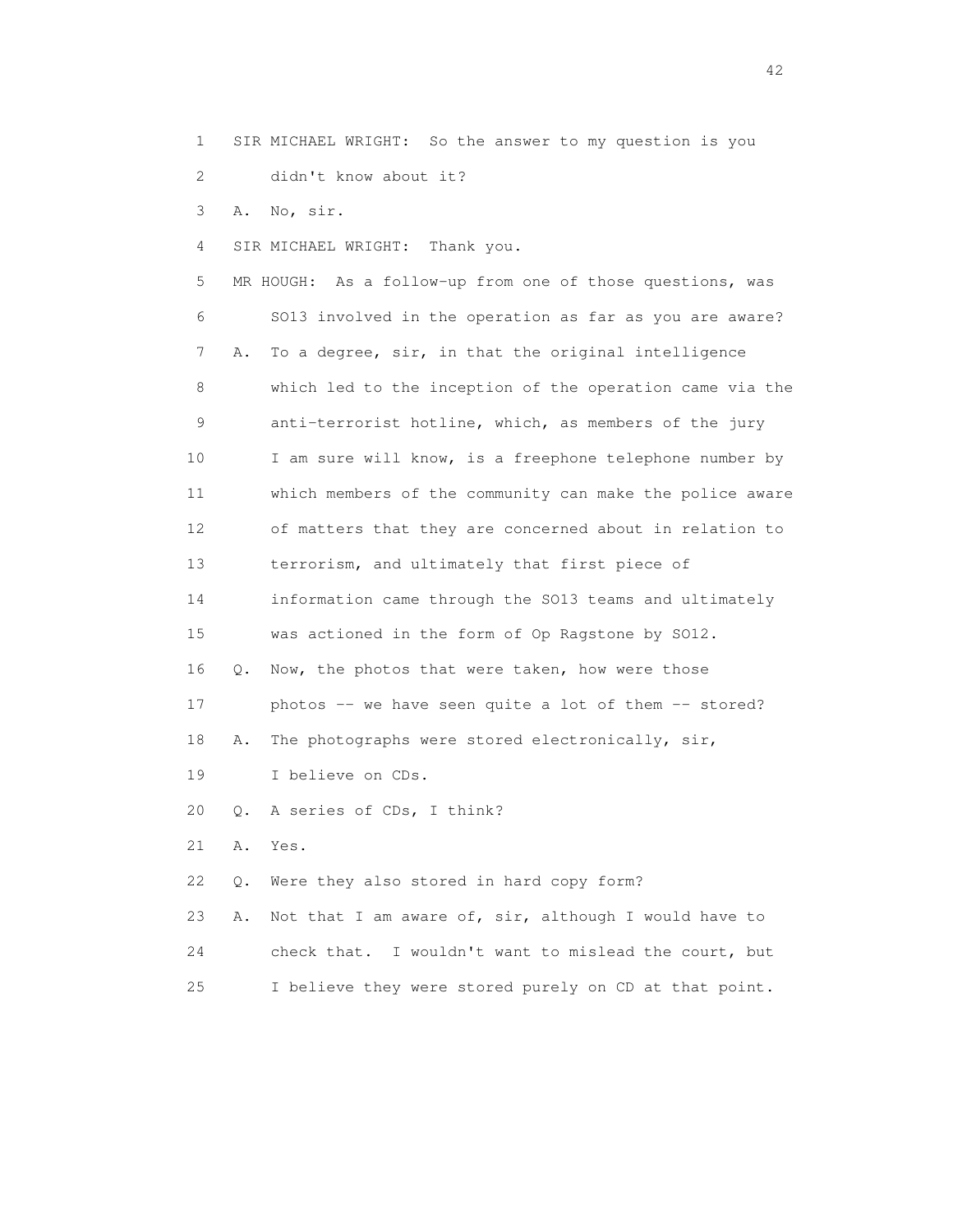| $\mathbf 1$ | Q. | We have received information, and can you confirm this,  |
|-------------|----|----------------------------------------------------------|
| 2           |    | that the CDs, the various CDs containing the photographs |
| 3           |    | were booked into the exhibits store room between 3 and   |
| 4           |    | 5 May 2004?                                              |
| 5           | Α. | That would make sense, sir, given the time chronology.   |
| 6           |    | I can't assert it myself but that would make sense.      |
| 7           | Q. | We have also received information, it may be that we     |
| 8           |    | will have to read the relevant parts of the statement,   |
| 9           |    | that none of those CDs was accessed from the exhibits    |
| 10          |    | store room until the morning of 22 July 2005?            |
| 11          | Α. | That's correct, sir.                                     |
| 12          | Q. | So the CDs weren't physically taken out between May 2004 |
| 13          |    | and July 2005, the 22nd in fact?                         |
| 14          | Α. | That's my understanding of it, sir, yes.                 |
| 15          | Q. | Between those two dates, as far as you know, from your   |
| 16          |    | researches, were the photos accessed or viewed by any    |
| 17          |    | other means, for example through hard drive access or    |
| 18          |    | anything like that?                                      |
| 19          | Α. | The CDs were actually sealed, I believe, in<br>No.       |
| 20          |    | exhibits bags, that's my understanding, sir, and those   |
| 21          |    | seals were maintained until the morning of the           |
| 22          |    | 22 July 2005.                                            |
| 23          | Q. | Just to be clear, the CDs hadn't been loaded on to       |
| 24          |    | somebody's computer and weren't being looked at in the   |
| 25          |    | intervening 14 months?                                   |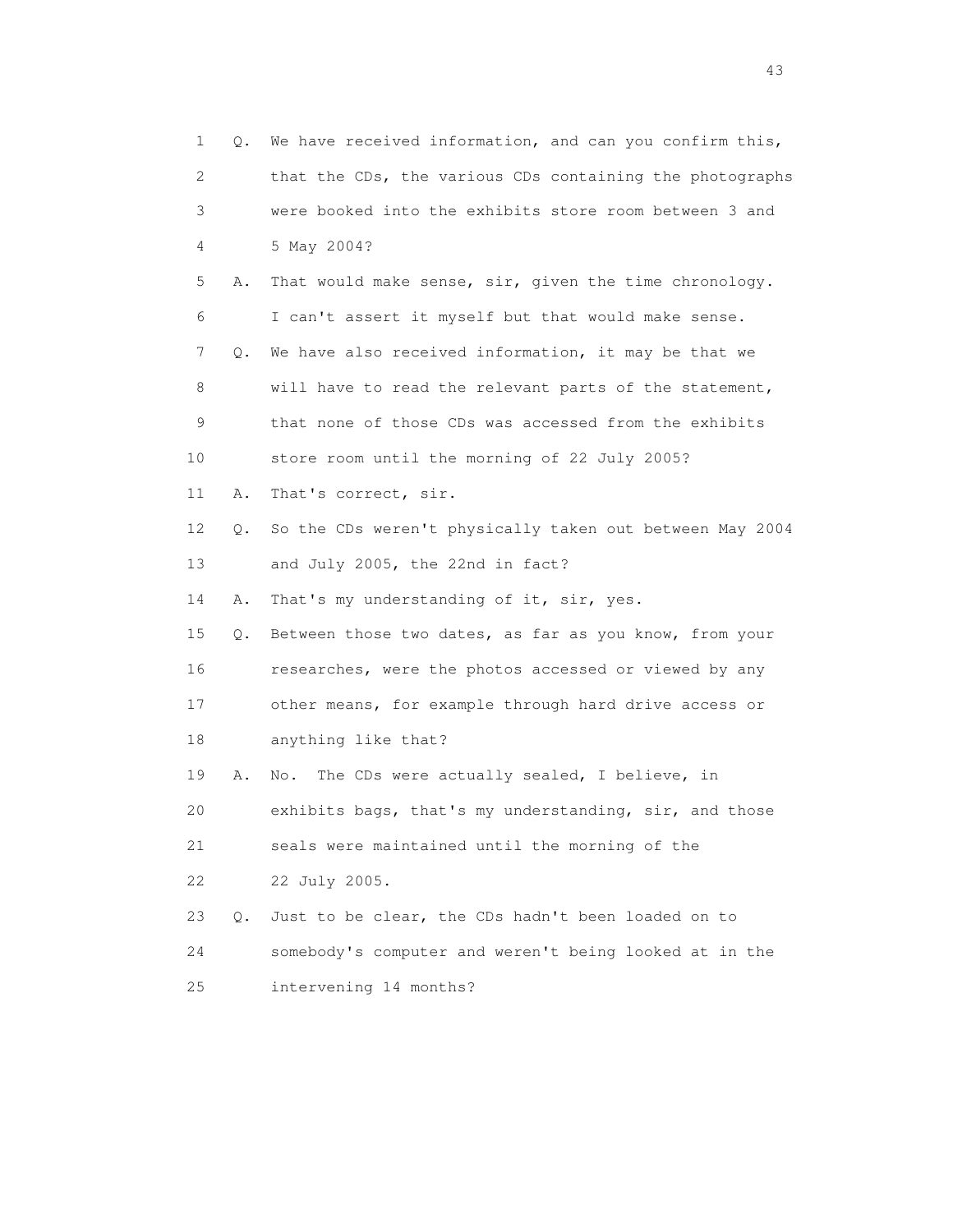1 A. Not to my knowledge, sir.

 2 Q. Before they were booked into the store room, had some 3 work been done to identify some of the men shown in the 4 photographs? 5 A. It had, sir, yes. 6 Q. Is this right, Mr Osman, who does in fact appear in the 7 photographs, was never identified? 8 A. That's correct, sir. 9 Q. From your researches, what do you know about the extent 10 of those attempts to identify people? How extensive 11 were they? How long did they take? 12 A. It was research primarily into the vehicle registrations 13 that were identified and attributed to different 14 vehicles that appeared on the camping trip at 2004. And 15 ultimately that was police national computer research to 16 identify who the registered keeper of those vehicles 17 were, and then limited research on the names that came 18 back from those vehicle checks in order to ascertain 19 whether there was any cause for further concern around 20 the people who were given as their registered keepers. 21 Q. Just to be clear, did the name Hussain Osman come up 22 from those enquiries? 23 A. No, it did not, sir.

 24 Q. Did the name Yesh Girma come up from those enquiries? 25 A. Yes, it did, sir.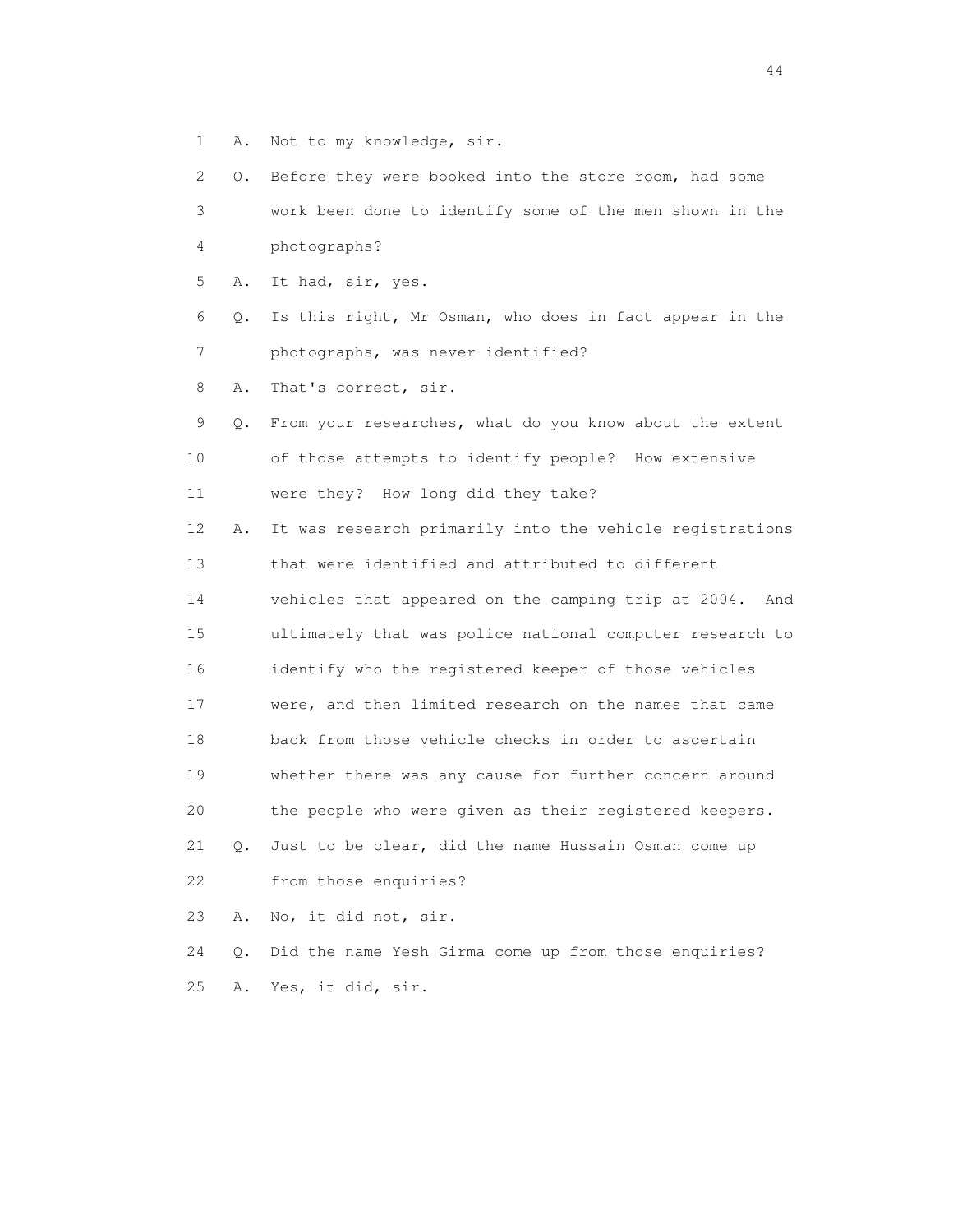1 Q. Was the name Yesh Girma connected with Hussain Osman? 2 A. At that time, sir, no. 3 Q. Did the enquiries relating to vehicle registration 4 numbers include at that time, so May 2004, enquiries 5 into the registration number of a blue Volkswagen Golf 6 and a black Nissan Primera? 7 A. That's correct, sir. 8 Q. Were any attempts made to physically follow people 9 leaving the Cumbria camp with a view to connecting 10 people to addresses? 11 A. I don't know the answer to that, I am afraid, sir. 12 I don't think they were but I don't know the answer, I'm 13 afraid. I would have to check that. 14 Q. Were any efforts made to establish a bank of names, 15 photographs, and vehicle registration numbers as 16 a reference tool as a result of Operation Ragstone? 17 A. Certainly the work that I just described around the 18 vehicle registration marks and the registered keepers 19 was logged on to Metropolitan Police Service 20 intelligence databases for future reference ergo had we 21 had a future referral in relation to one of those names 22 or VRMs -- a VRM is a vehicle registration mark -- then 23 we would be able to cross-reference it and obviously 24 corroborate future intelligence should it arise, but at 25 that point there was nothing further to do, just that,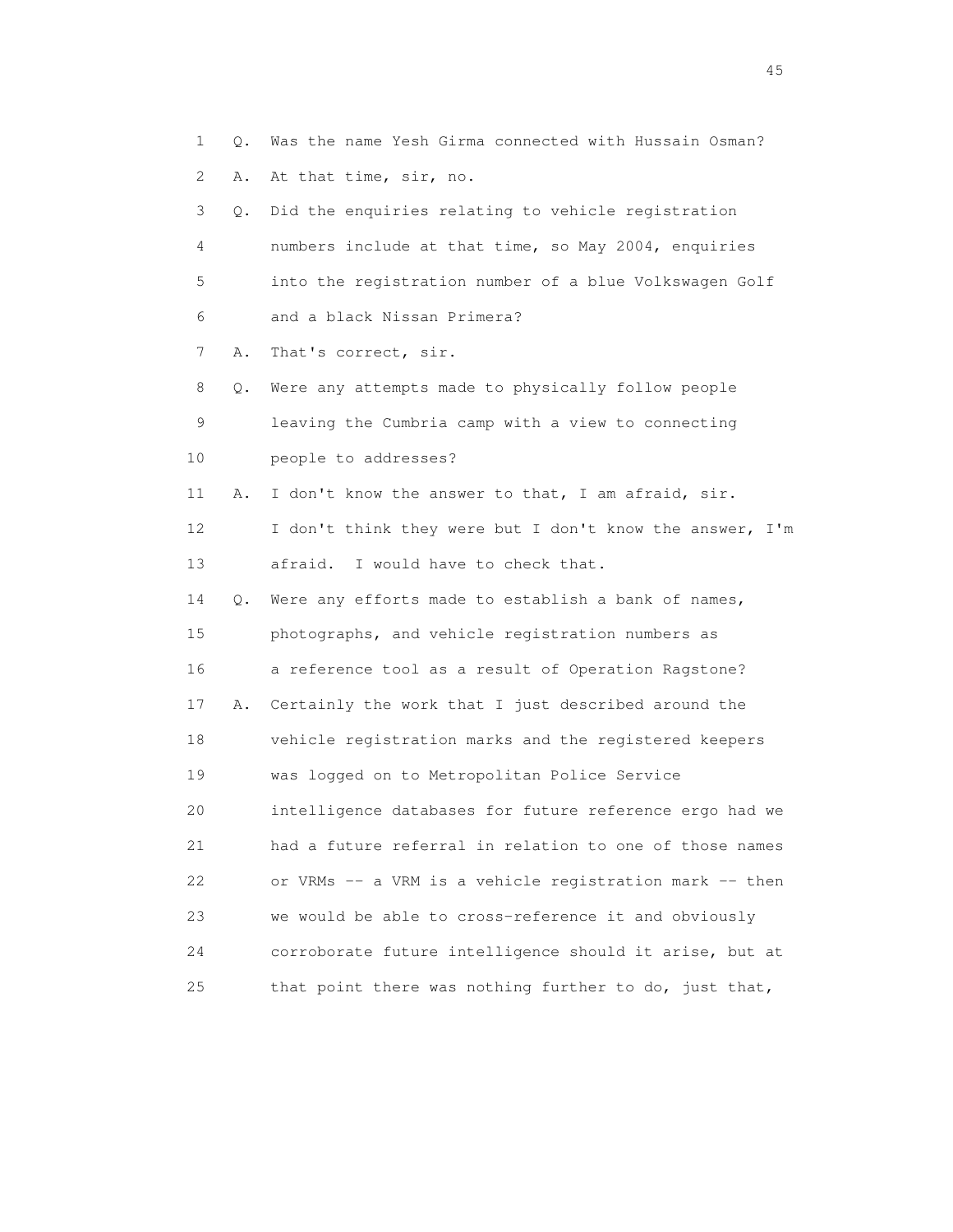| $\mathbf{1}$ |    | so the data was banked, if you want, on to MPS           |
|--------------|----|----------------------------------------------------------|
| 2            |    | intelligence systems for future reference.               |
| 3            | 0. | Can you give me the name of the database? Please say if  |
| 4            |    | you can't.                                               |
| 5            | Α. | By all means. It was on to the Skye system, which is     |
| 6            |    | a computer system which existed in the former            |
| 7            |    | Special Branch which is on the upper floors of Scotland  |
| 8            |    | Yard and at different sites throughout the               |
| 9            |    | Metropolitan Police Service.                             |
| 10           | Q. | Turning to Hussain Osman, were there any images of       |
| 11           |    | Hussain Osman linked to the name Hussain Osman on police |
| 12           |    | records before 21 July 2005?                             |
| 13           | Α. | No, sir.                                                 |
| 14           | О. | Was there any information in police records before       |
| 15           |    | 21 July 2005 linking Hussain Osman by name to            |
| 16           |    | Operation Ragstone?                                      |
| 17           | Α. | No, sir.                                                 |
| 18           | Q. | Let me ask this question first: if you had been          |
| 19           |    | searching for information on a person in this kind of    |
| 20           |    | anti-terrorist inquiry that was taking place on 21 and   |
| 21           |    | 22 July, what police databases would you have searched?  |
| 22           | Α. | We would have researched every database that we had,     |
| 23           |    | sir, and indeed we did.                                  |
| 24           | Q. | If the name Hussain Osman had been put into the search   |
| 25           |    | engine for all those different databases at any time up  |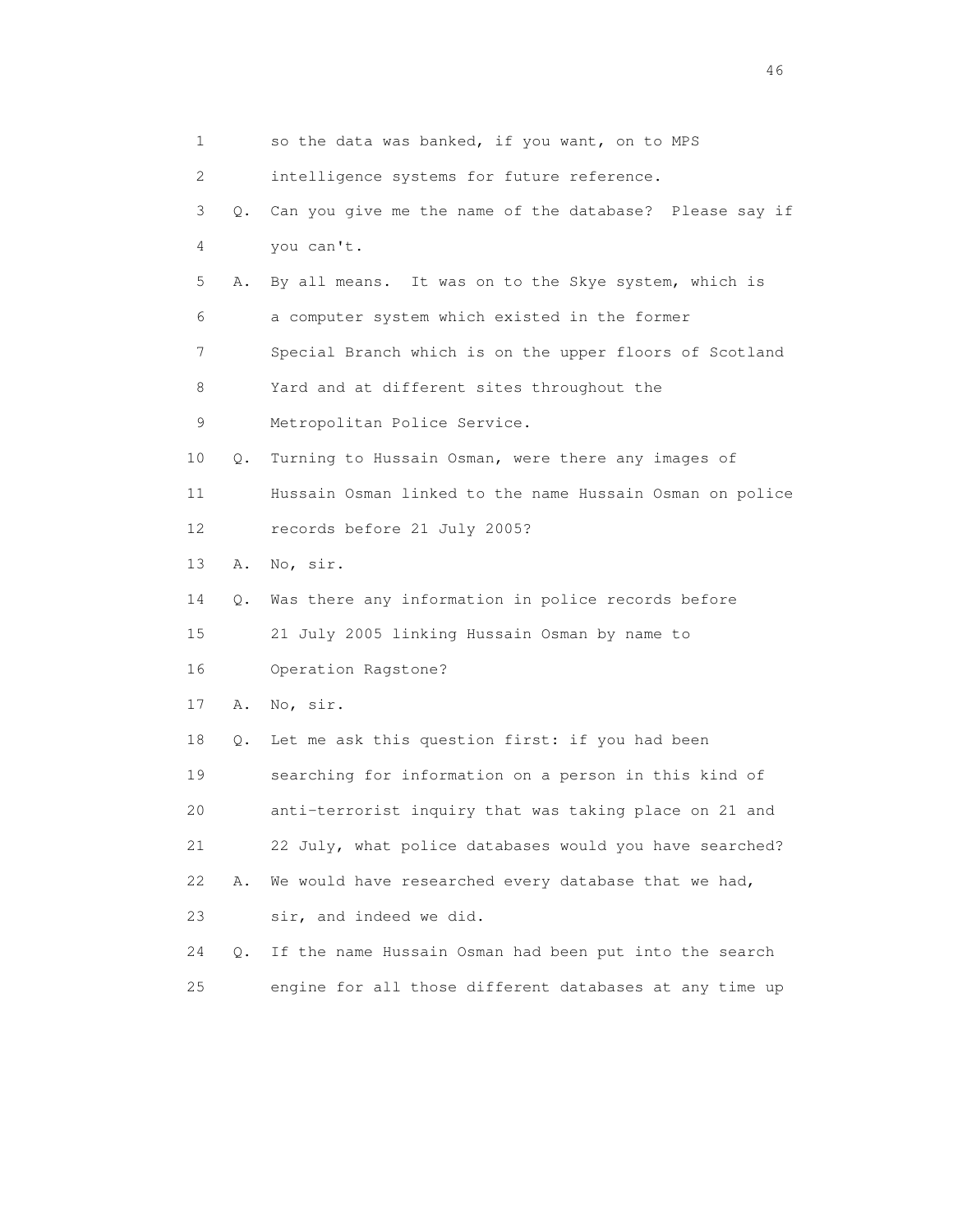1 to 10 am on 22 July 2005, what information would those 2 searches have produced?

 3 A. They would have produced information such as the fact 4 that he had been processed for disqualified driving in 5 May 2005, so he had been disqualified from driving 6 earlier in the same year, and limited number of traces 7 to 154 Mitcham Lane, which is an address which we had 8 potentially attributed to him at that time. But very 9 little else, and certainly nothing to suggest any 10 leanings towards Islamist extremism or terrorism on the 11 main indices at that time. 12 Q. Before 21 July 2005, forget the link with the name first 13 of all, were there any photos of Osman held by the 14 police or by prison authorities other than the Ragstone 15 photographs? 16 A. Speaking purely for the police, sir, I don't think there 17 were, no. In terms of the prison authorities, 18 I couldn't say. 19 Q. Are you aware whether any photographs of Osman, and 20 again forget whether his name was connected with them, 21 but are you aware of any photos of Osman having been 22 held by passport or immigration authorities before

23 21 July 2005?

 24 A. Yes, it later transpired that we were able to identify 25 a DVLA, a Driver Vehicle Licensing Authority photograph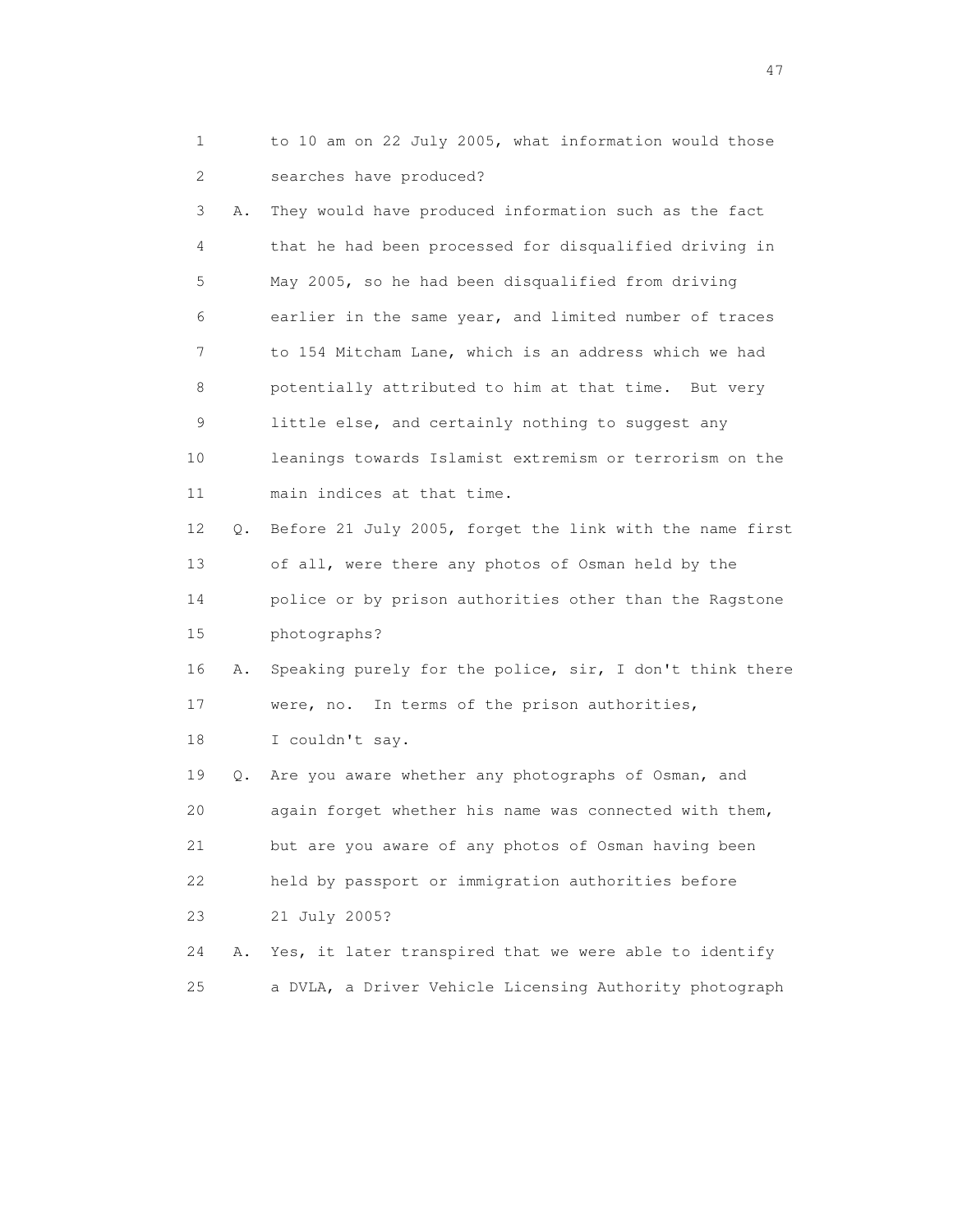| 1  |    | for Mr Osman and I understand that the immigration        |
|----|----|-----------------------------------------------------------|
| 2  |    | service had some photographs as well which we were also   |
| 3  |    | later able to access.                                     |
| 4  | Q. | Were they, that is first of all the DVLA photo and        |
| 5  |    | secondly the immigration photographs, linked with the     |
| 6  |    | name Osman?                                               |
| 7  | Α. | Yes, they were.                                           |
| 8  | Q. | Before 10 am on 21 July, were any of those photographs    |
| 9  |    | in the hands of the police, so --                         |
| 10 | Α. | No, sir.                                                  |
| 11 | Q. | -- physically in your possession. Now, we know that the   |
| 12 |    | name Osman was discovered in these enquiries some time    |
| 13 |    | shortly before 2 am on the morning of 22 July, we have    |
| 14 |    | heard that from Mr Macbrayne. So there is the period      |
| 15 |    | between 2 am and 10 am that we are concerned with.<br>In  |
| 16 |    | that period, what efforts were made by the                |
| 17 |    | Metropolitan Police as a whole to locate photographs of   |
| 18 |    | Osman?                                                    |
| 19 | Α. | Enquiries were made in relation to both the DVLA, the     |
| 20 |    | Driver Vehicle Licensing Authority, and the immigration   |
| 21 |    | service, to see what traces they had of Mr Osman on       |
| 22 |    | Ultimately it was identified that there<br>their systems. |
| 23 |    | was a licence in existence for him with the DVLA and      |
| 24 |    | also that there was an immigration file in relation to    |
| 25 |    | him held somewhere at one of the storage facilities that  |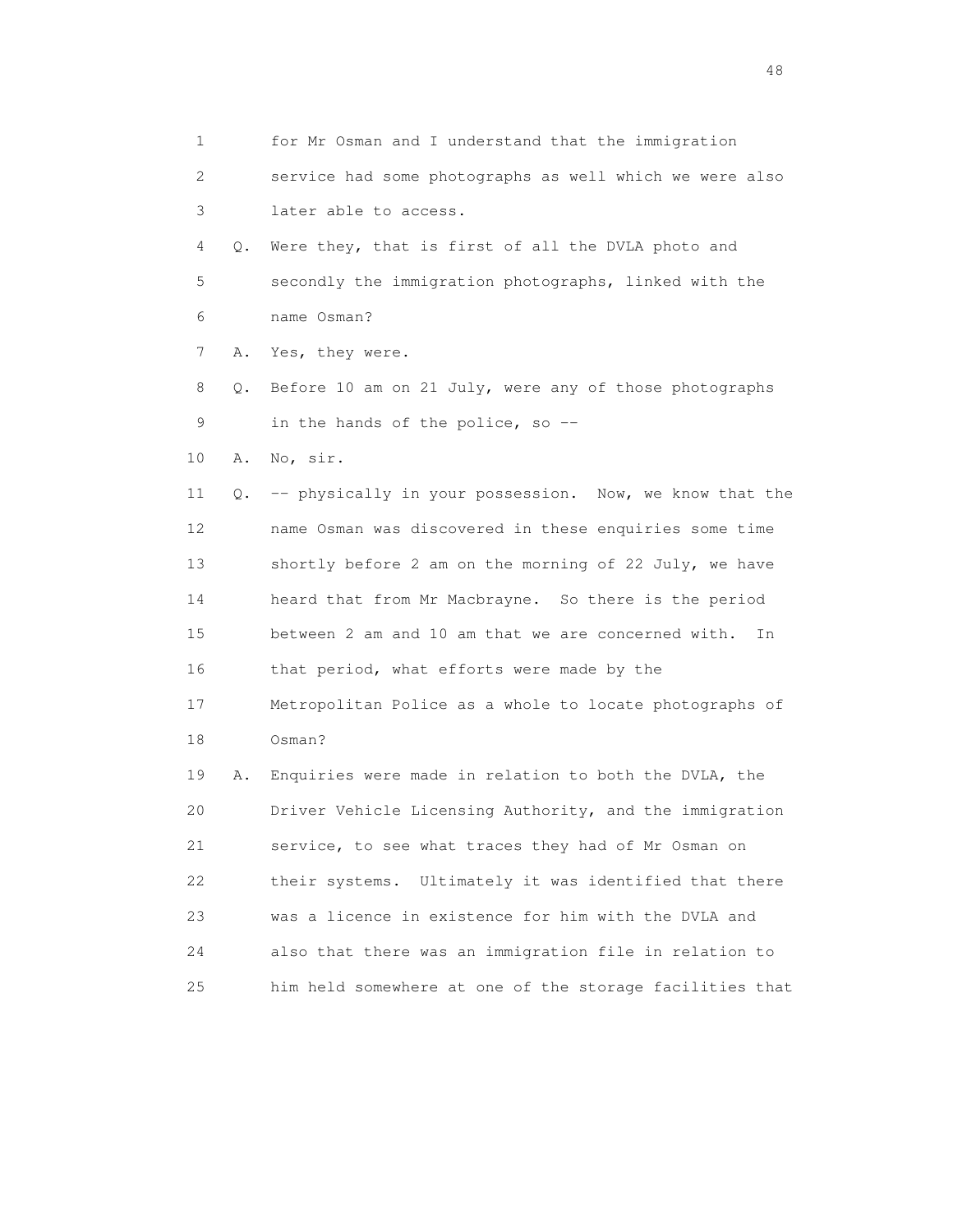1 the immigration unit have around the city and outside in 2 the counties. 3 Q. Just pausing there. First of all, when were those 4 enquiries made? 5 A. When were they actually made of the owner agencies? 6 Q. Yes. 7 A. I can't tell you the exact times, I'm afraid, because 8 during the course of that morning, the officers who had 9 been researching Mr Osman would ultimately have had 10 dozens of enquiries to make, and therefore wouldn't 11 necessarily time and log every single time they made 12 a request of an individual database or an individual 13 agency, because they do so many. More important that 14 they get hold of the material as fast as possible. 15 Q. Is this right, there was an action, action 20 of 16 Operation Aethra, which directed officers to research 17 Osman, and that action was issued at 3.05 am? 18 A. I am sure it was, sir, yes. 19 Q. We can have it on screen so that you can confirm it. 20 It's documents page 7951. First of all, do you 21 recognise this as an action log print? 22 A. Yes, I do, sir. 23 Q. Then do you see an action raised at 3.05, and then 24 action producing research connecting Hussain Osman to 25 HOLMES, which I think is another police database?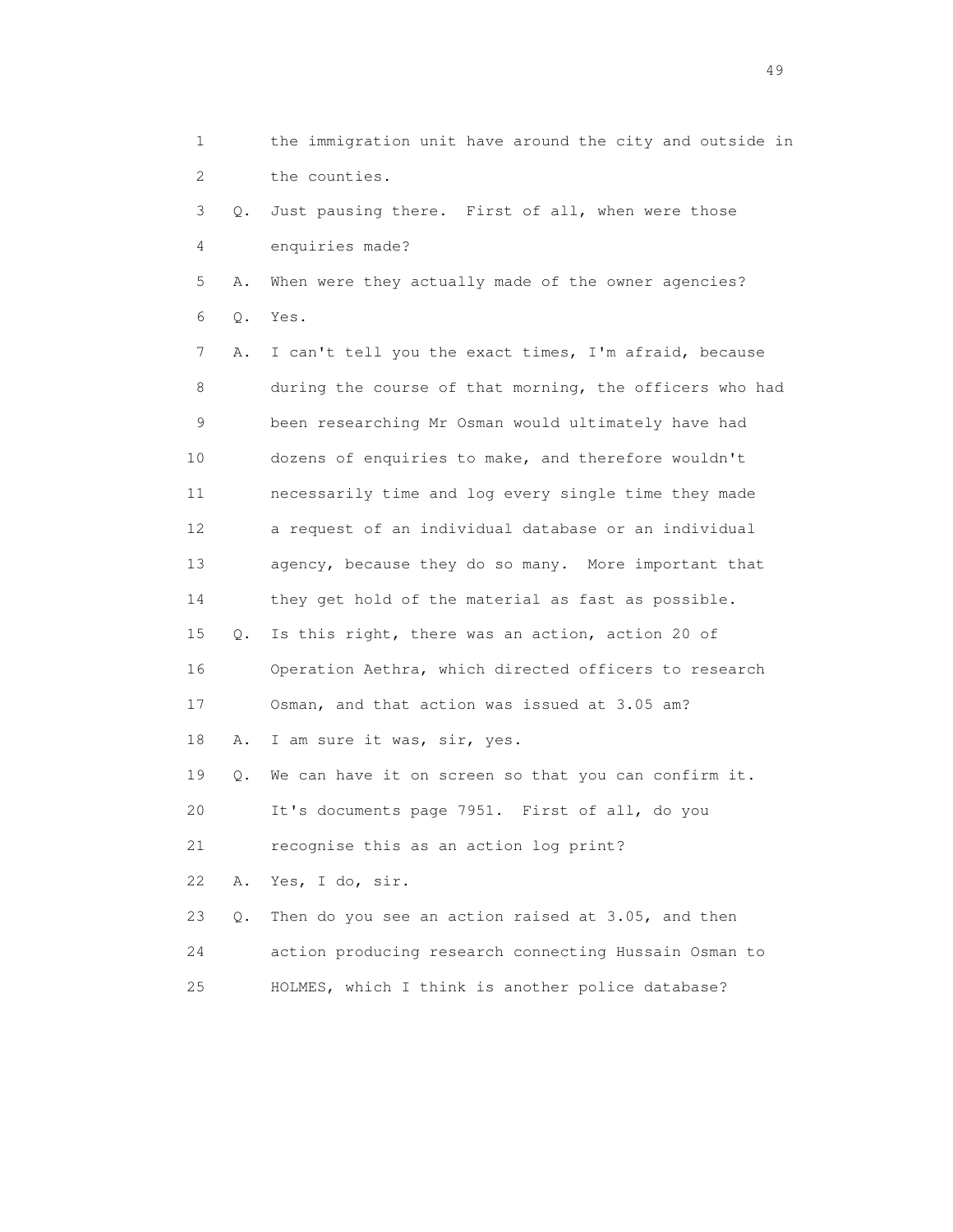1 A. Yes, it is, sir.

 2 Q. To operation at universal and therefore to be further 3 developed?

4 A. Indeed, sir.

 5 Q. As far as you were aware from the researches you have 6 done to help us, what were the fruits of those 7 researches by officers between 3 am and 10 am? 8 A. The requests were sent off once there was identified 9 traces at each of those agencies because you have to go 10 through the first step of identifying that the agency 11 has things to offer, so in other words both the DVLA and 12 immigration service responded to the positive that they 13 had something, and then the requests were made through 14 the right channels. Would you like me to articulate 15 what those were?

16 Q. Yes.

 17 A. In terms of the Driver Vehicle Licensing Authority, you 18 couldn't at that time just ring up, still can't in fact, 19 just ring up directly into them and say, "I would like 20 this photograph, please", because clearly they would get 21 swamped with requests from police officers. So we had a 22 dedicated point of contact within the Metropolitan 23 Police Service for the DVLA at that time, which was 24 based --

25 Q. Again, can you slow down a little.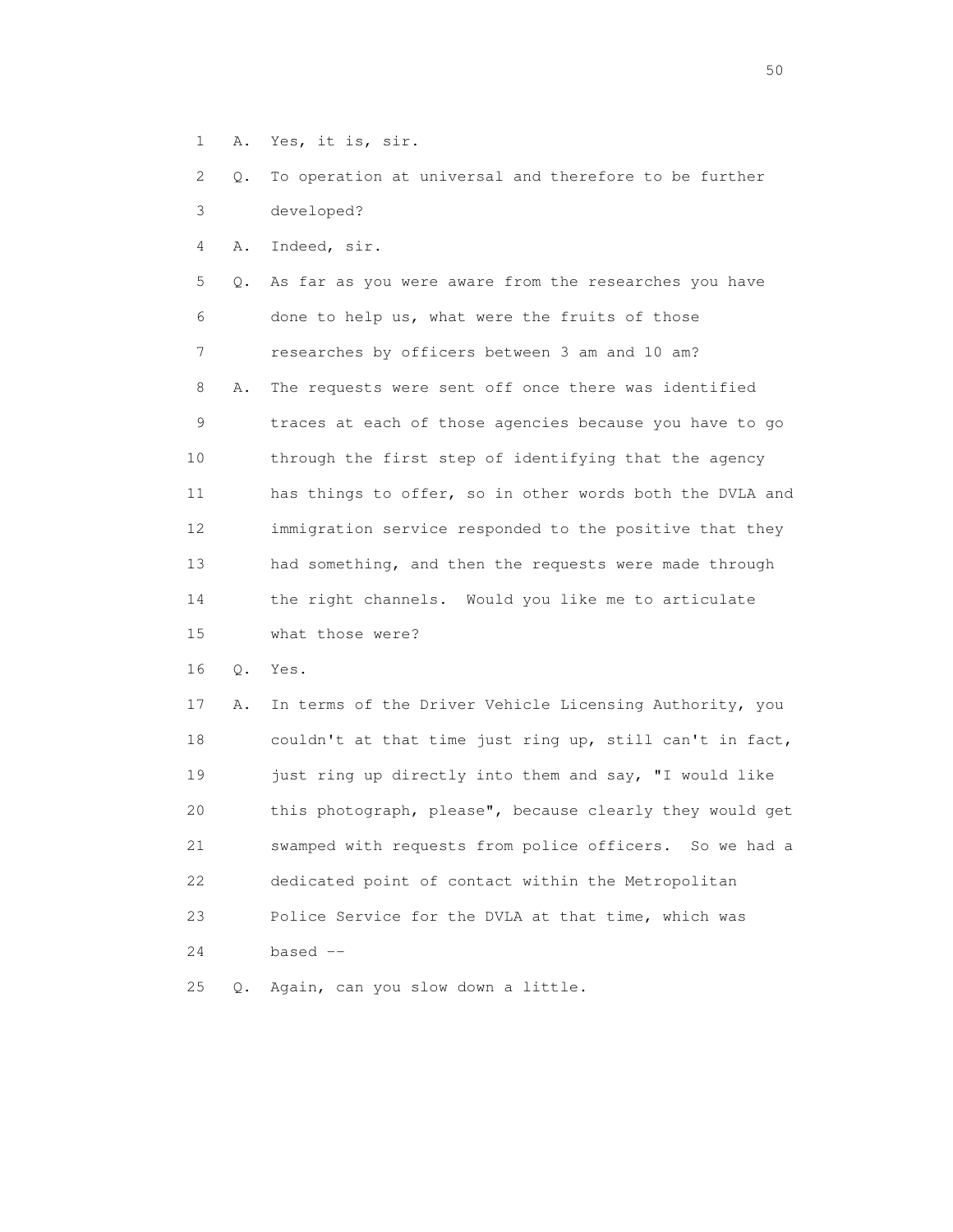1 A. Apologies.

2 SIR MICHAEL WRIGHT: So you have a dedicated point of

3 contact?

4 A. We do, sir.

 5 SIR MICHAEL WRIGHT: Is it accessible outside office hours? 6 A. It wasn't at that time, sir, no.

7 MR HOUGH: That's helpful.

8 So you make contact throughout those dedicated 9 points of contact, then what happens?

 10 A. And those officers would then, as recognised points of 11 contact, would make contact with the DVLA and ask for 12 the photo formally or any details that they have of the 13 person you are requesting on to be sent back. Clearly 14 it then goes off to, in this instance, the DVLA. They 15 would have to interrogate their system, withdraw the 16 picture and then send it back into the 17 Metropolitan Police Service via that same point of 18 contact for forwarding on to my teams who were doing the

19 research. That's the DVLA.

 20 Q. You have said that there is difficulty about identifying 21 precisely when enquiries were made and results were 22 obtained, but as a matter of generality, how long does 23 it normally take for these kind of enquiries to produce 24 photographs if they are pressed as being urgent? 25 A. To be fair, sir, I wouldn't like to put too prescriptive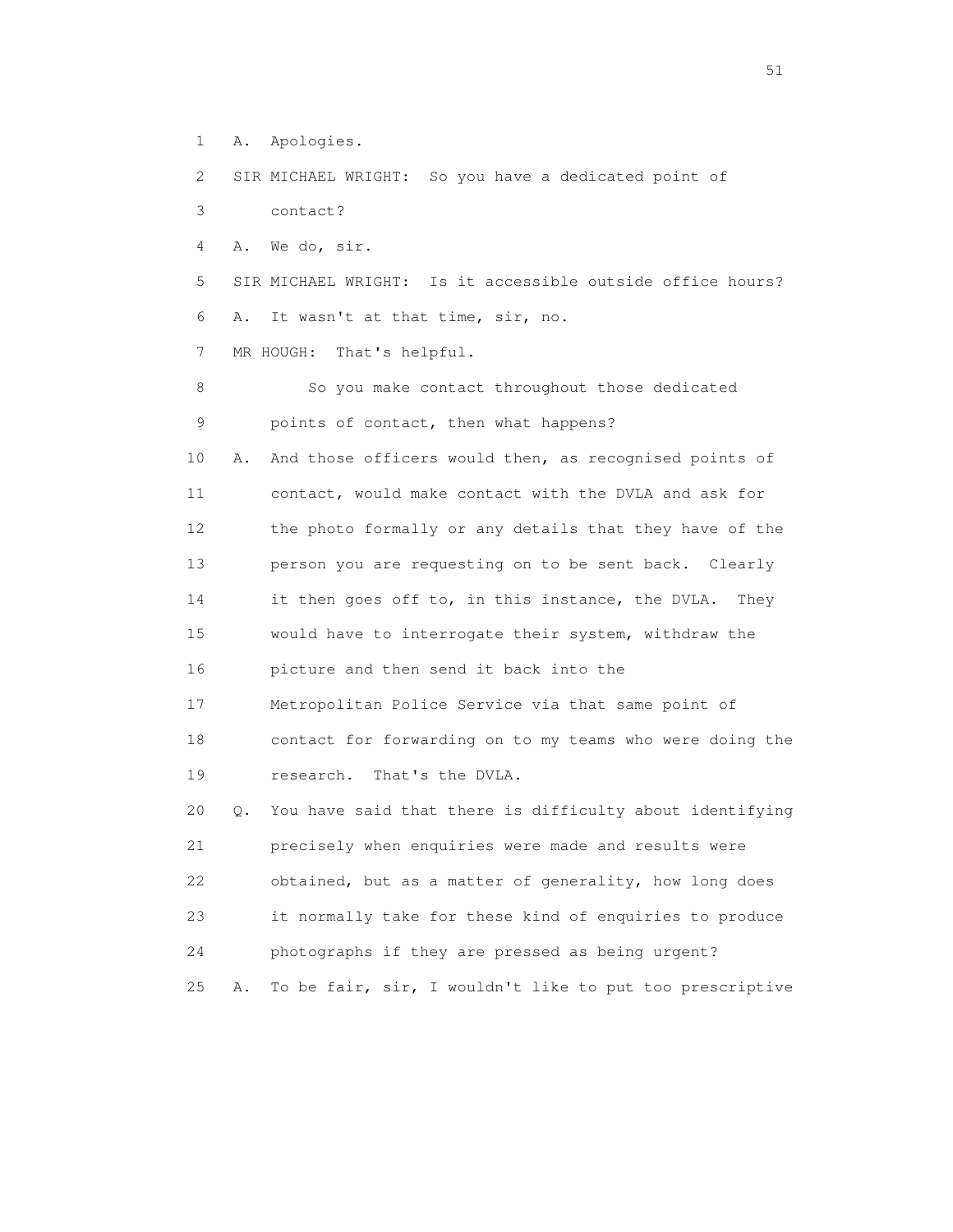1 a time on it. In this specific instant, as His Honour 2 has rightly identified, the unit was only open during 3 office hours, so that morning we would have had to wait 4 for them to come in and then get them to make a request 5 on our behalf. Clearly in this instance it took about 6 three hours if I remember rightly, because the screen 7 print, which I have exhibited as one of my exhibits, 8 shows as 12.07 so that's how long it took on that 9 occasion. Things have, I am sure, speeded up since then 10 because of advances in technology et cetera but at that 11 time that's how long it took. 12 SIR MICHAEL WRIGHT: Perhaps somebody has realised that you 13 have a need to get access sometimes to this information 14 at odd hours. 15 A. Sir. 16 SIR MICHAEL WRIGHT: Since I asked you about the DVLA, 17 I ought to ask you the same question about the 18 immigration service. Could you get them outside office 19 hours? 20 A. Yes, there was always a conduit to page the immigration 21 service and to get one of their oncall people to make 22 a check on our behalf. The difficulty with obtaining 23 data at that time from the immigration service was that 24 the file itself is a paper, physical document and is 25 held at a storage facility, and those storage facilities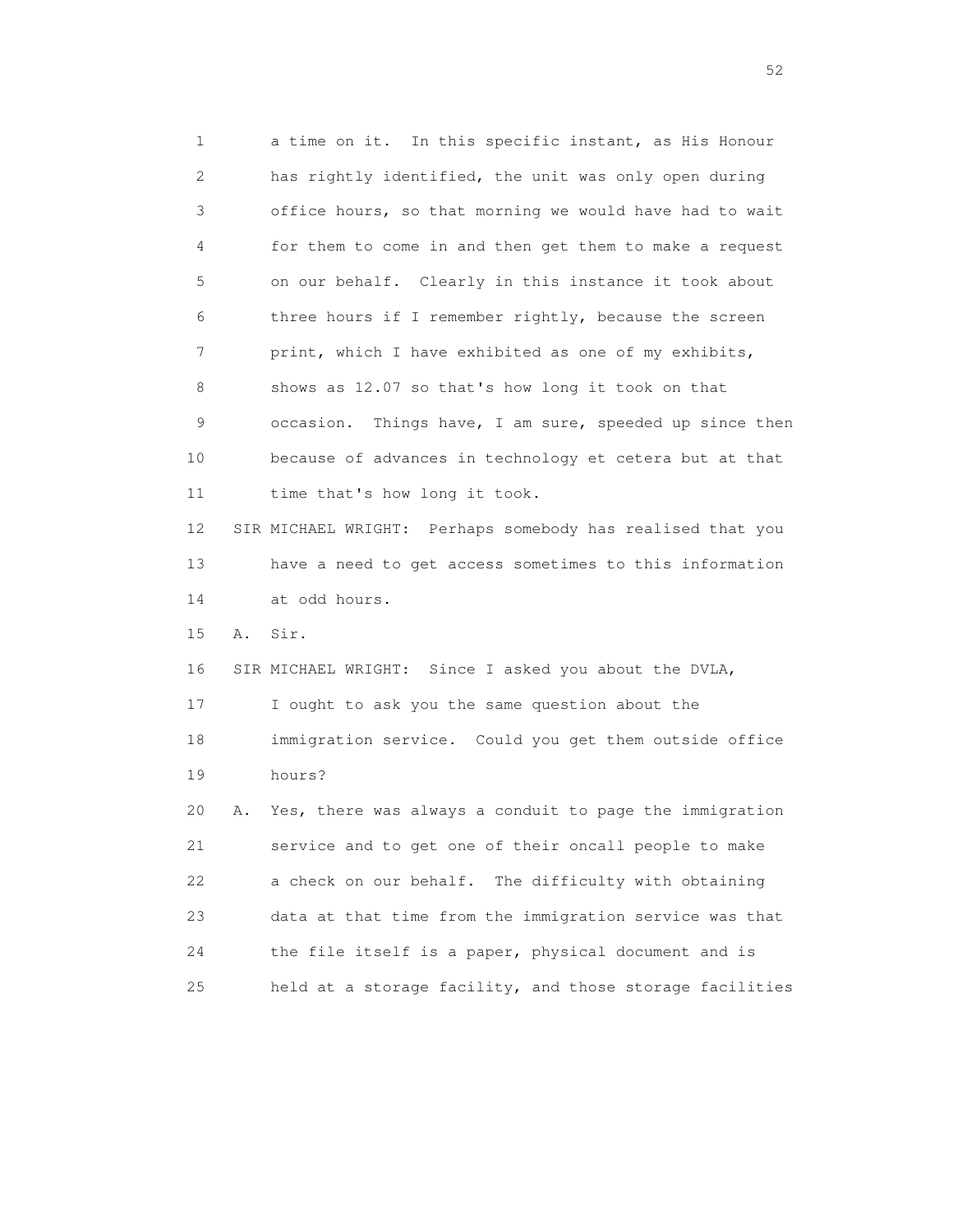1 vary, so once you have made a request and you have 2 identified that there is a trace of someone in the 3 immigration system, and that there is a Home Office file 4 in existence in relation to them, someone then has to 5 track that down, and then identify which storage 6 facility it's at, get it withdrawn, and then get it -- 7 SIR MICHAEL WRIGHT: It's not on a database. 8 A. -- brought across. Certainly wasn't at that time, sir. 9 SIR MICHAEL WRIGHT: At that time anyway. So again, what 10 sort of time lapse is there going to be from the inquiry 11 to the result? 12 A. I did actually ask that question specifically of my 13 colleagues, and the guesstimate was between four and 14 six hours. 15 SIR MICHAEL WRIGHT: So it's three hours from the DVLA after 16 they have opened at that time. 17 A. At that time, sir. 18 SIR MICHAEL WRIGHT: And four to six hours from the 19 immigration authority. 20 A. About that time, sir, yes. 21 MR HOUGH: The DVLA did at the time have photographs in soft 22 copy format, on computer format. 23 A. I believe it was on computer format, sir. 24 SIR MICHAEL WRIGHT: I think did you tell me just a moment 25 ago, you actually have a note as to when the information

 $\sim$  53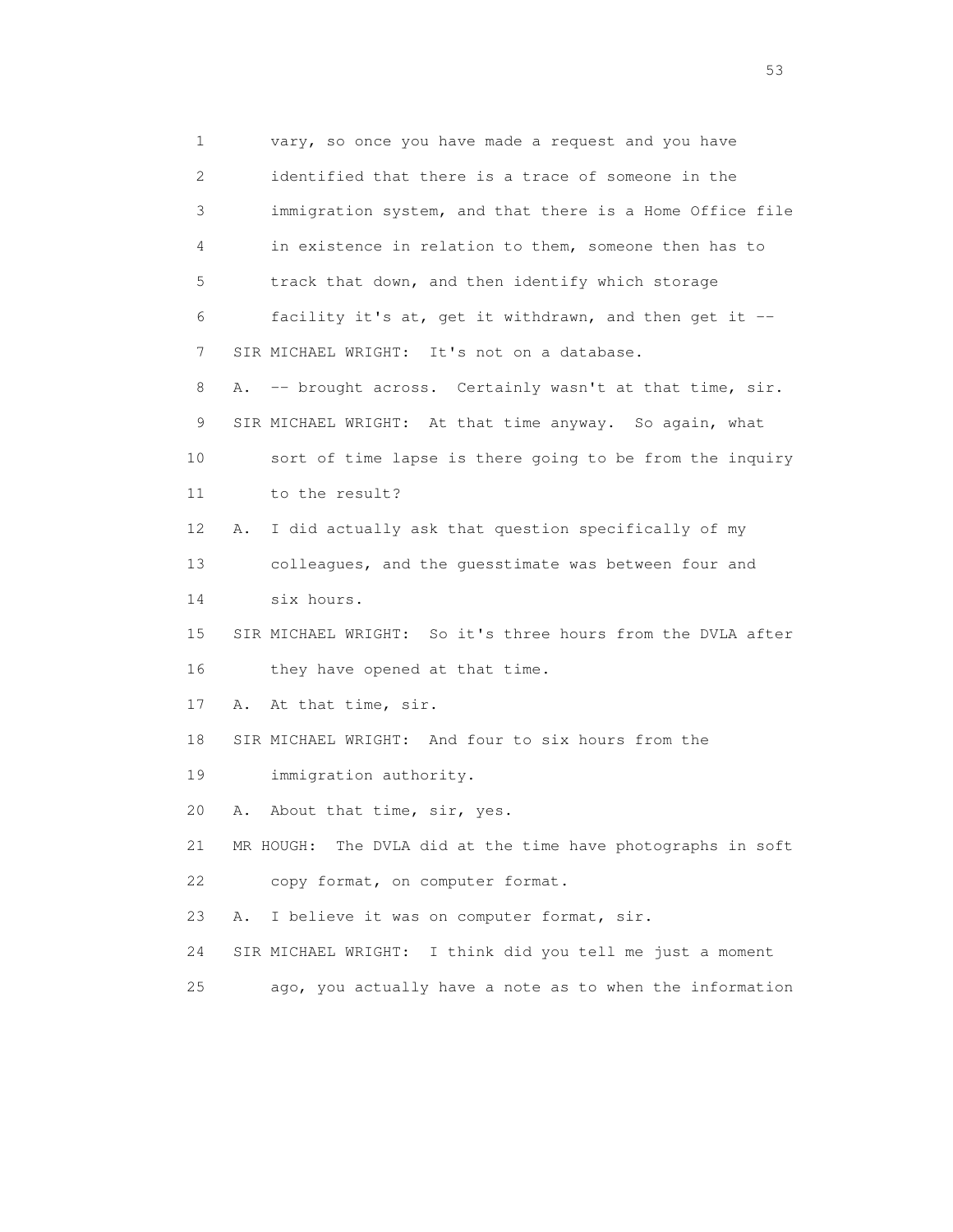1 from the DVLA came in?

2 A. Purely in terms of the screen print, sir, which -- they 3 download a screen print from the computers, and it's 4 timed in the bottom right-hand corner as 12.07 as per 5 a statement I have submitted. 6 SIR MICHAEL WRIGHT: Pm? 7 A. Pm, sir, yes. 8 MR HOUGH: I think the immigration photos came through 9 a little later; is that right? 10 A. I believe that's right, sir, yes. 11 Q. Moving on, we have heard that a briefing was delivered 12 to Mr McDowall later on that morning, that is to say 13 rather after 3 am with intelligence that Mr Mellody was 14 involved in that, but also involved and providing 15 intelligence actually to Mr Mellody was an officer from 16 the branch intelligence unit? 17 A. Right, sir. 18 Q. You are aware of that, are you? 19 A. I wasn't aware someone else from the branch intelligence 20 unit was in the room with Mr Mellody, but ... 21 Q. Mr Mellody was asked by Mr Mansfield, when he gave 22 evidence, to provide the name of the officer involved. 23 A. I think I understand now. 24 Q. He said that there was no difficulty in providing that 25 name. Are you aware what the name is?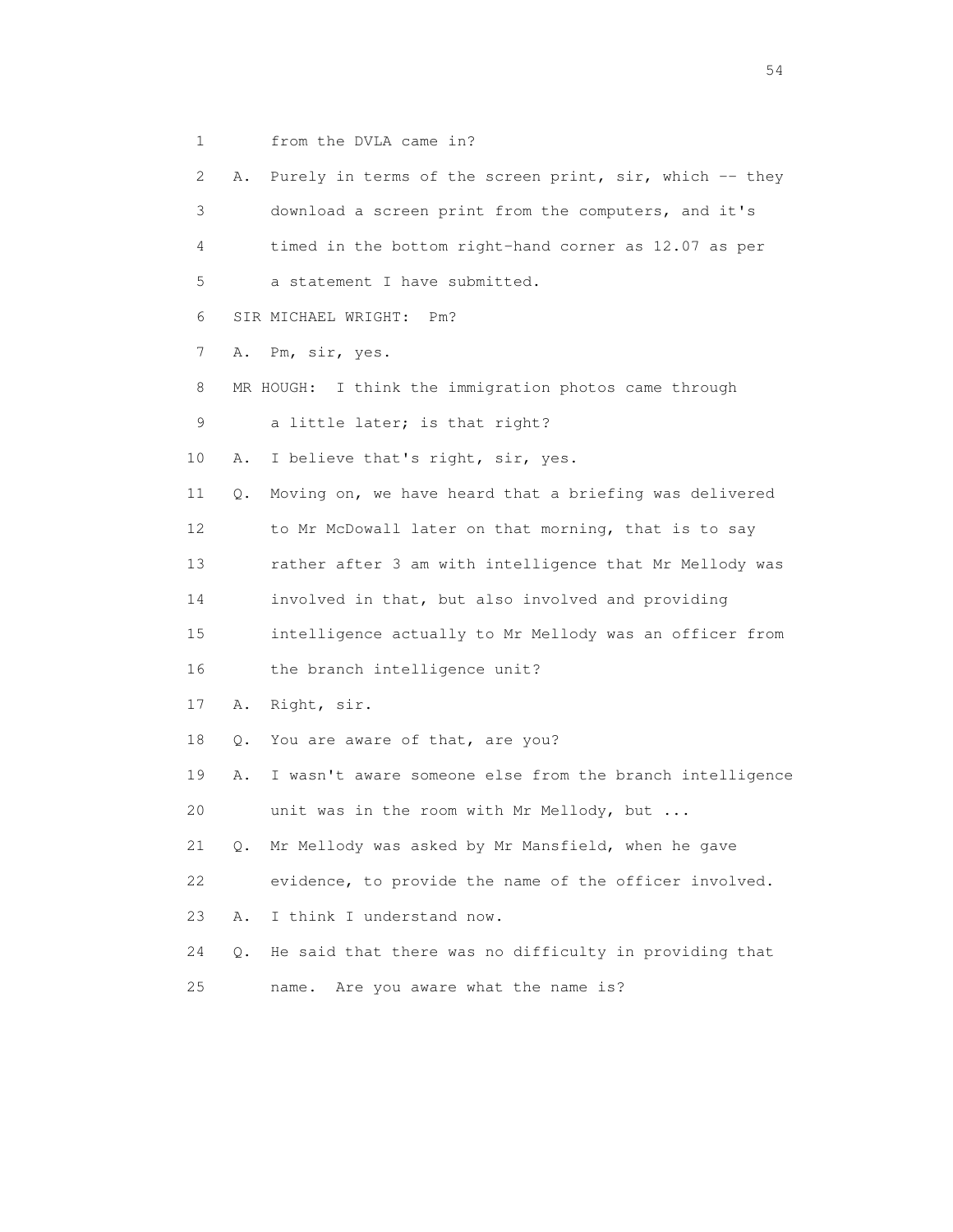1 A. I don't think there was a specific name. I have 2 actually spoken to Mr Mellody subsequently and I don't 3 think there was a specific name of an individual who 4 briefed him. The normal practice is that if you are 5 running an intelligence unit full of officers and police 6 staff who are doing research for you, is that 7 periodically, and especially before you were going for 8 a meeting to brief the Commander, you would sit your 9 team down and say, "Right, what have we got?" You would 10 go through it and then you would record your findings 11 then go and brief onwards. And I believe that's what 12 Mr Mellody did, and perhaps that's why he couldn't 13 individually recall who it was specifically who had 14 briefed him. Perhaps it was a collective briefing from 15 his team to him. 16 Q. Now, one other point to clear up, please. Can we have 17 a page of the statements bundles, page 1398 on screen. 18 (Pause). I am afraid this is the last point I have so 19 I can't deal with something else first. (Pause). 20 SIR MICHAEL WRIGHT: Do you want to put it on the camera? 21 MR HOUGH: No, I'll do it without the document. 22 Mr Macbrayne gave evidence at the end of last week about 23 notes he wrote, and a note to the effect that Girma, 24 Yesh Girma, was the wife of Osman. When was that 25 information, that Yesh Girma was the wife of Osman,

the state of the state of the state of the state of the state of the state of the state of the state of the state of the state of the state of the state of the state of the state of the state of the state of the state of t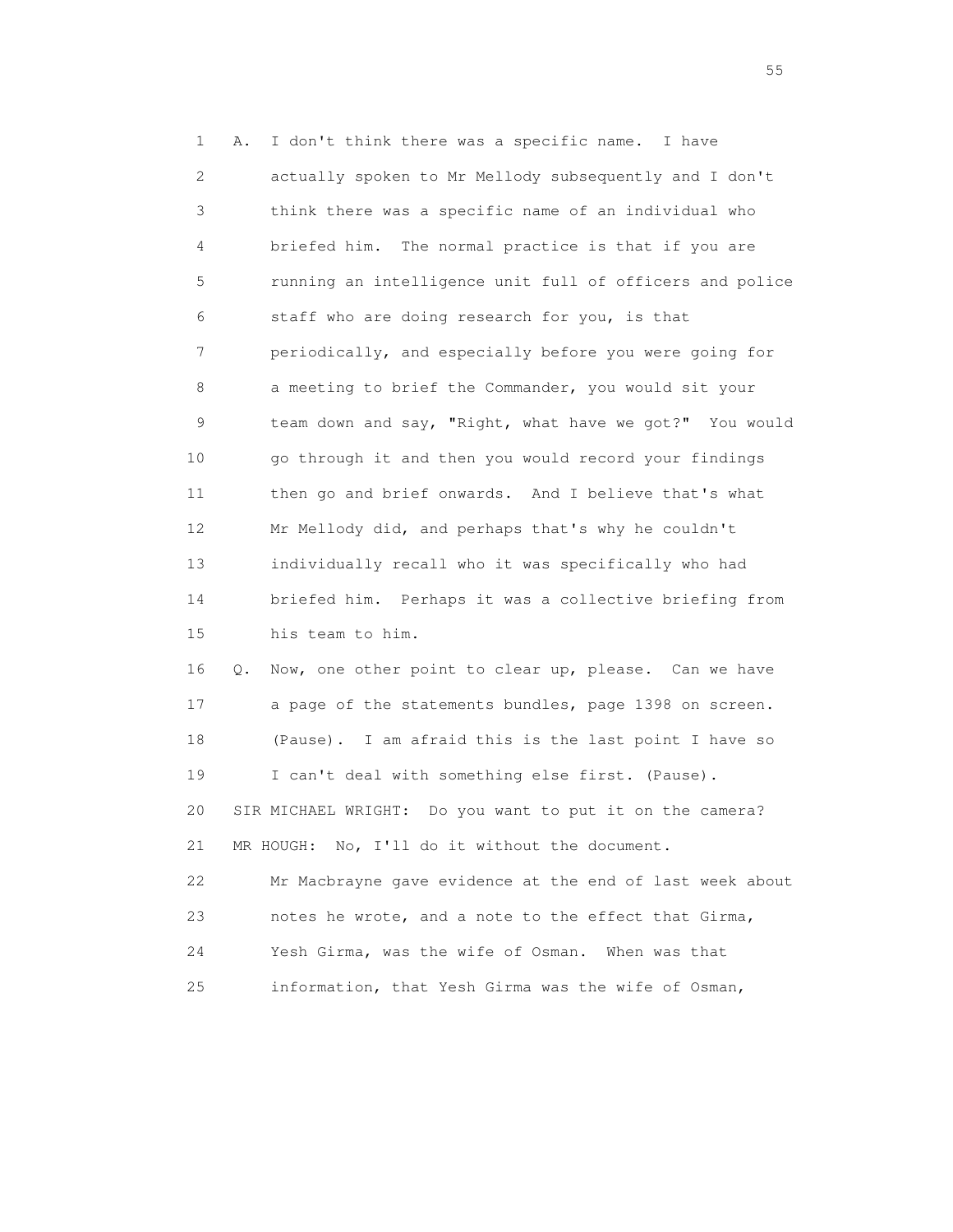1 first known to the Metropolitan Police? 2 A. I believe that was when the immigration details were 3 established, and the readover of the file was given by 4 the immigration service to us; it will have been about 5 lunchtime or thereafter on 22 July. 6 Q. So if Mr Macbrayne made a note of that in his book, you 7 think he must have made it after that time? 8 A. I believe so, sir, yes. 9 SIR MICHAEL WRIGHT: That came in about when? 10 A. It would have been just after lunchtime -- 11 SIR MICHAEL WRIGHT: Lunchtime on the 22nd? 12 A. On the 22nd. 13 SIR MICHAEL WRIGHT: That came from the immigration 14 authority? 15 A. That's correct, sir. 16 SIR MICHAEL WRIGHT: Thank you. Did they have pictures? 17 A. They did, sir, yes. 18 MR HOUGH: Yes, we have heard about when their photos came 19 through, and how they were accessed. 20 Thank you very much, those are my questions. 21 A. Thank you, sir. 22 SIR MICHAEL WRIGHT: Yes, Mr Mansfield. 23 Questions from MR MANSFIELD 24 MR MANSFIELD: Good morning. I represent the Jean Charles 25 de Menezes family.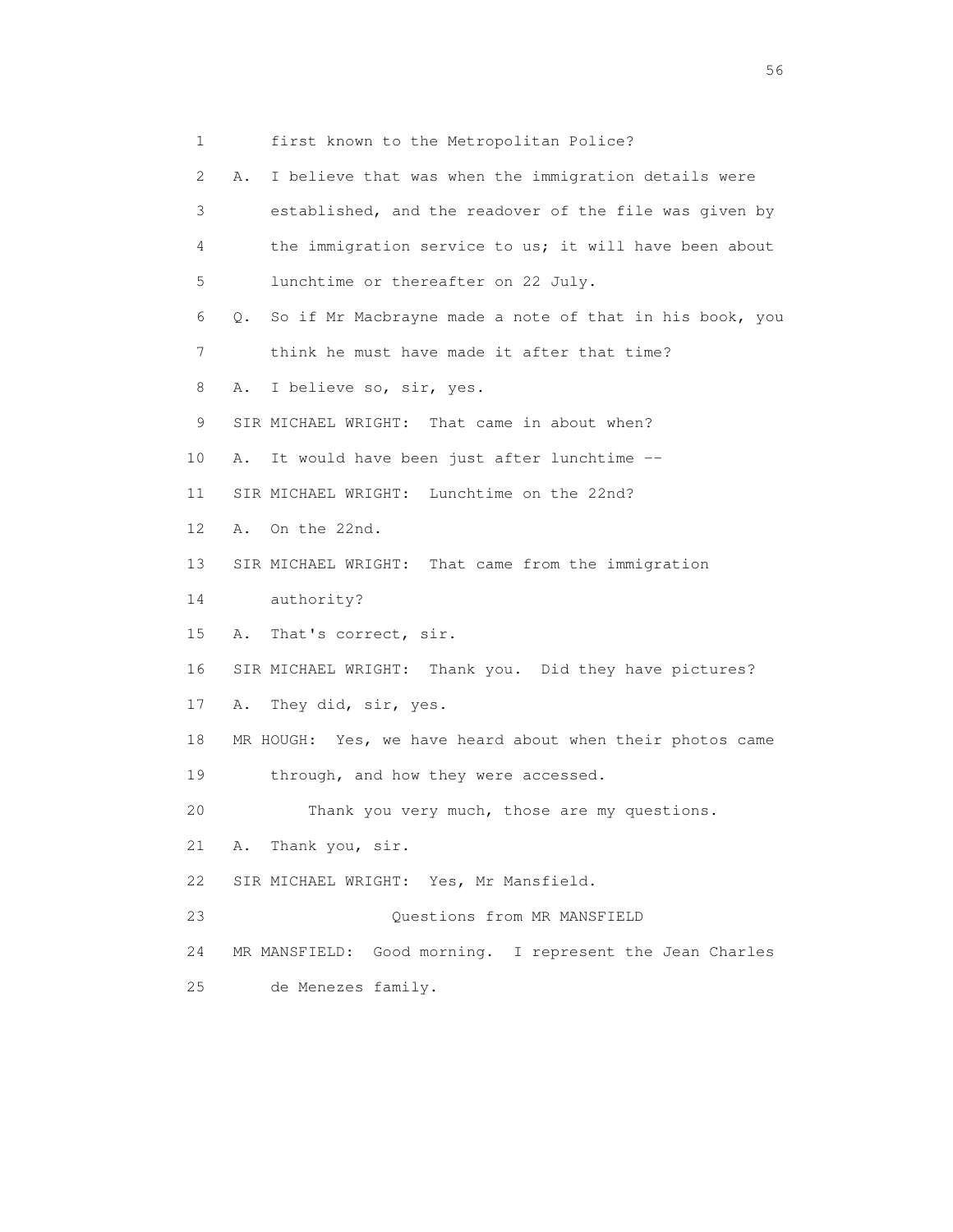1 A. Good morning, sir.

| 2  | Q. | I am sorry to have to do it through you indirectly       |
|----|----|----------------------------------------------------------|
| 3  |    | because you are not a member of Special Branch. Can      |
| 4  |    | I just take the last point first. I asked questions of   |
| 5  |    | Mr Macbrayne, having noticed what is in his notes, and   |
| 6  |    | he gave evidence about this, that is what is in his      |
| 7  |    | I don't know whether that page has been found.<br>notes. |
| 8  |    | I would like it on screen, please, 1398. It's part of    |
| 9  |    | Macbrayne's statement.                                   |
| 10 |    | SIR MICHAEL WRIGHT: It may not have been scanned in.     |
| 11 |    | MR MANSFIELD: We had it up the other day, I think. It's  |
| 12 |    | Macbrayne. It's attached to his statement. So it's       |
| 13 |    | a witness statement number, and it's 1399 in fact is the |
| 14 |    | page. (Pause). Here we are. Could we highlight the       |
| 15 |    | passage "blue Golf". Now, lest it was going to be said,  |
| 16 |    | and I didn't know on Friday that the suggestion would    |
| 17 |    | now be this was added, I asked him very carefully about  |
| 18 |    | this.                                                    |
| 19 |    | Have you read his evidence, Mr Macbrayne's?              |
| 20 | Α. | I have, sir.                                             |
| 21 | Q. | There is a live feed of all the evidence going into New  |
| 22 |    | Scotland Yard, isn't there?                              |
| 23 | Α. | There is, sir.                                           |
| 24 | Q. | Before I raised it on Friday, had anybody spotted this?  |
| 25 | Α. | In terms of this individual note, sir?                   |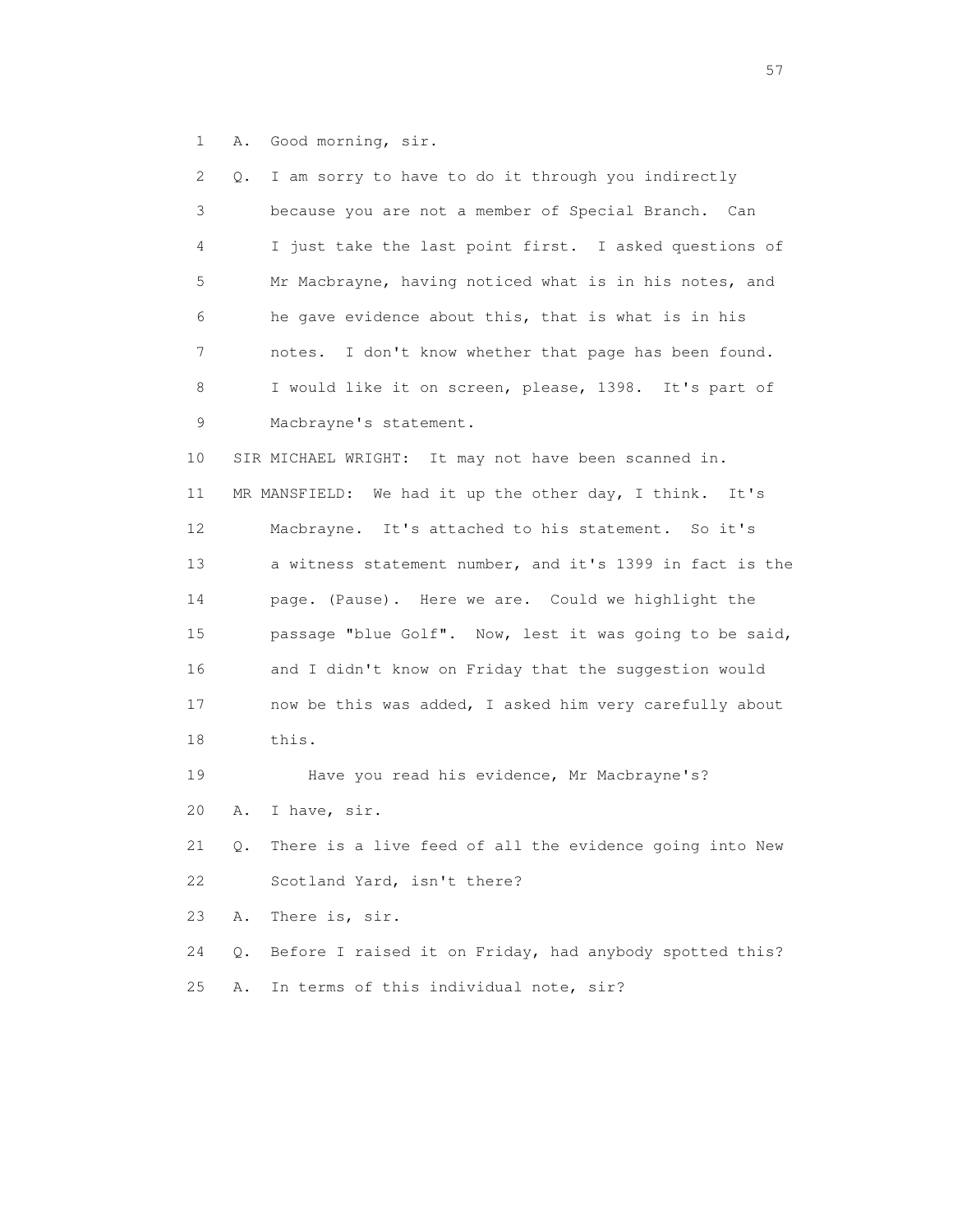1 Q. Yes, the individual note which links the car, which you 2 were interested in -- I'm sorry, when I say you, the 3 police -- were interested in, filmed or photographed 4 rather in the Lake District a year before, and I'm going 5 to make it very clear why I want to test you on this. 6 He said he made this note including this in relation to 7 a meeting that was going to happen at 7 am in the 8 morning. 9 SIR MICHAEL WRIGHT: On the 22nd. 10 MR MANSFIELD: On the 22nd. 11 It certainly wasn't suggested to him by anybody and 12 certainly not by him himself that this was information 13 that came in much later that day. Do you follow? 14 A. I do, sir. 15 Q. I'll have to get the notebook back. But the notebook I 16 looked at, specifically, I asked him if we could see it, 17 the red notebook, and the writing is certainly all in 18 the same ink, and I want to ask you very carefully 19 whether you know whether that's where he got it from? 20 A. My belief, sir, is that the details that are on here, 21 which is that Yeshiembet Girma was the wife of Osman, 22 only became known once the immigration file had been 23 read and we had those details passed to us. 24 Q. Have you seen the Special Branch file in relation to 25 Ragstone?

the state of the state of the state of the state of the state of the state of the state of the state of the state of the state of the state of the state of the state of the state of the state of the state of the state of t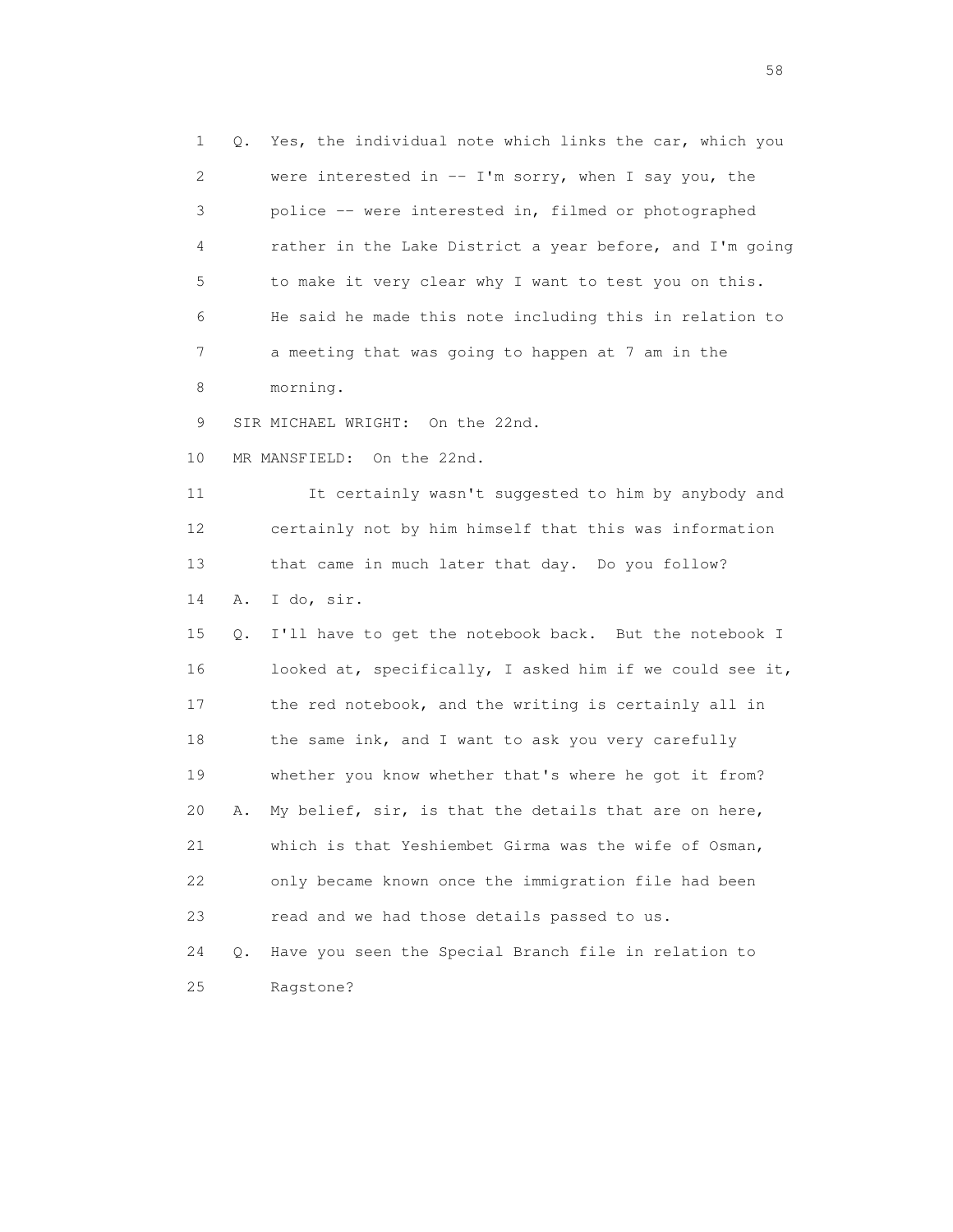1 A. I have, sir. There is no reference in there, sir, as 2 far as I'm aware, to Yeshiembet Girma being the wife of 3 Hussain Osman. 4 Q. Have you spoken to Mr Macbrayne to ask him where he says 5 he got it from? 6 A. No, sir, I haven't. 7 Q. Have you located the person who actually gave the 8 briefing to Mr Mellody and Mr Macbrayne, because he was 9 there, that was the question I originally asked: who was 10 the person who gave the briefing? I was told there 11 would be no difficulty. So who was the person who gave 12 the briefing? 13 A. It would have been someone from the former 14 Special Branch, sir, possibly from the Special Branch, 15 Special Branch cell who did the liaison between SO13 and 16 SO12 at that time. 17 Q. Who was the person who did it? 18 A. I don't know, sir, and I have spoken to Mr Mellody and 19 he doesn't know either who it was -- 20 Q. Have you asked Special Branch who it was? 21 A. We have made reasonable enquiries, sir, around that, and 22 we haven't heard anything back to say who it was who was 23 at that briefing. 24 Q. It's not difficult, is it? 25 A. It would seem so, sir. I'm not sure who it was who gave

the contract of the contract of the contract of the contract of the contract of the contract of the contract of the contract of the contract of the contract of the contract of the contract of the contract of the contract o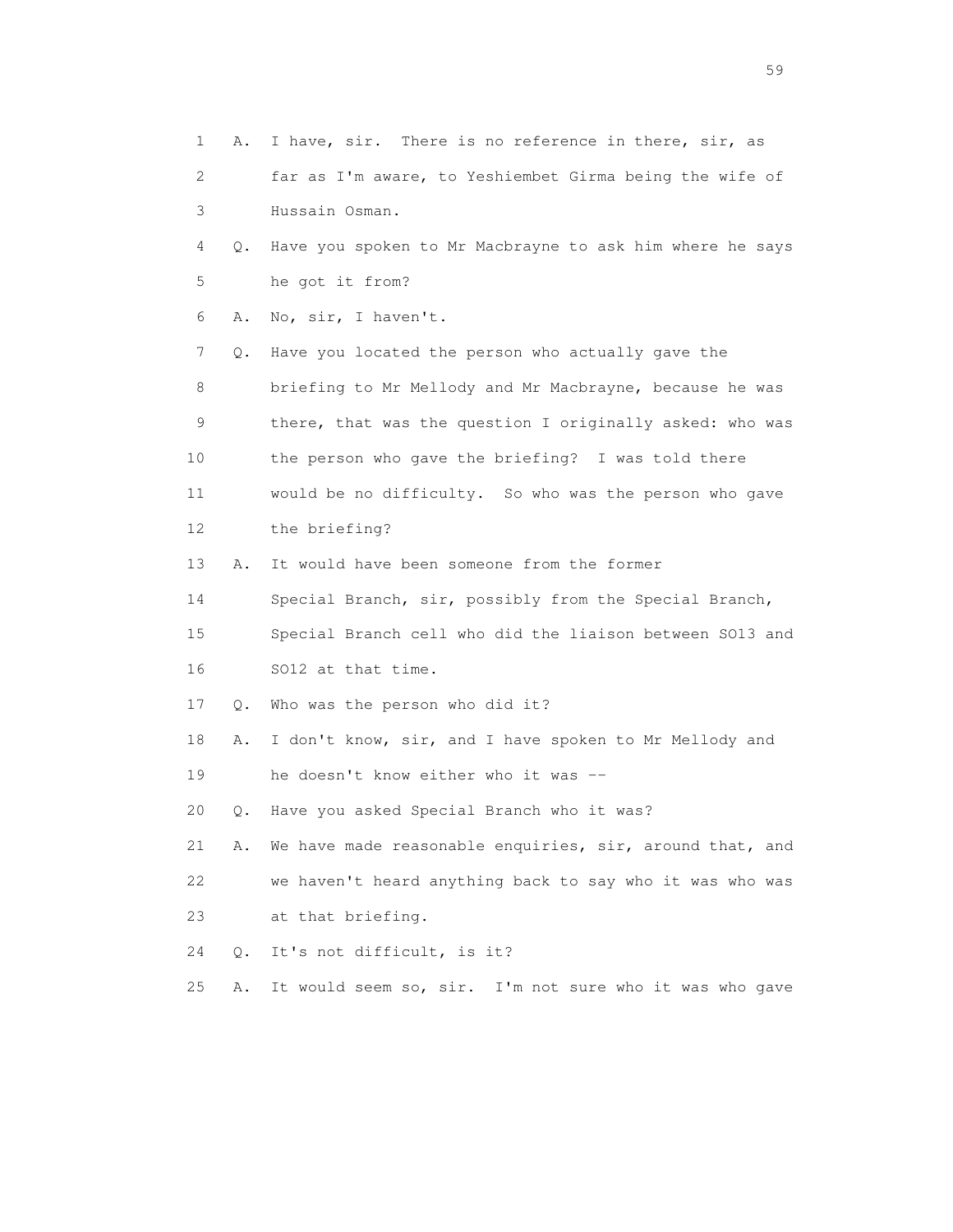1 that briefing.

| 2  | Q. | Because there ought to be a record, we have a record     |
|----|----|----------------------------------------------------------|
| 3  |    | from Mr -- well, all the people that were there have     |
| 4  |    | made notes. Mr McDowall for example has made a note.     |
| 5  |    | But his note of the briefing is not the same as          |
| 6  |    | Mr Mellody's note of the briefing, and so I may make it  |
| 7  |    | clear to you, the difference between the two revolves    |
| 8  |    | exactly around this car. One has details of it, that's   |
| 9  |    | Mr McDowall, and the other, Mr Mellody in Special Branch |
| 10 |    | hasn't got details of this written down.                 |
| 11 |    | So you follow where I am going. Do you follow?           |
| 12 | Α. | Yes, sir.                                                |
| 13 | Q. | That's the evidence so far. That's why it may be         |
| 14 |    | important to know who did the briefing and what it was   |
| 15 |    | that was briefed. Now, is that so difficult to discover  |
| 16 |    | now?                                                     |
| 17 | Α. | For my own part, sir, as you know, I wasn't at the       |
| 18 |    | briefing. Mr Mellody was. He can't recall who it was     |
| 19 |    | who specifically briefed in all the details. Various     |
| 20 |    | different people will have made their notes. Clearly     |
| 21 |    | everything was being done, I am sure at great speed, and |
| 22 |    | ultimately people have made notes which may well differ. |
| 23 |    | That's the best explanation I can give you, I'm afraid.  |
| 24 | Q. | Of course, and somebody may have known at that time that |
| 25 |    | he was the wife(sic) of Yeshiembet and others didn't?    |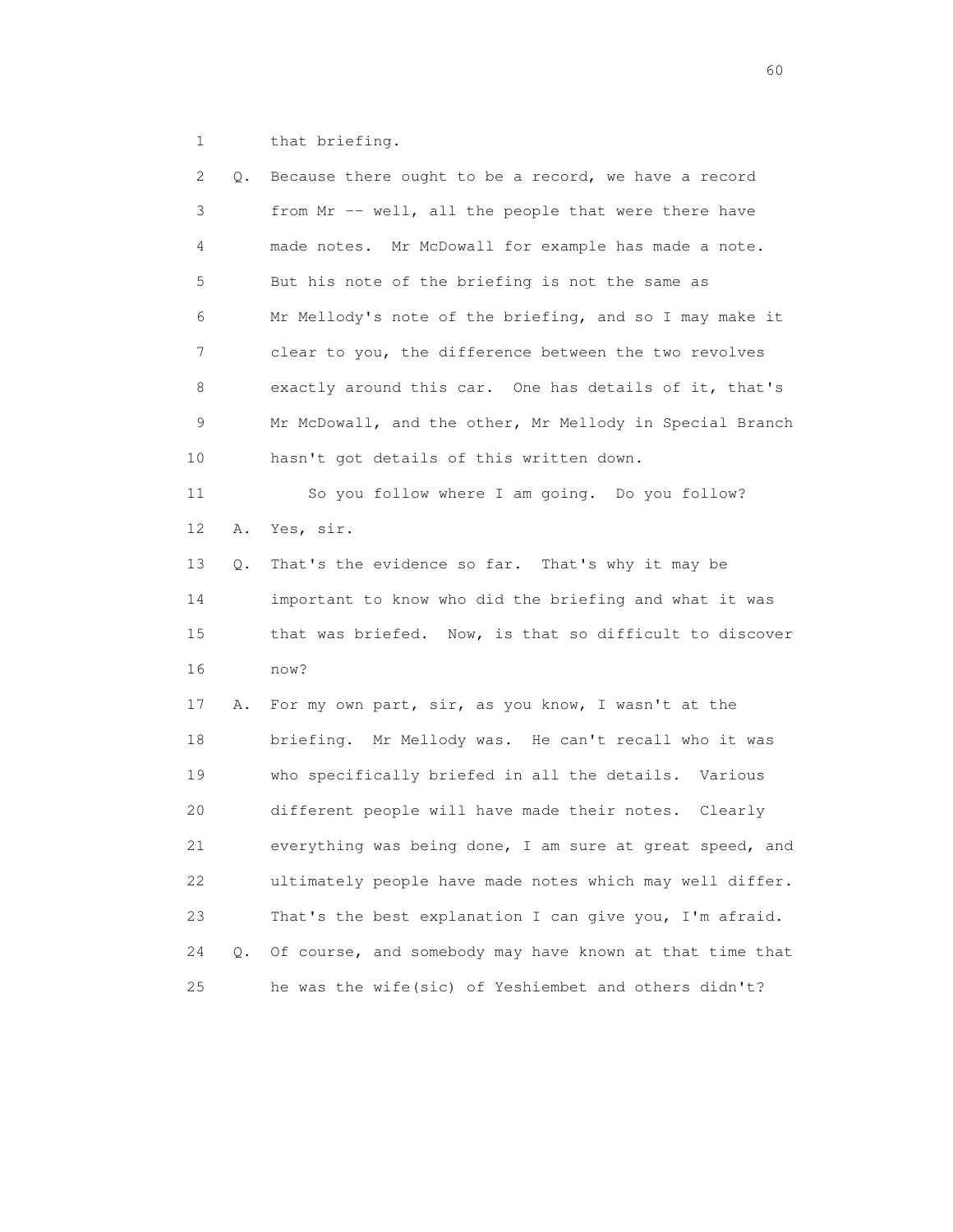1 A. I don't think anybody knew at that point, sir, that 2 Yeshiembet was the wife of Osman, because the only time 3 that became evident, as I said, was after the 4 immigration file came out, and I can support that by 5 saying that I have looked myself at the Operation 6 Ragstone files subsequently and had them researched by 7 members of Special Branch, and there is no trace in 8 there to state that before the date of 22 July 2005 -- 9 SIR MICHAEL WRIGHT: I want to see if I have understood the 10 situation as at the 7 o'clock meeting. Even if that 11 piece of information was there, that Yesh Girma was 12 Hussain Osman's wife, at that stage as I have understood 13 it, nobody had -- and that car had been up at Ragstone, 14 for want of a better word, am I understanding this 15 correctly that nobody as at the 7 o'clock meeting that 16 morning knew or could identify from the Ragstone 17 pictures, Osman? 18 A. That's right, sir. 19 SIR MICHAEL WRIGHT: So the fact that Yesh Girma was Osman's 20 wife would not have enabled anybody at that stage to 21 identify Osman from the Ragstone photographs? 22 A. That's right, sir, yes. I think I am following you, 23 yes. 24 MR MANSFIELD: Well, was it? Have you looked at the 25 photographs?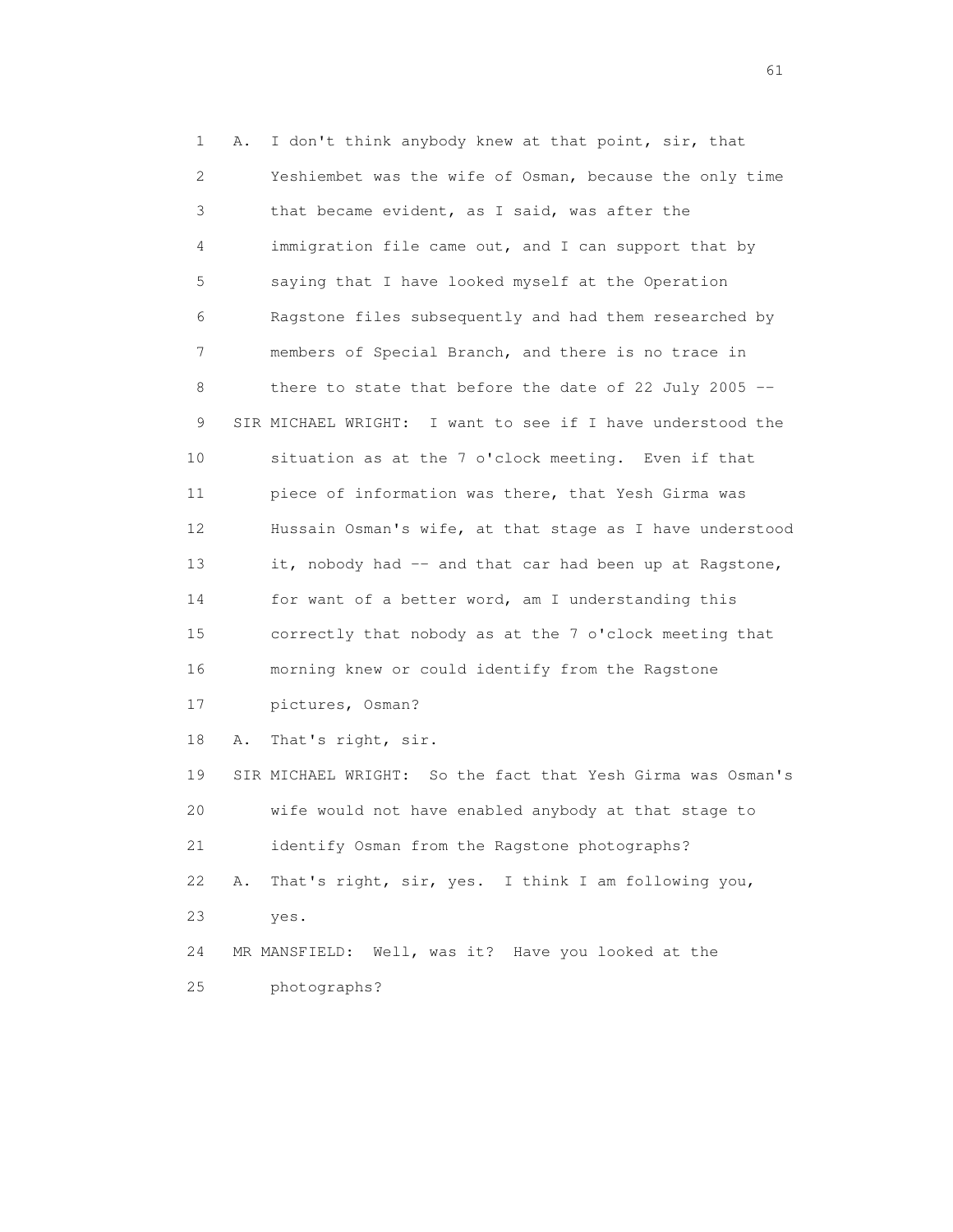1 A. I have, sir. Not all of them because there is a lot. 2 Q. There is a lot of photographs and the person who is most 3 readily identified with the car, we now know, is Osman. 4 He is seen -- the jury have a bundle of them. You have 5 seen them. He is seen, and in fact he is seen driving 6 it away. Right? 7 A. Yes, sir. 8 Q. So let us go back a step. Somebody rings up the 9 intelligence hotline, and we haven't heard that before, 10 I have asked about it, to notify SO13 as it then was 11 that they ought to have a look at what is going on in 12 the Lake District or something to that effect? 13 A. Sir. 14 Q. Or maybe a lead on vehicles, I don't want to know what 15 the intelligence was. Plainly Special Branch, I suspect 16 you can go this far, went to the Lake District to, as it 17 were, monitor the activities of this group because it 18 was suspected that members of the group might be 19 concerned with terrorist activities? 20 A. That's a fair assessment of how the job came about, sir, 21 yes. 22 Q. Because the way it has been labelled is that this was 23 thought to be the exercise in the Lake District, 24 a training camp for people who might be interested in 25 terrorist activities?

 $\sim$  62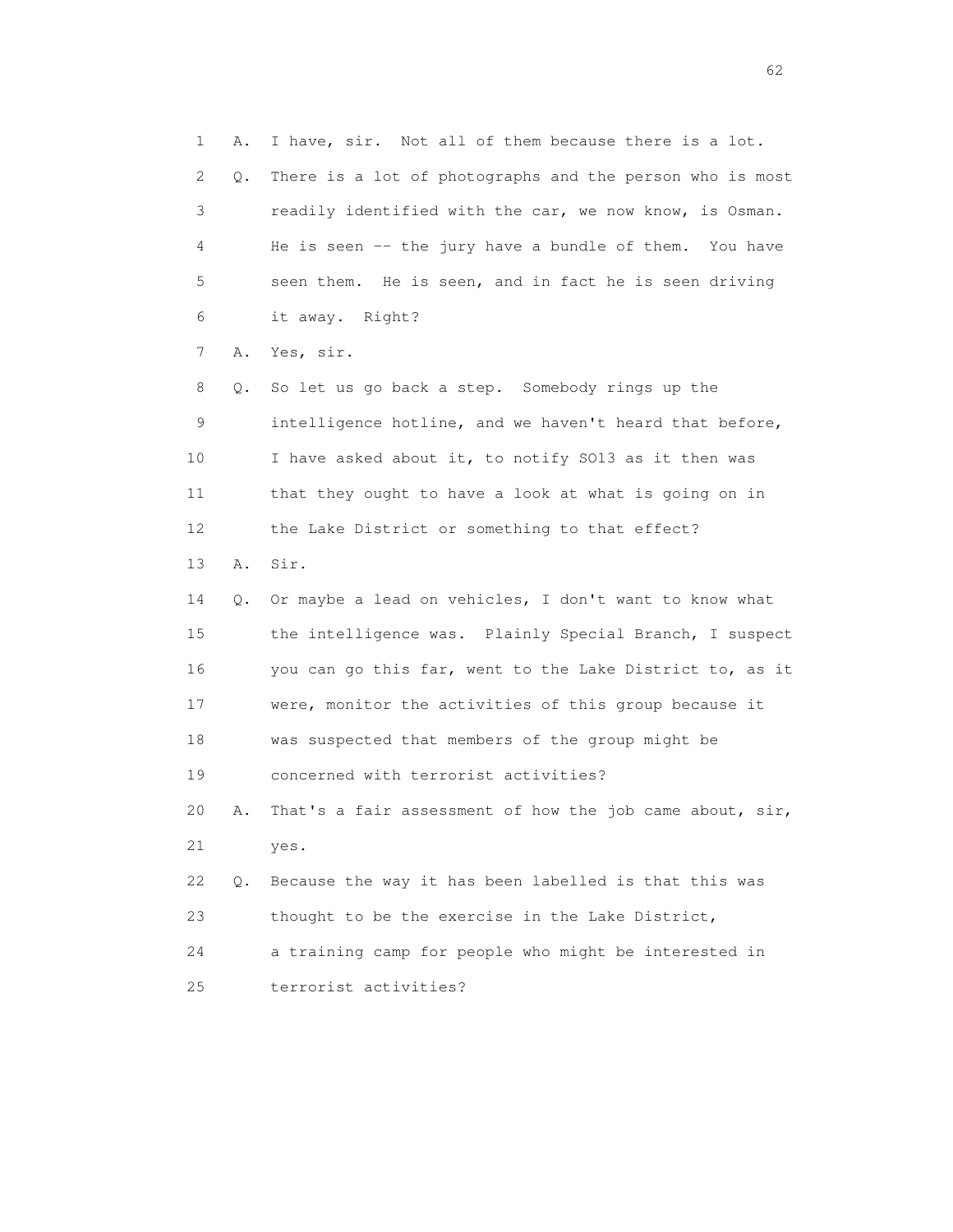- 1 A. Sir.
- 2 Q. So it's pretty important?
- 3 A. It is, sir.
- 4 Q. How long were they in the Lake District, this
- 5 Special Branch group?
- 6 A. I wasn't intimately involved with the op, sir, but
- 7 I believe it was about two to three days.
- 8 Q. How many people were engaged by Special Branch in this 9 exercise?
- 10 A. I know there was at least one full surveillance team 11 with photographers of course.
- 12 Q. A full surveillance team with photographers. Now, at
- 13 the time that it took place, namely in May, the year

14 before, were people identified at the time the

- 15 photographs were taken?
- 16 A. At the time the photographs were taken, there were two 17 individuals who were identified as a consequence of 18 research, but not Mr Osman.
- 19 Q. Don't worry, I'm coming to Mr Osman. Two people were 20 identified, and were of interest?

 21 A. I would say that very loosely, sir, in that one of the 22 names, and as you have agreed, we won't necessarily have 23 to go into the details, but one of the names given was 24 part of the original information that was passed to us, 25 and one of the objectives of the operation was to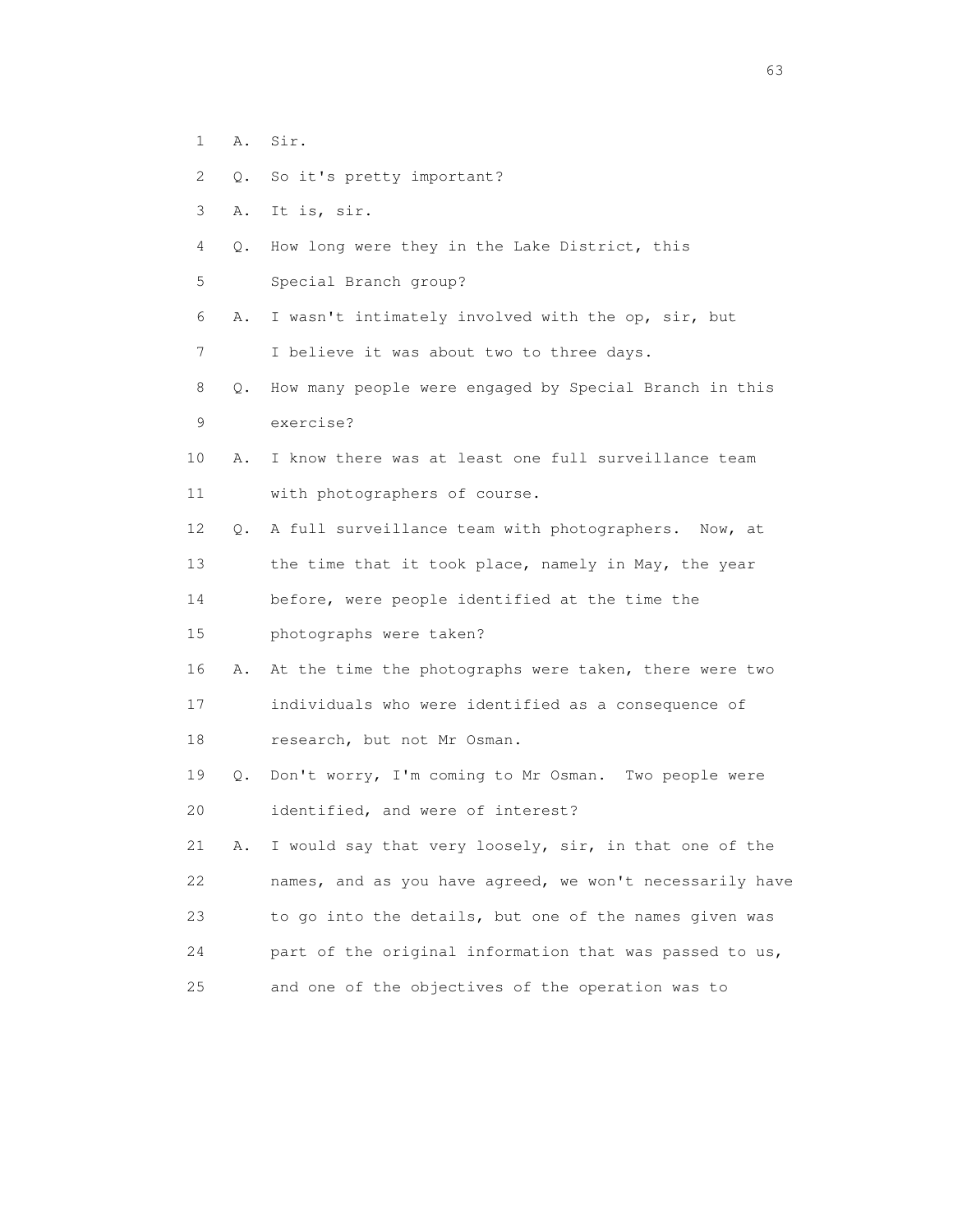1 identify that individual which was an objective 2 satisfied because as a consequence -- 3 SIR MICHAEL WRIGHT: Sorry, what was the name? 4 MR HORWELL: Mr Southworth is obviously reluctant to give 5 the name. 6 SIR MICHAEL WRIGHT: It's not one of the names we have 7 heard, anyway. 8 A. No, sir. 9 SIR MICHAEL WRIGHT: In that case, forget it. 10 MR MANSFIELD: I have not asked you the name, but I have 11 been dealing with it carefully. It was a name of 12 interest because that name had been given to you in the 13 first place? 14 A. Yes, sir. 15 Q. Right. But there was another individual who you managed 16 to identify, I say you, I mean the police, at the time 17 the photographs were taken? 18 A. Yes, sir. 19 Q. Who was also of interest? 20 A. When you use the phrase "of interest", sir, I'm just 21 being cautionary because "of interest" is perhaps 22 a subjective phrase. In our parlance sometimes we take 23 "of interest" to mean a corroborated piece of supported 24 intelligence that someone is of interest to us and 25 therefore may be a terrorist. I don't think either of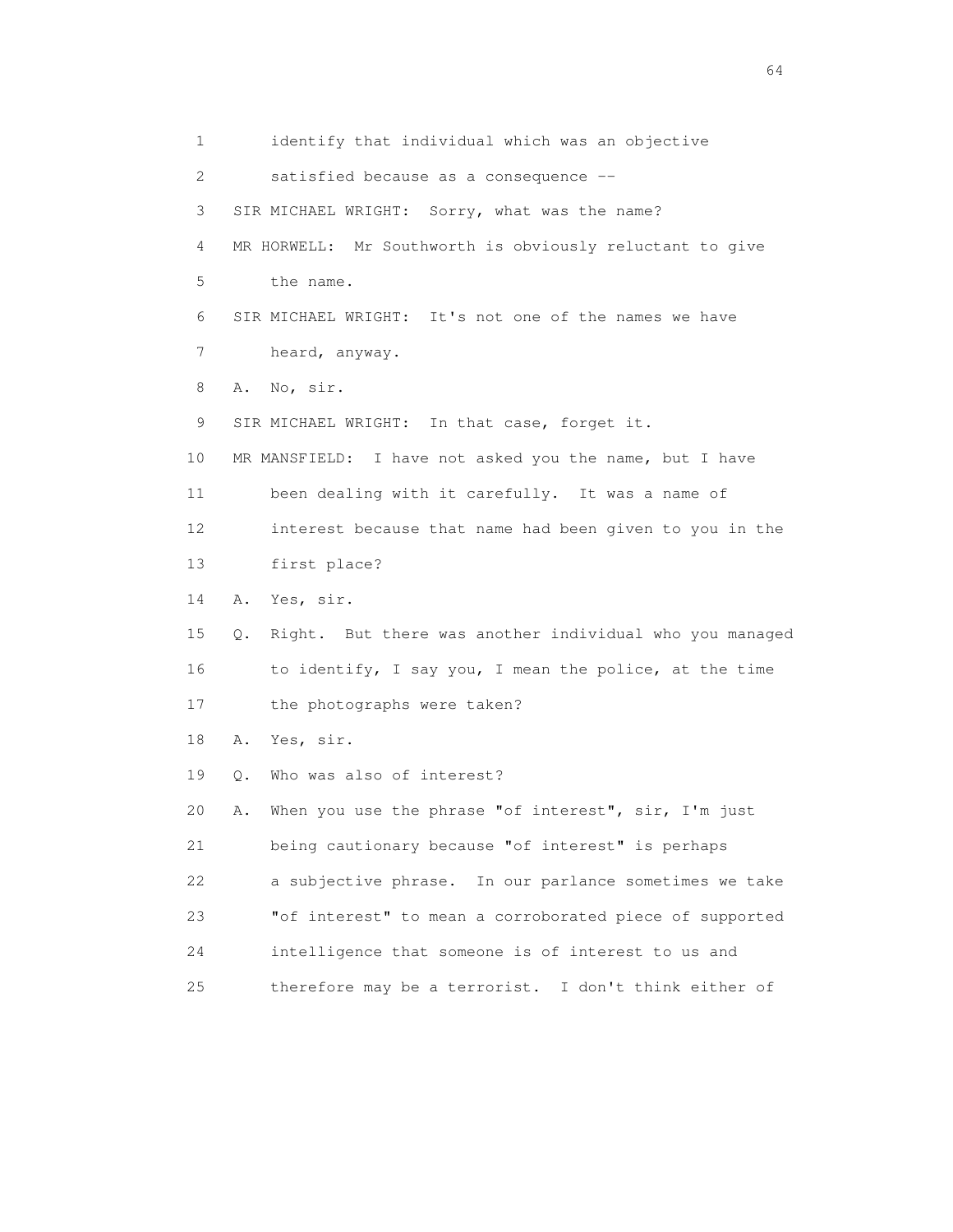1 the two individuals that we are alluding to here satisfy 2 that description. The first individual, as we have 3 described, was of interest, to use its legitimate sense, 4 in that he was the person named in the original 5 reporting that came to the hotline and he was 6 identified. 7 Q. I am going to go straight forward: were any of the 8 individuals at that camp, and I don't ask for the names, 9 were they ever defendants in a terrorist trial? 10 A. I don't know that, sir, I'm afraid. 11 Q. Well, I would like you to think about that, as you have 12 looked at the file. These photographs were produced in 13 a trial, weren't they? 14 A. Subsequently, sir. 15 Q. Right, you know that, don't you? 16 A. Oh yes, subsequently. I thought you meant prior to the 17 Ragstone -- 18 Q. No, no, no. 19 A. Apologies. 20 Q. Just so we have the overall picture, some of the people 21 who were at that camp were ultimately defendants in 22 a trial? 23 A. Very much so, sir. My apologies. 24 Q. Very much so. How many? Again I don't ask for the 25 names.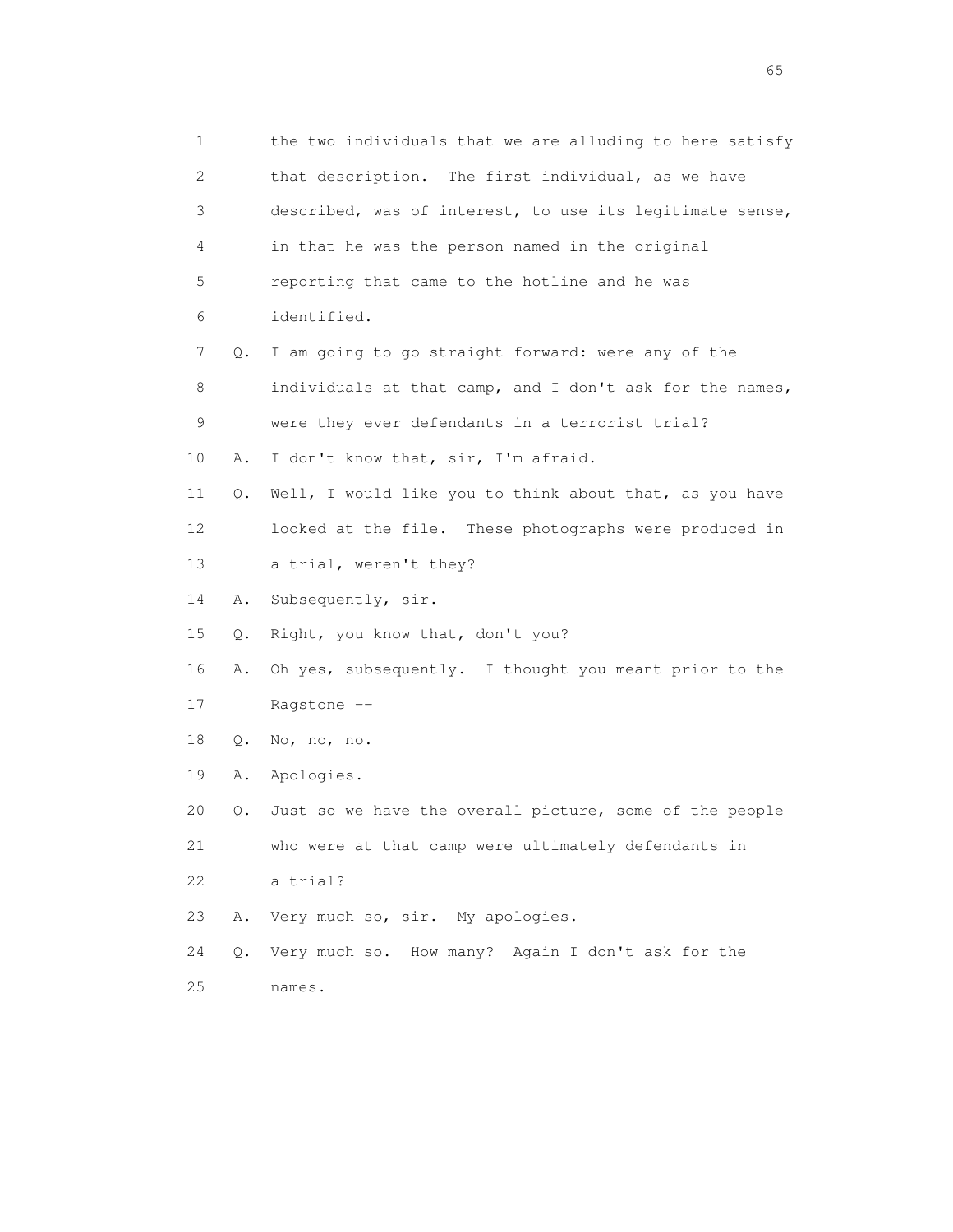1 A. To be fair, I would have to check the details, sir, but 2 I would say several. 3 Q. Several of the people at the alleged training camp in 4 Cumbria ultimately became defendants in a trial? 5 A. Indeed. 6 Q. In which it was alleged that this was a training camp; 7 correct? 8 A. That's correct, sir. 9 Q. Right. Just going back to the beginning, were either of 10 the two names that were originally identified names that 11 ended up in the dock in the trial that ensued? 12 A. My apologies, sir, I don't -- I don't know of which 13 operations these two, if at all, featured, and I don't 14 believe that either of the two names I've alluded to 15 featured as defendants in any subsequent trials. I am 16 aware that there were, if I may, Operation Vivace, which 17 was the search for the 21/7 attackers, of course, those 18 individuals were on this camp. I am aware that some of 19 them were later prosecuted in a trial relating to 20 Operation Overamp, but I wasn't intimately involved with 21 the prosecutions of those cases, so I can't tell you 22 definitively whether the two that we are alluding to 23 were actually prosecuted as part of that or not. 24 I don't think they were, actually. 25 Q. I'll leave that for the moment. We have a situation

 $\sim$  66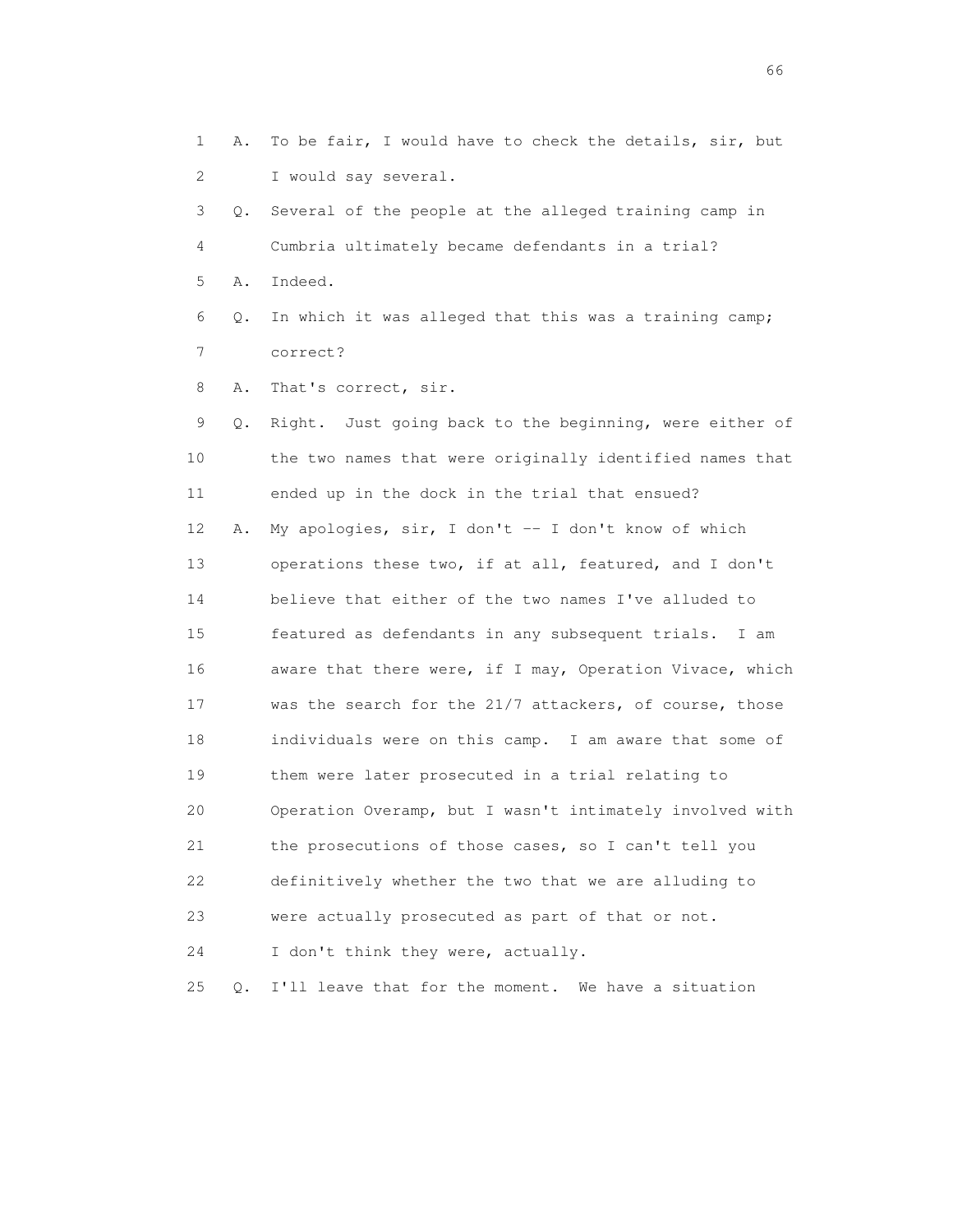1 back in May 2004 whereby Special Branch have 2 photographed, I think we have had different estimates, 3 I'm not concerned, several hundred photographs? 4 A. 302, I believe. 5 Q. 302 photographs. Now -- 6 SIR MICHAEL WRIGHT: Could I just ask, Mr Mansfield, you 7 obviously know what it is you are talking about and 8 I don't. That wasn't intended to be rude. The trials 9 to which you refer, do they pre-date or post-date 10 22 July? 11 MR MANSFIELD: Post-date. What I am suggesting to is you 12 went up there -- sorry, Special Branch sent a team up 13 there, they take 300 photographs, because they are 14 researching the potential for this being a training camp 15 for potential terrorists. That's the general phrase, 16 all right? 17 A. Sir. 18 Q. Now, are we to understand that once the photographs get 19 back to London, nobody, absolutely nobody, between May 20 2004 and July 22, researches who is at this alleged 21 camp? 22 A. That's incorrect, sir. As per my answer to your learned 23 colleague before, we did do some research on the vehicle

24 registrations that were at the camp, because as I'm sure

25 you know, you can't research a face on an intelligence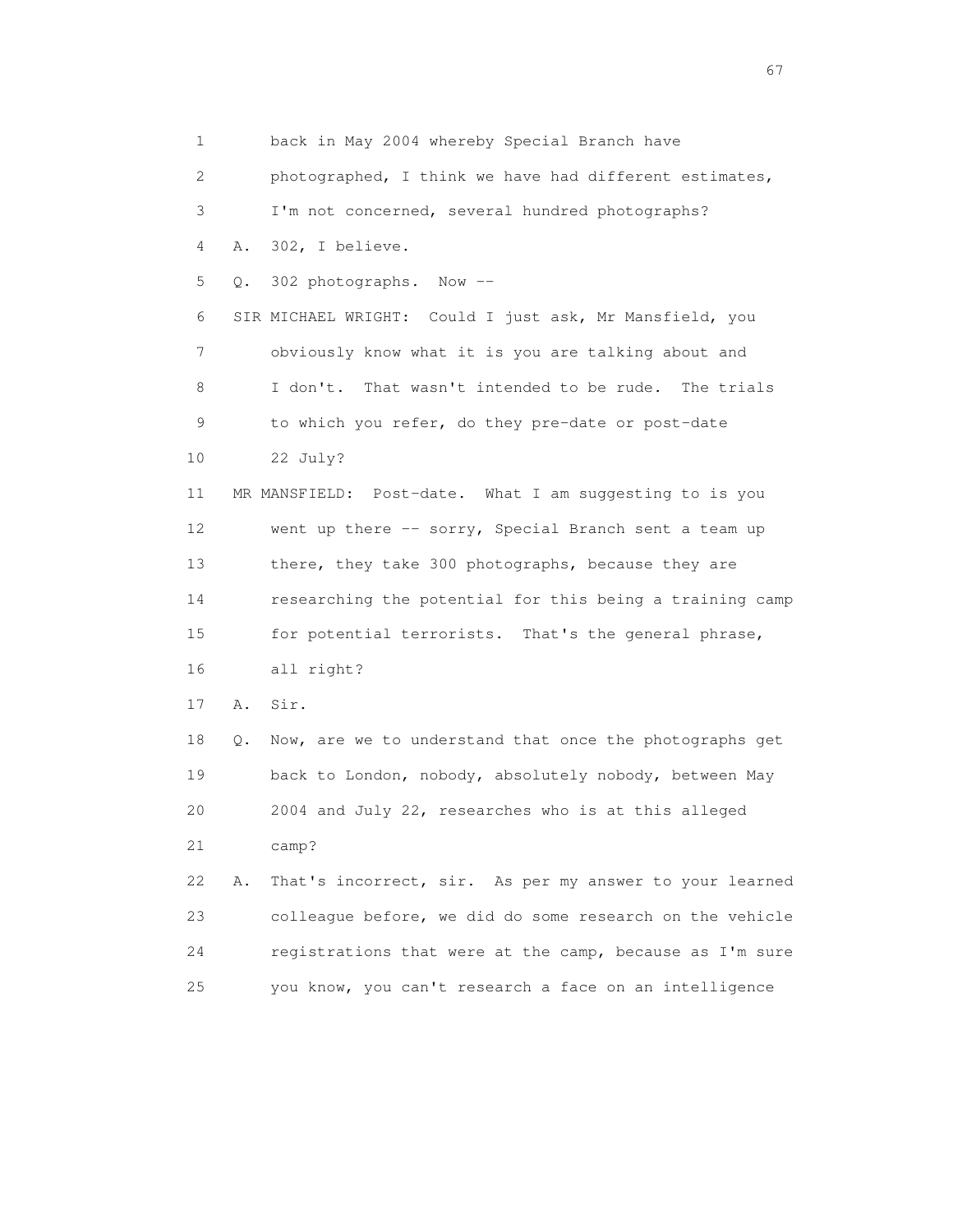| 1  |    | system. You have to have something to search on.<br>So   |
|----|----|----------------------------------------------------------|
| 2  |    | the vehicle registrations were researched as per my      |
| 3  |    | earlier testimony.                                       |
| 4  | Q. | Right, when was that done?                               |
| 5  | Α. | I believe it was done in the immediate aftermath of the  |
| 6  |    | operation running, sir, which would be May 2004.         |
| 7  | Q. | Of course the registered owner, it's not the end of      |
| 8  |    | a story, so let us take the VW, for example, that's      |
| 9  |    | there on that page which you knew about, and you had got |
| 10 |    | an address and an owner for that?                        |
| 11 | Α. | Yes, sir.                                                |
| 12 | Q. | Did the research go any further in relation to that      |
| 13 |    | name?                                                    |
| 14 | Α. | I am not aware that it did, sir. We did a certain        |
| 15 |    | amount of research in relation to Yeshiembet Girma and   |
| 16 |    | to the address of Flat 40, Blair House and obviously on  |
| 17 |    | the vehicle itself and then upon the absence of any      |
| 18 |    | further information or intelligence to suggest that that |
| 19 |    | individual might be a terrorist; and clearly             |
| 20 |    | proportionality wise, it demands that we cease our       |
| 21 |    | enquiries there because there isn't anything to justify  |
| 22 |    | further intrusion into that individual's life at that    |
| 23 |    | point.                                                   |
| 24 | Q. | As far as the actual images of people are concerned,     |
| 25 |    | they were not looked at again?                           |

entration of the contract of the contract of the contract of the contract of the contract of the contract of the contract of the contract of the contract of the contract of the contract of the contract of the contract of t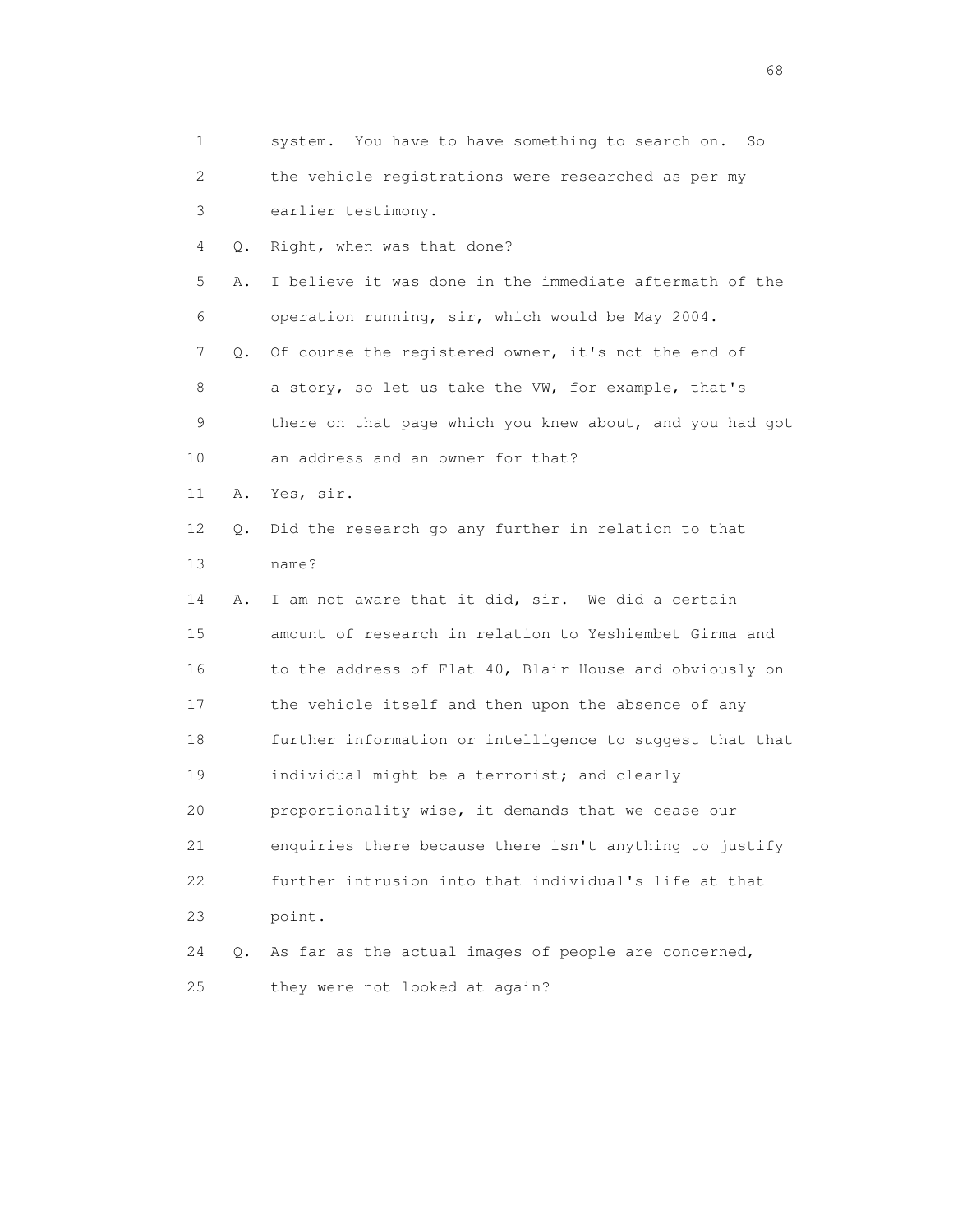| 1  | Α. | I couldn't say, sir, whether they were viewed, how       |
|----|----|----------------------------------------------------------|
| 2  |    | immediately they were bagged up, if you will excuse the  |
| 3  |    | expression, once they returned to London; whether they   |
| 4  |    | were viewed individually by Special Branch officers here |
| 5  |    | in London before being sealed, I can't assert that, I'm  |
| 6  |    | afraid.                                                  |
| 7  | Q. | Because I want to ask you that if, in fact, Girma was    |
| 8  |    | the registered owner and therefore a driver, her         |
| 9  |    | photograph would have been available to the police,      |
| 10 |    | wouldn't it?                                             |
| 11 | Α. | Had it been required, sir, yes.                          |
| 12 | Q. | Had it been required, I appreciate. Did you know that    |
| 13 |    | her photograph appeared in the rucksack found at         |
| 14 |    | Shepherd's Bush?                                         |
| 15 | Α. | Yes, sir.                                                |
| 16 | Q. | You did. When did you discover that?                     |
| 17 | Α. | Only I think to be fair I don't recall, sir, exactly,    |
| 18 |    | I think it would have been -- certainly wouldn't have    |
| 19 |    | been on the morning of 22/7, I don't think.              |
| 20 | Q. | When did you do that?                                    |
| 21 | Α. | I am afraid I can't recall, sir.                         |
| 22 | Q. | You see, it's this connection which is on 1399 which you |
| 23 |    | assert wasn't known until the immigration file was       |
| 24 |    | known, so just going on with vehicles, and obtaining of  |
| 25 |    | information, certainly by 2 am on the 22nd when the name |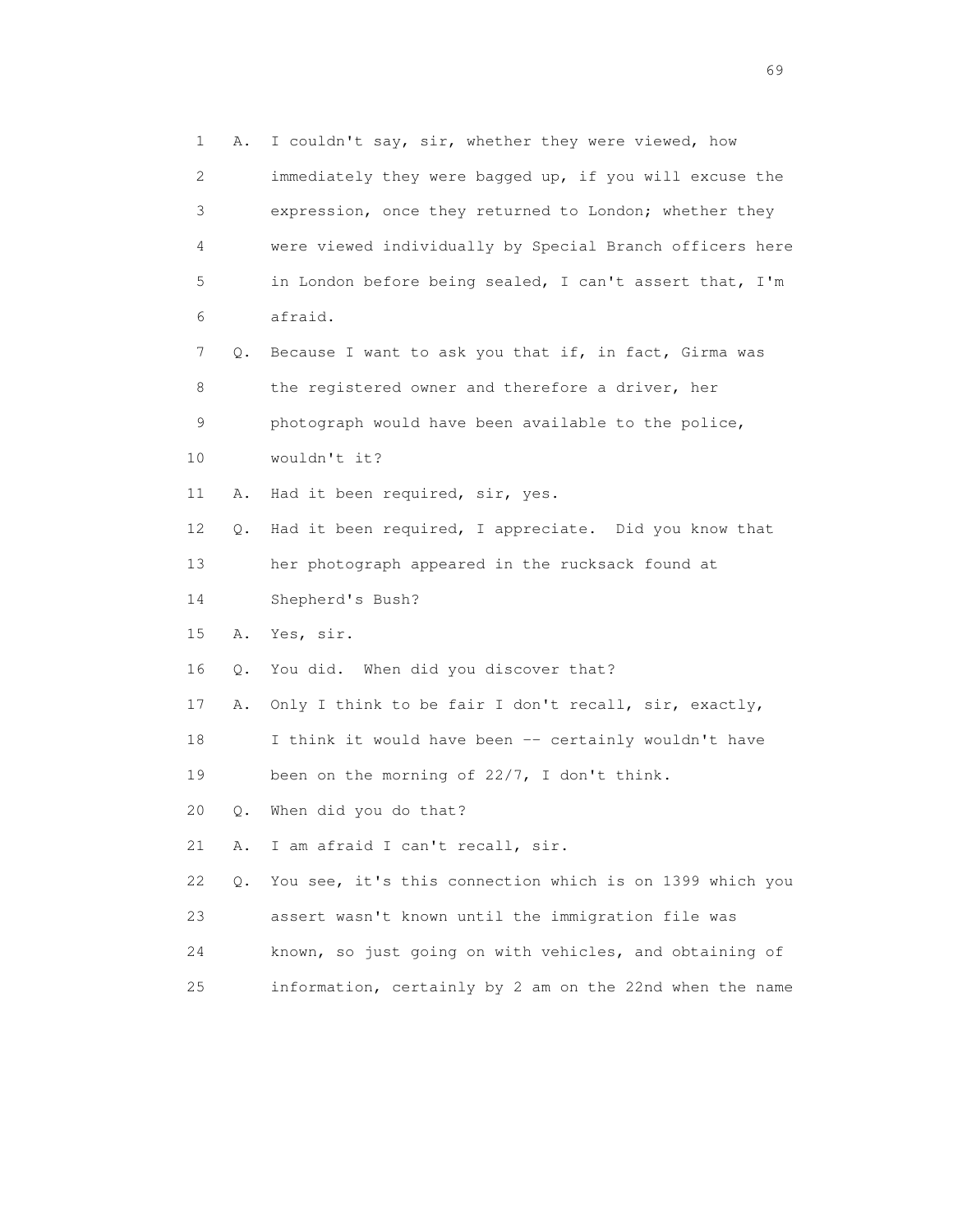|  | Osman came through, Special Branch, because of vehicles, |
|--|----------------------------------------------------------|
|  | were able to go back to Ragstone; is that how it worked? |
|  | 3 A. Yes, that's fair, sir, yes.                         |

 4 Q. They would have known straightaway that there were 5 a large number of photographs in relation to that? 6 A. Well, in fact, depends on the individual officer, sir. 7 The research would have been done on the vehicle 8 details, the traces would have been identified. Whether 9 the individual officers conducting that research work in 10 the former Special Branch would necessarily have been 11 intimate enough with Operation Ragstone to have known 12 that there were 300 images locked away, that might have 13 taken some time to be realised. I don't know how long, 14 and I am not in a position to articulate further, but it 15 might not have been, as you say, immediately as soon as 16 the button was hit.

 17 Q. You have read the file. Was it available to 18 Special Branch at 2/3 in the morning so that they could 19 brief the senior investigating officers and so on, that 20 there was a store of photographs relating to Ragstone? 21 A. I can't speak for those officers, sir, I'm afraid. 22 I know that later that morning an action was raised by 23 a detective sergeant for the photographs to be opened, 24 but whether someone realised that in the night or not 25 I don't know.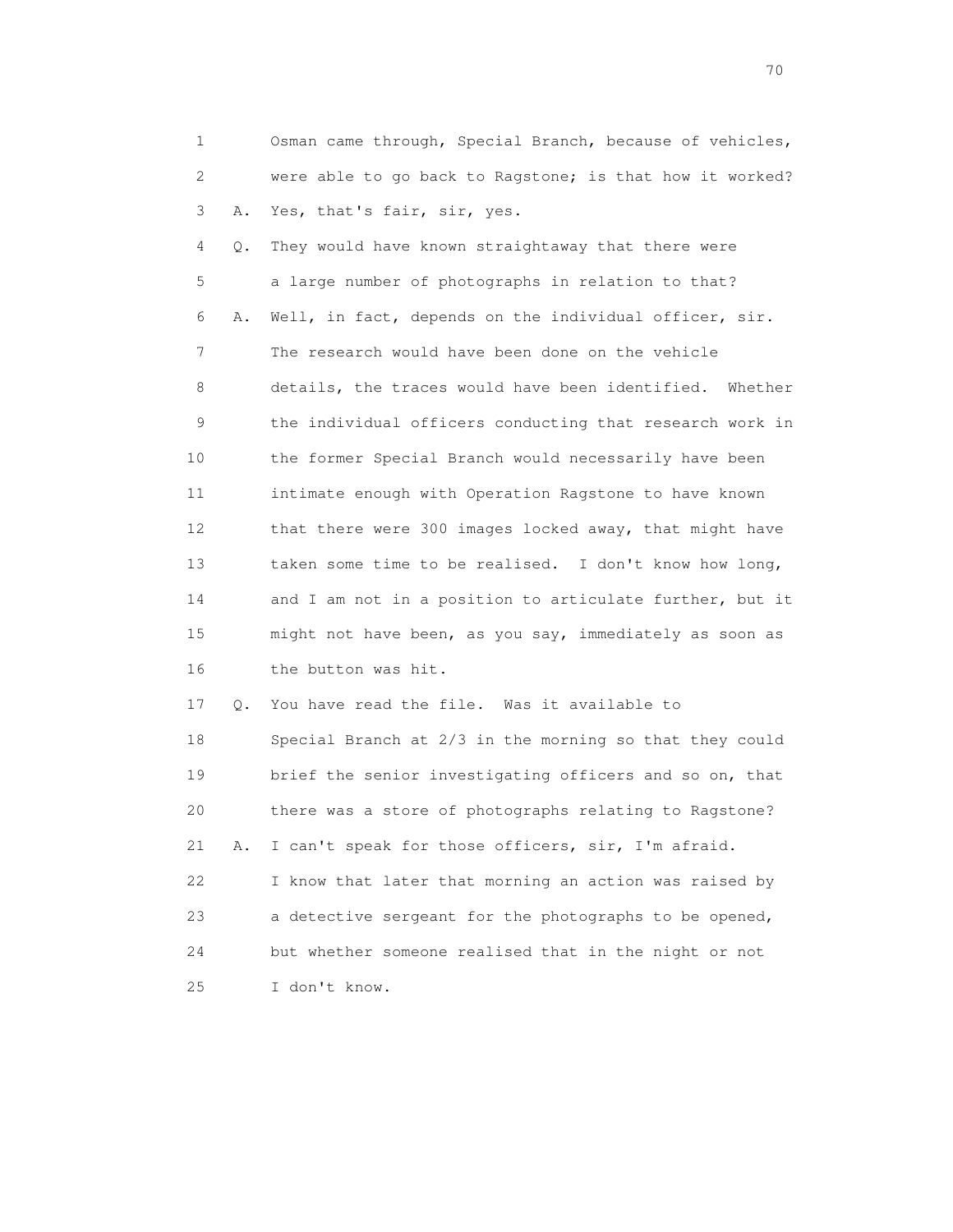| 1  | О.            | Yes, later in the morning, in fact after the shooting?     |
|----|---------------|------------------------------------------------------------|
| 2  | Α.            | I believe there were -- there was one just before the      |
| 3  |               | shooting, sir, I believe, at about 8.30.                   |
| 4  |               | Q. 8.30, all right. And then another one later?            |
| 5  |               | SIR MICHAEL WRIGHT: That's to get the Ragstone photographs |
| 6  |               | out of the file?                                           |
| 7  | Α.            | To open the Ragstone photographs, yes.                     |
| 8  |               | MR MANSFIELD: And one a little later?                      |
| 9  | Α.            | One a little later, sir, yes.                              |
| 10 | Q.            | Again, who is activating getting the photographs?<br>Who   |
| 11 |               | in other words has suddenly realised there are             |
| 12 |               | photographs?                                               |
| 13 | Α.            | The same detective sergeant issued the action in both      |
| 14 |               | instances.                                                 |
| 15 | Q.            | Is he an SO12 or $-$                                       |
| 16 | Α.            | He was an SO12 officer, sir, yes.                          |
| 17 | Q.            | So had he been asked by somebody in SO13, that is the      |
| 18 |               | anti-terrorist, to do this?                                |
| 19 | Α.            | I am afraid I can't answer that, sir, I don't know.        |
| 20 |               | I would like to help you with that but I don't know that   |
| 21 |               | detail because I wasn't privy to that conversation,        |
| 22 |               | wherever that's happened.                                  |
| 23 | $Q_{\bullet}$ | You have indicated how long it takes to get a DVLA         |
| 24 |               | photograph. I think in fact could we just have on          |
| 25 |               | screen, we have copies of the print available that was     |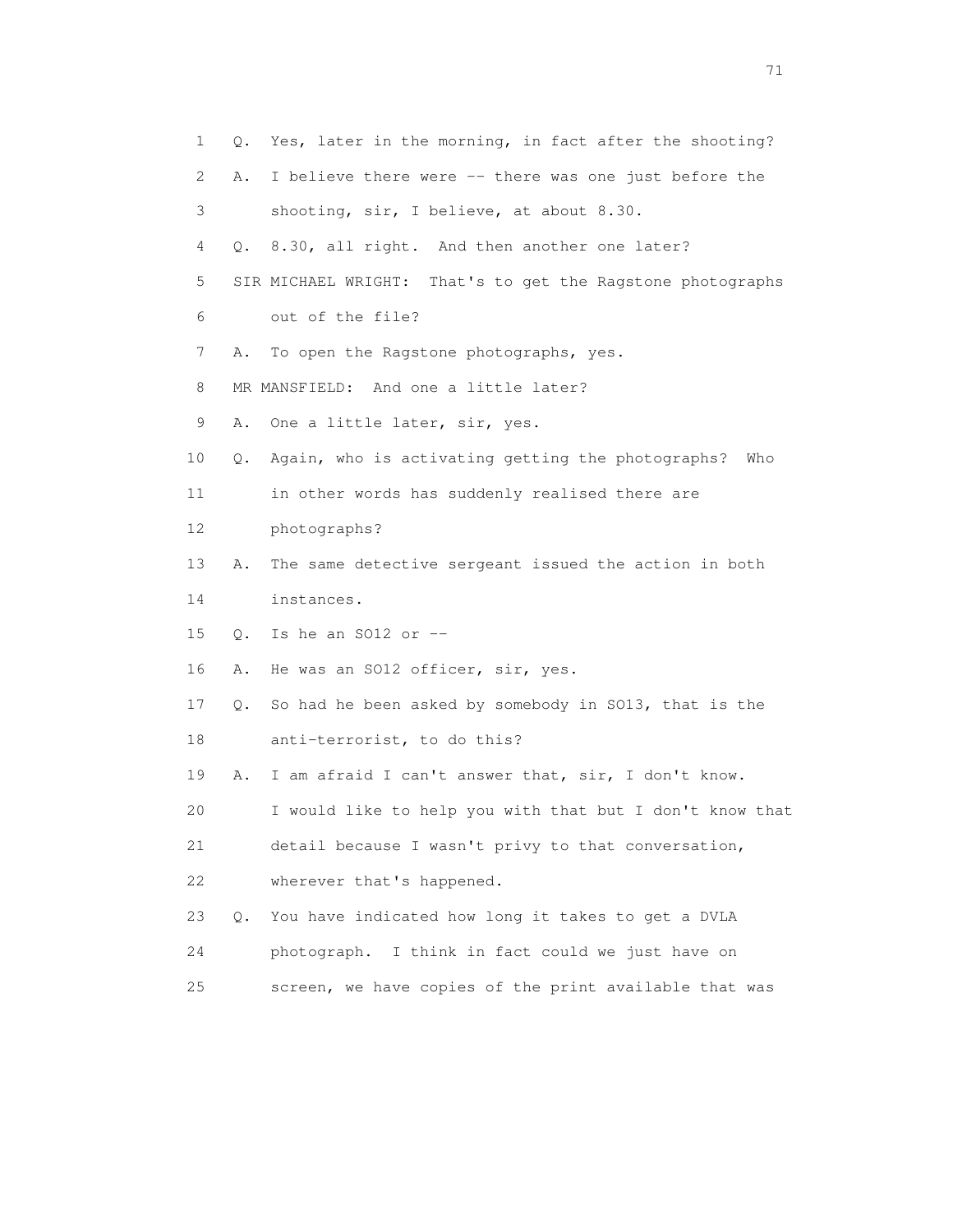1 obtained.

| 2  | That's it, yes. (Handed). I think this is black and           |
|----|---------------------------------------------------------------|
| 3  | The original I believe is in colour; is that<br>white.        |
| 4  | right? 1674 of the exhibits, please. If there is              |
| 5  | a difficulty I can hand it. Thank you very much.              |
| 6  | (Handed). The witness can certainly have a look. If it        |
| 7  | could be put on the screen.                                   |
| 8  | SIR MICHAEL WRIGHT: That looks as though it's just about in   |
| 9  | colour. I am not sure.                                        |
| 10 | MR MANSFIELD: I am sorry, it's on screen marginally           |
| 11 | different but you can see.                                    |
| 12 | That's the DVLA image that you obtained; is that              |
| 13 | right?                                                        |
| 14 | Α.<br>That's right, sir.                                      |
| 15 | Are you saying that at the time there was no emergency<br>Q.  |
| 16 | access to the DVLA in relation to this kind of threat         |
| 17 | which doesn't come much higher?                               |
| 18 | That's my understanding, sir, yes. I wouldn't like to<br>Α.   |
| 19 | say there was absolutely no way. Perhaps there might          |
| 20 | have been an opportunity to  in fact, no, it must             |
| 21 | have been, that is the only way.                              |
| 22 | I do want to press this a little, because it relates to<br>Q. |
| 23 | the future as well as the past.                               |
| 24 | SIR MICHAEL WRIGHT: I think the witness has already           |
| 25 | indicated that it's not the same today.                       |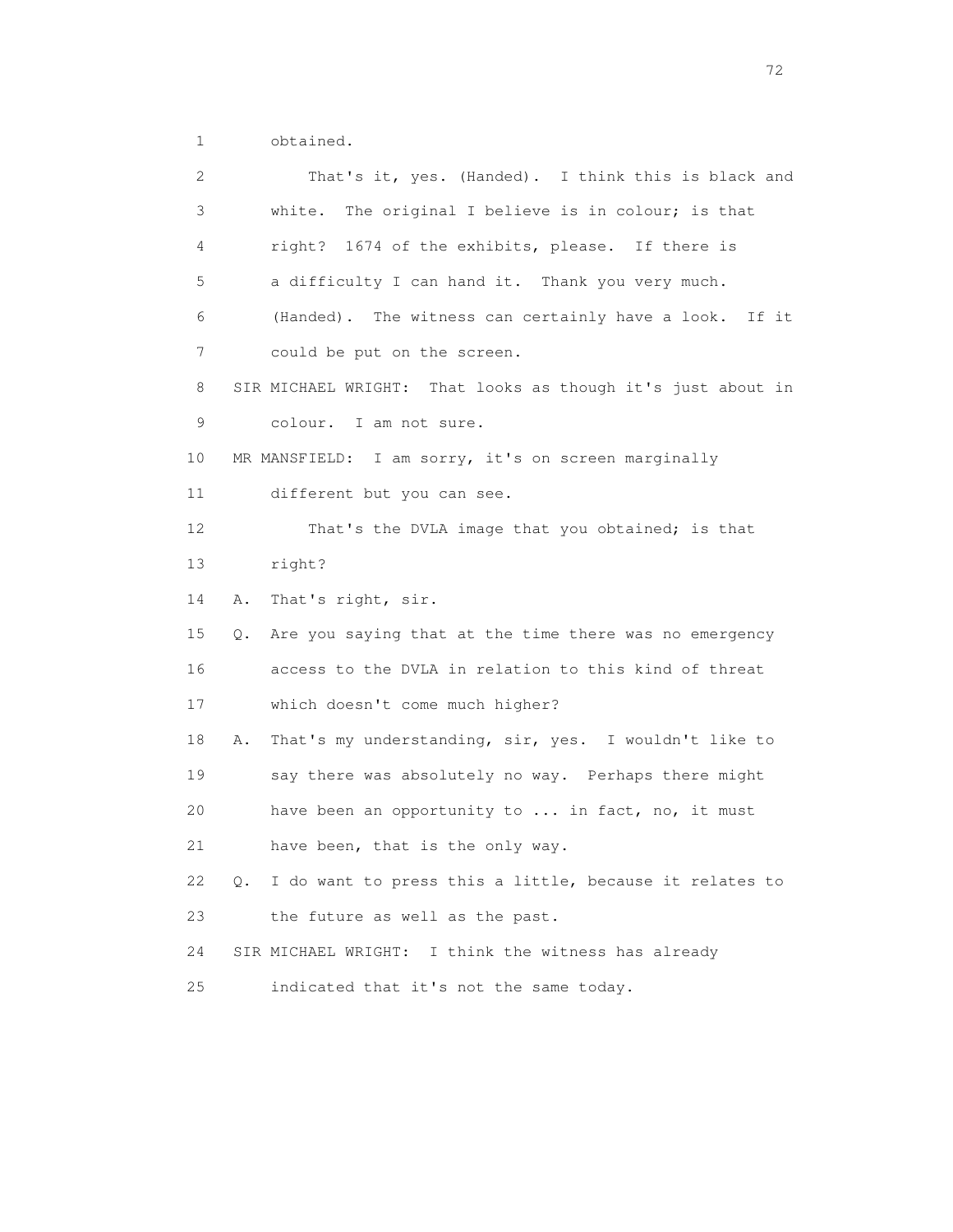1 MR MANSFIELD: Well, it may not be, and I am not going to 2 trespass on that, how it's changed, although it may be 3 of interest.

 4 You see, we know in relation to the gym card that 5 people were able to go to the squash club in the middle 6 of the night and get the keyholder out and look at the 7 records and all the rest of it. Was there no, as it 8 were, dedicated emergency access 24 hours to DVLA in 9 order to obtain information? It might be addresses, it 10 might be a photograph.

 11 A. I am afraid you would have to ask someone from the DVLA 12 that question, sir. My understanding from a policing 13 perspective at that time was that you had to go through 14 the dedicated point of contact. You couldn't just 15 contact the DVLA directly. If that's erroneous then it 16 is, but the fact remains we had a dedicated point of 17 contact which opened during office hours. We went to 18 those people and they obtained the images as fast as 19 they could.

 20 SIR MICHAEL WRIGHT: I hardly like to ask you, Mr Mansfield, 21 have you ever tried to contact the DVLA? 22 MR MANSFIELD: Fortunately I have never faced this threat. 23 SIR MICHAEL WRIGHT: For any purpose whatever. 24 MR MANSFIELD: I appreciate the DVLA are troublesome, but 25 I think that when it's matters of national security,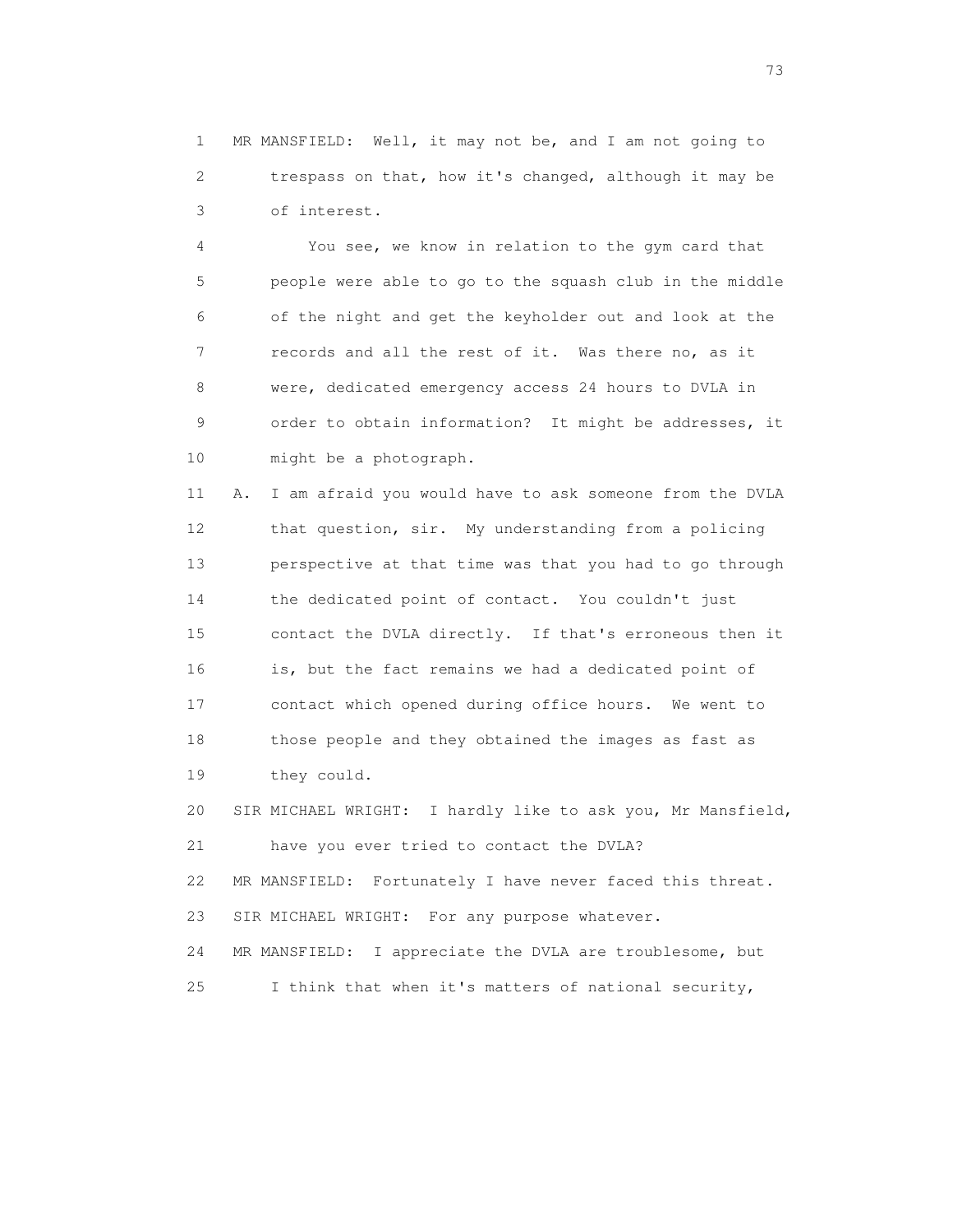- 1 then different issues seem to arise. I don't take it 2 further for the moment. 3 Putting it in a nutshell, are you saying it's really
- 4 the same with the immigration service, it just takes -- 5 or then -- took many hours to get any photographs they 6 may have?

7 A. Indeed, sir.

8 SIR MICHAEL WRIGHT: Again because they weren't on

9 a database.

10 A. Yes, sir.

 11 SIR MICHAEL WRIGHT: They had physically to find a paper 12 file?

 13 A. That's right, sir. In terms of the immigration service, 14 we have taken the learning from this forward and we have 15 immigration officers embedded with us now within our 16 command who have access to electronic systems by which 17 they can access this material for us faster, albeit 18 their original files are still what they are, it's very 19 much a primary document.

 20 SIR MICHAEL WRIGHT: They have loaded them on to a database 21 now, haven't they?

 22 A. There is a central database which can be interrogated, 23 yes.

 24 MR MANSFIELD: Just obviously going back to the Ragstone 25 material which you did have and Mr Macbrayne's note, you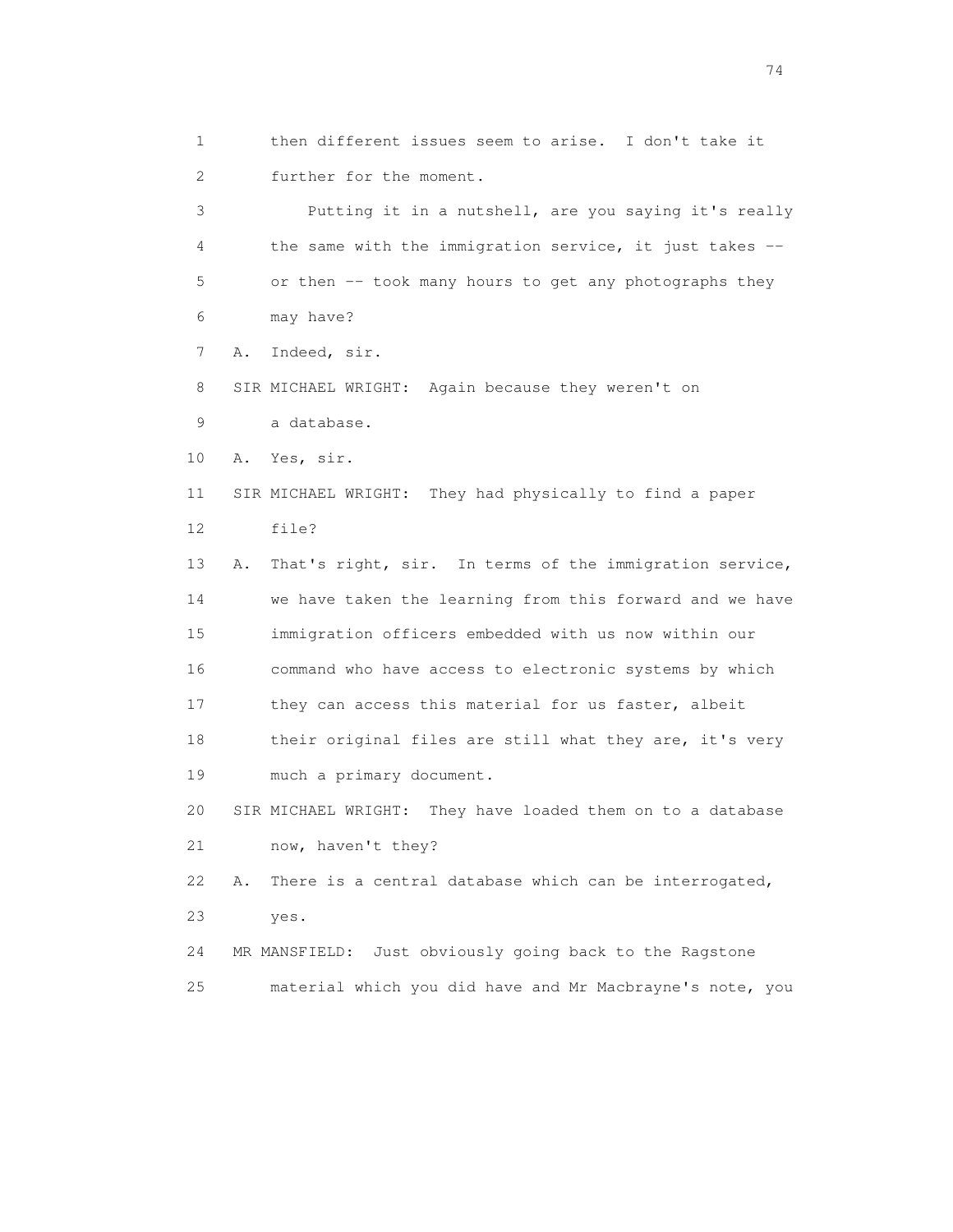1 gave this answer to my learned friend about Osman being 2 unknown to you before -- I mean to the police -- the 3 22nd, there was no indication of his leaning towards 4 Islamic extremism. 5 Is that right? 6 A. That's correct, sir, from the research that we did that 7 day. 8 Q. What research did you do that day? 9 A. We researched the name Hussain Osman and the addresses 10 that we had attributed to him, and any other searchable 11 parameters. 12 Q. What other searchable parameters were there available to 13 you? 14 A. Well, the different vehicle registrations that we have 15 talked about. 16 Q. Yes, what about certain units? Is there a Muslim 17 contact unit as part of the Special Branch? 18 A. There is, sir. 19 Q. Did you go to them? 20 A. The Muslim contact units, sir, are not 21 an intelligence-gathering unit, so no, we didn't. 22 Q. So you didn't go to them but they do have contact with 23 the Muslim community, don't they? 24 A. They do, sir, but as I say, they are not there for 25 purposes of intelligence.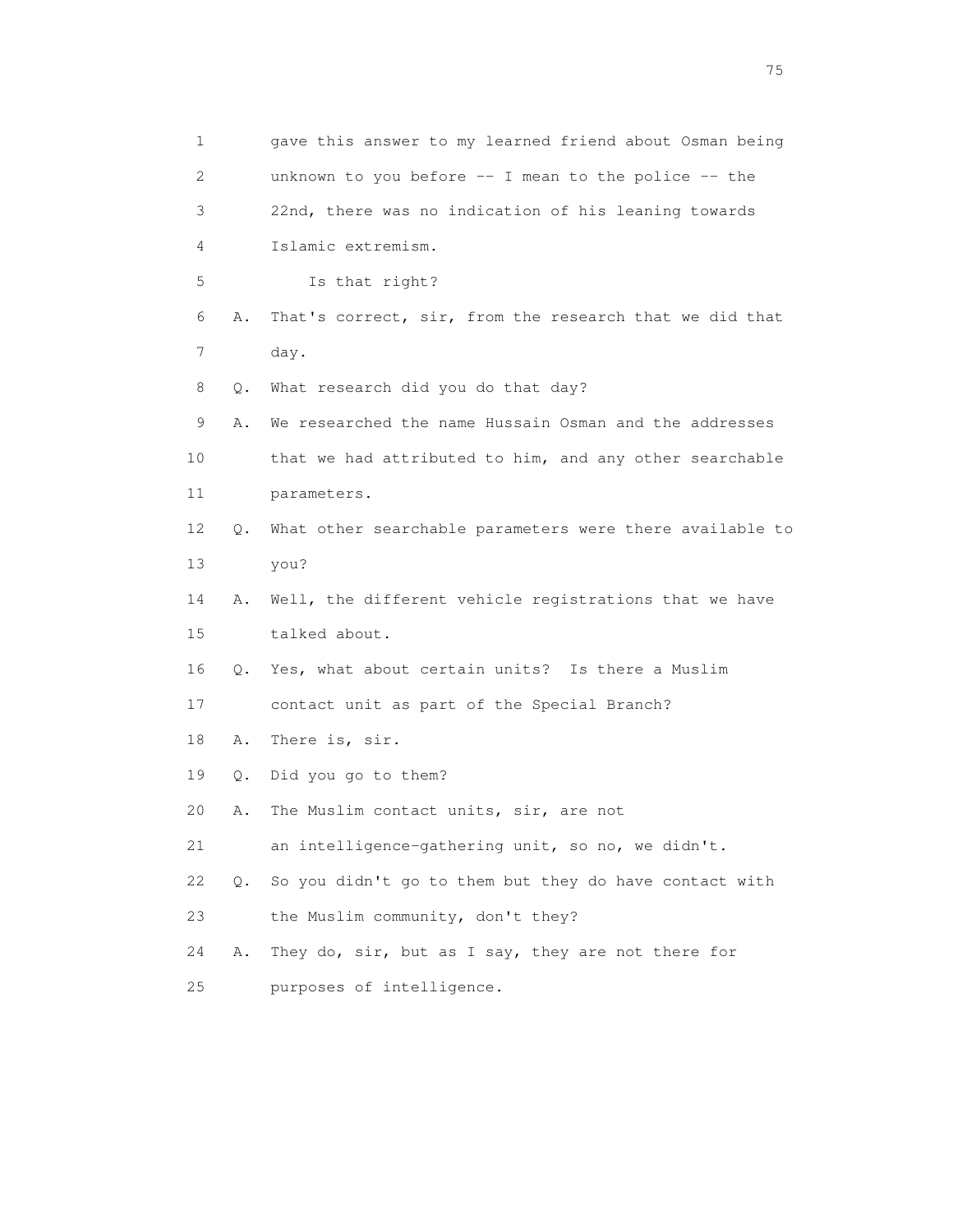| $\mathbf{1}$    | О.    | They may not, but they may have intelligence which they |
|-----------------|-------|---------------------------------------------------------|
| 2               |       | get which could be converted into intelligence by       |
| 3               |       | Special Branch?                                         |
| 4               | Α.    | You could argue that, sir, yes.                         |
| 5               | Q.    | Why are they members of the Special Branch if it isn't  |
| 6               |       | for that reason?                                        |
| 7               | Α.    | They, and forgive me, I'm not from the Muslim contact   |
| 8               |       | unit, so in terms of understanding their role, if you   |
| 9               |       | would like me to give my assessment of it, I think the  |
| 10              |       | Muslim contact unit are there to help to understand     |
| 11              |       | community tensions that may emerge in individual        |
| 12 <sup>°</sup> |       | mosques, and perhaps get a feel for what leanings       |
| 13              |       | individual mosques may have and foster links with those |
| 14              |       | mosques so they can understand and interact with the    |
| 15              |       | mosques as required, but not on                         |
| 16              |       | an intelligence-gathering intrusive basis.              |
| 17              | Q.    | Oh, no, no, not on that, I'm not suggesting that.       |
| 18              | Α.    | That's why we would not consult them, sir, because that |
| 19              |       | would be an abuse of that position.                     |
| 20              | Q.    | No, no, I am not asking about whether they are asked to |
| 21              |       | go and get information. Have you asked the Muslim       |
| 22              |       | contact unit any questions in relation to this case?    |
| 23              | Α.    | When, sir, at the time?                                 |
| 24              | $Q$ . | Ever?                                                   |
| 25              | Α.    | Subsequently $--$                                       |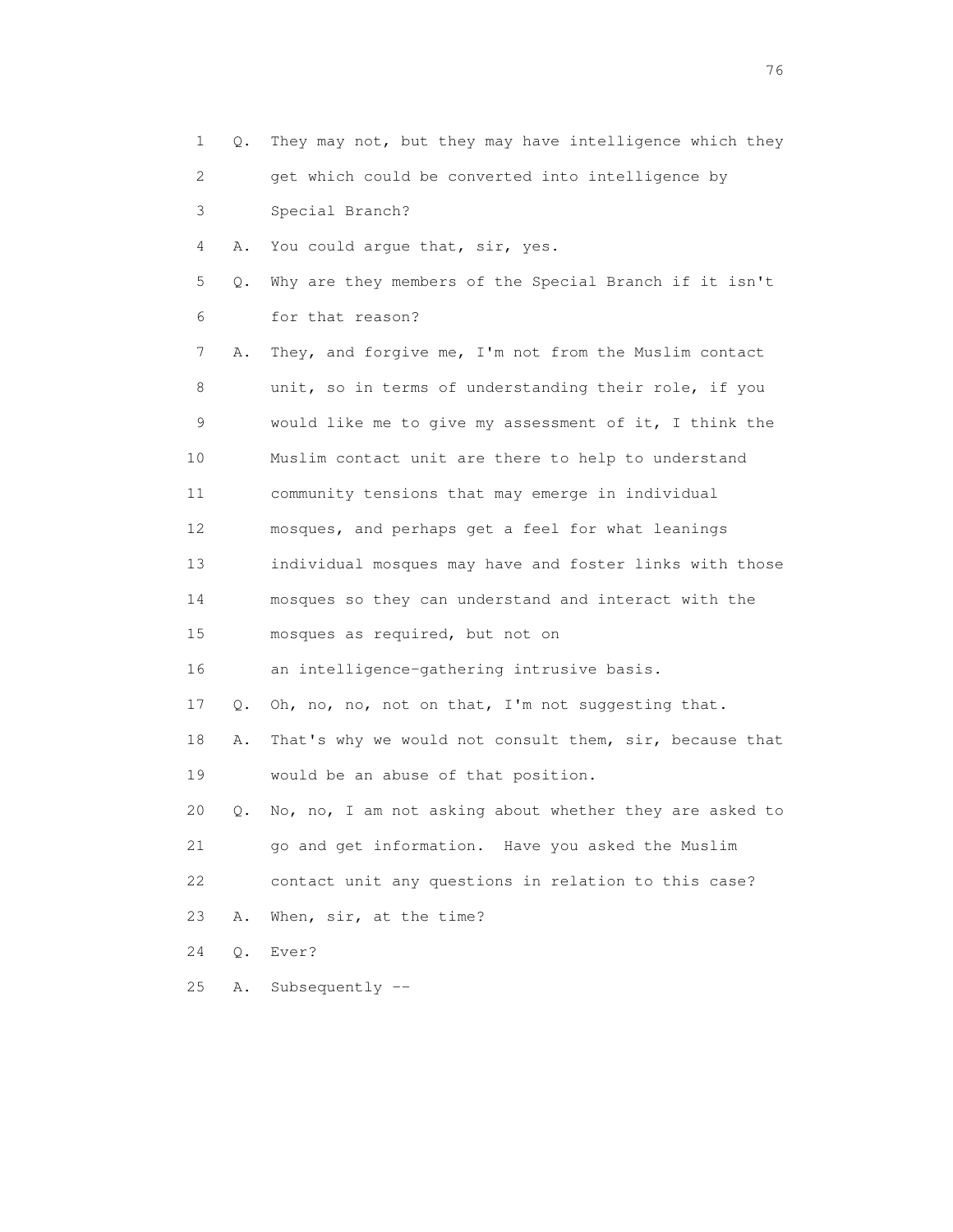- 1 Q. In relation to this case?
- 2 A. Subsequently, sir, yes.
- 3 Q. When?
- 4 A. During the course of these proceedings.
- 5 Q. During the course of these proceedings. Do they have 6 information relating to a south London mosque,
- 7 Stockwell?
- 8 A. Am I to ... there is a suggestion, sir, yes, that there 9 was a bit of community tension at a south London mosque 10 which, in retrospect, may have been linked to one of the 11 individuals concerned in these events.
- 12 Q. Exactly. Now, was that individual Osman?
- 13 A. We believe it was now, sir, yes.
- 14 Q. So before 22 July in New Scotland Yard, there was
- 15 information about a name Osman?
- 16 SIR MICHAEL WRIGHT: Well, wait a minute. You said "now"
- 17 you know it was Osman.
- 18 A. Yes, sir.
- 19 SIR MICHAEL WRIGHT: Was there another name?
- 20 A. There was, sir.
- 21 SIR MICHAEL WRIGHT: I mean, relating to the same man?
- 22 A. We believe so. When I say that now we can assert that
- 23 with hindsight, sir, what it was, and I might as well
- 24 articulate where this is going, if I may, is that there
- 25 was an element of community tension at one of the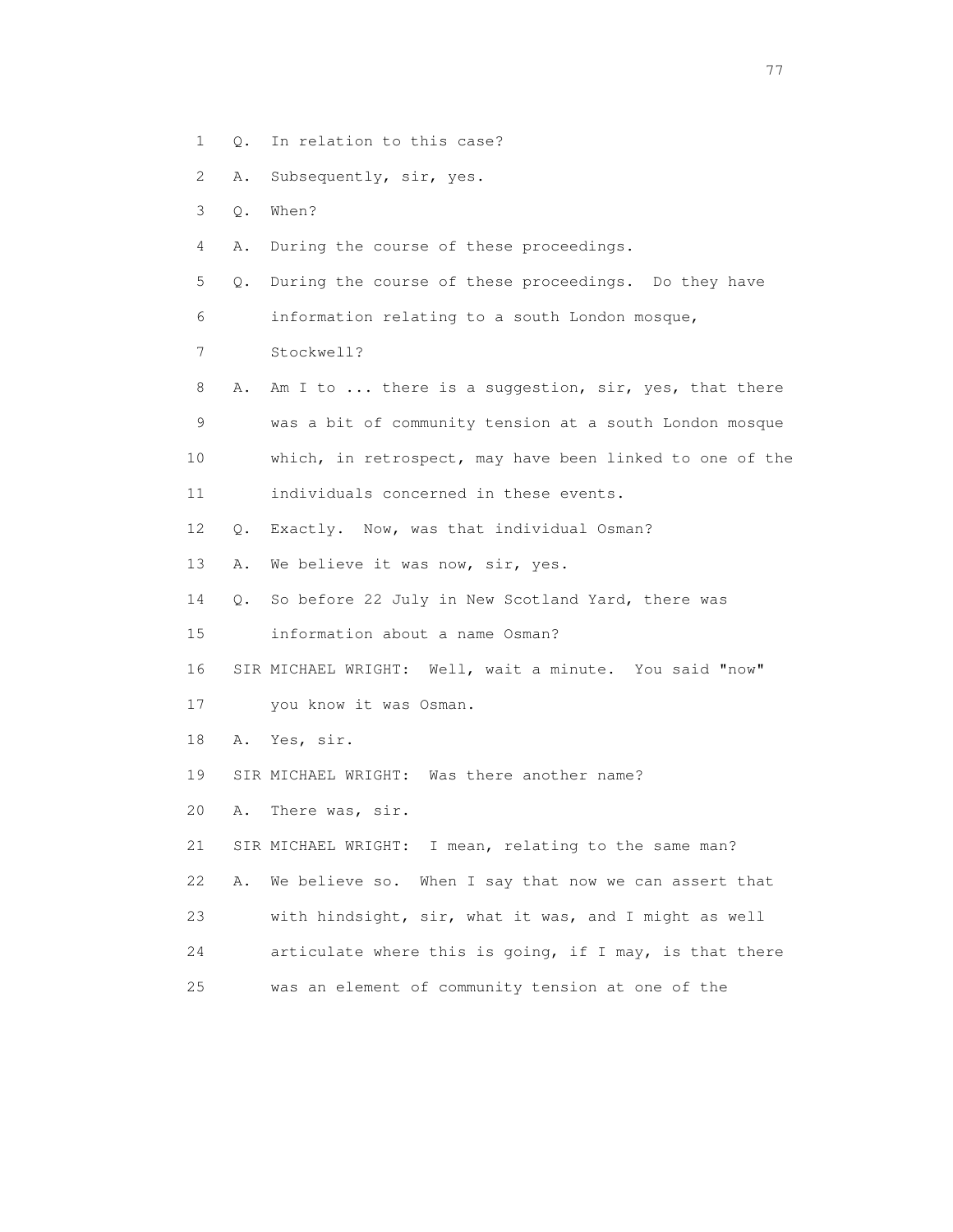1 mosques which was relayed, I think to the Muslim contact 2 unit a couple of years before in 2003; and at that time 3 a number of individuals were not identified as such as 4 in the terms of their date of birth, but by their first 5 names and sometimes street names, and one of the names 6 given was Hamdi, which we now know is a street 7 name/nickname/alias of Hussain Osman. So in retrospect, 8 we can suggest that that almost certainly was 9 Hussain Osman involved at that time. 10 SIR MICHAEL WRIGHT: Did you know on 22 July -- 11 A. Absolutely not, sir. 12 SIR MICHAEL WRIGHT: -- that Hamdi was Osman? 13 A. Absolutely not, sir. Not first thing that morning and 14 certainly not during the initial stages of the 15 operation. It later emerged that Hamdi was an alias and 16 that's why I can say this to you now, sir. 17 MR MANSFIELD: I am going to put it to you: the police have 18 been told that this man was known under two names, Osman 19 and Hamdi, two, three years before, hadn't they? 20 A. Not as far as I'm aware, sir, no. 21 Q. Was there any inquiry made by Special Branch -- when 22 I say you, please forgive me. I don't want to ask you 23 personally. Was any inquiry made by Special Branch 24 either through the Muslim contact unit or any other way 25 with the Borough Commanders in Lambeth to find out what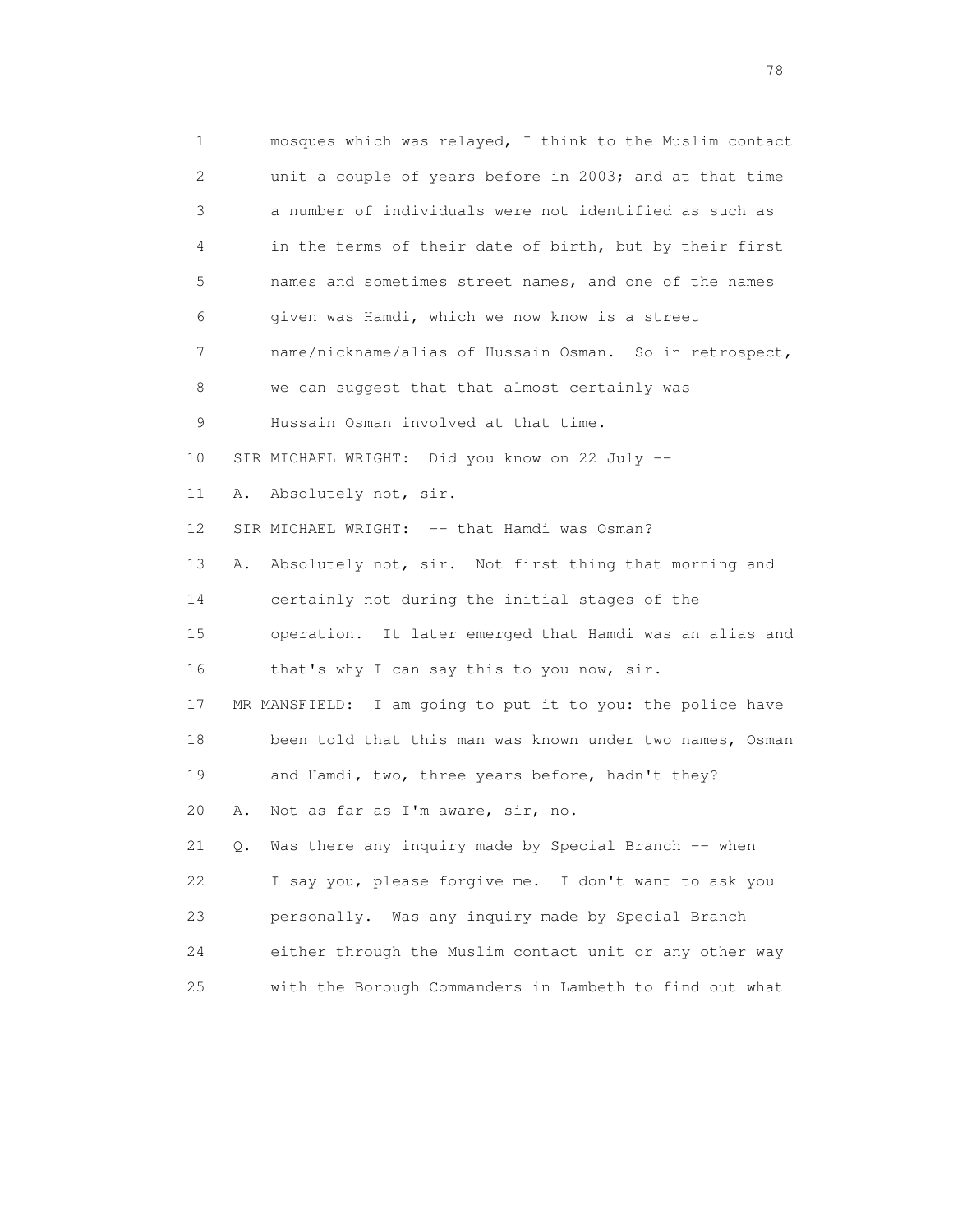1 they knew?

| 2               | Α. | I believe there was, sir, as the consequence of these    |
|-----------------|----|----------------------------------------------------------|
| 3               |    | proceedings, that is why recently we had looked into     |
| 4               |    | this again to see what information and intelligence      |
| 5               |    | might have existed; and I believe that there was         |
| 6               |    | a meeting held and there was a bit of interaction        |
| $7\phantom{.0}$ |    | between the Muslim contact unit and the senior           |
| 8               |    | management on that borough around the community tensions |
| 9               |    | around this mosque.                                      |
| 10              | Q. | The name was specifically raised and a vehicle was       |
| 11              |    | raised, was it not?                                      |
| 12              | Α. | Not as far as I'm aware, sir. Only the name Hamdi was    |
| 13              |    | given as a suspect by the member of the community who    |
| 14              |    | came forward.                                            |
| 15              | Q. | Who was a trustee at the mosque, wasn't he?              |
| 16              | Α. | I believe so, sir, yes.                                  |
| 17              |    | SIR MICHAEL WRIGHT: Mr Mansfield, you will be careful.   |
| 18              |    | MR MANSFIELD: I am being very careful, but it is in the  |
| 19              |    | light of a very clear answer that this gentleman has     |
| 20              |    | given.                                                   |
| 21              |    | And the person concerned who gave the information        |
| 22              |    | was concerned about this individual known as Hamdi and   |
| 23              |    | I suggest Osman, and his potential connections with      |
| 24              |    | terrorism; correct?                                      |
| 25              | Α. | Forgive me, can you repeat that, sir?                    |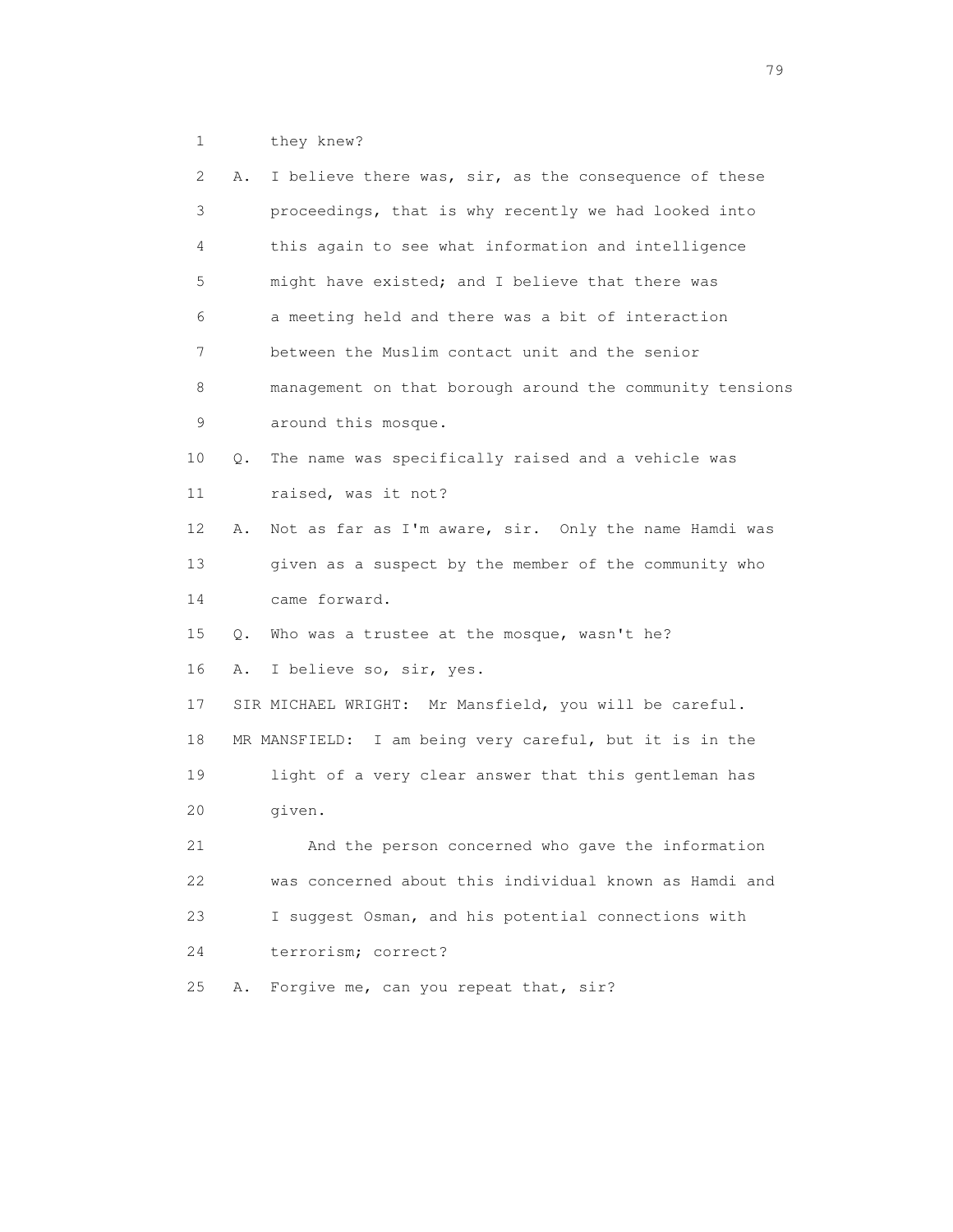- 1 Q. Yes. That well before July 22 --
- 2 A. Yes.

| 3               | 0. | -- a member or trustee of the Stockwell mosque had       |
|-----------------|----|----------------------------------------------------------|
| 4               |    | alerted the police to concerns that the man known as     |
| 5               |    | Hamdi and I suggest also Osman, may have connections or  |
| 6               |    | be interested in terrorism?                              |
| 7               | Α. | The name Hamdi certainly, sir. This individual had       |
| 8               |    | reported community tension at his mosque where he        |
| 9               |    | attended and ultimately given the name Hamdi as one of   |
| 10              |    | the protagonists.                                        |
| 11              | Q. | Not just a protagonist in terms of tension but he was    |
| 12 <sup>2</sup> |    | concerned that he might be leaning to Islamic extremism  |
| 13              |    | and terrorism, that was the source, wasn't it?           |
| 14              | Α. | From the documents that I have seen, sir, I have seen    |
| 15              |    | nothing to suggest that the individual was referring to  |
| 16              |    | the -- to Mr Osman being a terrorist at that point.      |
| 17              |    | Extremist, yes, extremist views but not a terrorist in   |
| 18              |    | terms of someone who is planning an attack, which is     |
| 19              |    | what I think of as a terrorist, sir.                     |
| 20              | Q. | Well, it's a matter perhaps of -- and I don't wish to    |
| 21              |    | get into debate over -- is your answer indicating no     |
| 22              |    | indication of leanings to Islamic extremism? Because of  |
| 23              |    | course, just on this basis, that is regarded as being    |
| 24              |    | one possible route to terrorism by the police, isn't it? |
| 25              | Α. | Yes, sir, that's reasonable.                             |
|                 |    |                                                          |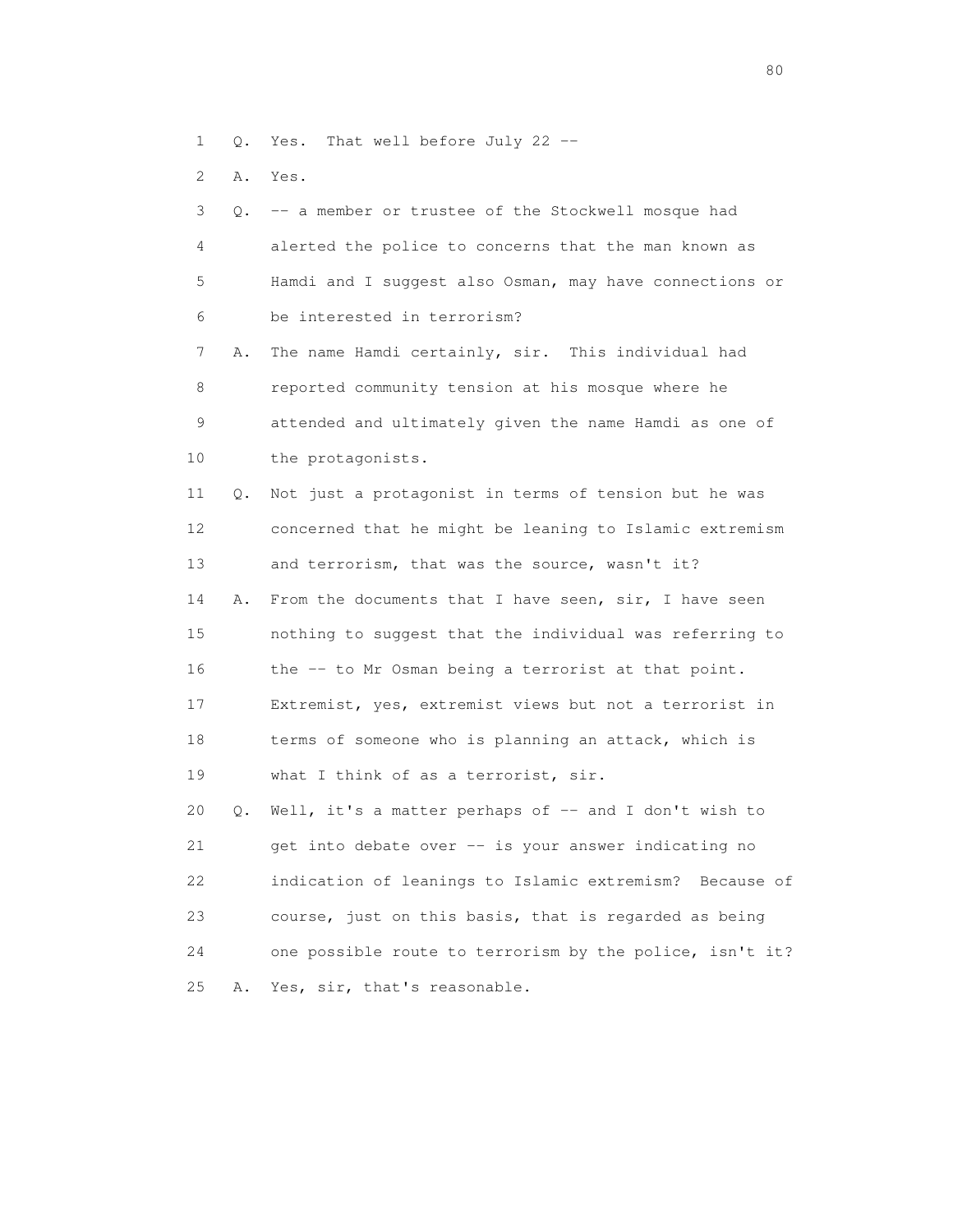1 MR MANSFIELD: Thank you very much.

2 MR GIBBS: No questions, thank you.

3 MR STERN: No, thank you.

4 MS LEEK: No, thank you, sir.

5 MR PERRY: No, thank you, sir.

6 MR KING: No, thank you, sir.

7 Questions from MR HORWELL

8 MR HORWELL: On Day 9 of this inquest, Mr Boutcher gave

9 evidence to the effect that, at the time of the

10 shooting, the police did not know that Yeshiembet Girma

11 was Osman's wife.

12 A. Sir.

13 Q. That is very much your recollection?

14 A. That's right, sir.

15 Q. All that we have had since is a note from Mr Macbrayne

 16 that would have been made three and a quarter years ago, 17 Mr Southworth.

18 A. Sir.

19 Q. Does anything on that note or anything from

20 Mr Macbrayne's evidence cause you to doubt your

21 recollection that you did not know that morning that

22 Girma was Osman's wife?

23 A. Not in the least, sir.

24 Q. If you had known that Girma was Osman's wife that

25 morning, would more interest have been played in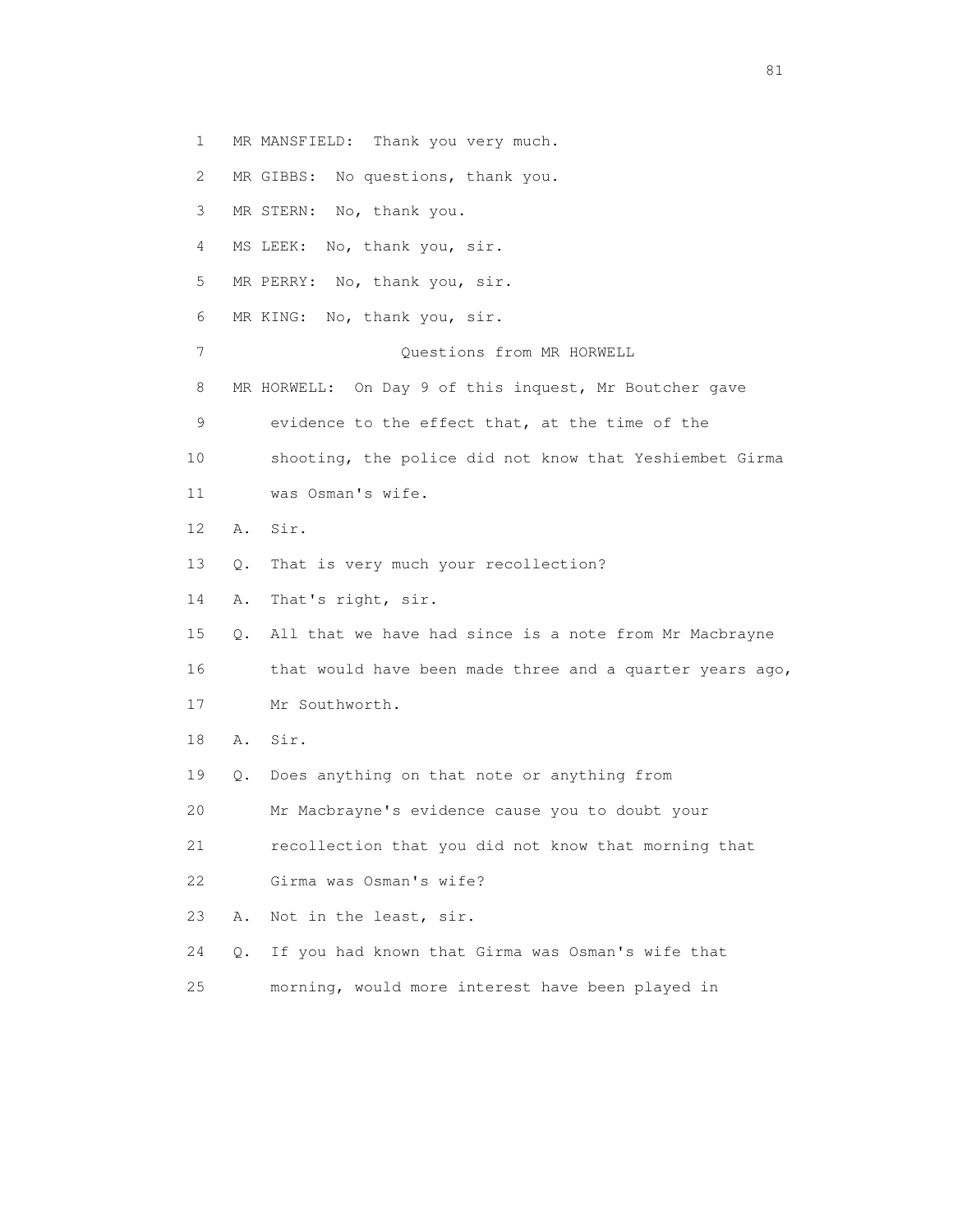- 1 relation to Blair House?
- 2 A. Yes, sir.
- 3 Q. Girma's address?
- 4 A. Yes, it would.
- 5 Q. We know that Blair House featured that morning, but
- 6 would it have been of even more interest to you?
- 7 A. It would, sir, as a potential home address for him.
- 8 Q. You discovered that Girma was Osman's wife through
- 9 details from the immigration authorities?
- 10 A. That's right, sir.
- 11 Q. You have told us time and time and time again that the 12 immigration authorities have a physical file, it's not
- 13 electronic in 2005, isn't even now?
- 14 A. That's right, sir.
- 15 Q. And that file did not arrive until about lunchtime?
- 16 A. That's correct, sir.
- 17 Q. Is there any doubt in your mind as to that,
- 18 Mr Southworth?
- 19 A. No, sir.
- 20 Q. Ragstone photographs. You have said that you can't
- 21 research a face. So that the jury understand,
- 22 information was given to the police in relation to this
- 23 visit to Cumbria?
- 24 A. Yes, sir.
- 25 Q. The police are under a duty to protect any information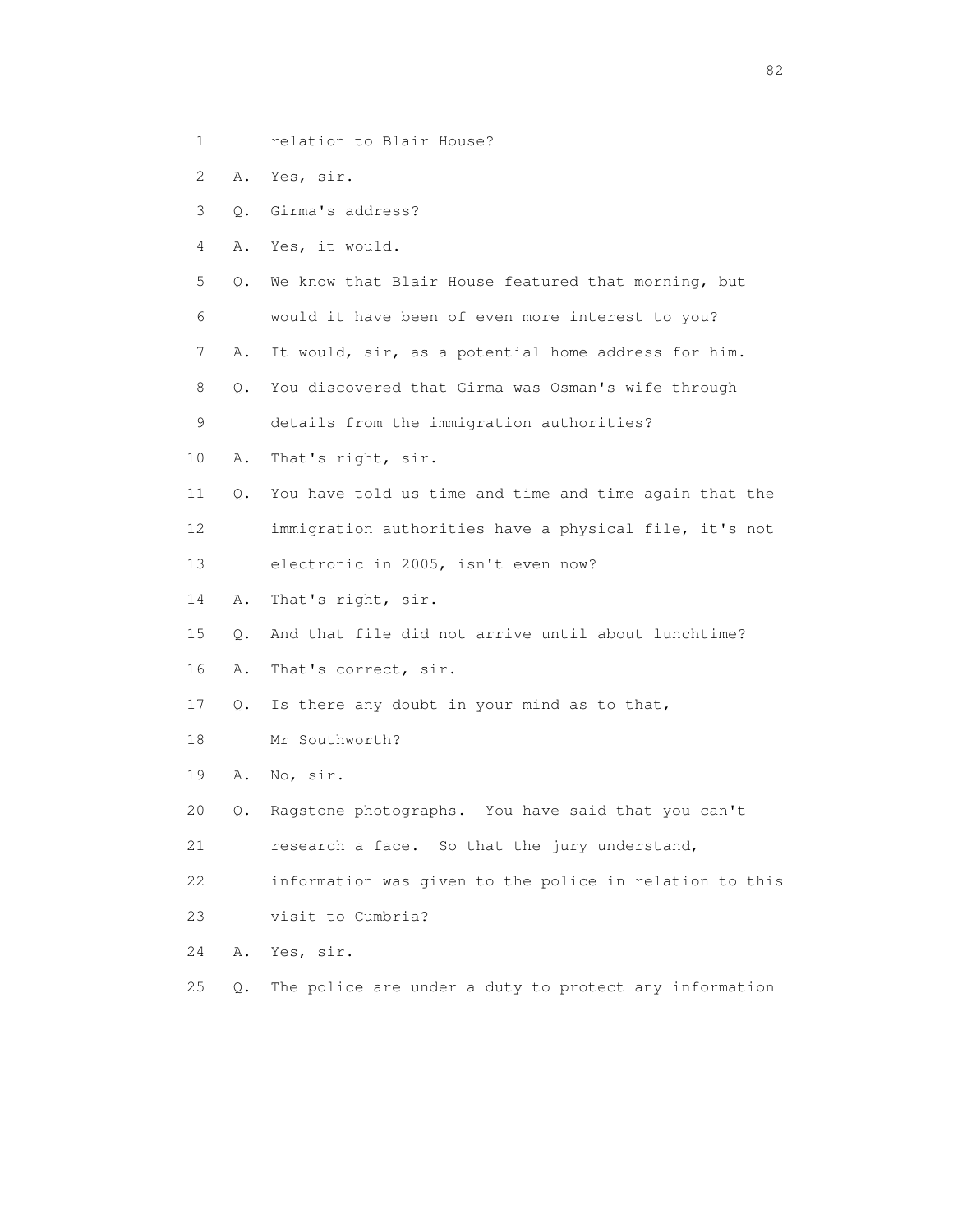| 1               |           | that might lead to the identity of that informant?      |
|-----------------|-----------|---------------------------------------------------------|
| 2               | Α.        | Yes.                                                    |
| 3               | $\circ$ . | So these photographs having been taken, could they be   |
| 4               |           | shown the following day to various local communities?   |
| 5               | Α.        | No, sir.                                                |
| 6               | Q.        | With a view to seeking the identity of anyone on them?  |
| 7               | Α.        | No, absolutely not, sir.                                |
| 8               | Q.        | It's suggested, I think, that this is a relatively      |
| 9               |           | straightforward, easy process, to identify persons      |
| 10              |           | photographed during the course of Ragstone. Does that   |
| 11              |           | bear any relation whatsoever to reality, Mr Southworth? |
| 12 <sup>°</sup> | Α.        | No, sir, not without names and things to work on.       |
| 13              | Q.        | The photographs were requested before the shooting, but |
| 14              |           | were not obtained until after the shooting?             |
| 15              | Α.        | That's right, sir.                                      |
| 16              | Q.        | You have done some research in relation to various      |
| 17              |           | information that the Muslim contact unit had?           |
| 18              | Α.        | That's right, sir.                                      |
| 19              | Q.        | Now, you have told us, and I ask you again, please, to  |
| 20              |           | emphasise this, it is not an intelligence-gathering     |
| 21              |           | unit?                                                   |
| 22              | Α.        | That's right, sir.                                      |
| 23              | $Q$ .     | Did you consider during the early hours of this         |
| 24              |           | investigation on 22 July to contact that unit?          |
| 25              | Α.        | No, sir.                                                |

experience of the contract of the contract of the contract of the contract of the contract of the contract of the contract of the contract of the contract of the contract of the contract of the contract of the contract of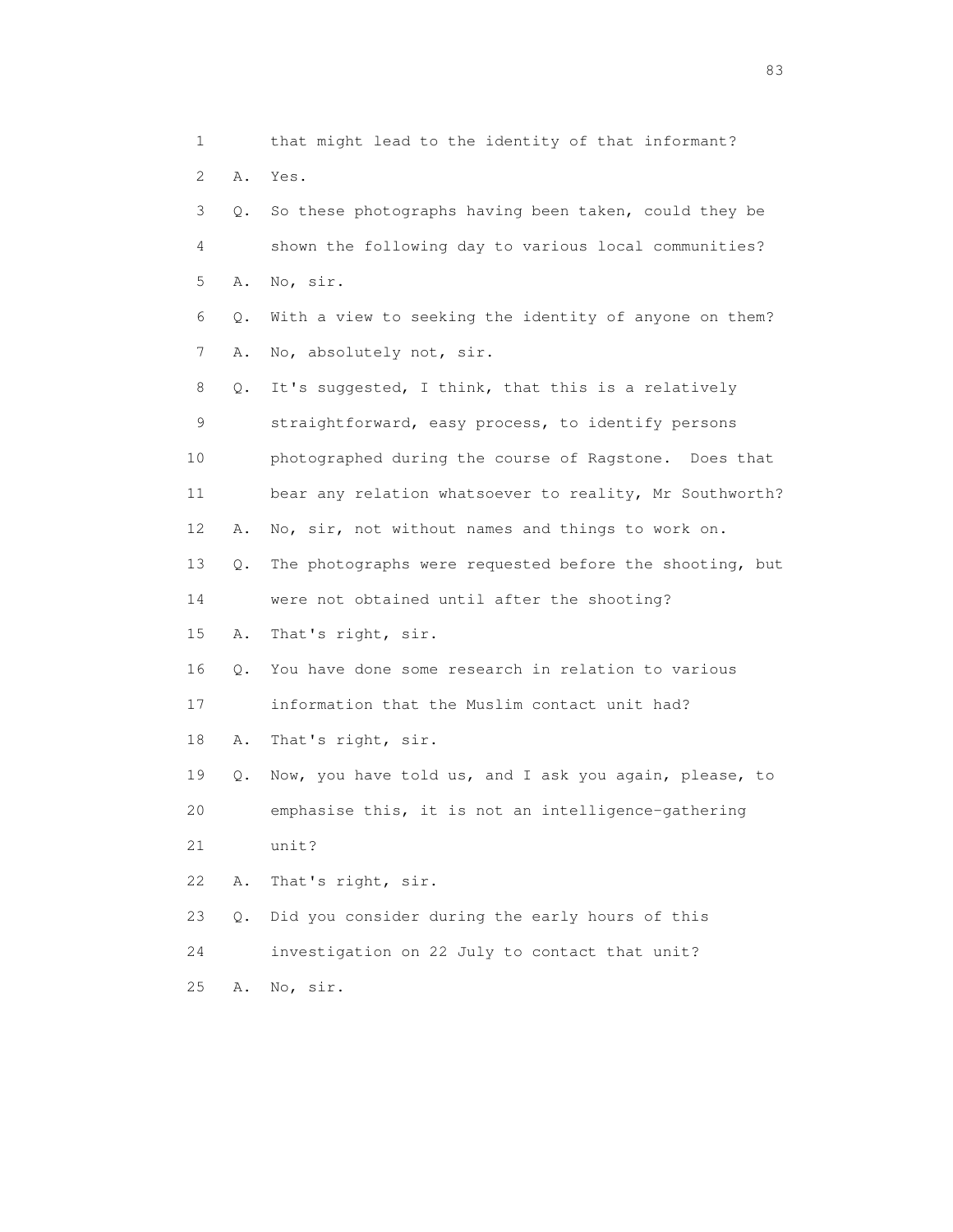- 1 SIR MICHAEL WRIGHT: It's what it says it is, it's a contact
- 2 unit; is that right?
- 3 A. That's right, sir.
- 4 SIR MICHAEL WRIGHT: It's a link between the MPS and the
- 5 Muslim community?
- 6 A. That's right, sir.
- 7 MR HORWELL: As far as you are concerned, the name that was
- 8 given was Hamdi and not Osman?
- 9 A. That's right, sir.
- 10 Q. And there was nothing to link the two?
- 11 A. (Shakes head).
- 12 Q. Mr Mellody dealt with this, just to remind everyone,
- 13 Mr Mellody when he gave evidence said that he would not
- 14 have thought of contacting the Borough Commander for
- 15 where Osman lived; do you agree with that?
- 16 A. I do, sir, yes.
- 17 Q. Do you not have enough to do during the course of
- 18 an investigation as complex and as grave as this?
- 19 A. Very much so. Enormous volumes of work, sir, yes.
- 20 MR HORWELL: Thank you, that's all I ask.
- 21 SIR MICHAEL WRIGHT: Thank you, Mr Horwell. Mr Hough? 22 MR HOUGH: Nothing from me, thank you very much.
- 
- 23 SIR MICHAEL WRIGHT: Thank you very much indeed,
- 24 Mr Southworth.
- 
- 25 (The witness withdrew)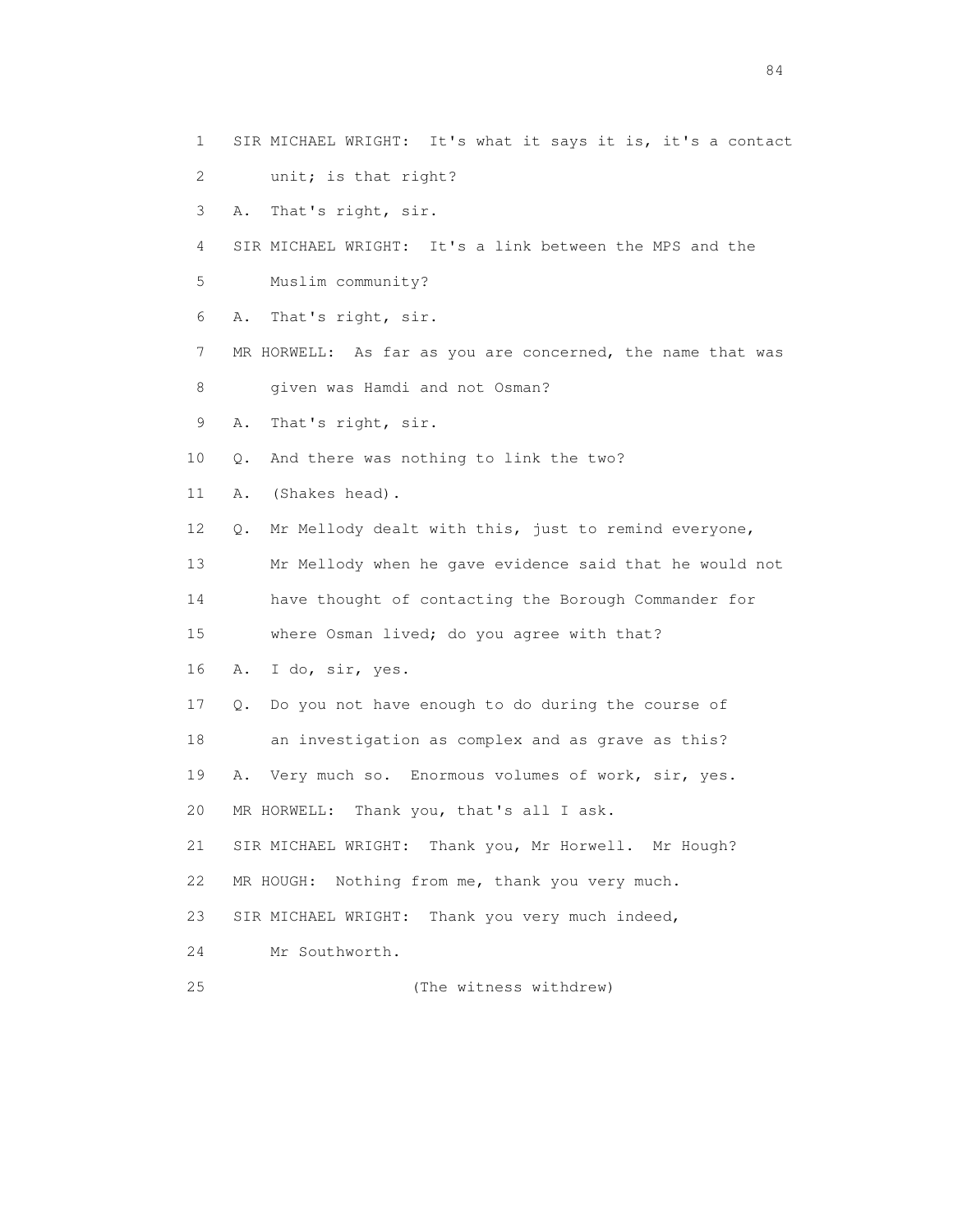1 MR HOUGH: Sir, there are then some statements to be read. 2 These are being read as uncontroversial. 3 Statement of CODENAME "DAVID" (read) 4 MR HOUGH: First of all, there is the statement from the 5 witness under the pseudonym David. I'll read these now. 6 This is a statement dated 22 July 2005, page 854 of the 7 statements bundle. David, the explosives officer, says 8 this: 9 "I am an explosives officer employed by the 10 Metropolitan Police, New Scotland Yard, and have over 11 30 years experience in ammunition and explosives. On 12 22 July 2005 at 10 am I was tasked to the Stockwell 13 Underground station to the scene of a shooting involving 14 a suspect suicide bomber. I arrived at the scene at 15 approximately 10.10 am. I was briefed that police 16 officers had shot a man on an Underground train and that 17 he was thought to be a suspect suicide bomber. I went 18 straight to the scene to carry out an immediate check of 19 the suspect male. I approached the body which was lying 20 face down with the victim's head wedged between a seat 21 arm rest and one of the vertical hand rails on the 22 train. I could see that he had been shot in the head 23 and had no doubts that he was dead. I did a very quick 24 search, checking under the clothing on his upper torso 25 on both his front and his back but because of his

experience of the contract of the contract of the contract of the contract of the contract of the contract of the contract of the contract of the contract of the contract of the contract of the contract of the contract of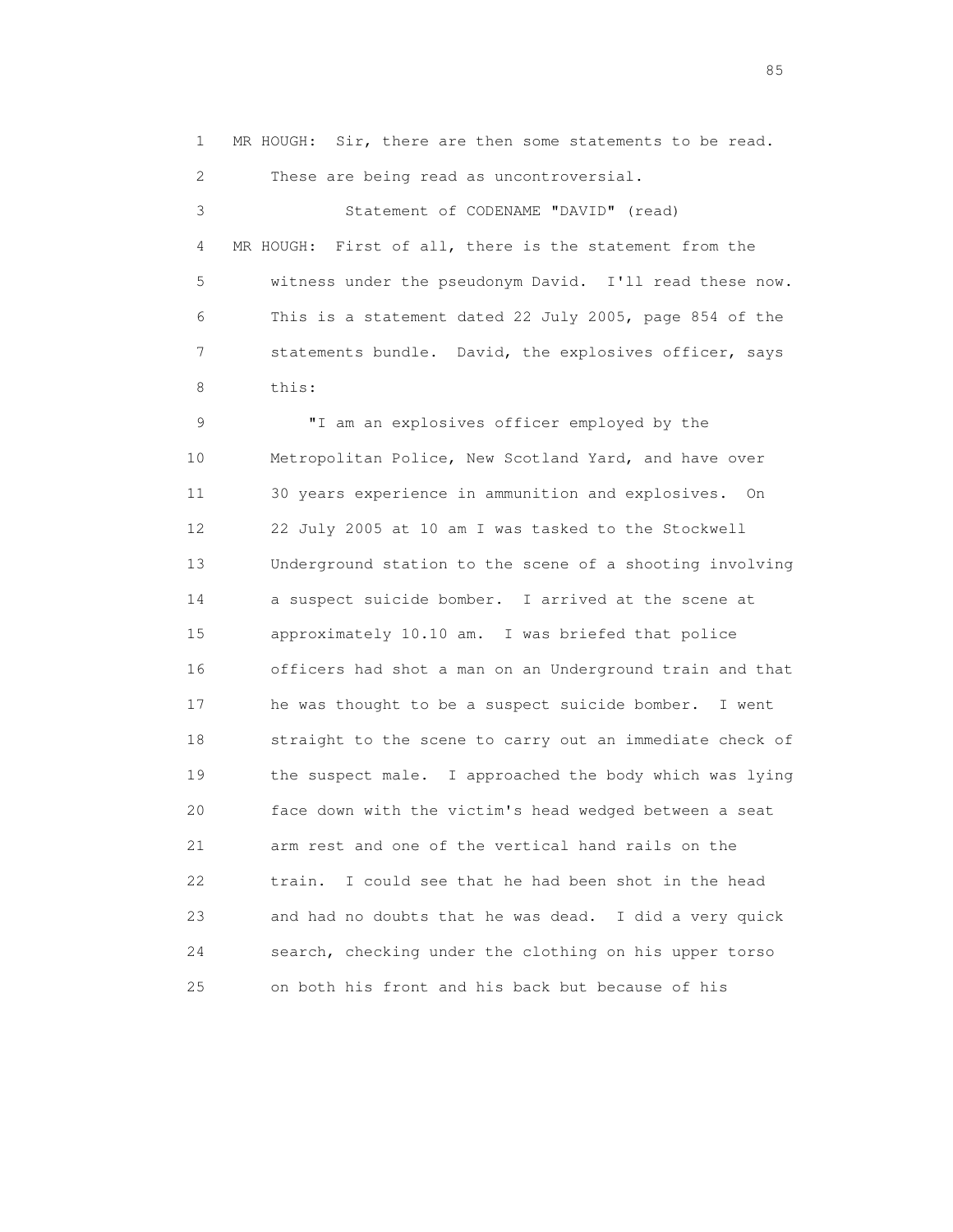1 position this was difficult to achieve. I therefore 2 asked assistants to lift his body off the seat and to 3 lay it on the floor. There I carried out a further 4 search. I removed a wallet and mobile phone from his 5 jacket and placed them on a seat. I also removed some 6 cards and papers from his jeans. I then patted down his 7 legs through his jeans to make sure there was nothing 8 attached to his legs. I also examined his shoes which 9 appeared normal. Having satisfied myself that there was 10 no major threat from a device, I left the immediate 11 scene and went back and briefed the duty officer. 12 I then requested that my number two, a police constable, 13 fetched some x-ray equipment. When he returned, I took 14 three x-rays, one of his mobile phone and one of each of 15 his shoes, which I had to remove from his feet. These 16 all proved negative and I signed the back of each x-ray 17 and left them at the scene.

 18 "I then carried out a quick search of the rest of 19 the train. I found a bag in one of the rear carriages 20 and checked this. As I was about to leave the scene, 21 I was informed that another suspect bag had been located 22 on the opposite platform. I went down to this bag and 23 searched it. I then left the scene." 24 That's the statement of David.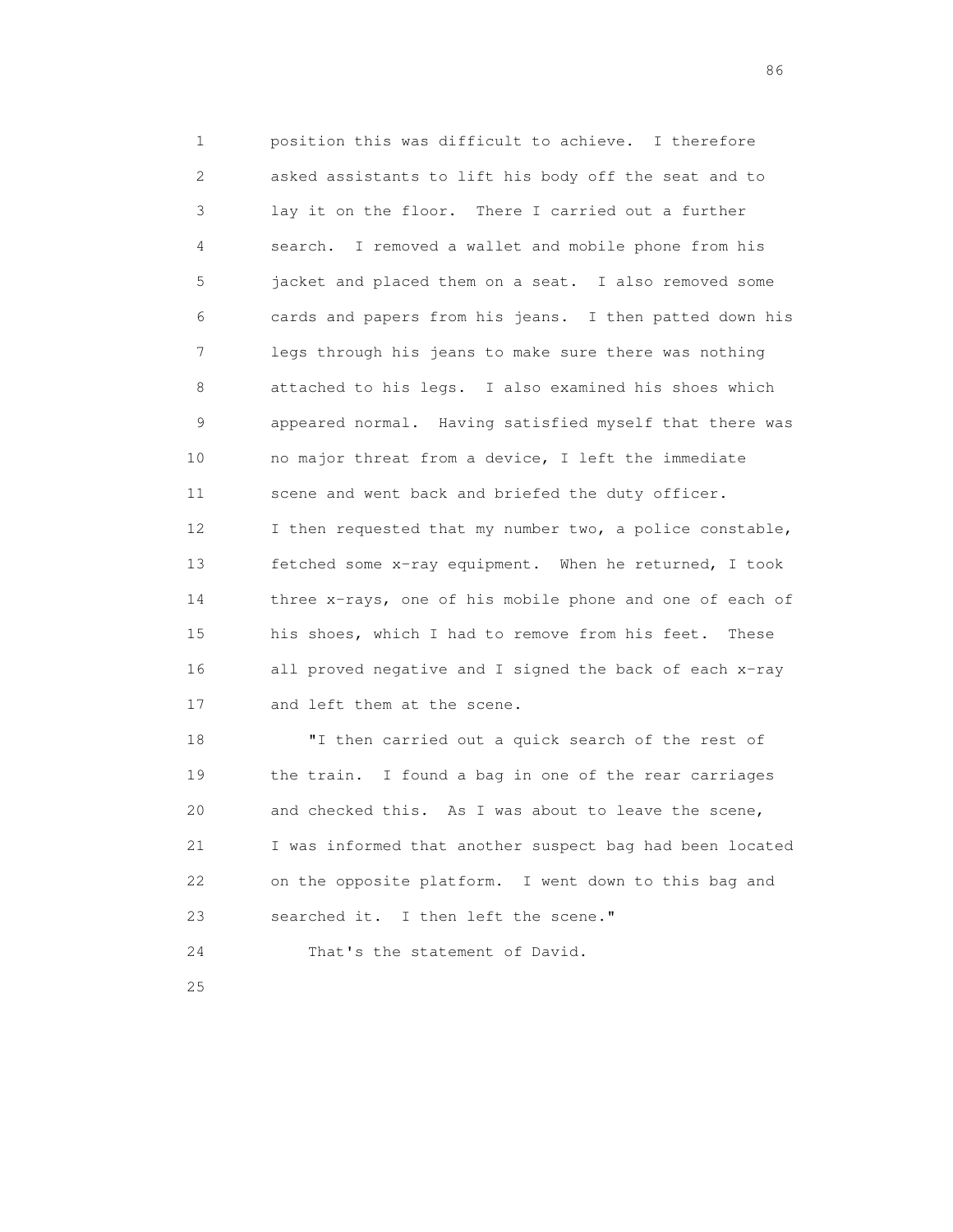1 Statement of RALPH GORDON-ADAMS (read) 2 MR HOUGH: The statement next is of Ralph Gordon-Adams, 3 an ambulance technician, statement page 674, dated 4 22 July 2005, and also being read as uncontroversial. 5 I shall read only extracts of this statement. The 6 ambulance technician says that he is providing this 7 statement regarding an incident at Stockwell tube 8 station. He says: 9 "On Friday, 22 July I was on duty in full uniform 10 with my partner, Keith Platt. Our tour of duty started 11 at 7 am and was scheduled to finish at 7 pm. We were 12 posted to an ambulance. At about 10 am [he says] we 13 accepted a 999 emergency call to a pregnant woman in the 14 SE5 area. Whilst en route to this call, our control 15 contacted us at about 10.12 am with a higher priority 16 call." 17 He says: 18 "As a result of that call, we made our way to 19 Stockwell tube station in emergency mode and arrived at 20 10.17 am." 21 He says: 22 "Prior to alighting the ambulance, an armed police 23 officer came over and spoke to Keith Platt through the 24 front passenger window."

25 He describes the officer. He says that:

experience of the contract of the contract of the contract of the contract of the contract of the contract of the contract of the contract of the contract of the contract of the contract of the contract of the contract of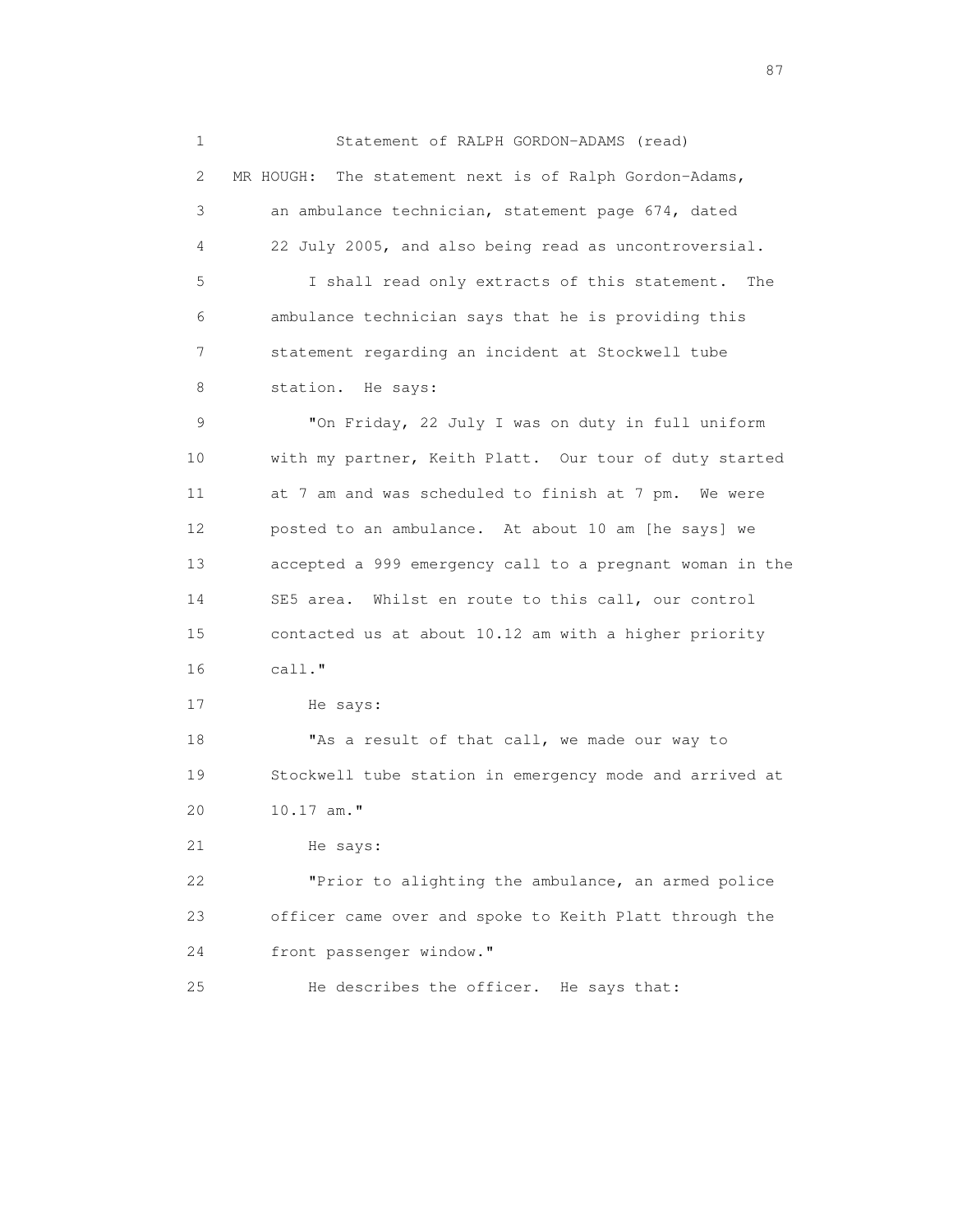1 The officer told us, 'A man has been shot in the 2 head in an armed incident'. He then asked us to stand 3 by for a couple of minutes to make sure that it was safe 4 to go down the tube."

 5 He describes himself and his partner preparing to go 6 down the tube. He then says:

 7 "The police officer led us to a group of about five 8 people in plain clothes. Several members of the group 9 were also wearing police caps and all were carrying 10 rifles across their chest or had handguns. One of these 11 officers asked him and Keith to go down with him on to 12 the station and tube, to see the man who had been shot 13 and to 'recognise' that he was dead. Two or possibly 14 three officers from this group then escorted Keith, 15 myself and our observer through the ticket barriers and 16 down the escalator."

 17 He then describes being led onto the platform next 18 to the tube train, which was now stationary on the 19 platform. He says he noticed that the doors to the tube 20 train were all open, the carriages were well lit and 21 empty. He then gives this description:

 22 "I immediately saw a man lying face down on the 23 floor directly in front of the doors. He was in the 24 prone position, lying at a slight angle with his head 25 turned pointing over his right shoulder. I saw that he

en de la construction de la construction de la construction de la construction de la construction de la constr<br>1880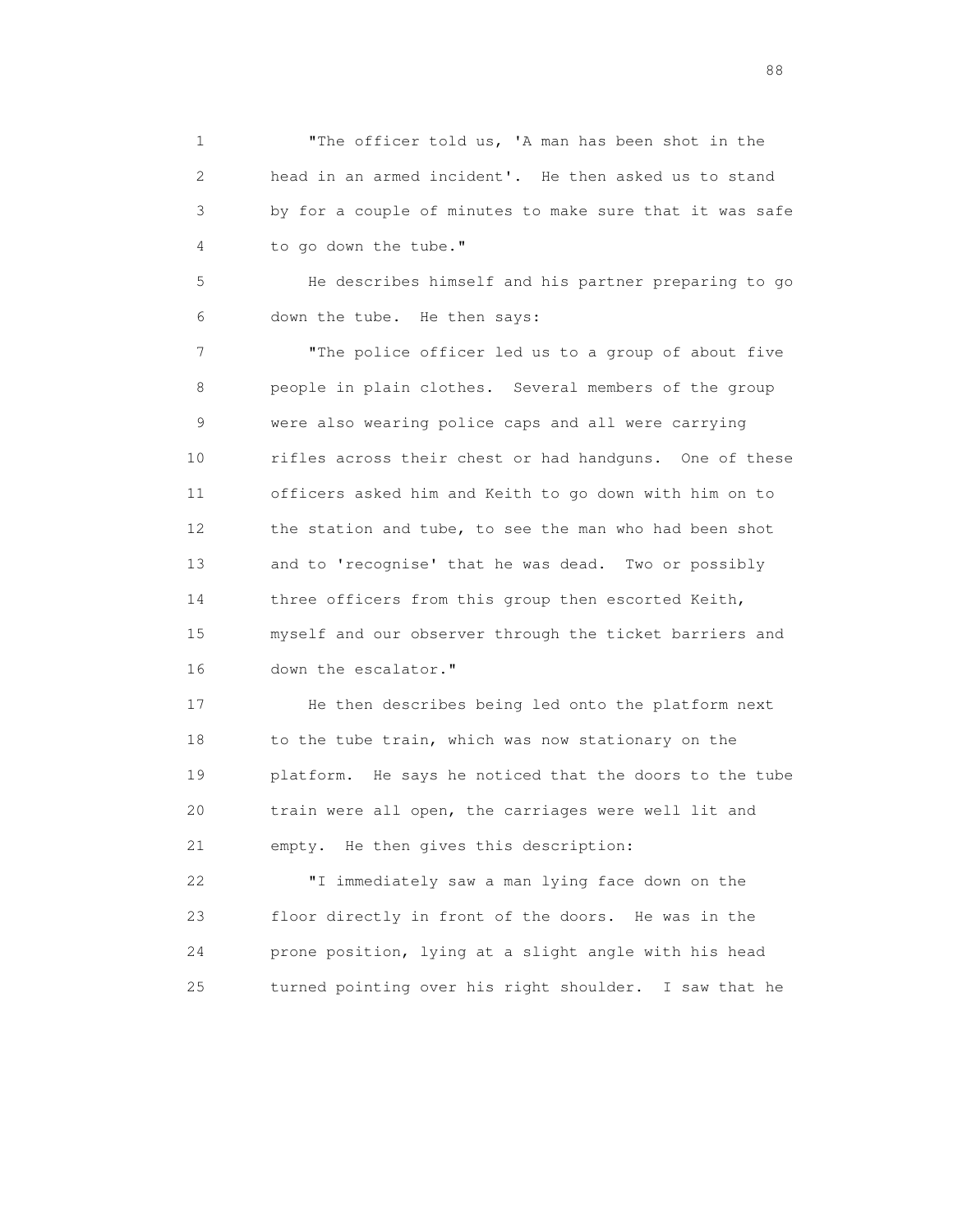1 had a massive trauma to his head."

 2 He describes seeing gunshot wounds. He then says: 3 "Keith and I visually checked the man, he was not 4 breathing, no chest rise or fall, and he was cyanosed 5 [which is a reference to colouration]. It was clear to 6 me that life was extinct. Keith formally told a police 7 officer at 10.22 am that he, Keith, recognised that the 8 man was dead. Having been on the train for about two or 9 three minutes, Keith, myself, our observer and a police 10 officer left the train following the same route back to 11 the bottom of the escalators." 12 He says that the duty station officer arrived at 13 this stage, about 10.26 am, and the police officer led 14 the duty officer, Keith and himself back along the 15 platform to the train to the open door of the carriage.

16 He says:

 17 "After a few moments we returned back to the bottom 18 of the escalators. Within a couple of minutes 19 Dr Rod MacKenzie, a basics doctor from the helicopter 20 emergency medical service arrived. He came down to our 21 location, accompanied by a paramedic. He was briefed by 22 the police officer and by Keith, myself and our duty 23 station officer. Shortly afterwards the police officer 24 led Dr MacKenzie away from us and back towards the tube 25 train. After a few moments, Dr MacKenzie returned and

en de la construction de la construction de la construction de la construction de la construction de la constr<br>1890 : le construction de la construction de la construction de la construction de la construction de la const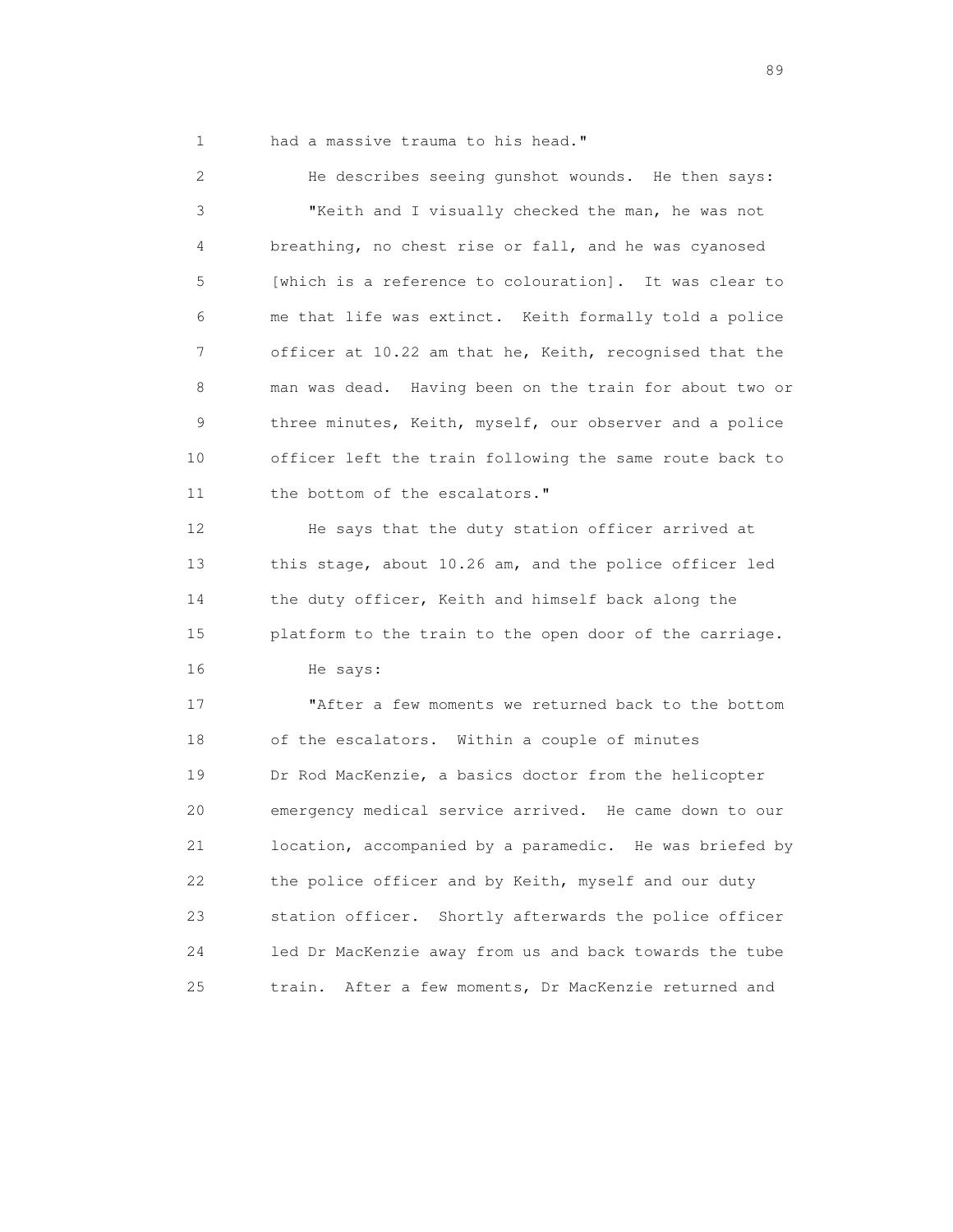1 explained that he had pronounced life extinct at 2 10.30 am. Keith, myself and Dr MacKenzie then 3 approached and spoke to at least two officers and asked 4 if they were okay or required any medical assistance. 5 I saw what appeared to be blood spatters on one of the 6 officer's clothing and forearms. This officer and his 7 colleague were asking about the risk of HIV and blood 8 disorders. Dr MacKenzie advised the officers and gave 9 some reassurance."

10 He says this about the two officers:

 11 "The two police officers who Dr MacKenzie advised 12 appeared to be in a state of shock and anxiety. They 13 came across as being quite subdued and had a different 14 demeanour to them than the other officers whom I spoke 15 with and saw. These officers were quite quiet in 16 comparison to their colleagues and seemed slightly 17 withdrawn and their heads were down for a lot of the 18 time that I saw them. Their colleagues were in contrast 19 talking to each other and appeared more in control of 20 their emotions. All the officers present who I saw and 21 spoke to were in my opinion acting extremely 22 professionally." 23 That's all I'll read from his statement.

 24 SIR MICHAEL WRIGHT: Just one sentence I think you might 25 add, Mr Hough.

entration of the contract of the contract of the contract of the contract of the contract of the contract of the contract of the contract of the contract of the contract of the contract of the contract of the contract of t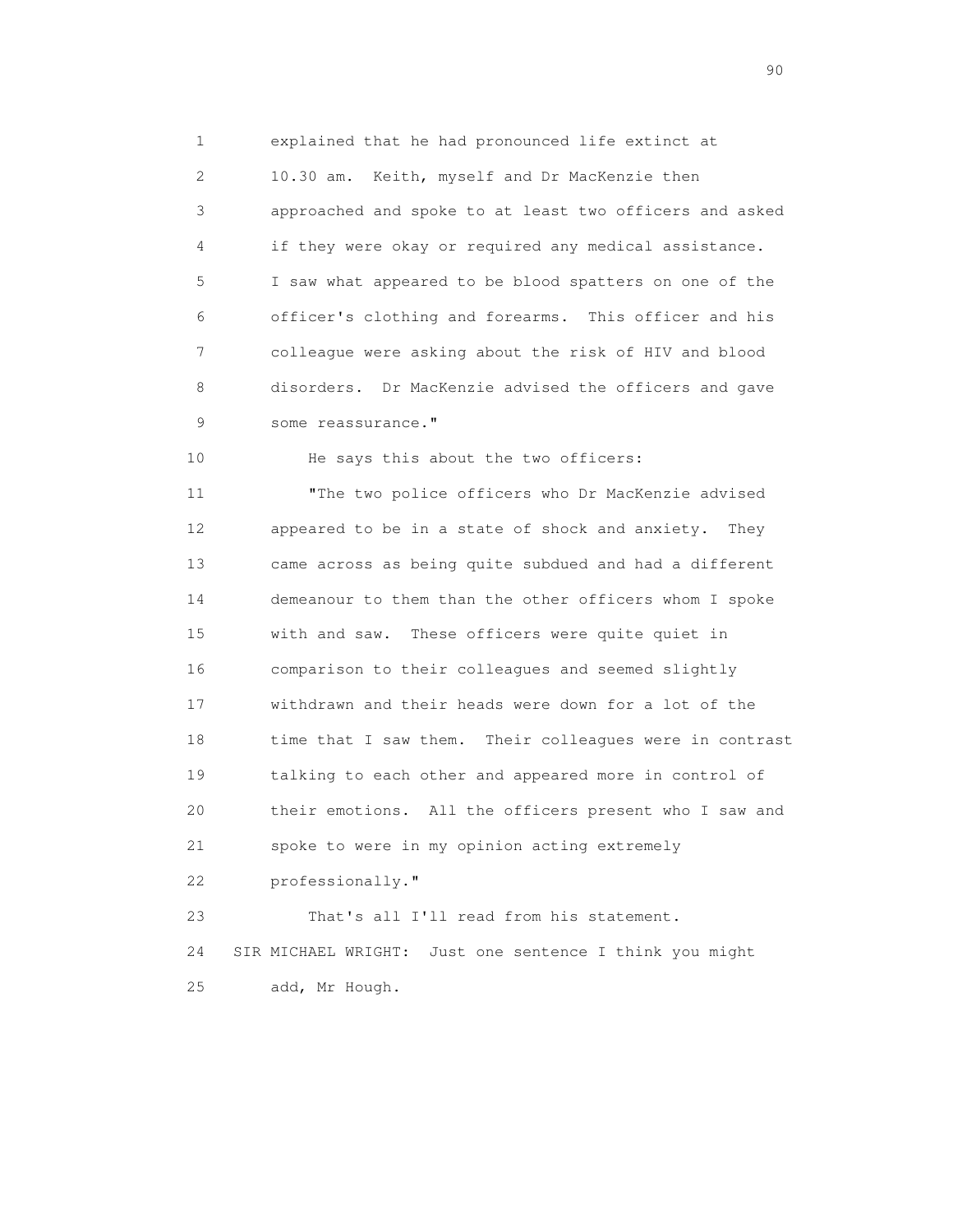1 MR HOUGH: Of course, sir.

 2 SIR MICHAEL WRIGHT: Bottom of page 676, and the sentence at 3 the top line and a half of 677, starting as he was being 4 escorted down to the platform. 5 MR HOUGH: This is as the ambulance technician is being 6 escorted down, he says this: 7 "[As the police officer was escorting us] another 8 police officer dressed fully in dark blue uniform, 9 possibly a boiler suit, and wearing a police cap... 10 stopped and spoke to the escorting officer... [He] said 11 something like 'I have checked the platform and carriage 12 for explosives and believe it to be safe to proceed'." 13 SIR MICHAEL WRIGHT: Thank you. 14 Statement of DR RODERICK MacKENZIE (read) 15 MR HOUGH: Then there is a statement from Dr MacKenzie, two 16 statements from him, the first one dated 17 August 2005 17 and page 661.Dr MacKenzie says: 18 "I am trained as a consultant in accident emergency 19 medicine. I was on duty with the helicopter emergency 20 medical service on Friday, 22 July when I was tasked by 21 London Ambulance Service to an incident on a train at 22 Stockwell Underground station. I was called to the 23 scene at approximately 10.10 am. A London Ambulance 24 Service ambulance was also called at this time. The LAS 25 crew arrived at approximately 10.17 and were taken by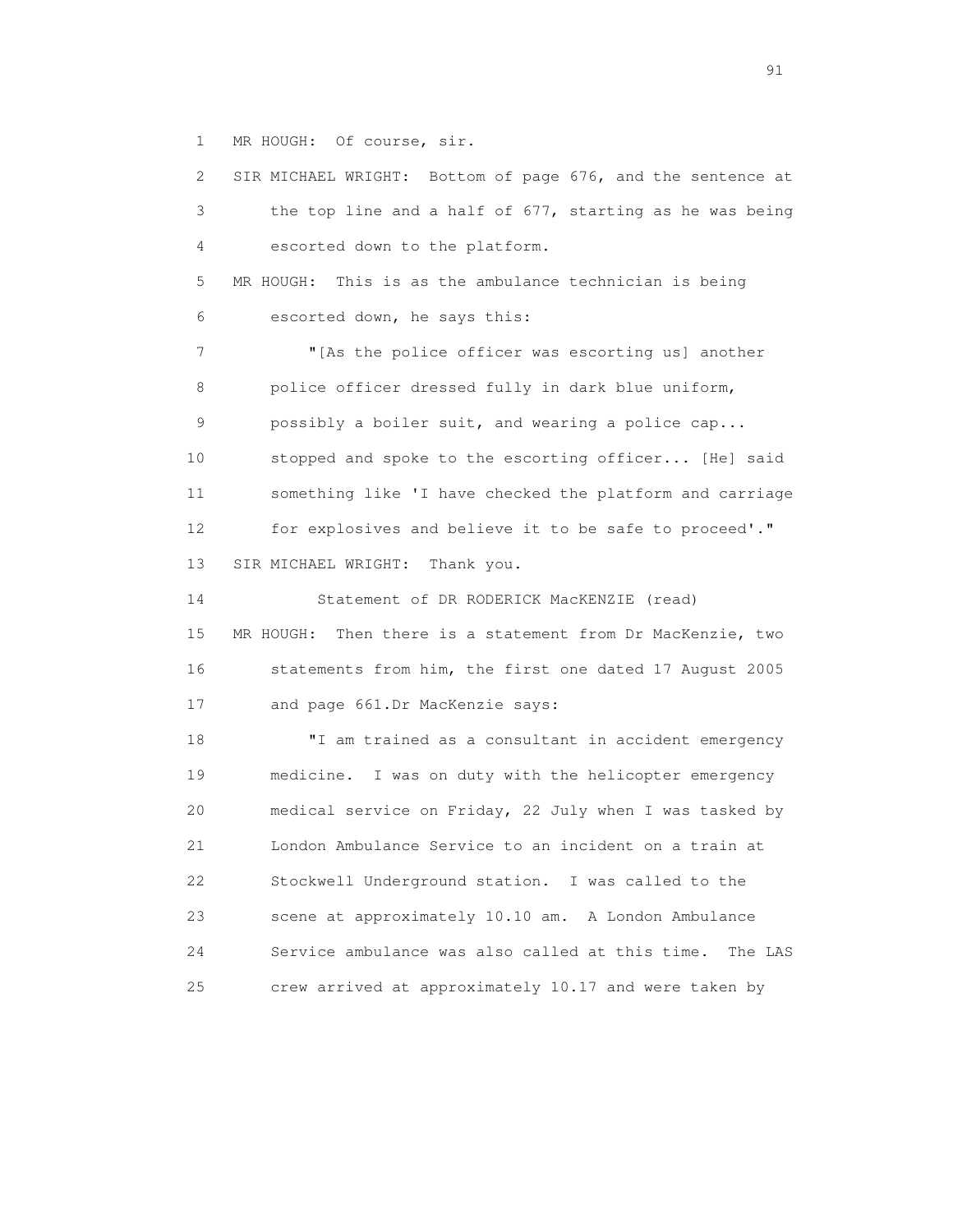1 the police to the patient, arriving at the patient's 2 side at approximately 10.22.

 3 "I arrived at the scene at approximately 10.26 and 4 was also taken by the police to the patient. I arrived 5 at the patient's side at approximately 10.29. I was 6 told by a police officer that the patient had been shot 7 several times at close range in the head between 10 and 8 10.10 am. I was told that no resuscitation had been 9 attempted as the patient was obviously deceased. The 10 LAS crew advised me when they arrived they observed no 11 signs of life with no respiratory effort: the LAS crew 12 presumed death had occurred. When I observed the 13 patient from the platform he was lying on the train 14 floor. He had obvious unsurvivable head injuries and 15 there were no signs of life. He was therefore confirmed 16 deceased and this was reported to the police officer at 17 10.30 am."

 18 Then I'll read some extracts from his second 19 statement, also dated 17 August 2005. I'll read first 20 of all from the second page of that statement, the 21 doctor's description of entering the carriage:

 22 "We walked along the train to the first set of open 23 doors to my right. Through the doors I could see the 24 patient lying in what we call the left lateral position, 25 which meant he was lying on his left side with his face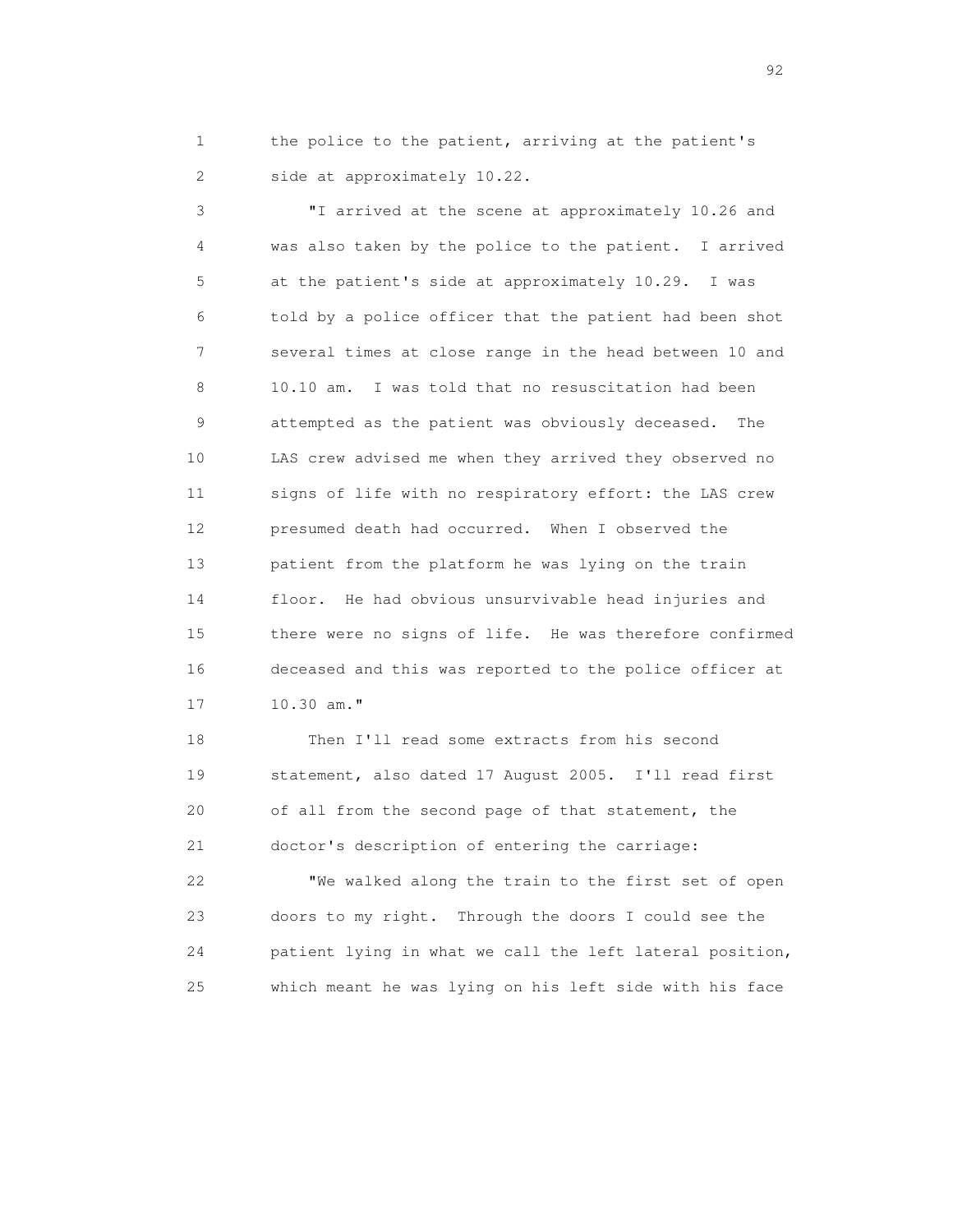1 semi-prone, which meant that he was leaning on his face 2 but not face down. He was lying along the train with 3 his head to the front of the train and he was facing 4 away from me. The police officer told me that he had 5 been moved. This was not the position he had originally 6 been in, but he had been moved and this was his final 7 resting position. He did not say why the patient had 8 been moved but I formed the impression that it may have 9 been the result of a struggle. I cannot remember 10 exactly what the patient was wearing, but he was wearing 11 trainers, jeans or possibly casual trousers and a jacket 12 that looked like it had been lifted up towards his 13 shoulder. There was a rucksack or holdall on the floor 14 next to him with scattered belongings on the floor. 15 I asked if it was safe for us to be there in the light 16 of possible explosives and the police officer told me 17 that an explosives officer had cleared him but they had 18 not yet scanned his shoes."

 19 He describes meeting the London Ambulance Service 20 crew, and he says:

 21 "In the light of their assessment and what I could 22 see I did not treat the patient and did not get on the 23 train at any time. I was at the door of the tube and 24 the patient was about two feet away. I observed for 25 signs of life and respiratory effort. He had obviously

experience of the contract of the contract of the contract of the contract of the contract of the contract of the contract of the contract of the contract of the contract of the contract of the contract of the contract of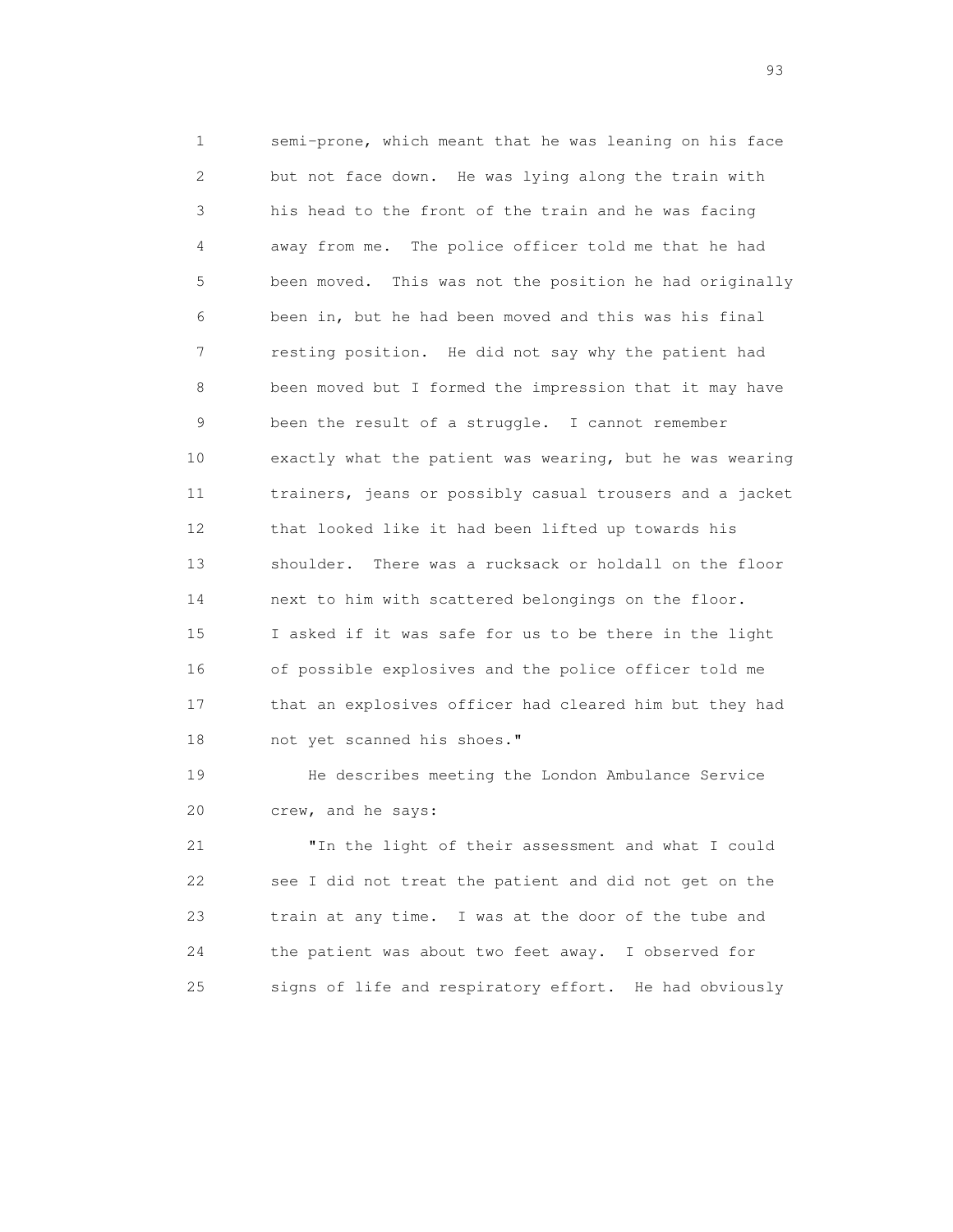1 unsurvivable head injuries and no signs of life so 2 I elected not to disturb the scene any further. We then 3 re-traced our steps back to the tunnel area where I met 4 a senior plain clothed officer wearing a shirt and tie 5 who asked me to confirm my name and call sign. I did 6 not get his name and he asked me to see the other two 7 officers who had been involved and were at the main 8 station entrance. I went back up the stairs and was 9 taken to the two officers. Their main concern was 10 related to having blood and body fluids on them. 11 I asked them if they had been injured at all. They said 12 no, and I advised that they should follow the Force 13 policy of occupation health in relation to blood and 14 body fluids and said there was a low risk of 15 contamination. I asked them what had happened in order 16 to ascertain if there had been any injuries and one of 17 them replied that the patient had been shot at very 18 close range resulting in them having blood and body 19 fluids on them. They were both quite subdued and looked 20 exhausted." 21 Then he describes going back to the original

 22 plain clothed officer whom he had met in the ticket 23 hall, confirmed that he had spoken to the officers, and 24 was leaving.

25 Those are the statements of Dr MacKenzie.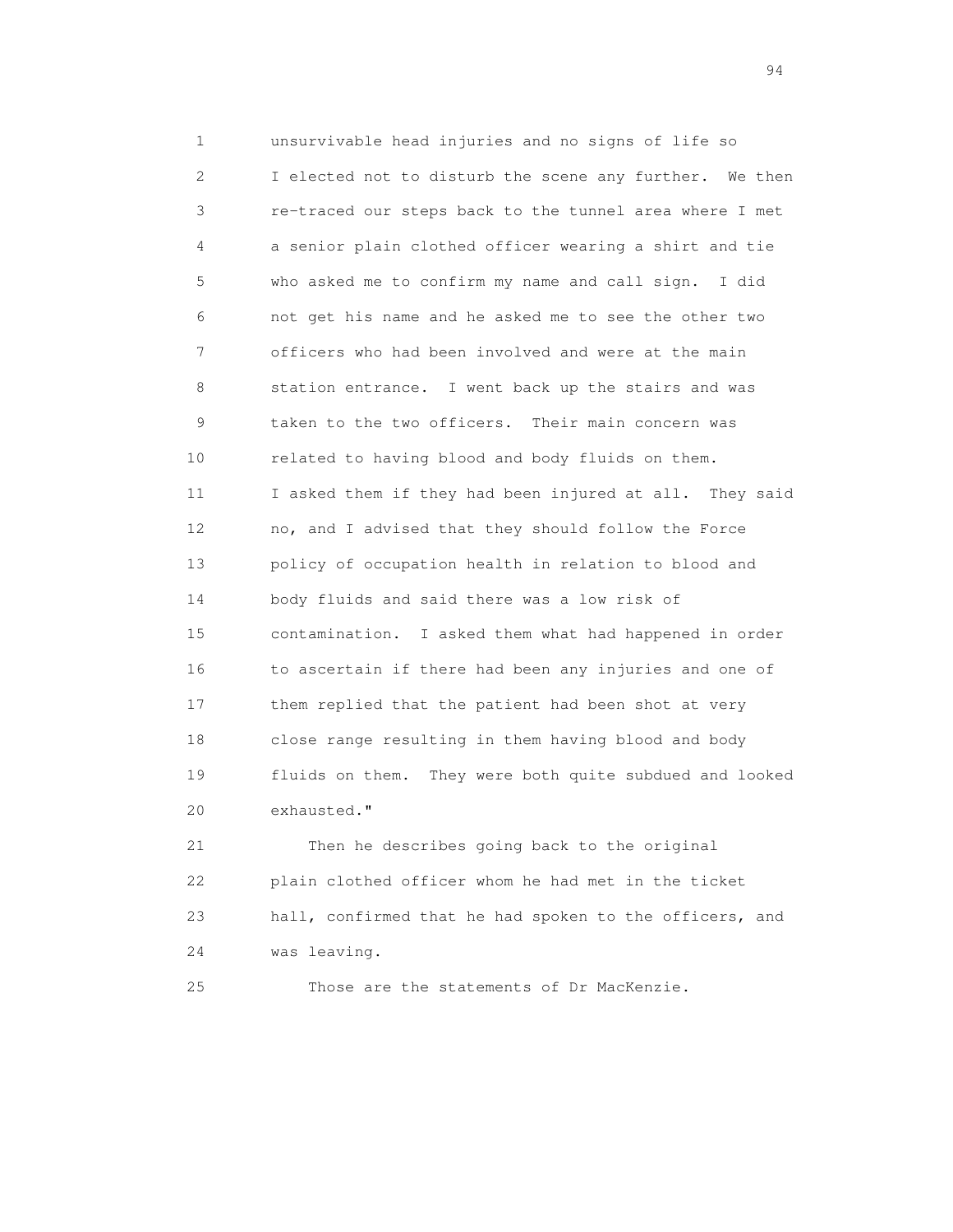1 SIR MICHAEL WRIGHT: Thank you. Would that be a convenient 2 moment? I imagine it would. Very well. 3 MR HOUGH: My learned friend Mr Hilliard says it might be 4 helpful to retain you after the jury have gone. 5 SIR MICHAEL WRIGHT: Right. 6 (12.57 pm) 7 (In the absence of the jury) 8 MR HILLIARD: Sir, it was just -- 9 SIR MICHAEL WRIGHT: Just one minute. Mr Mansfield, it's 10 too late to do anything about it now, but I have to say 11 that I did not think it necessary to identify the source 12 of information as a trustee. 13 MR MANSFIELD: Sir, it's all been in the public domain, it's 14 been on television, it's been in the newspapers, which 15 is why we made the application in the first place. So 16 this is not an unheard of situation, and in fact it 17 was -- I mentioned it last week -- through a news 18 channel, one of the established ones, that we eventually 19 tracked down what the source was. 20 SIR MICHAEL WRIGHT: One leakage does not necessarily 21 justify another. 22 MR MANSFIELD: Well, he is not regarded as, and I don't 23 think ever has been treated as an informant in that way 24 at all, because in fact, sir, the way round it happened 25 is that Osman wrote to the police --

experience of the contract of the contract of the contract of the contract of the contract of the contract of the contract of the contract of the contract of the contract of the contract of the contract of the contract of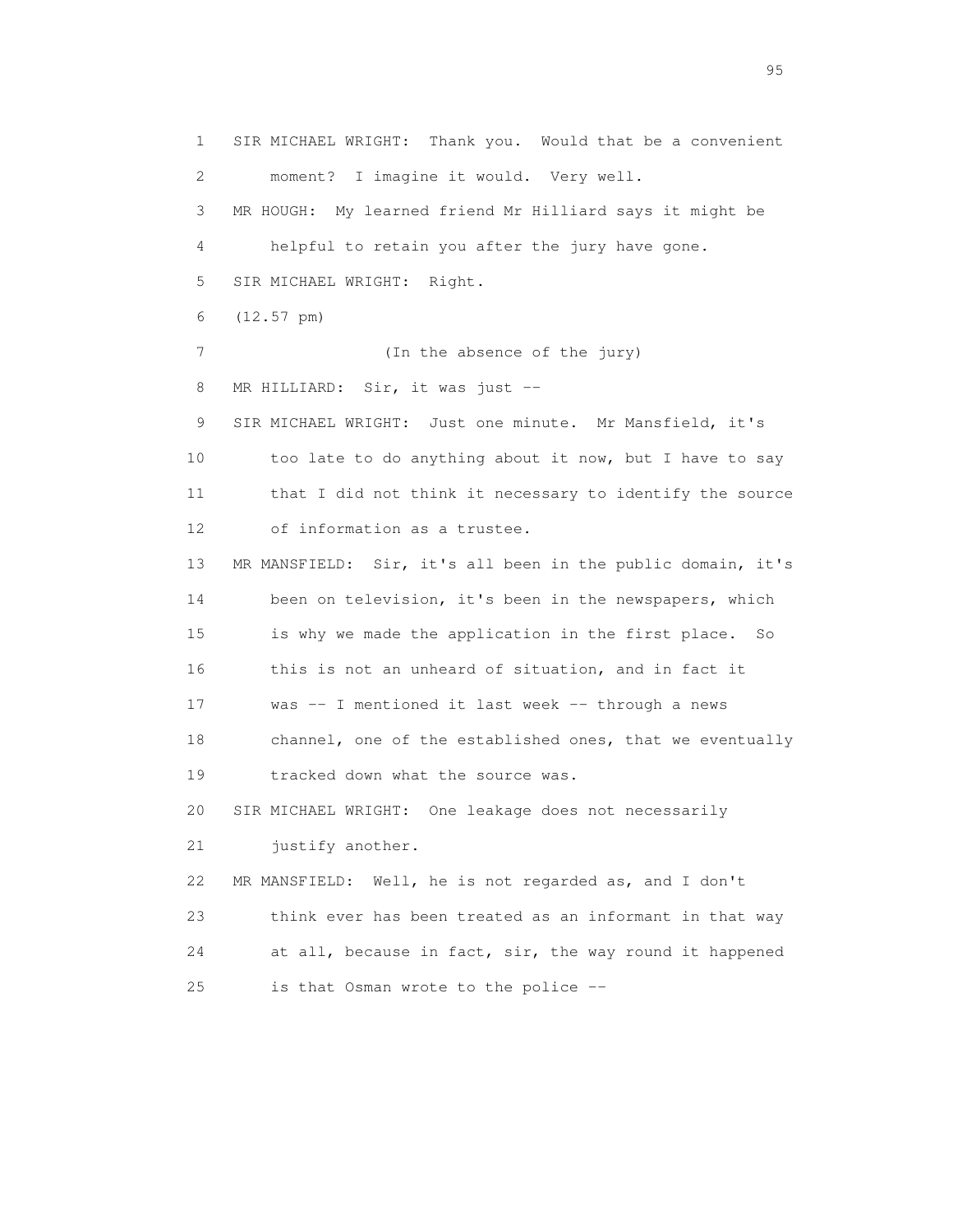1 SIR MICHAEL WRIGHT: No, never mind.

2 MR MANSFIELD: Sir, it's not -- I haven't breached any 3 confidentialities or trust or anything. 4 SIR MICHAEL WRIGHT: Very well. Mr Hilliard. 5 MR HILLIARD: Sir, just two things. The first is that we 6 were provided this morning with some material from 7 a potential witness, C1614. The proposal is that we 8 read the first paragraph of his statement of 1st -- 9 SIR MICHAEL WRIGHT: I have seen this statement. 10 MR HILLIARD: I know you have but I want to just set it out 11 for everybody else. That we read the first paragraph of 12 his statement of 1 November 2005, and then the first two 13 paragraphs of his statement of 7 November 2008, and 14 that's all. 15 Can I ask, because I appreciate it's short notice, 16 it's short notice for everybody, that perhaps if there 17 is any difficulty about that, someone could come and 18 find us and tell us by 1.15, so that if we have to make 19 any arrangements to get the witness here, which the 20 Metropolitan Police have told me can happen, we can 21 worry about, but if we don't hear from anyone by 1.15, 22 we are going to assume we can just read those three 23 paragraphs. 24 The second matter is this: that there is a PII issue

25 which arises. I can give the category of it as police

<u>96 and the state of the state of the state of the state of the state of the state of the state of the state of the state of the state of the state of the state of the state of the state of the state of the state of the st</u>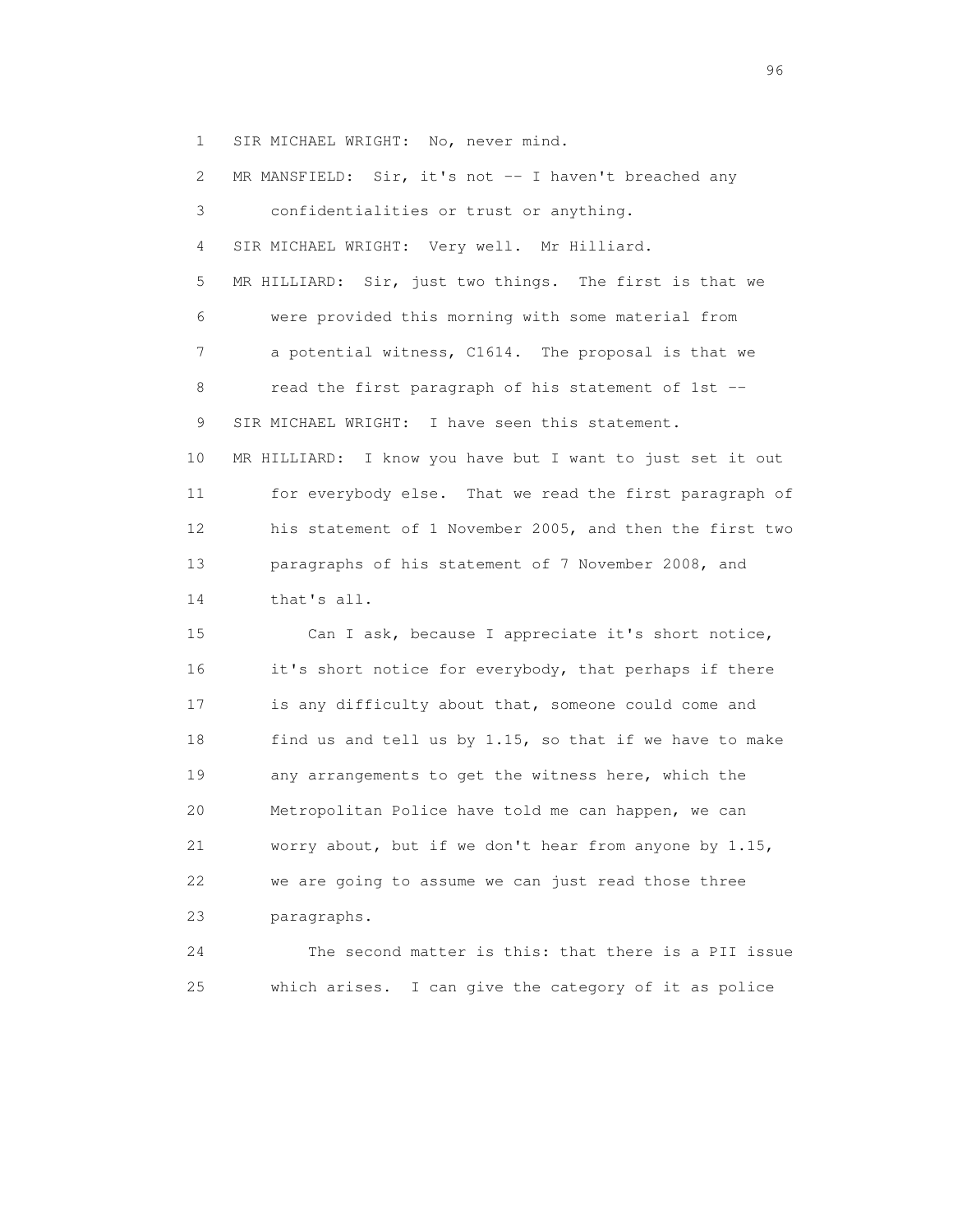1 methodology. I can't say more than that, but I think it 2 would be convenient if we could raise that. I have 3 spoken to Mr Horwell who it affects because it's the 4 Metropolitan Police's material, and he would be content, 5 if you were, to deal with that at 10 to 2 so there is no 6 difficulty about the jury. 7 SIR MICHAEL WRIGHT: Upstairs? 8 MR HILLIARD: As long as we have a shorthand writer present, 9 we can deal with it upstairs, yes. 10 SIR MICHAEL WRIGHT: Very well. Is it now thought 11 necessary, is it now going to be necessary to call 12 Mr Mellody? 13 MR HORWELL: No. We had put Mr Southworth forward in 14 substitution for, because there were concerns about his 15 health and the fact that some work was required to be 16 done, and we weren't intending to have Mr Mellody here 17 at all. 18 SIR MICHAEL WRIGHT: That's rather what I thought you were 19 going to do. Thank you. So in fact subject only to the 20 reading -- 21 MR HILLIARD: There is Mr Reynolds. 22 SIR MICHAEL WRIGHT: I won't say what I was going to say. 23 MR HILLIARD: No, don't. 24 SIR MICHAEL WRIGHT: Thank you very much. Subject to the 25 PII, 2 o'clock.

experience of the contract of the contract of the contract of the contract of the contract of the contract of the contract of the contract of the contract of the contract of the contract of the contract of the contract of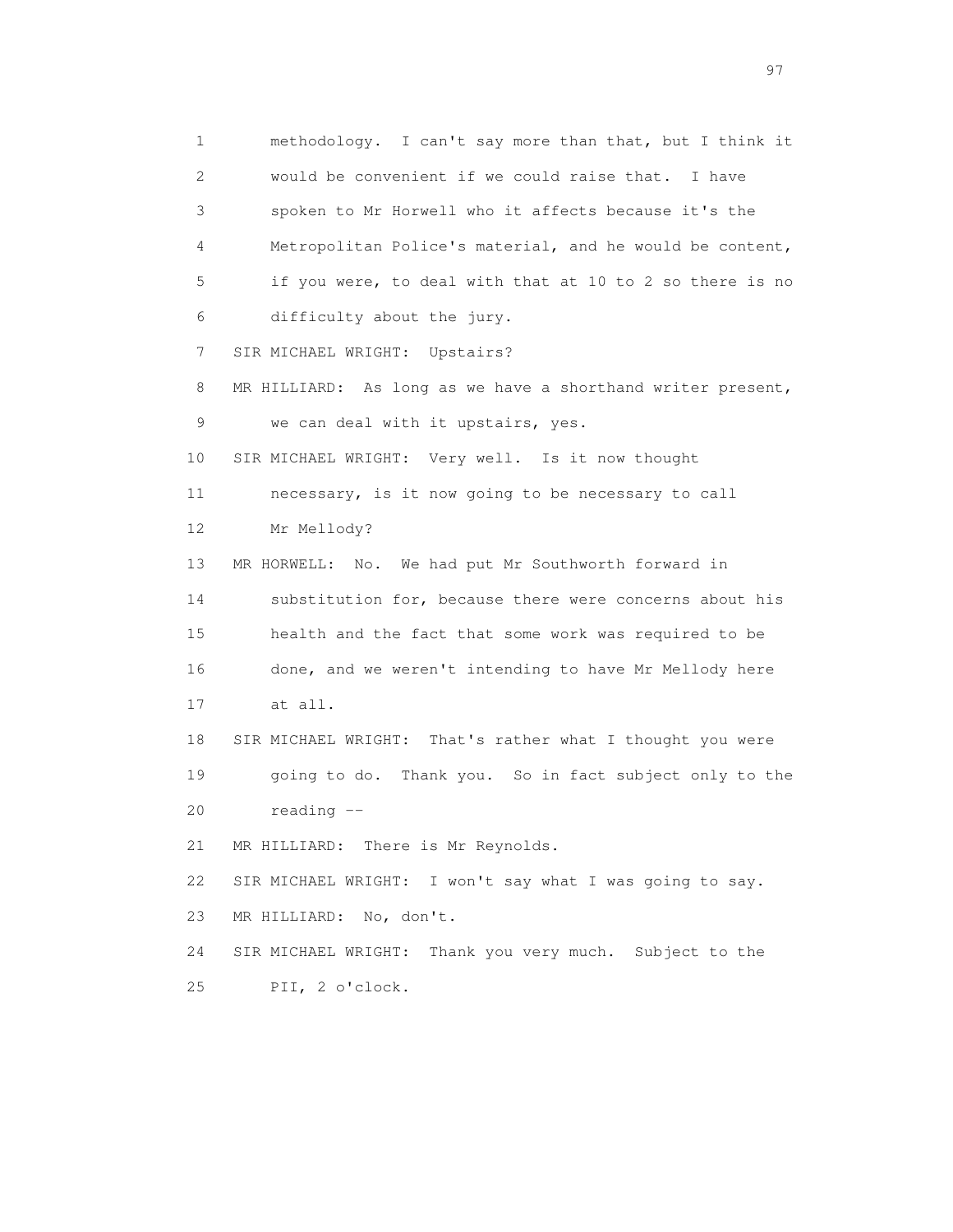1 (1.02 pm) 2 (The short adjournment) 3 (2.00 pm) 4 (Proceedings delayed) 5 (2.10 pm) 6 (In the presence of the jury) 7 SIR MICHAEL WRIGHT: Yes, Mr Hough. 8 MR HOUGH: Sir, before I call Mr Reynolds, who will be the 9 final witness, can I just say this: this is a final 10 warning in case anybody wants anything to be read which 11 we haven't so far adduced, either as hearsay or under 12 Rule 37, we really will have to be notified now. 13 SIR MICHAEL WRIGHT: Yes. 14 MR HOUGH: With that as preface, can I call Mr Reynolds, 15 please. 16 SIR MICHAEL WRIGHT: You have one to read first? 17 MR HOUGH: I think Mr Hilliard will do that after 18 Mr Reynolds has given his evidence. 19 SIR MICHAEL WRIGHT: Fine. 20 MR STEPHEN REYNOLDS (on former oath) 21 SIR MICHAEL WRIGHT: I don't think Mr Reynolds needs to be 22 re-sworn. He is sworn already. 23 A. Thank you, sir. 24 Questions from MR HOUGH 25 MR HOUGH: Now, the jury has already heard your name is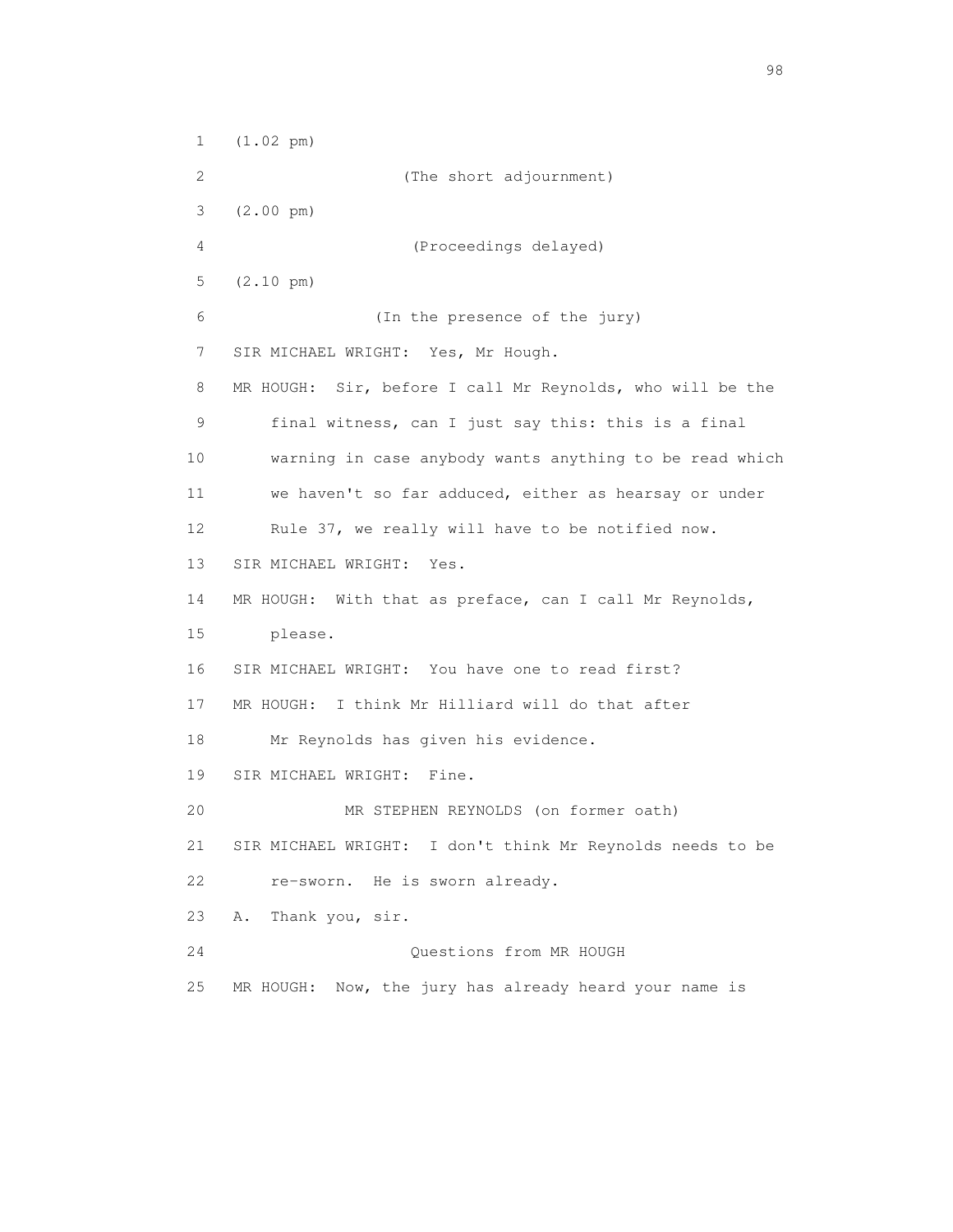1 Steve Reynolds.

2 A. Yes, sir.

 3 Q. On two occasions, I think. Can you just remind the jury 4 what your role was in the IPCC investigation? 5 A. Yes, I am a senior investigator with the IPCC, but 6 during the course of the Stockwell investigation, 7 John Cummings was the lead investigation. I was brought 8 in new to the organisation as his deputy. Because John 9 wasn't in court during the beginning of the inquest, 10 I have taken over this role of giving evidence. 11 Q. You are here to fill in some gaps, both at my request 12 and you will be asked questions by others, allowing them 13 to fill in various gaps. First of all, the telephone 14 schedule, could we have that on screen, please. It's 15 been shown on quite a number of occasions. While that's 16 being brought up, you I think have been shown this, and 17 have in fact had the opportunity to go through it with 18 those at the IPCC involved in collating telephone 19 details? 20 A. Yes, an analyst and myself went through this and can 21 confirm it is correct. 22 Q. So you have checked the accuracy of that? 23 A. Yes. 24 Q. That's helpful. Secondly, please -- we can have that 25 off screen now -- in relation to CCTV, we have over the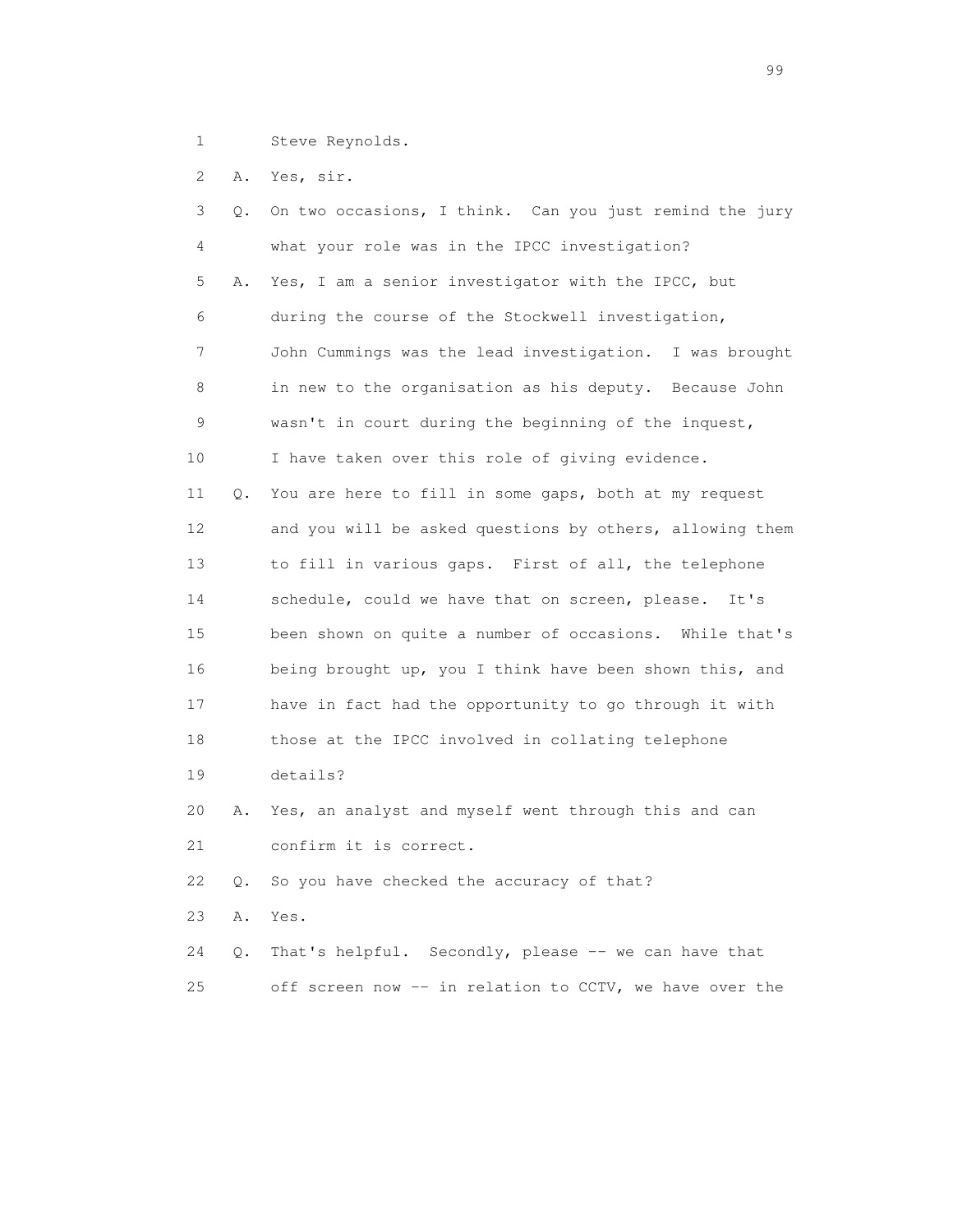1 course of the inquest seen CCTV footage from the bus on 2 which Mr de Menezes travelled, and from various fixed 3 points along the bus route. You are nodding? 4 A. That is correct, yes, sir. 5 Q. There was also footage from Stockwell station at various 6 points and we have seen extracts of that? 7 A. That is correct. 8 Q. Is this right, all the footage which the IPCC obtained 9 from those kinds of sources was disclosed in the course 10 of the inquest proceedings to interested persons? 11 A. Yes, everything was disclosed. 12 Q. Everyone who has wanted to show any has been able to? 13 A. Yes, they have. 14 Q. Now, there have been a few glitches in terms of actually 15 finding CCTV footage, not the fault of the IPCC but 16 force of circumstances? 17 A. That is correct, yes. 18 Q. You went through these briefly on the first day of the 19 evidence, but just to remind everyone of them, there 20 were gaps in the footage from the bus caused by, 21 I think, vibrations? 22 A. That is correct. 23 SIR MICHAEL WRIGHT: You mean actual equipment failure? 24 MR HOUGH: Yes. 25 SIR MICHAEL WRIGHT: Equipment failure because something had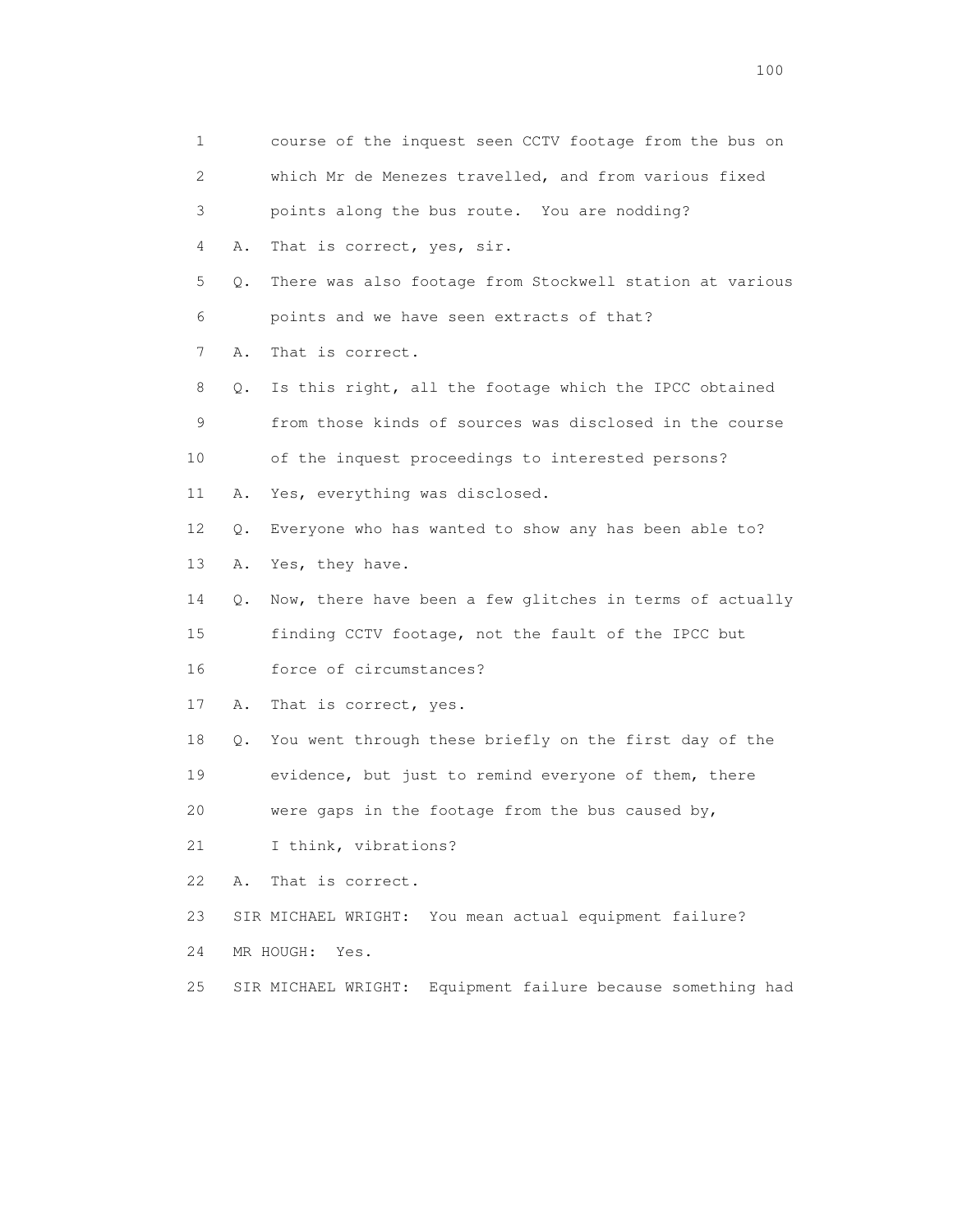1 come unplugged or something like that?

 2 A. It was just the vibration of the hard drive caused by 3 the bus's engine. An engineer examined that and 4 actually said it was the highest amount of vibration 5 they had detected on any bus. 6 MR HOUGH: Secondly, there was a difficulty with footage 7 from the actual tube train itself. 8 A. That is correct. 9 Q. Can you just remind us about what that difficulty was? 10 A. Yes, all the hard drives had been removed as a result of 11 the 7/7 investigations. At the time of this incident on 12 the 22nd, they were in the process of being replaced, 13 but this was one of a number of trains on the 14 Northern Line where no system had been replaced. 15 SIR MICHAEL WRIGHT: You mean they had been taken out, as it 16 were, in the hope of gaining evidence for the 7/7 17 attacks? 18 A. That is correct, yes, sir. 19 SIR MICHAEL WRIGHT: I see. 20 MR HOUGH: We heard a statement read from Mr Oji, the tube 21 driver, where he describes having seen footage over his 22 personal monitor of what was going on in the carriage. 23 So is this right, the camera was working, it just wasn't 24 being recorded because the caddies had been removed? 25 A. That is correct, yes.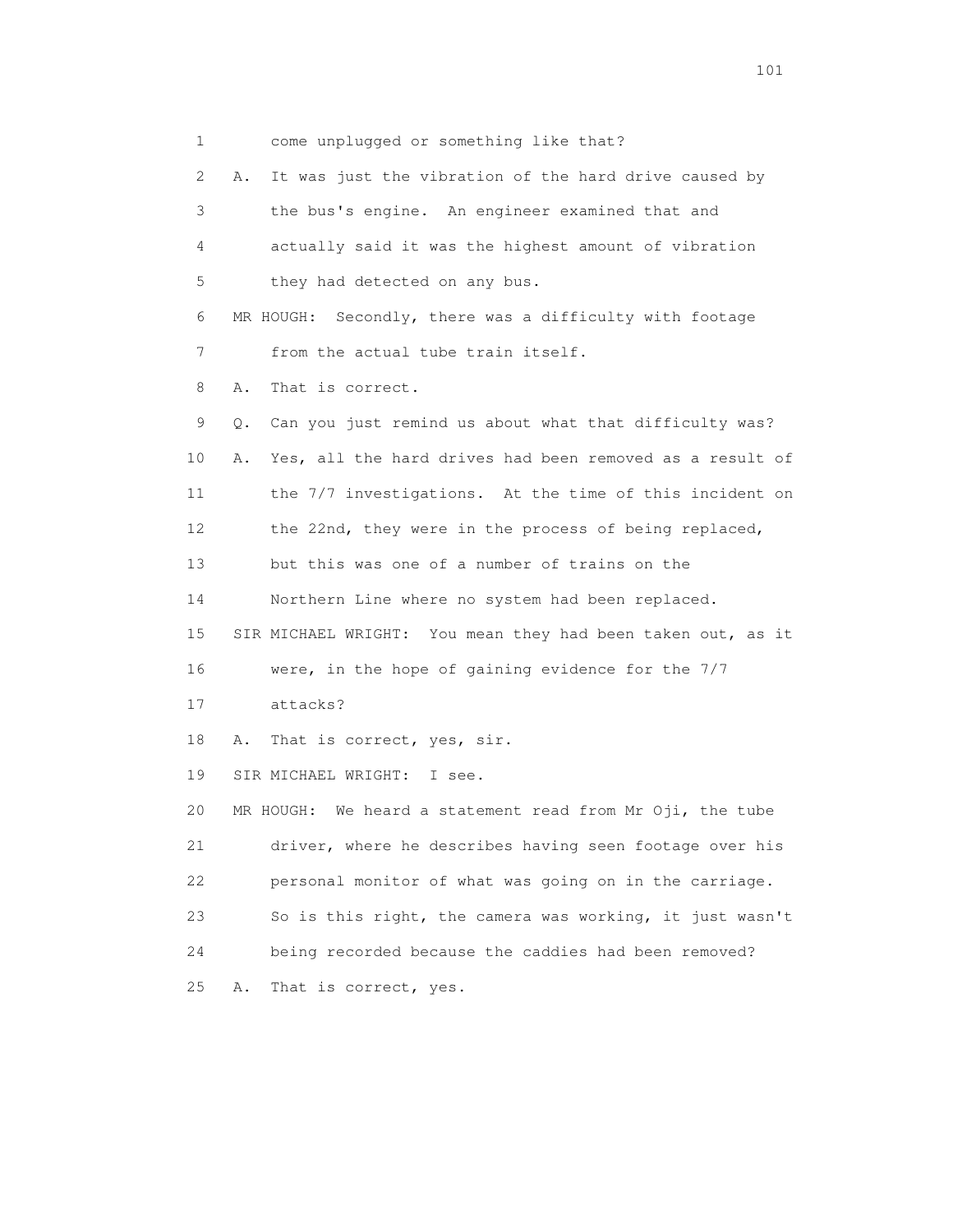1 Q. Thirdly, I think there was another technical problem 2 with obtaining footage from the platform itself? 3 A. That's right. 4 Q. Can you just explain briefly what that problem was? 5 A. Yes, the problem that was identified was that there was 6 a fault insofar as the cameras weren't working, so very 7 similar to the train driver, it appeared in the control 8 room, although nobody actually saw it on this particular 9 day, that they believed there was recordings, but when 10 they actually checked they found that the cameras 11 weren't working, they weren't being recorded; and when 12 that was investigated, it was ascertained there was 13 a cable which had been broken in the control room which 14 led from the cameras to the, I think it was number one 15 VCR, so that wasn't working either. 16 SIR MICHAEL WRIGHT: When you say the control room, you mean 17 the railway control room? 18 A. Yes, the CCTV control room, yes, at Stockwell. 19 SIR MICHAEL WRIGHT: Not recording because of broken cable? 20 A. Yes. 21 SIR MICHAEL WRIGHT: Thank you. 22 MR HOUGH: Where there were these absences, can we take it 23 that the IPCC fully investigated and verified the cause 24 of the problem by questioning engineers, and I think you 25 took statements from quite a lot of people?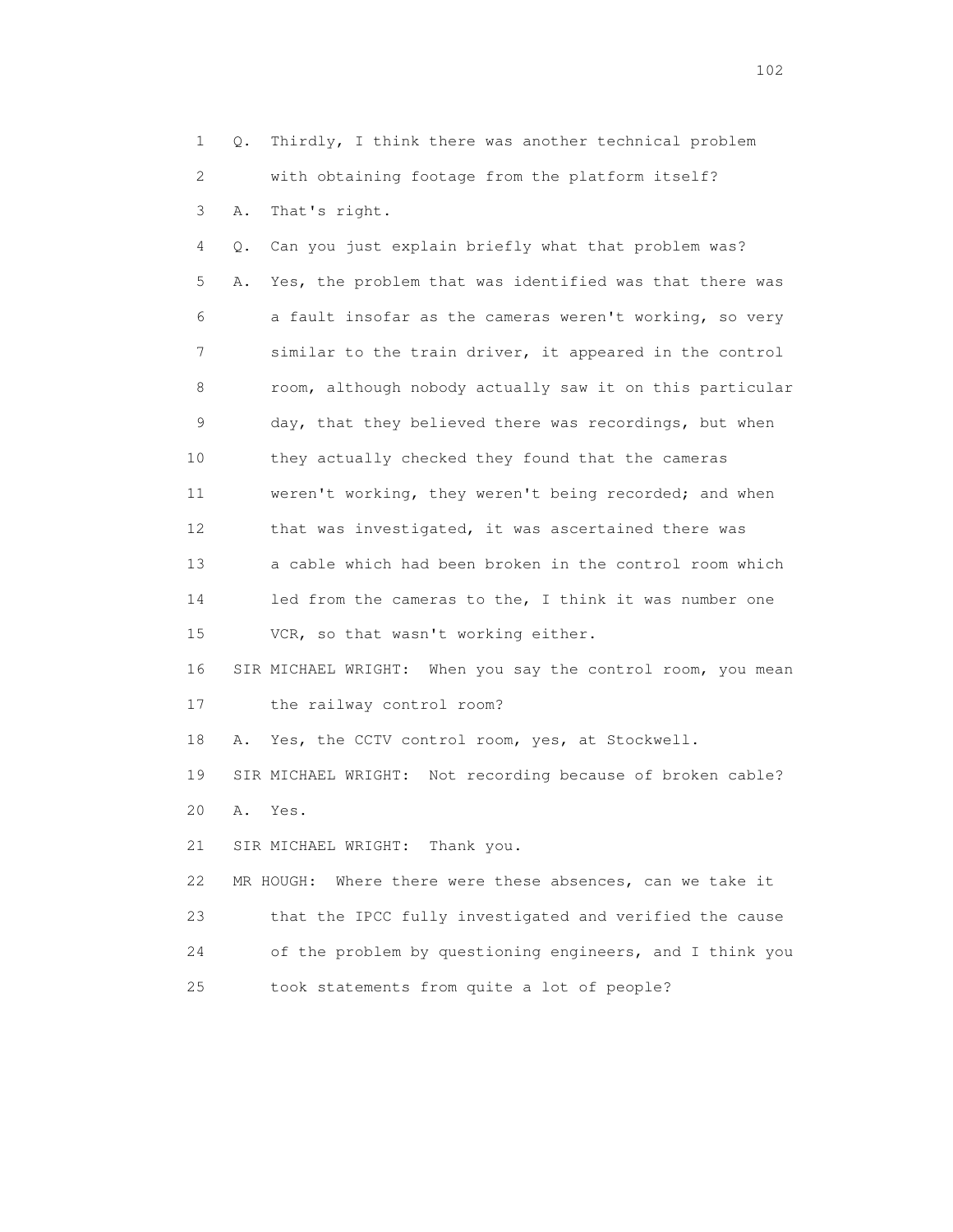1 A. Quite rightly we knew it would be a big issue, and that 2 was investigated extremely thoroughly.

 3 Q. Next, please, we heard at the end of last week about 4 armed response vehicles, and the presence of armed 5 response vehicles in the area surrounding Stockwell 6 station, both the borough in which it's located and 7 adjacent boroughs. Mr Tillbrook confirmed that research 8 could be done to find out where the ARVs in that area 9 actually were between 9 and 10 am on 22 July 2005?

10 A. Yes, sir.

11 Q. Has that research been done?

12 A. That research has been done.

13 Q. Could you tell us what the results of that were?

 14 A. Yes. The first vehicle, the call sign was Tango Juliet 15 11 Delta. That was based at Lambeth, and it logged on 16 at 0805. It was stationary at Lambeth until 0923, then 17 on patrol along the Albert Embankment west. Between 18 0925 and 0933 it was stationary approximately at 19 Tintagel House. Then on patrol through Kennington. At 20 0948 it was called to an incident and the data concludes 21 the vehicle was still on call to an incident at 22 Kennington Road at 0952.

 23 The second ARV with call sign Tango Juliet 151, that 24 was based at Kennington Road and logged on at 0805. At 25 0904, it was at Camberwell on patrol through Lewisham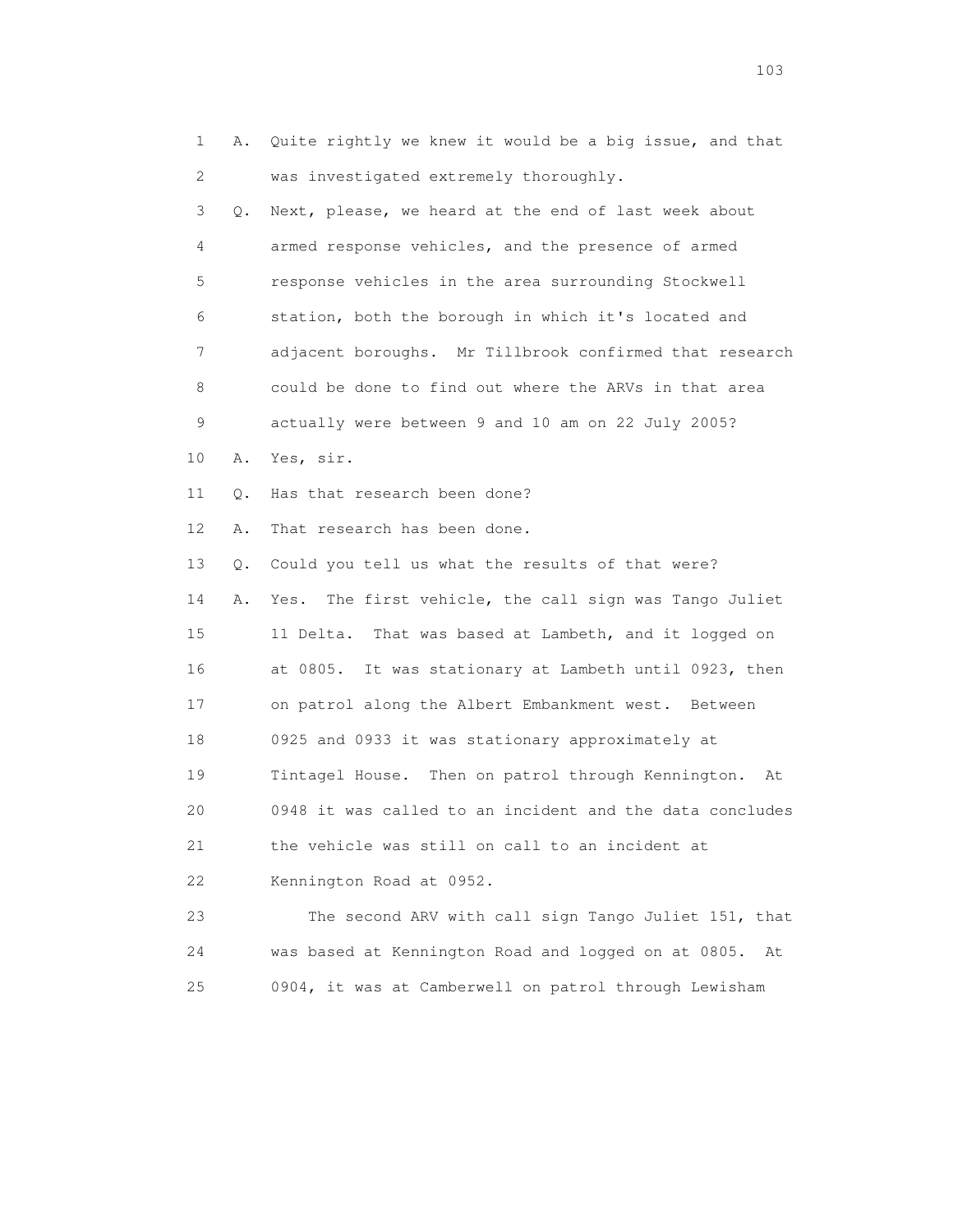1 and Sydenham. At 0908 it was en route to an incident. 2 At 0930 it was in Penge, then on patrol towards 3 Streatham, and at 0938 it was called out to an incident, 4 the approximate location being Streatham railway 5 station. At 0943, it passed Stockwell tube station and 6 at 10 o'clock, data for a vehicle concludes the vehicle 7 being in Kennington Road.

 8 The third ARV, call sign Tango Juliet 161, was based 9 at Lambeth and logged on at 0801. At 0901 it was on 10 patrol in the Old Kent Road. At 0908 it was called to 11 an incident, vehicle in Walworth Road. At 0934 it was 12 at the junction of Kennington Lane and Kennington Road 13 to an incident at the Oval tube station, and then back 14 on patrol and at 0958 the vehicle was back at its

15 Lambeth base.

 16 Q. So is this right, three ARVs within what one might call 17 striking distance?

18 A. Yes, sir.

 19 Q. But all engaged at various times between 9 o'clock and 20 10 o'clock?

21 A. That's correct.

 22 Q. Obviously it will be a matter for the jury upon the 23 Coroner's directions to determine how available they 24 were at different relevant times?

25 A. That's correct.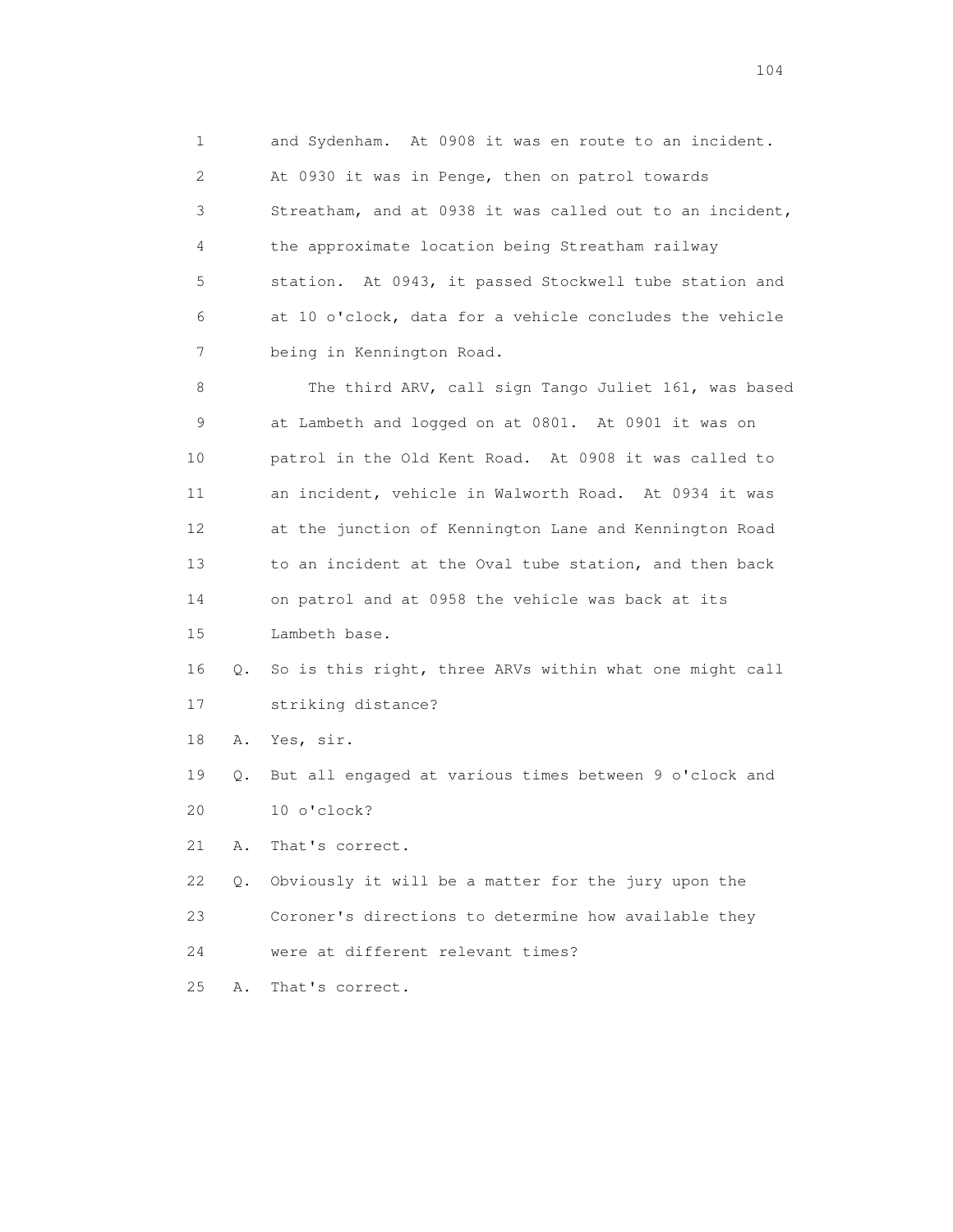1 Q. Next, this: I think that you have investigated the 2 telephone calls between the 16th floor operations room 3 at New Scotland Yard and various other phone numbers; is 4 that right? 5 A. That is right, yes. 6 Q. Were you able, first of all, in your initial enquiries, 7 to obtain details of calls from all landlines within the 8 16th floor operations room and other phone numbers? 9 A. No, we weren't. We were only able to obtain the call 10 data for seven extensions within room 1600. Of those, 11 I believe there were only three which showed any calls 12 whatsoever. We particularly wanted to identify the call 13 between Cressida Dick and Greg Purser, which we were 14 never able to identify from data, but we had no doubt 15 whatsoever to not believe that such a call had taken 16 place. So we continued to pursue that line of enquiry, 17 but were unable ever to get to the bottom of it. 18 Q. You say "the call between Cressida Dick and Mr Purser"; 19 what stage in the proceedings is the call that you are 20 talking about? 21 A. The call I am talking about is as Mr de Menezes is 22 getting close to Stockwell and there was that open line 23 which we have heard about. 24 SIR MICHAEL WRIGHT: The 9 minute open line? 25 A. Yes, sir.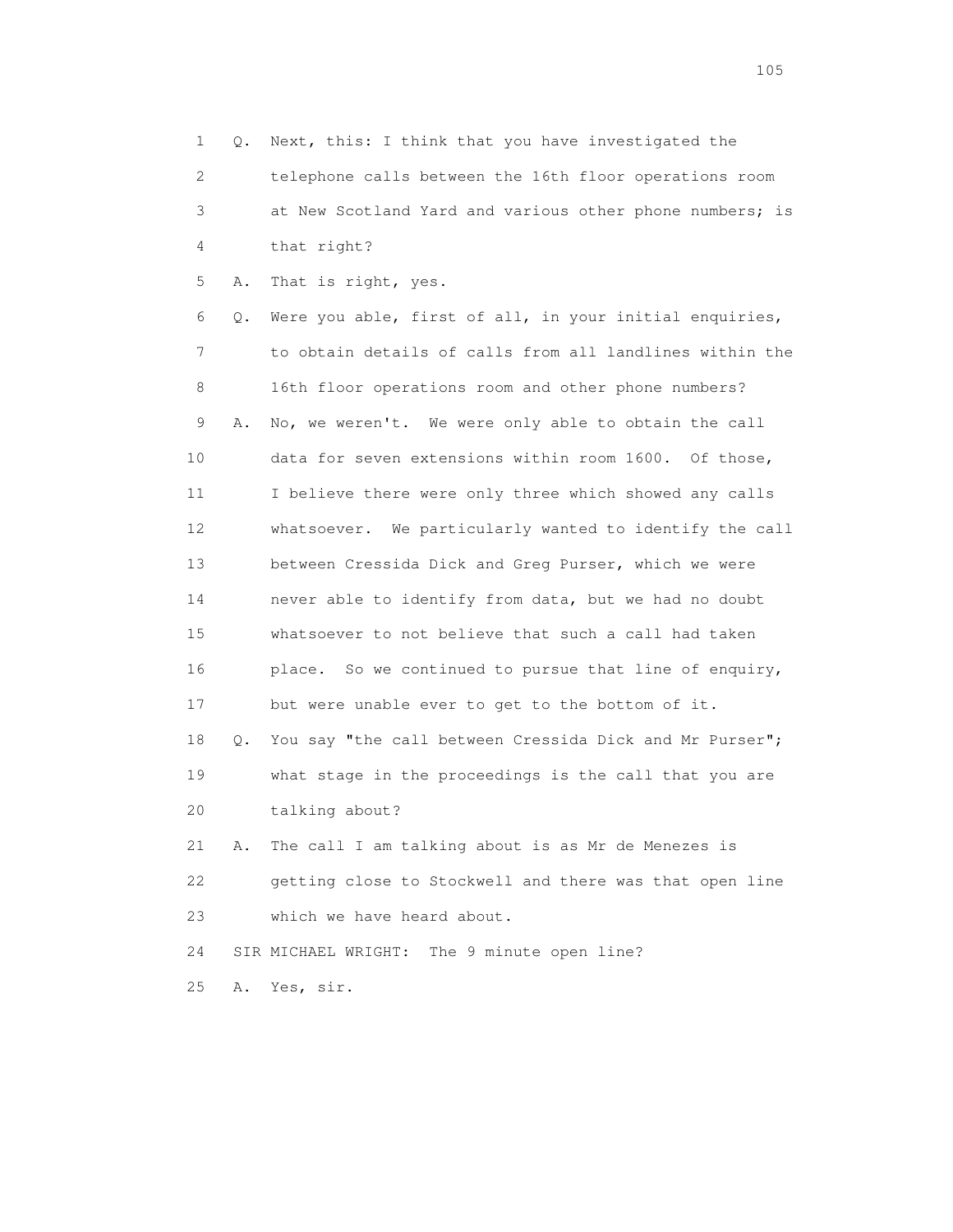1 SIR MICHAEL WRIGHT: Yes.

 2 MR HOUGH: Are you aware that some further work has been 3 done by an intelligence analyst, a Mr Whitehouse at the 4 Metropolitan Police, to look at other telephone data? 5 A. Yes, I have seen that statement. 6 Q. Are you able to summarise it or would you prefer that we 7 read it? 8 A. I wonder if you could read it. I haven't got a copy. 9 MR HOUGH: I'll do that at the end, but I'll allow others to 10 ask you questions to elicit what they want to now. 11 Thank you very much. 12 SIR MICHAEL WRIGHT: Yes, Mr Mansfield. 13 Questions from MR MANSFIELD 14 MR MANSFIELD: Good afternoon, Mr Reynolds. I only have one 15 matter. I wonder if I could just use you to put in one 16 document the jury have heard about. 17 Sir, this is a sheet from the ACPO manual concerning 18 the role of the Gold Commander. I wonder if the jury 19 could have one each. (Handed). The tab number for this 20 should be 65, and the DVLA photograph that, or rather 21 image that was mentioned before lunch should be tab 64. 22 So DVLA image, tab 64; ACPO annex 4A, role of 23 Gold Commander, tab 65. (Pause). For those who want to, 24 as it were, although I think everybody has seen copies 25 of this, it's documents page 289 is where it comes from,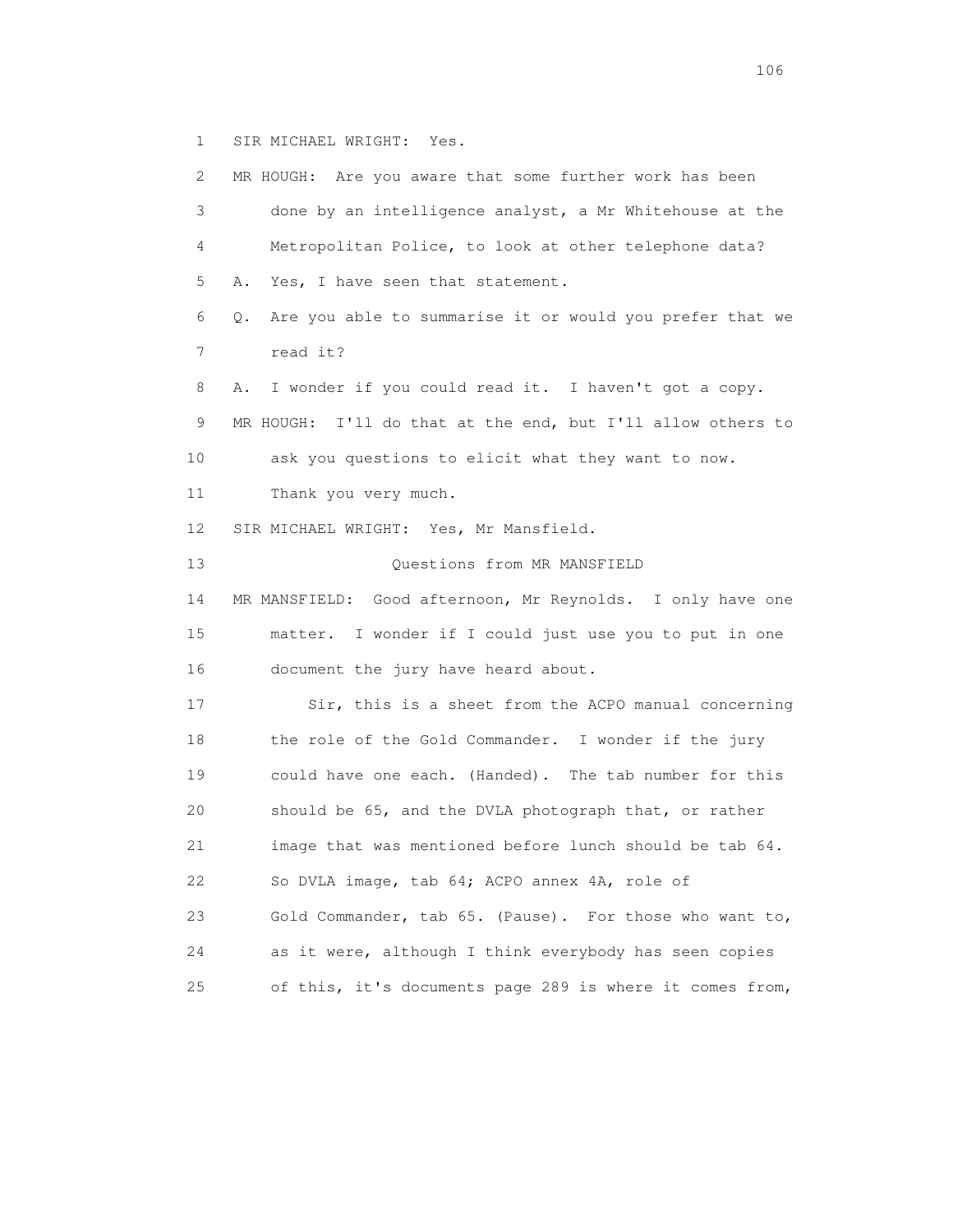1 that's at the bottom of the page. There we are, it's on 2 screen now. 3 A. Yes, sir. 4 MR MANSFIELD: I'm not going to take you through it, because 5 it can be read by everyone, clearly. That's all I ask. 6 Thank you very much. 7 SIR MICHAEL WRIGHT: Thank you. Mr Gibbs? I'm offering 8 Mr Reynolds to anybody who wants him. 9 MR GIBBS: Not for me, thank you. 10 SIR MICHAEL WRIGHT: Mr Stern? 11 MR STERN: Nor me, thank you. 12 SIR MICHAEL WRIGHT: Ms Leek? 13 Questions from MS LEEK 14 MS LEEK: I just have one very brief matter for you. 15 Mr Reynolds, questions were asked last week of 16 Dr Shorrock. It was suggested a number of officers were 17 suggested from whom information might have been given to 18 him, and I want to look at the time at which he arrived 19 at the scene and the time at which Trojan 84 left the 20 scene, because one of the officers from whom it was 21 suggested he received information was Trojan 84. 22 A. Yes, I understand. 23 Q. I think it's right that Dr Shorrock arrived at the scene 24 at 1330? 25 A. That's correct.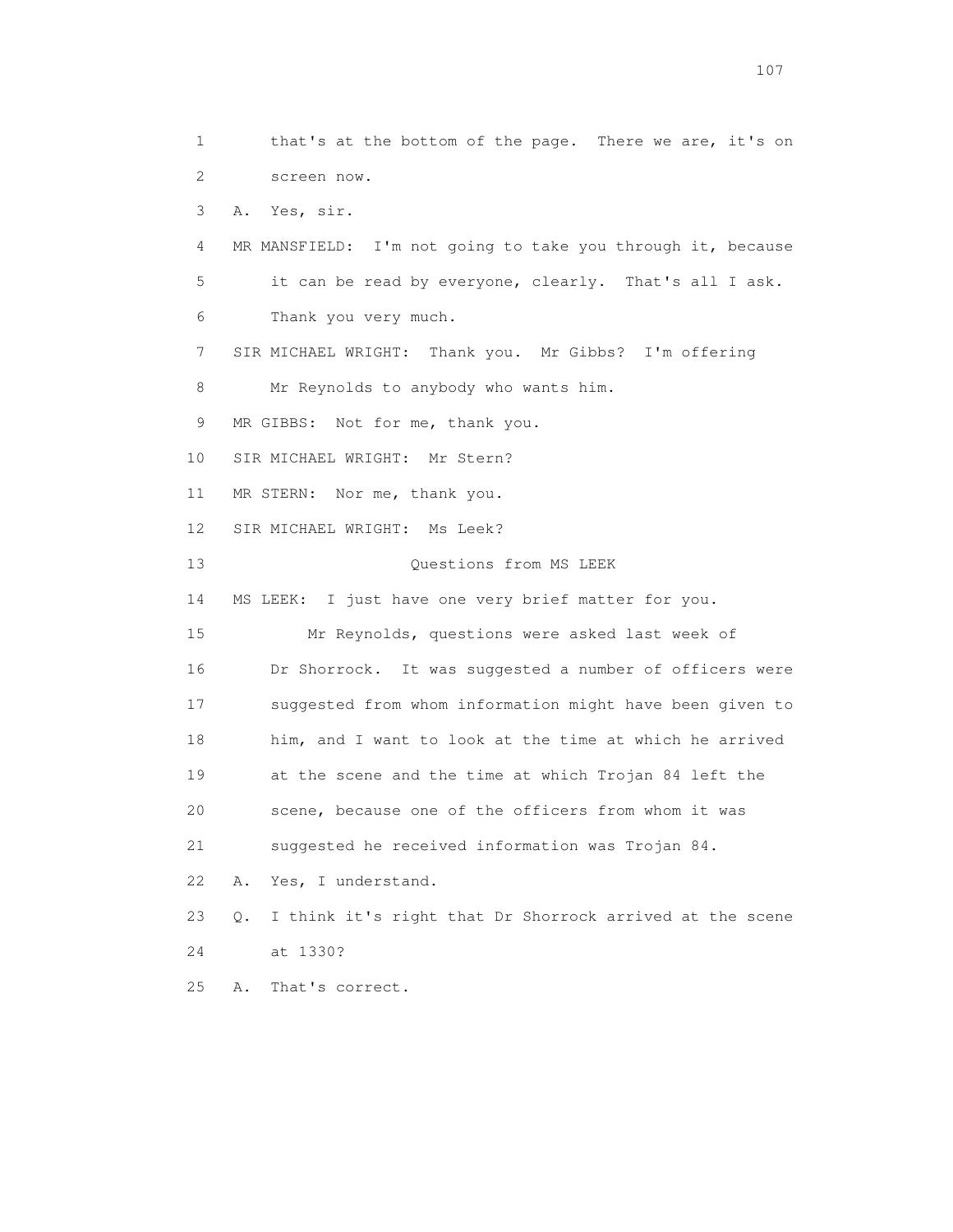1 Q. I hope this is uncontroversial: Trojan 84 wasn't asked 2 when he gave evidence what time he left the scene, but 3 in his statement at page 335, right at the bottom, if we 4 can have that up, very last line, he left the scene at 5 1140. 6 A. That's correct, yes. 7 Q. So he was not at the scene when Dr Shorrock arrived? 8 A. No, he was not. 9 SIR MICHAEL WRIGHT: That was Trojan 84, wasn't it? 10 MS LEEK: Yes, sir. 11 SIR MICHAEL WRIGHT: Just a moment. (Pause). Thank you. 12 Yes, Mr Perry. 13 Questions from MR PERRY 14 MR PERRY: Thank you, sir. 15 Mr Reynolds, I have three topics I would like to 16 deal with, please. The first is the CCTV, and we have 17 got a document that I am going to produce through you, 18 if I may. 19 A. Yes. 20 Q. I think you have seen it in fact and you have checked it 21 for us. If I could just hand this in. (Handed). Thank 22 you very much. We have the frontispiece on the screen 23 there. 24 Now that everyone has it, the frontispiece which is 25 on the screen at the moment, it looks a bit intimidating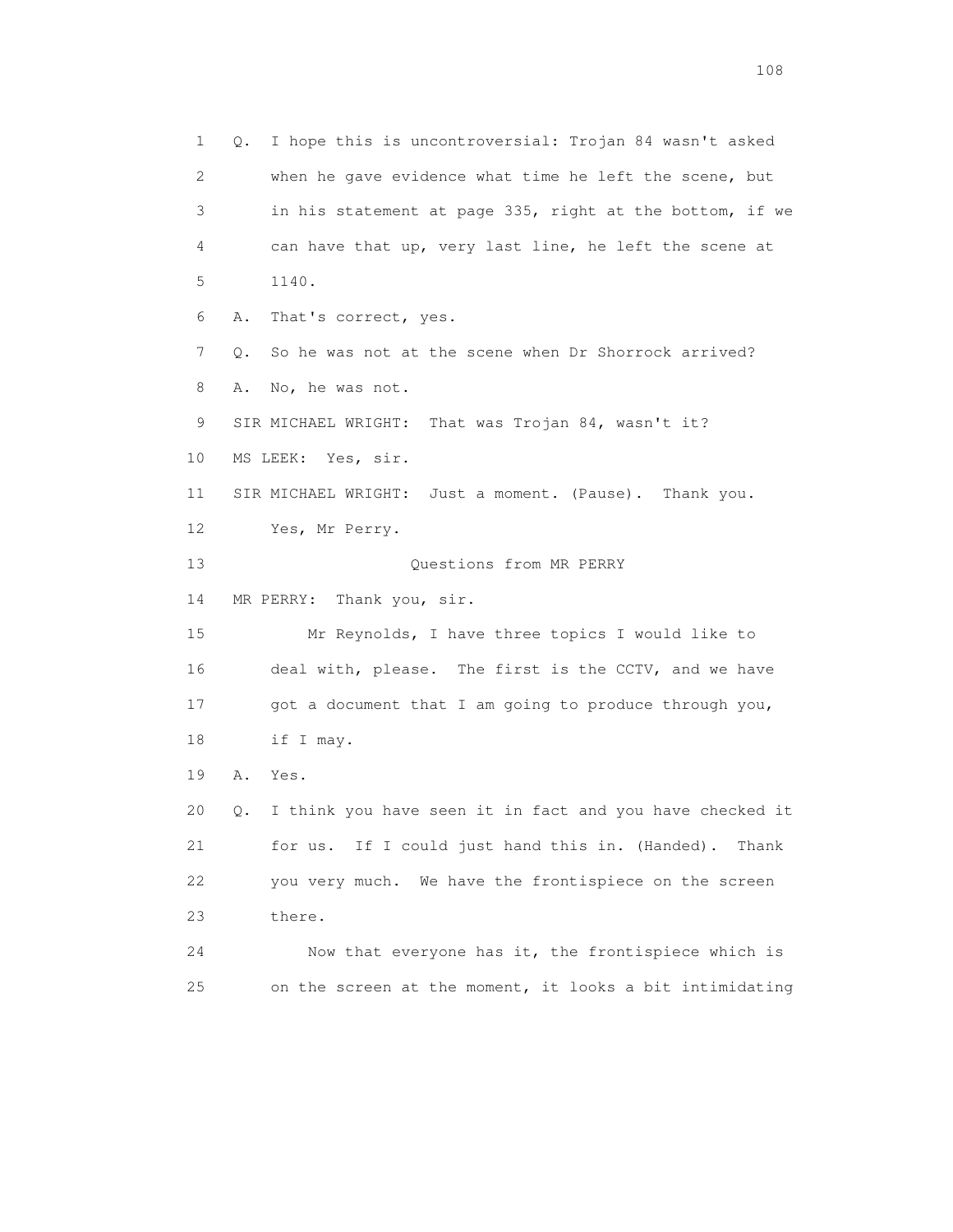1 but all we have to bear in mind is that there are six 2 sources of CCTV evidence, and that's on the front page; 3 the exhibit reference down the left-hand side; and we 4 start off with the material recorded on the number 2 5 bus. We have done a time differential, we don't have to 6 worry about that too much, but we have the number 2 bus; 7 we have the camera just dropping down the page to MJ/1, 8 the camera at the junction of Effra Road and Brixton 9 Water Lane; then we have MB/1, which is the camera on 10 Clapham Road directly opposite Stockwell Underground 11 station; MB/2, which is the three cameras; and then 12 TS/1, which is the camera outside the NatWest Bank; and 13 then CC/3.

 14 That's just to give the source of the information, 15 but the most important part of this document, if we just 16 go on to the second page, is the actual schedule. Just 17 to explain what we have done, and Mr Reynolds, I am 18 going to ask you to confirm in a moment, we have 19 circulated this before today so everyone has had 20 an opportunity to look at it, but just to confirm we 21 have it right.

 22 We have used the time shown on MB/2, which is the 23 Lambeth camera on Brixton Road as well as Clapham Road, 24 and Stockwell tube. So that's the control time. So 25 what we have really done, we have really said, right, we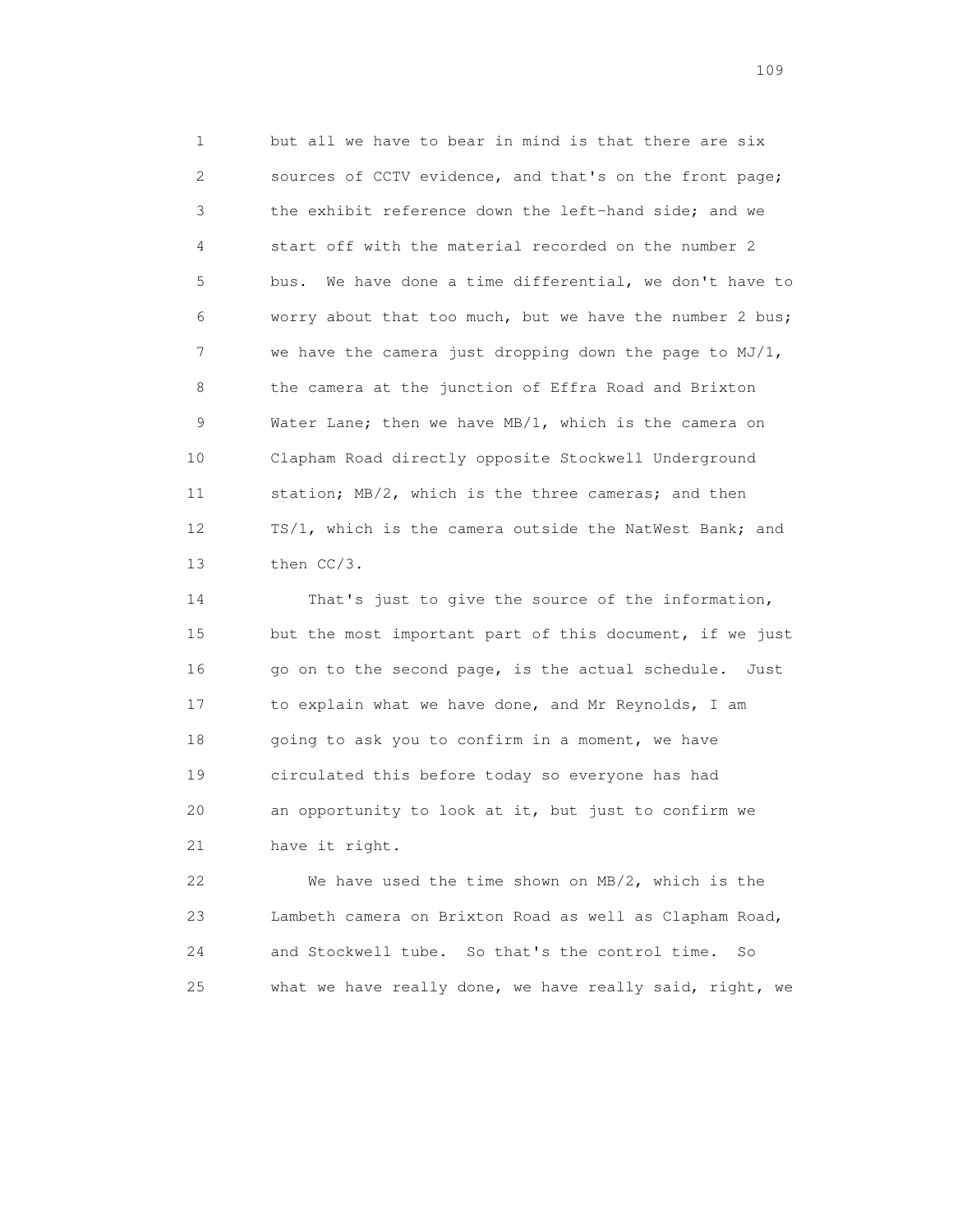1 will have a control time --

2 SIR MICHAEL WRIGHT: You have to pick one from somewhere,

3 haven't you?

4 MR PERRY: Yes.

5 SIR MICHAEL WRIGHT: None of them may be right.

 6 MR PERRY: The only thing is, sir, what we have also done is 7 try to link this in with the telephone calls, and from 8 an analysis of the telephone calls, it looks as though 9 Lambeth time for these purposes --

10 SIR MICHAEL WRIGHT: It's the nearest.

 11 MR PERRY: -- Lambeth time as a sort of Greenwich Mean Time, 12 the base time that summer time and everything else is 13 a variant of.

 14 If we just look at it, we can just see, I'm not 15 going to go through this in detail because we can look 16 at it at our leisure later. Lambeth time looks as 17 though it might be the most accurate for a number of 18 reasons. First of all, all the Lambeth council cameras 19 are only one second apart, I think you can confirm that, 20 Mr Reynolds?

21 A. I can confirm that, yes.

 22 Q. So all the Lambeth cameras, not just MB/2 but the other 23 cameras, they were within one second of MB/2? 24 SIR MICHAEL WRIGHT: Because they are all linked, aren't

25 they?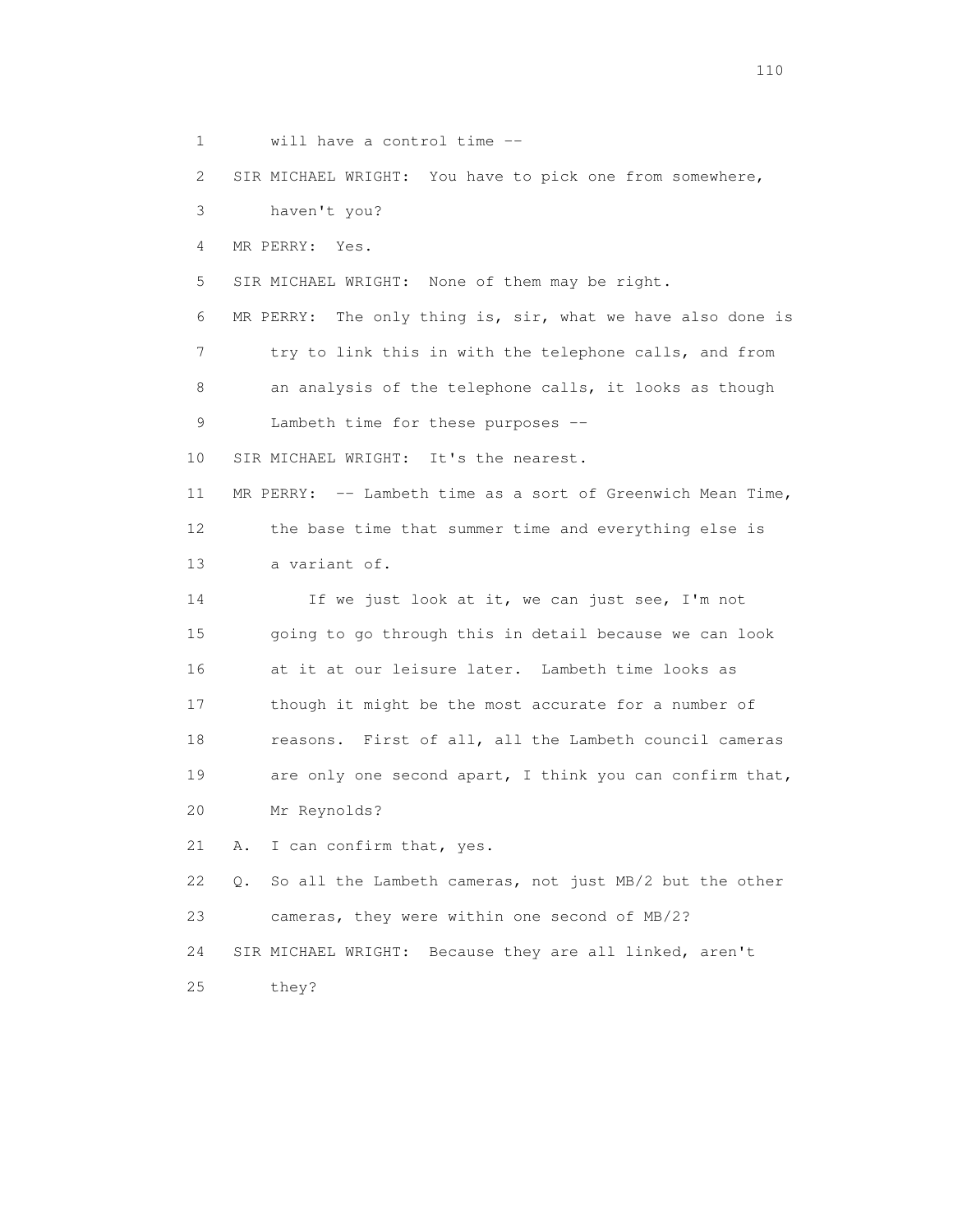1 MR PERRY: That's because they are presumably all linked. 2 I'm not sure that that is the case but working on that 3 assumption.

 4 If we go through this, using MB/2 time, we have put 5 the time column on the left, the description of the 6 activity in the middle and then the exhibit and the 7 reference, and that can be seen from the frontispiece, 8 the front page, either from the PJJ/1, which is the bus 9 or MJ/1 which is Effra Road.

 10 Then we just drop down and we can see, and we have 11 used the same colours that were used on the telephone 12 schedule, telephone call from Mr Purser to Mr Dingemans, 13 9.48.50, we can put that in context.

 14 Then may I just make a couple of observations: at 15 9.52.54 where we have the bus on the Stockwell Road at 16 the bus stop opposite the Brixton Academy; if anyone 17 wants to put a little mark here, the cross-reference is 18 map 23B in the jury bundle, which shows the -- I imagine 19 everyone knows where the Brixton Academy is. It's just 20 as you turn left into the Stockwell Road off 21 Brixton High Street.

 22 Then 9.56.21, the number 2 bus is on the 23 Stockwell Road at the junction with Landor Road. That's 24 again at 23B. Landor Road is opposite Sidney Road. 25 Then we have the other telephone calls from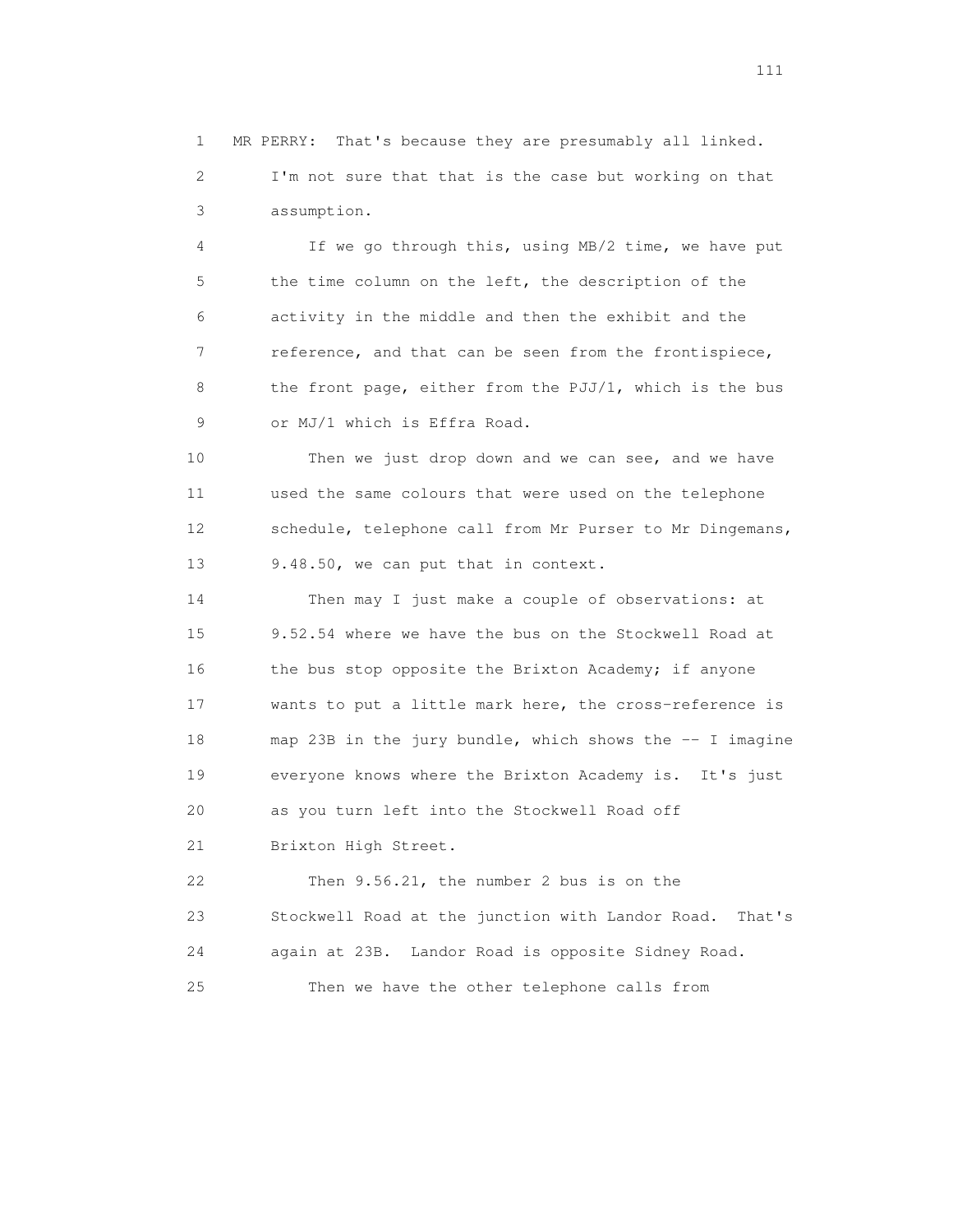1 Trojan 84.

| 2           |    | If we drop down to 9.58.23, the first three Trojan       |
|-------------|----|----------------------------------------------------------|
| 3           |    | vehicles, 805A, B and C, if anyone wants to make a note, |
| 4           |    | 805A is the one containing C2, C5 and C6; 805B is Ralph, |
| 5           |    | C3 and C11; and 805C is Terry, D4 and D9.                |
| 6           |    | They are the only cars that we pick up as we go          |
| 7           |    | through this. Just going on to the next page, we have    |
| 8           |    | included the 9.59.36 telephone call that Trojan 84 spoke |
| $\mathsf 9$ |    | of to Mr Esposito, and that was when the control car was |
| 10          |    | by Brixton Town Hall, coming into the one-way system.    |
| 11          |    | We have taken this through, just going over the page     |
| 12          |    | to page 3, without going through it in detail and over   |
| 13          |    | the page to page 4, to 10.04.27, and just so everyone    |
| 14          |    | understands, and Mr Reynolds, you can confirm this,      |
| 15          |    | there is additional CCTV footage after 10.04.27 which we |
| 16          |    | have used as our final entry, but this effectively       |
| 17          |    | brings it up to the point where C12 followed by C2 is at |
| 18          |    | the top of the down escalator towards the platform?      |
| 19          | Α. | Yes that is correct.                                     |
| 20          | Q. | So what we have done, using Lambeth time, we have just   |
| 21          |    | concluded it at that point.<br>Yes?                      |
| 22          | Α. | Yes, that is correct, sir.                               |
| 23          | О. | Mr Reynolds, you have had an opportunity to go through   |
| 24          |    | all the exhibits so that we don't have to do it in       |
| 25          |    | court, for which we are extremely grateful, and you can  |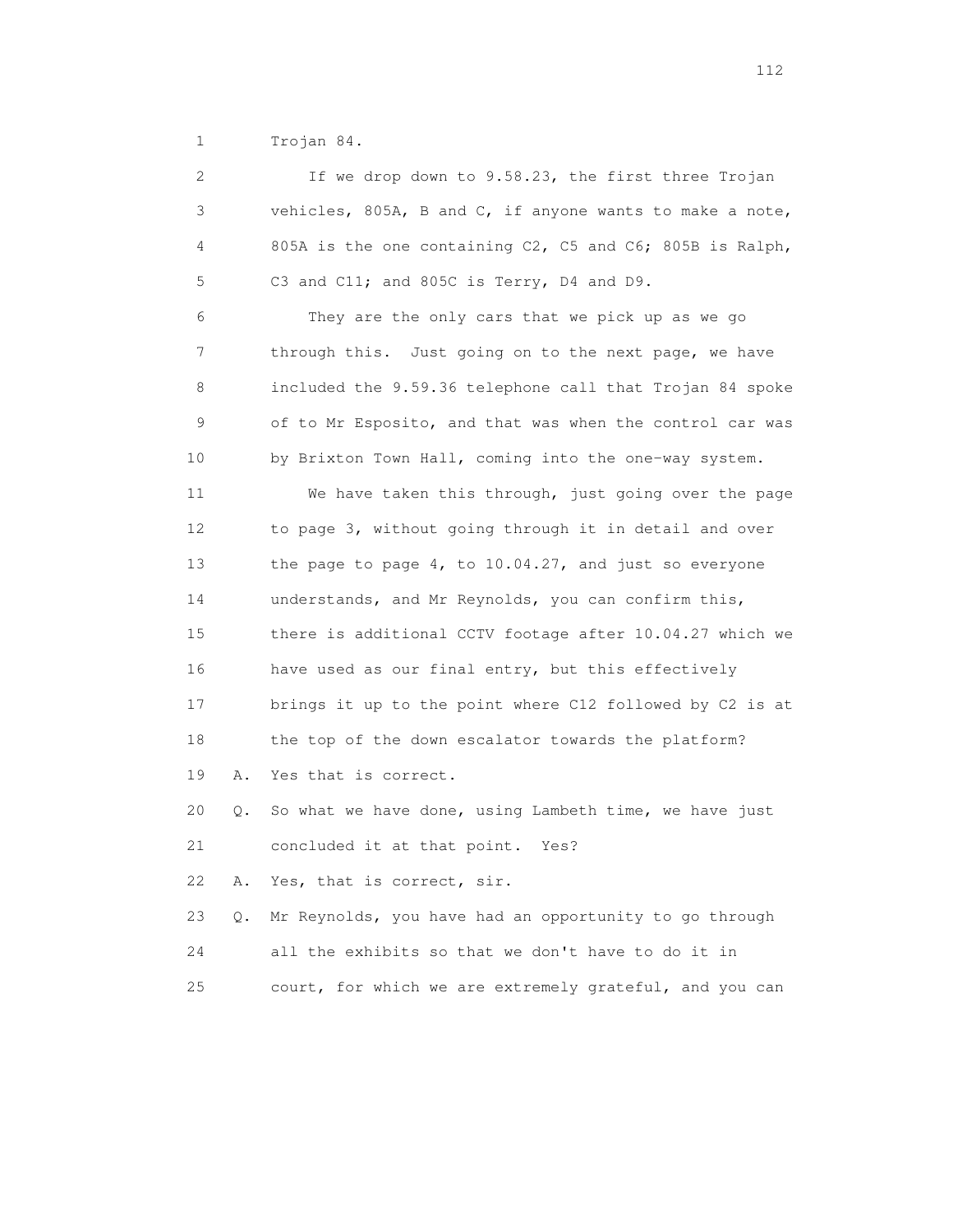1 confirm that the timings and the entries on this 2 schedule correspond to the CCTV footage that was 3 captured by the IPCC? 4 A. Yes, I confirmed that as recently as yesterday morning 5 and that is correct. 6 Q. I'm very sorry if we interfered with your weekend but 7 thank you very much for that. We were, if it's any 8 consolation, not just at home baking either. 9 SIR MICHAEL WRIGHT: I can only express admiration at the 10 industry, Mr Perry. 11 MR PERRY: Thank you very much. I'll bring some of my cakes 12 in next week for everyone. 13 The second topic I would like to deal with, 14 Mr Reynolds, please, is the telephones in room 1600, 15 just so we understand, because again we are extremely 16 grateful to you, Mr Reynolds, you have confirmed that 17 the telephone schedule is accurate. I just want to deal 18 with this, because if we just go to the bottom of the 19 page on the telephone schedule, which we have in hard 20 copies as well, we originally put on this document that 21 not all the calls from C1600 are shown on the schedule 22 as the data was not available. 23 A. No, sir. 24 Q. It's on the hard copy that we have, but it's not on the 25 one on the screen. Don't worry about that.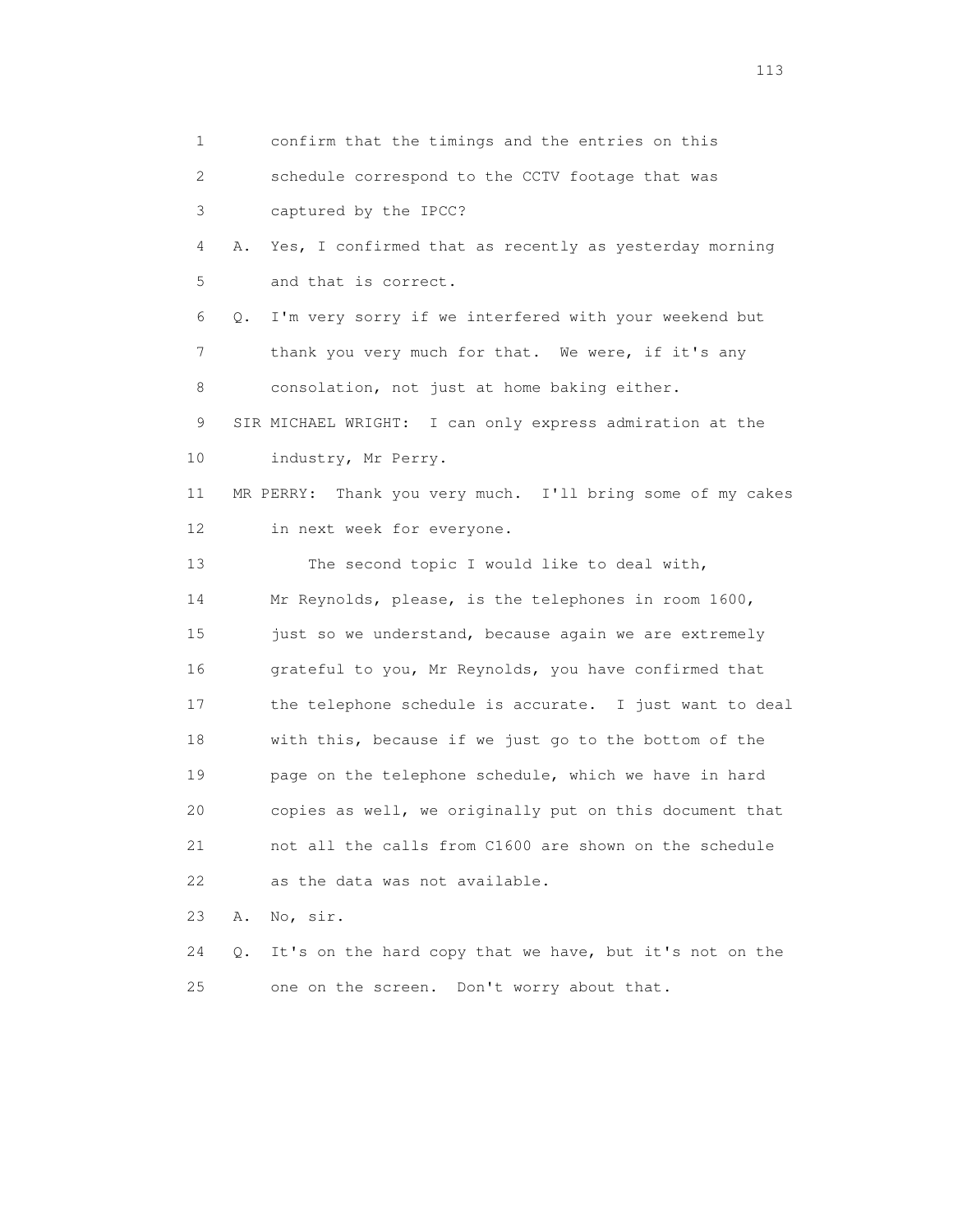1 We are going to hear a statement in due course from 2 the analyst who tried to capture some of the data, 3 Mr Whitehouse. His statement will be read. I just 4 wonder if you can confirm this, Mr Reynolds: I think on 5 28 February 2006 the IPCC received an email from 6 Commander Dick's legal representative, making the point 7 that the most relevant telephone calls were those made 8 to and from the operations room? 9 A. Yes, sir. 10 Q. As a result of that, it was on 1 March 2006 that the 11 IPCC raised an action to try to capture the telephone 12 data relevant to this incident? 13 A. Yes, it was on their list of things to do, but the email 14 served as a timely reminder and we did raise it the 15 following day, yes, sir. 16 Q. The point being that it was Commander Dick's legal 17 representatives who were saying: this is what we should 18 really be obtaining; and the IPCC very kindly went on to 19 make the attempts to capture the data? 20 SIR MICHAEL WRIGHT: But you think you would have done it 21 anyway at some stage. 22 A. We would at some stage but we were pleased to receive 23 that reminder. 24 MR PERRY: I think unfortunately, I don't know about these 25 things, I'm not terribly technical, but I think some of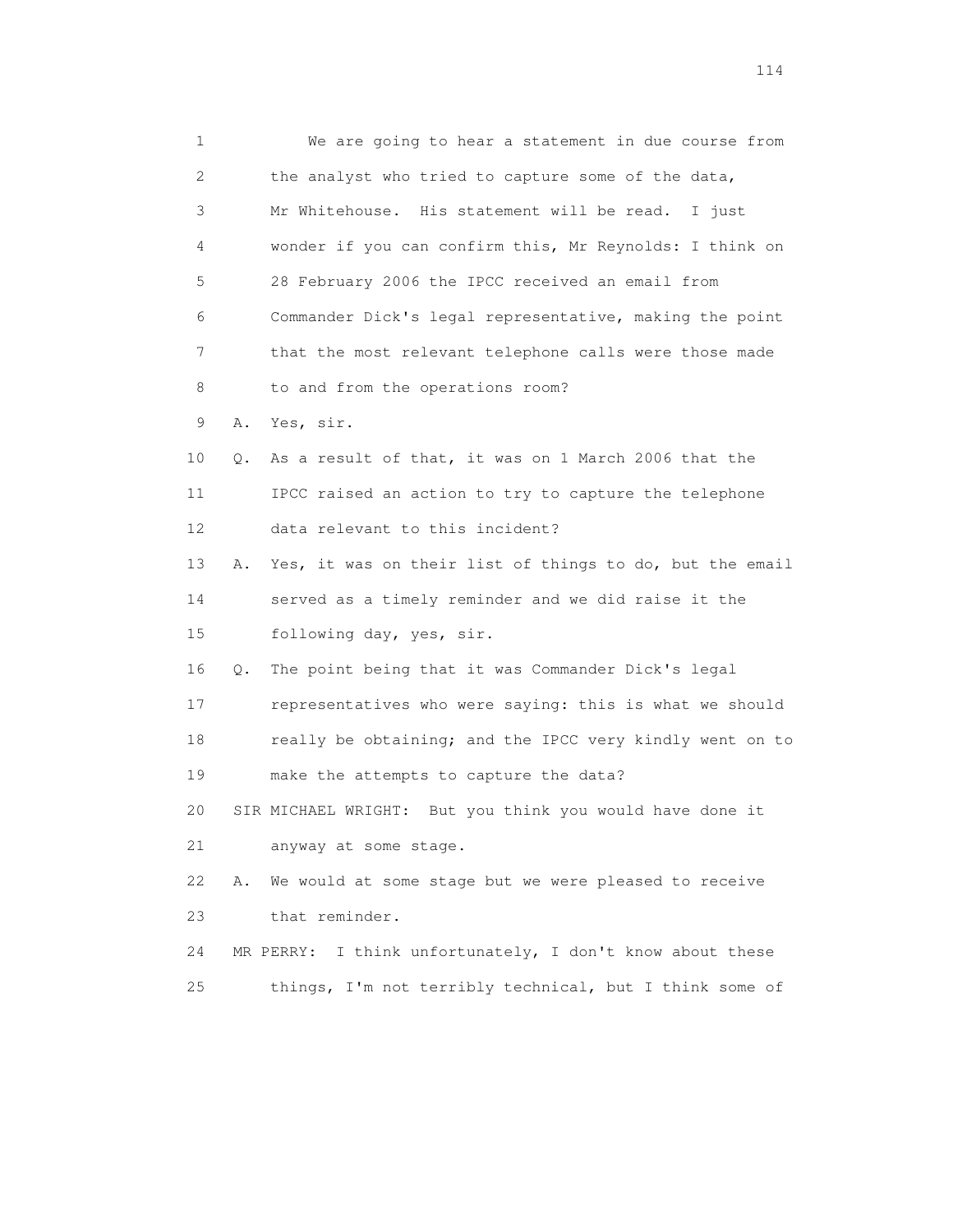| 1               |    | the data had become destroyed by the time efforts were     |
|-----------------|----|------------------------------------------------------------|
| 2               |    | made to preserve it?                                       |
| 3               | Α. | I really, we really never got to the bottom of it, so      |
| $\overline{4}$  |    | I really don't know why we were unable to get that data.   |
| 5               |    | We certainly got some data but not everything and we       |
| 6               |    | never got to the bottom of why.                            |
| 7               | Q. | Thank you very much. Then the third and final topic,       |
| 8               |    | Mr Reynolds, which is a very short matter, I wonder,       |
| 9               |    | please, if we could have page 490 of the documents which   |
| 10              |    | is Derek's handwritten note. Just so everyone              |
| 11              |    | remembers, Derek, the head of the -- leader of the red     |
| 12 <sup>°</sup> |    | The point of producing this on the screen, this<br>team.   |
| 13              |    | particular page, you can confirm that in Derek's           |
| 14              |    | notebook, these are the contemporaneous notes that he      |
| 15              |    | The blacked-out portion of the page at the bottom<br>made. |
| 16              |    | of that page is where the telephone number for Trojan 84   |
| 17              |    | appeared under -- the mobile telephone number under the    |
| 18              |    | blacked-out portion?                                       |
| 19              | Α. | That is correct, yes.                                      |
| 20              | О. | If we go to the next page, 491, please, we have Silver's   |

115

 21 telephone number, Mr Purser's telephone number, again 22 his mobile telephone number, in Derek's book?

23 A. That is correct, that's on the original.

 24 Q. If we just drop down to try to see whether we can see 25 what time of day we are talking about, can we see, just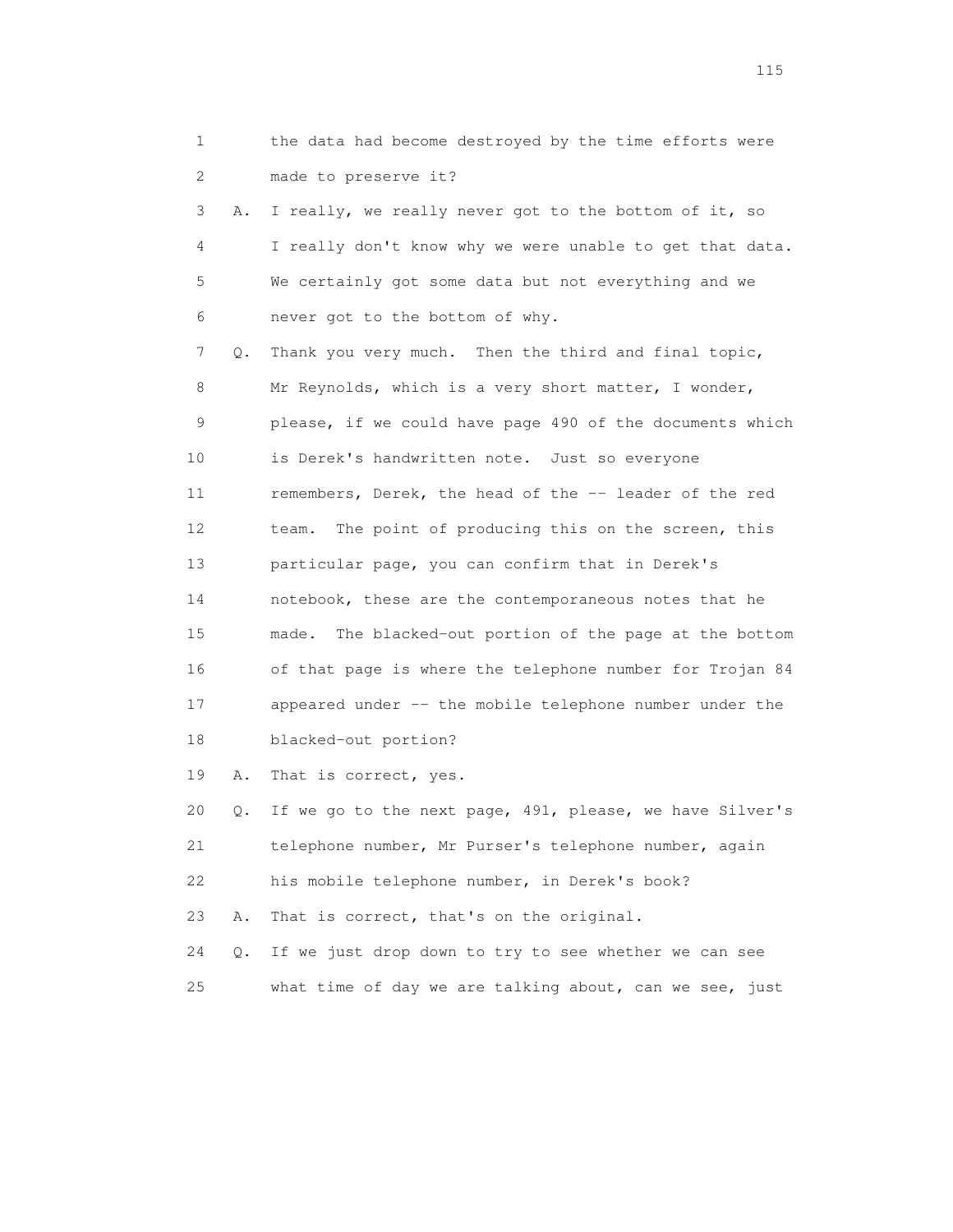1 in the lower third of the page: 2 "U/I out, IC1, denims and trainers, nothing 3 carried". 4 I think that's right? 5 A. Yes. Yes, it is. 6 Q. So the point to take from this is Trojan 84's telephone 7 number, Mr Purser's telephone number, before the 8 unidentified male leaves the premises? 9 A. That is correct, sir. 10 MR PERRY: Thank you, Mr Reynolds. Those are the only 11 questions I have. 12 SIR MICHAEL WRIGHT: Thank you very much. Mr King. 13 MR KING: There will probably be nothing, sir, but I will go 14 last, if I may. 15 SIR MICHAEL WRIGHT: Yes, I had forgotten. 16 MR HORWELL: There is nothing. 17 MR KING: There is nothing from me, then. Mr Reynolds, 18 thank you very much indeed. 19 (The witness withdrew) 20 SIR MICHAEL WRIGHT: You have another one to read, I think. 21 MR HOUGH: We have two remaining statements to read, the 22 statements of two remaining people to read. 23 First of all, Central 1614, and as my learned friend 24 indicated before lunch, it's proposed to read this under 25 Rule 37 as uncontroversial, and for that purpose it's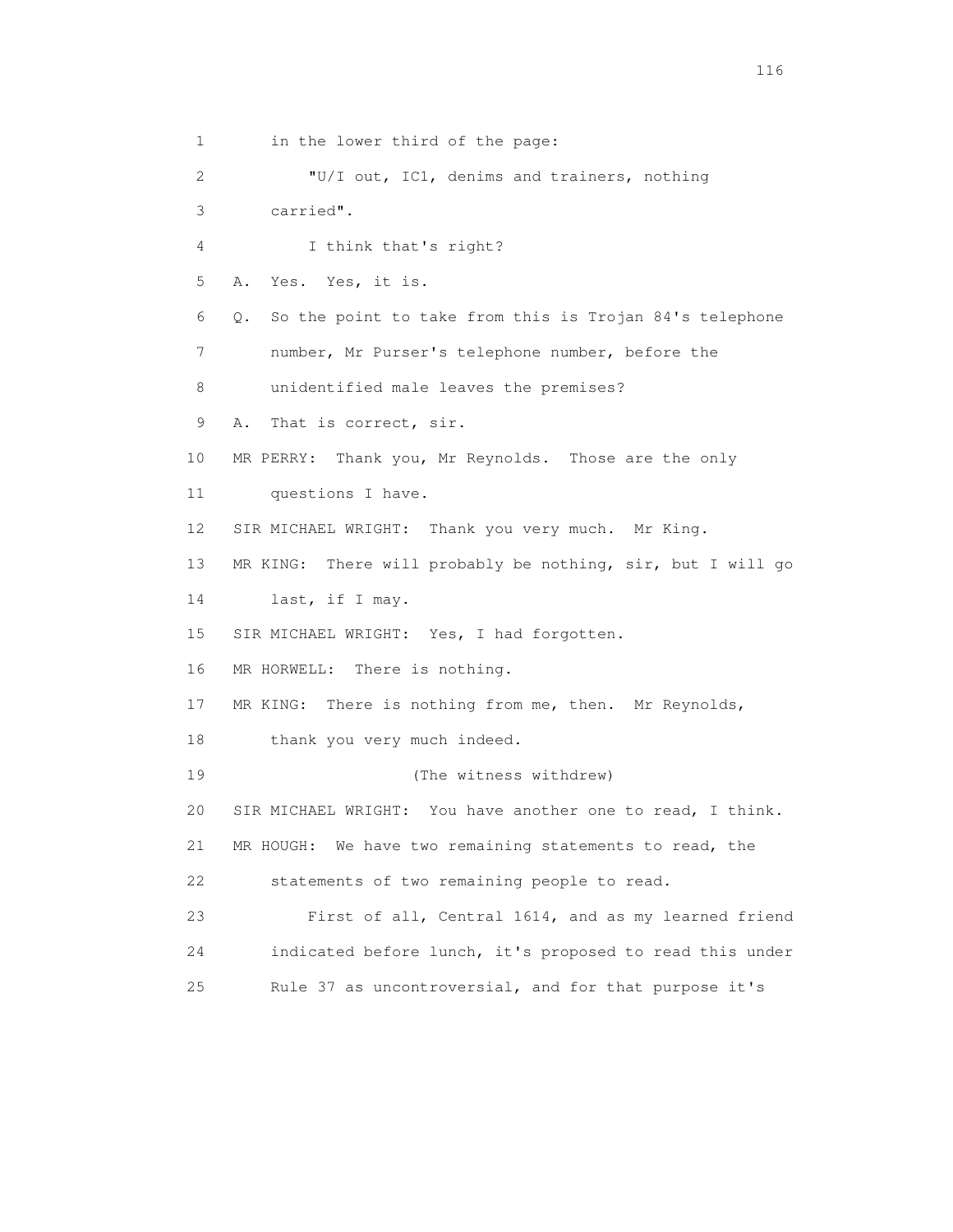1 proposed to read the first paragraph of -- 2 SIR MICHAEL WRIGHT: I don't know about uncontroversial but 3 it's being read anyway. 4 MR HOUGH: No, this is being read as uncontroversial, 5 because otherwise we would have to call Mr Reynolds back 6 to prove it. 7 Statement of CODENAME "CENTRAL 1614" (read) 8 MR HOUGH: The first paragraph of the first statement and 9 first two paragraphs of the second statement. The first 10 statement is dated 1 November 2005, the witness is 11 Central 1614, and he says: 12 "I am a police officer in Special Branch SO12. On 13 the morning of 22 July 2005 I was on duty at New 14 Scotland Yard when I had occasion to enter the SO12 15 operations room on the 16th floor. I entered the room 16 shortly before 10 am in order to deal with a request 17 regarding the provision of some maps." 18 The second statement, dated 7 November 2008, he says 19 this: 20 "I am a police officer in the Metropolitan Police 21 Counter-Terrorist Command, SO15, and volunteer this 22 statement to clarify and inform a statement I made on 23 1 November 2005. That statement dealt with events 24 I witnessed in the Special Branch operations room on the 25 morning of 22 July 2005. At that time, I was the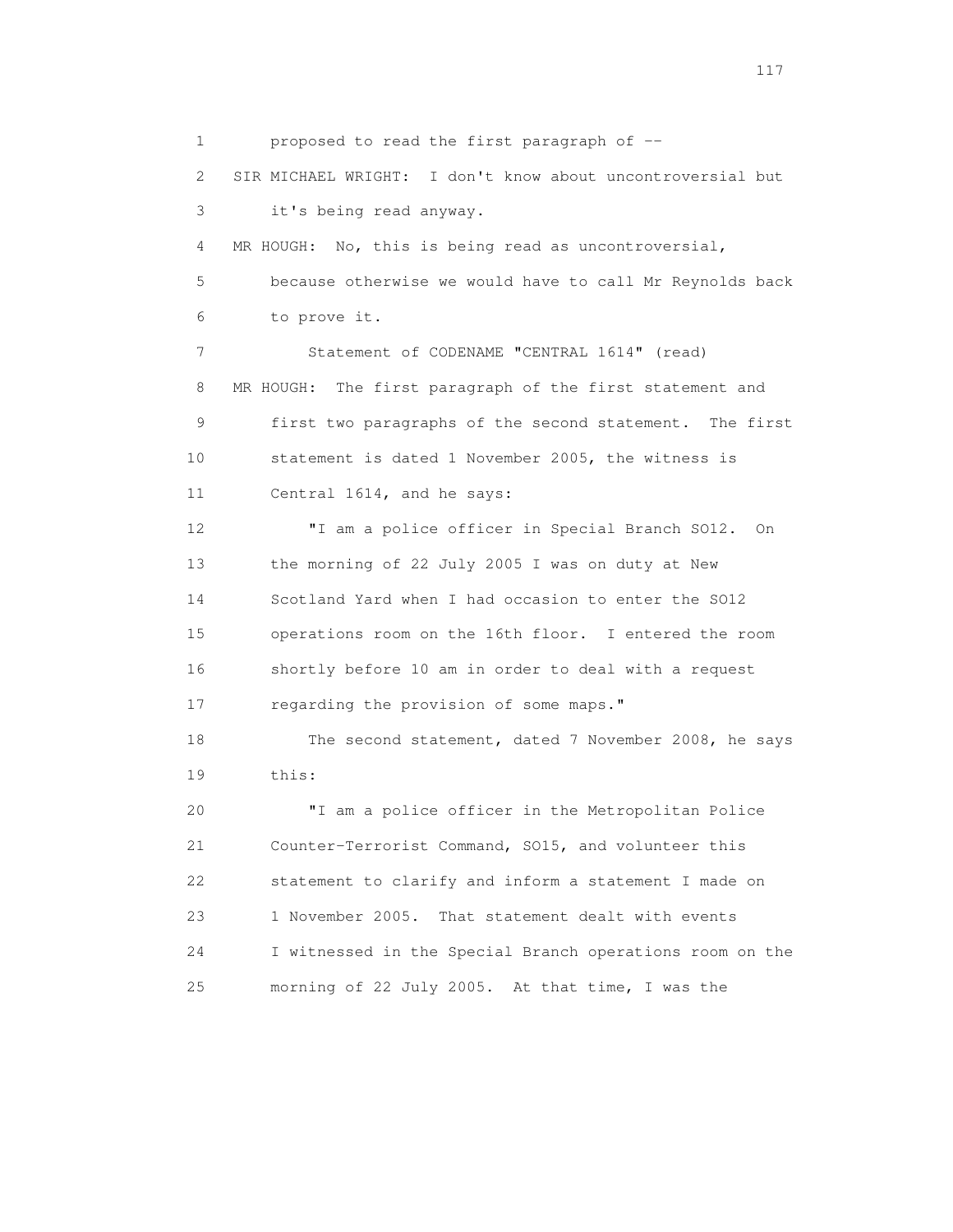1 collator for Special Branch in which role I was 2 regularly tasked with acquiring access to privileged 3 databases on behalf of investigations and undertaking 4 sensitive research. It was in this capacity that I had 5 been called to the operations room on the morning of 6 22 July 2005. As will be clear from my previous 7 statement, when I arrived at the operations room it was 8 immediately apparent to me that a surveillance operation 9 was in progress. I was surprised that I should have 10 been asked to provide maps at such a time and that 11 apparently no-one had obtained them prior to that time. 12 The provision of maps was not a sensitive or difficult 13 procedure, and would not normally have been a matter for 14 the collator." 15 Those are the only passages we propose to read from 16 that witness's statements. 17 Statement of DAVID WHITEHOUSE (read) 18 MR HOUGH: Then there is a statement from Mr Whitehouse to 19 which my learned friend Mr Perry just referred. It's 20 a statement dated 4 November 2008. Mr Whitehouse says: 21 "I am employed by the Metropolitan Police Service as 22 an intelligence analyst and have been so employed since 23 1998. I am currently posted to SO15, Counter-Terrorist 24 Command, but also provide analytical support to

25 Operation Erini when required. I have been asked to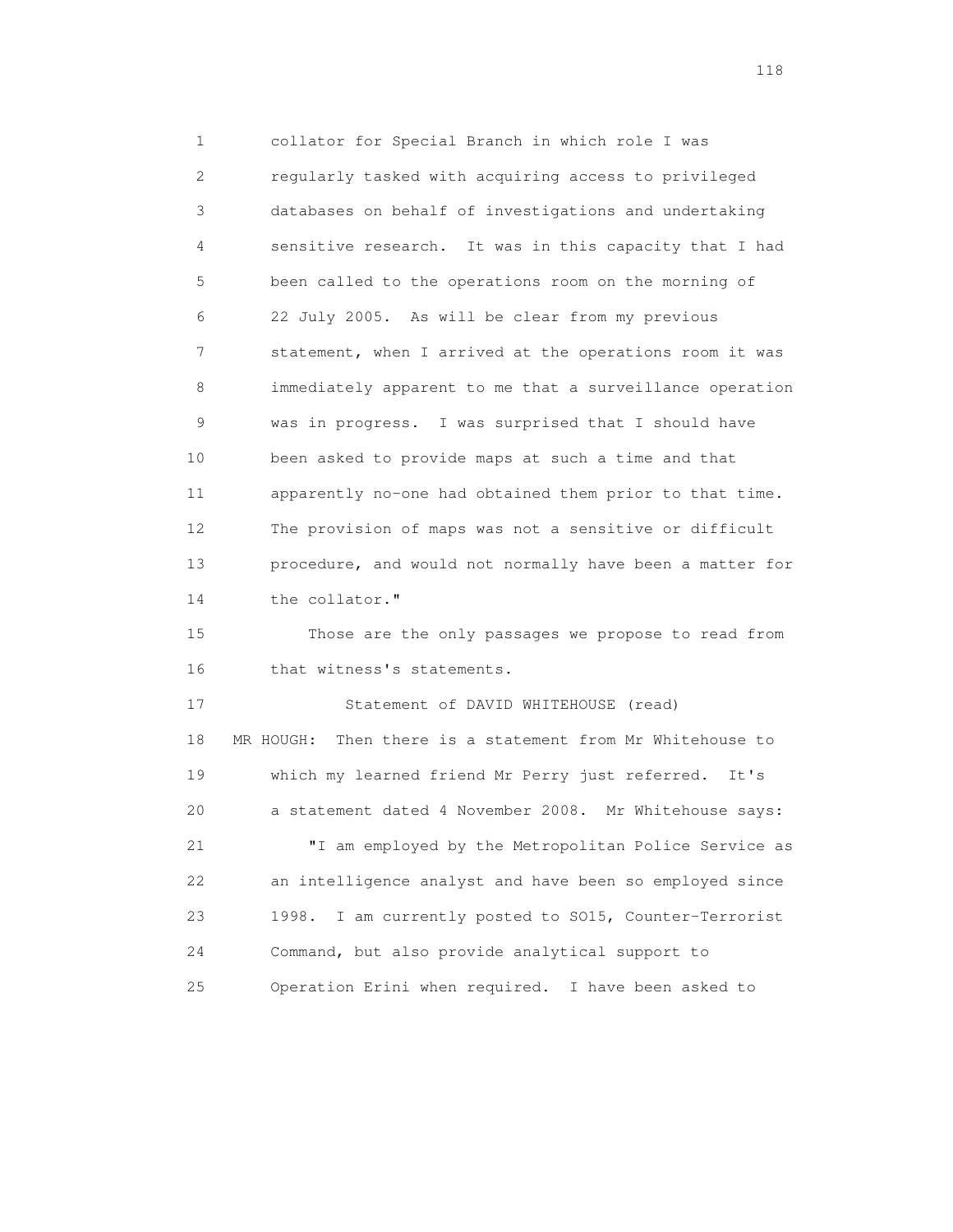1 provide a statement regarding the work I have carried 2 out on behalf of Operation Erini concerning telephone 3 calls made and received in the Special Branch operations 4 room on 22 July 2005. To assist in the preparation of 5 this statement, I have referred to reports and other 6 documents that I produced at the relevant time. As 7 a result of tasking by Detective Chief Superintendent 8 Beggs of Operation Erini to analyse telephone calls 9 between the Special Branch operations room and the 10 various operational teams for the period 4 am to midday 11 on 22 July 2005, I began to collect as much data as 12 practicable. I was aware that some telephone data had 13 already been obtained by the MPS on behalf of the 14 Independent Police Complaints Commission. A copy of 15 this material which related to six telephone numbers in 16 the Special Branch operations room was made available to 17 me. As a result of subsequent conversations that I had 18 with other MPS departments and representatives from the 19 company that provides the MPS with its telephony 20 services, Damovo Limited I ascertained that the data for 21 the six telephone numbers already in my possession did 22 not represent everything relating to the operations 23 room. I was provided with a further list of telephone 24 numbers for which I have subsequently obtained data for 25 the aforementioned period. However, I was informed that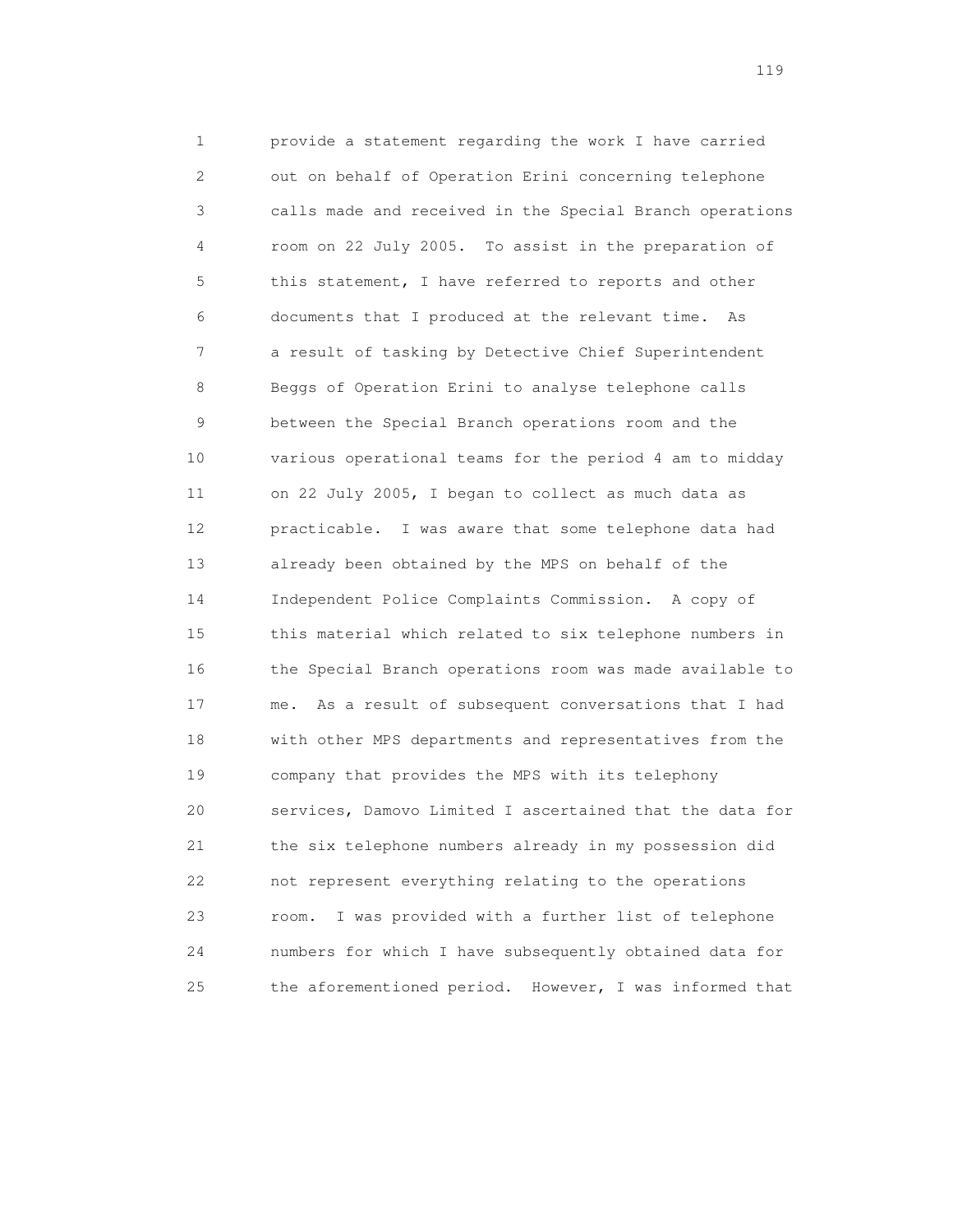1 although the data included both incoming and outgoing 2 calls, any telephone calls received from a telephone 3 where the caller identity had been withheld would not be 4 shown. This would be particularly true of MPS mobile 5 telephones issued to the surveillance officers as this 6 feature would be automatically enabled. As well as the 7 data outlined above, I was also provided with copies of 8 itemised billing for the MPS mobile telephones issued to 9 the surveillance officers and specialist firearms 10 officers.

 11 "During this process of data collection 12 I encountered a particular problem of identifying the 13 telephones that were present in the operations room on 14 22 July 2005. I was unable to establish if the 15 telephone configuration had been changed between 16 22 July 2005 and the time of my inquiry in 17 November 2006. Furthermore, there were discrepancies 18 between MPS records of telephones in the control room 19 and those found to be physically located in the room in 20 a subsequent audit. In summary, I would assess that 21 I was able to capture the majority of the available data 22 relating to both incoming and outgoing telephone calls 23 by the Special Branch operations room on 22 July 2005. 24 I say majority because of the uncertainty surrounding 25 which telephones were present in the operations room at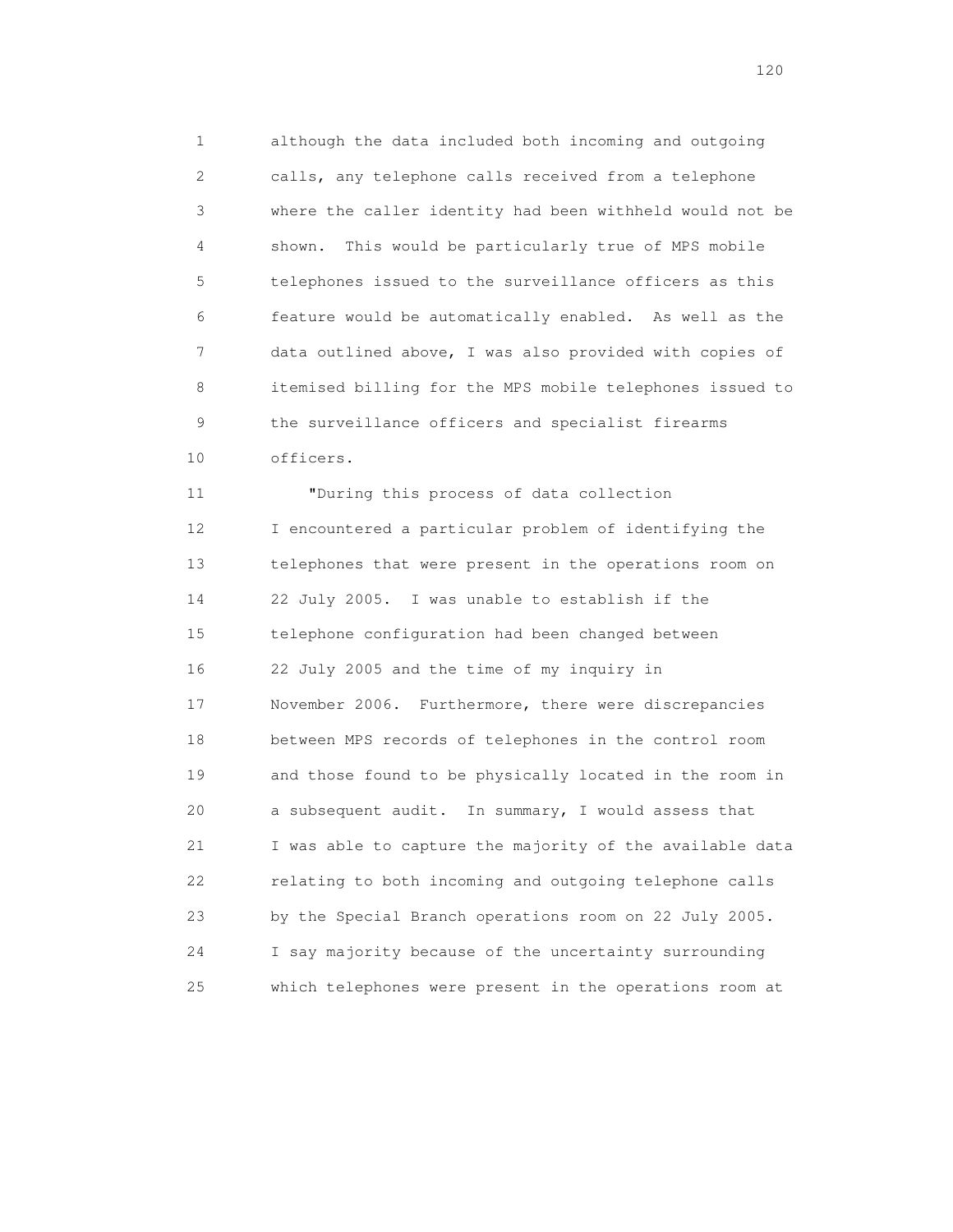1 the relevant time. Furthermore, I cannot be certain 2 that all incoming calls were captured for two reasons. 3 Firstly, I noted that some telephone numbers recorded as 4 making incoming calls are incomplete ie only the first 5 four or five digits are shown. I recall that Damovo 6 explained that this was a vagary of the system whereby 7 in the case of externally dialled numbers, only the 8 first few digits or else a reference to the exchange 9 that handled the call was captured. In these cases it 10 was and remains impossible to identify the incoming 11 numbers.

 12 "Secondly as previously mentioned where the caller 13 identity has been withheld these calls will not be 14 shown. To some extent this is mitigated by the fact 15 that I was provided with call data relating to the MPS 16 issued mobile telephones of some of the operational 17 officers involved. Of course any telephone calls made 18 to the operations room from telephones, the existence of 19 which I was not aware, would not have been captured. 20 I subsequently transcribed all the data contained in the 21 telephone call records into a single schedule, together 22 with details of the telephone users where known. The 23 users attributed to each telephone number were those 24 shown in Operation Erini or MPS records. An extract 25 from the schedule is reproduced as appendix A attached.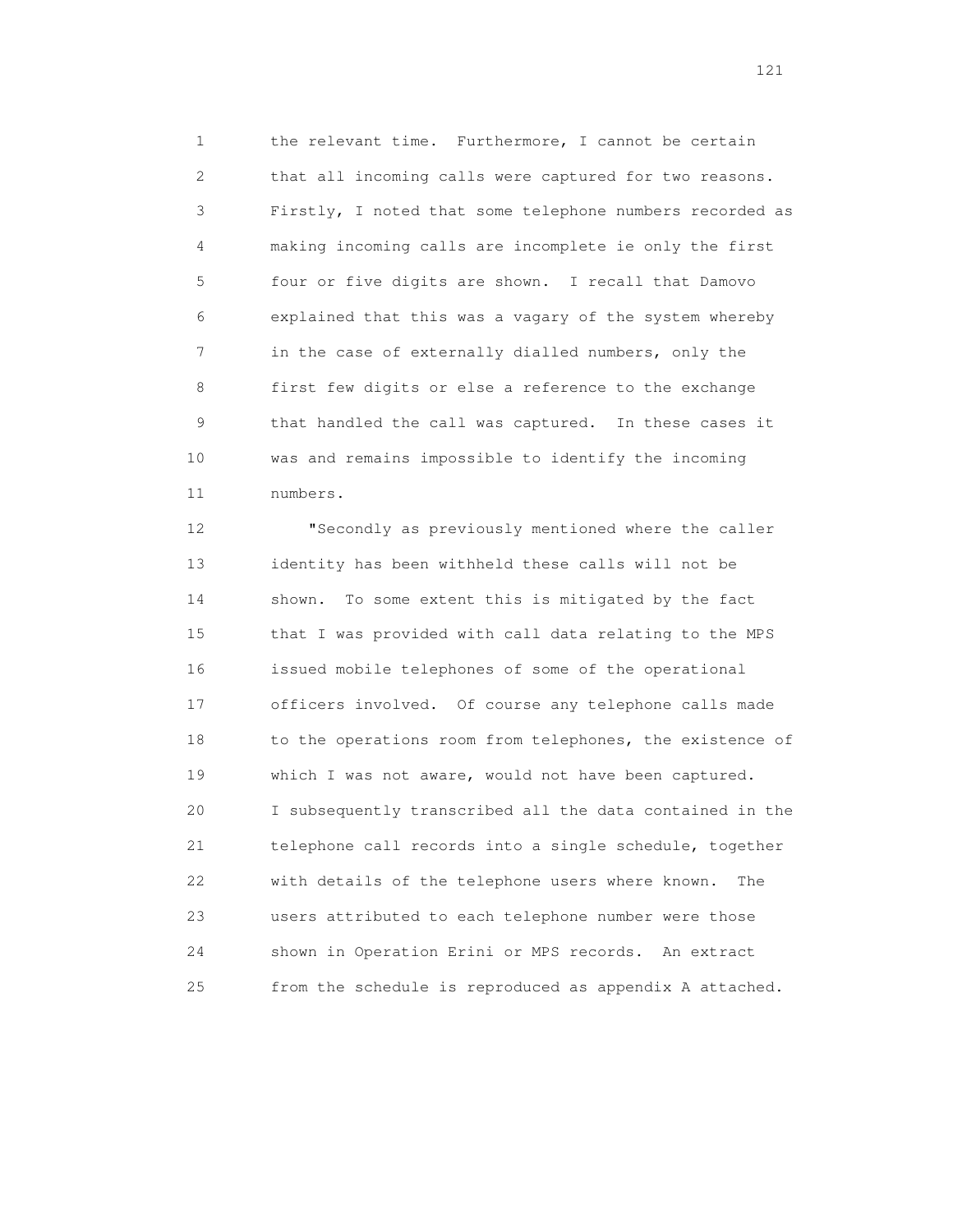1 It should be noted that the actual telephone numbers 2 themselves have been removed for security reasons. 3 Where appropriate, operational officers are identified 4 by call sign or pseudonym. I have been asked to comment 5 on whether Damovo call records which I now know to be 6 called Sigma data are preserved and if so how long. As 7 I was able to obtain data a year after the calls were 8 made, this would suggest that Sigma data is retained for 9 at least that period. However, I do not know how long 10 this data is kept. As I took steps to obtain the data 11 as soon as I became aware of its existence, I believe 12 that no data was lost." 13 Perhaps we can have his exhibit, it's page 1903 of 14 the exhibits bundle, on screen. This is the appendix. 15 If we can run through it, quickly, I'm not going to 16 point up specific calls, but this is so that the exhibit 17 is formally in evidence and can be referred to in the 18 Coroner's summing-up where appropriate. 19 That's the evidence in the case. 20 SIR MICHAEL WRIGHT: Yes. With your assistance, I suspect, 21 Mr Hough. Very well. 22 That concludes the evidence that we have to deal 23 with? 24 MR HOUGH: Yes, sir. 25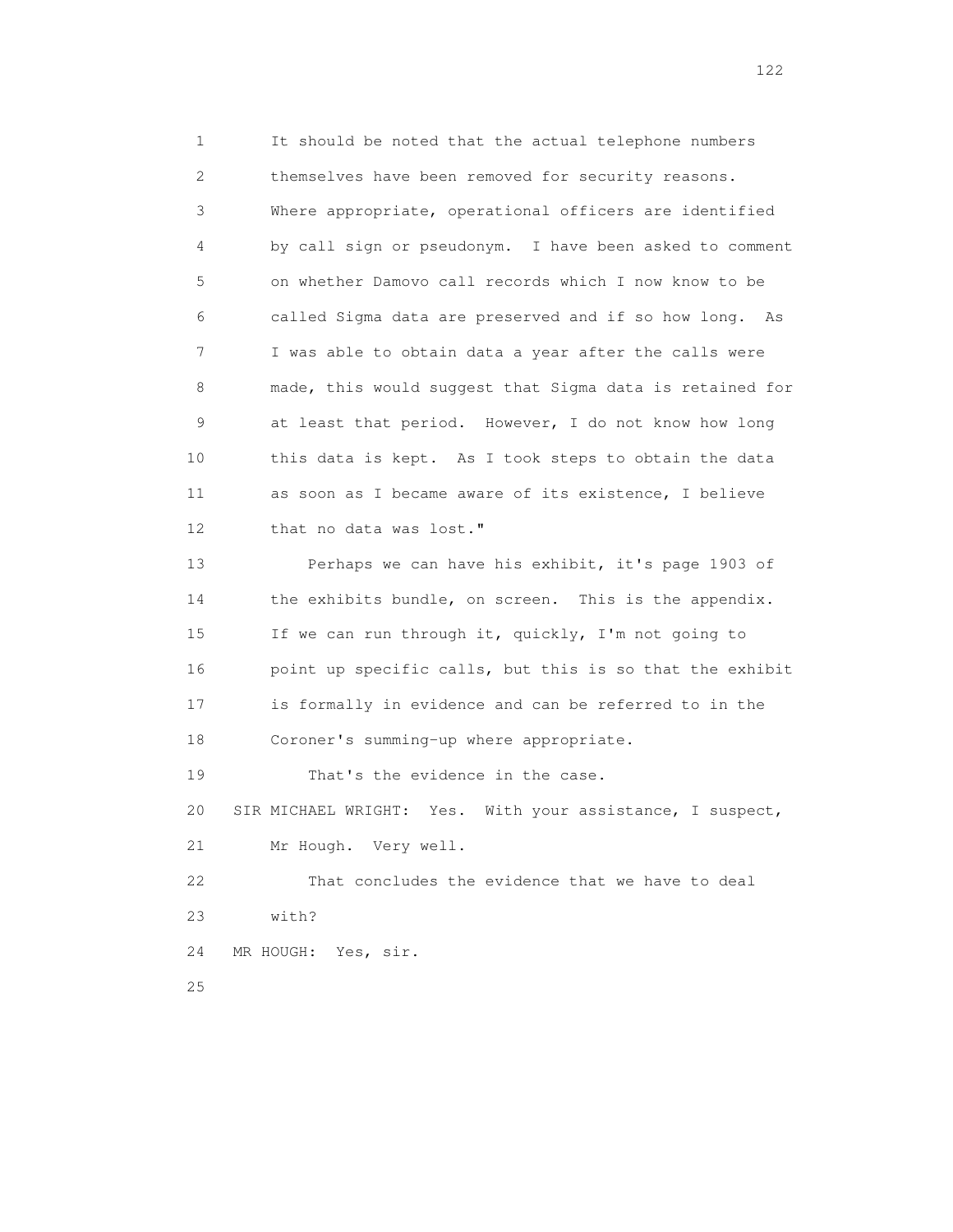## 1 Housekeeping

2 SIR MICHAEL WRIGHT: Thank you very much.

 3 Well, ladies and gentlemen, I need really now to 4 tell you what happens next. 5 Over the next couple of weeks, actually, I have to 6 give the opportunity to the various interested parties 7 to prepare and present to me and to my team the 8 submissions that they wish to make to me as to the 9 issues that I should deal with and the questions that 10 I should leave to you to determine. 11 In the first instance those submissions will be made 12 in writing, and when we have had time to consider them 13 I will give the parties an opportunity to address me 14 here orally. But those are matters which you do not 15 have to attend and which you will not be concerned. 16 They are all matters of law and of evidence and it will 17 assist me in formulating the matters that I need to put

18 to you in summing-up in due course.

 19 We have allowed, I hope, enough time for all those 20 procedures to be gone through and for my counsel and 21 myself to prepare the summing-up in due course, and that 22 at the moment, as at presently planned, that I propose 23 to embark on with you on Monday, 1 December. So you 24 have a holiday. Make the most of it.

25 What I am going to say to you is that when you go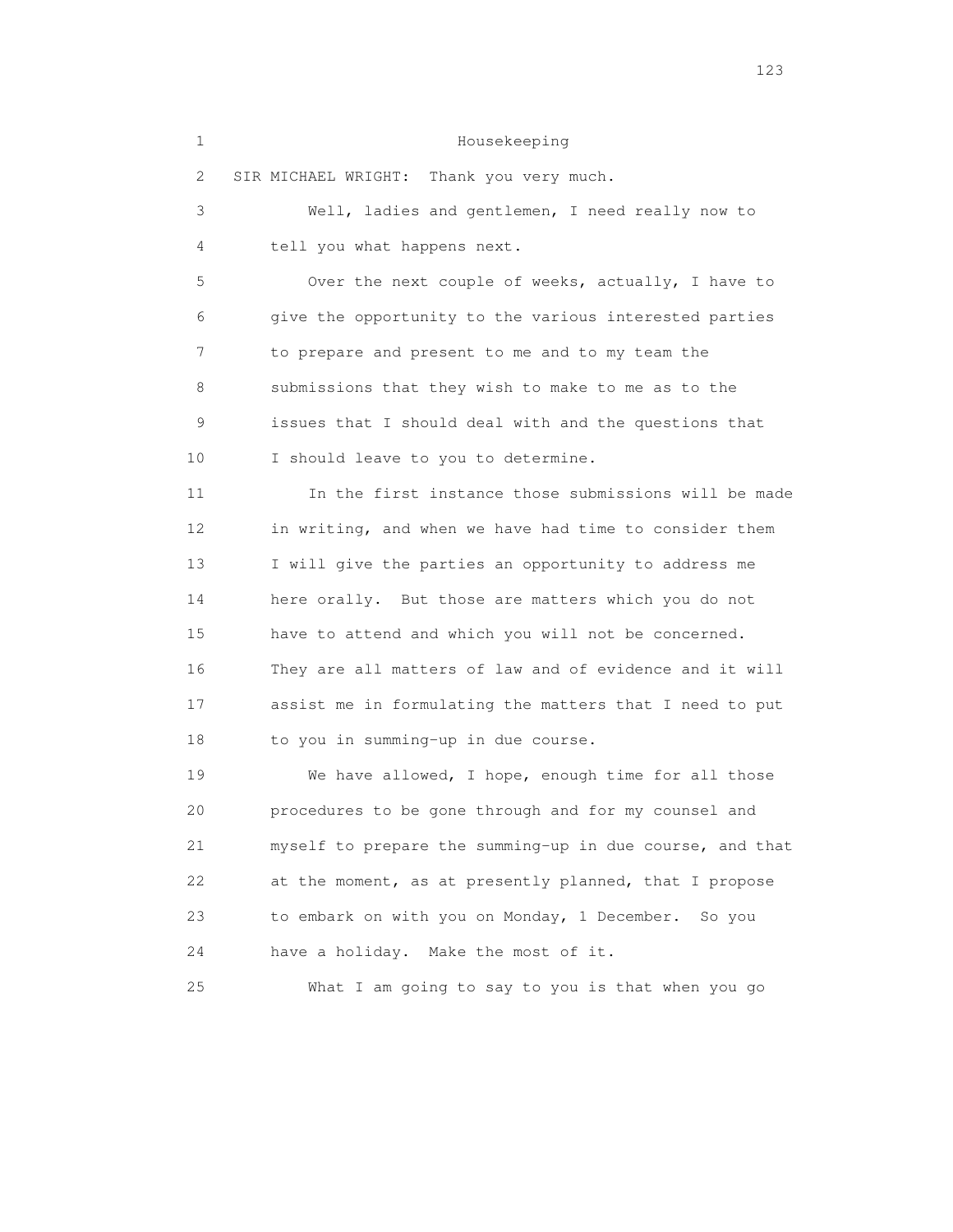1 away, of course you stop work on everything you have 2 heard over the last seven weeks. I repeat what I have 3 said to you in the past: don't go investigating for 4 yourselves, for the reasons I explained to you. I don't 5 expect, I hope you will not, forget it all but just put 6 it to the backs of your minds for the time being, don't 7 worry about it, and I'll do my best to remind you of the 8 salient matters you have to consider in the course of 9 a summing-up which is likely to take certainly more than 10 a day, possibly even more than two days altogether.

11 It does not consist, you will be relieved to hear, 12 of a recitation of everything you have heard over the 13 last seven weeks, otherwise you might find that you were 14 still here seven weeks later and that's not the idea.

 15 I hope, I'm sure you have all left your contact 16 details with the ushers, so that we can, if necessary, 17 if the date changes, we can get in touch with you and 18 let you know when you are going to be back here but it 19 will be back here in this room, 10 o'clock on 20 1 December.

 21 I have two enquiries which I'll deal with now. They 22 came in in fact on Friday, they are perfectly proper 23 questions and you are entitled to an answer. The first 24 question is really essentially, if I can summarise it: 25 can we see the statements that all witnesses have made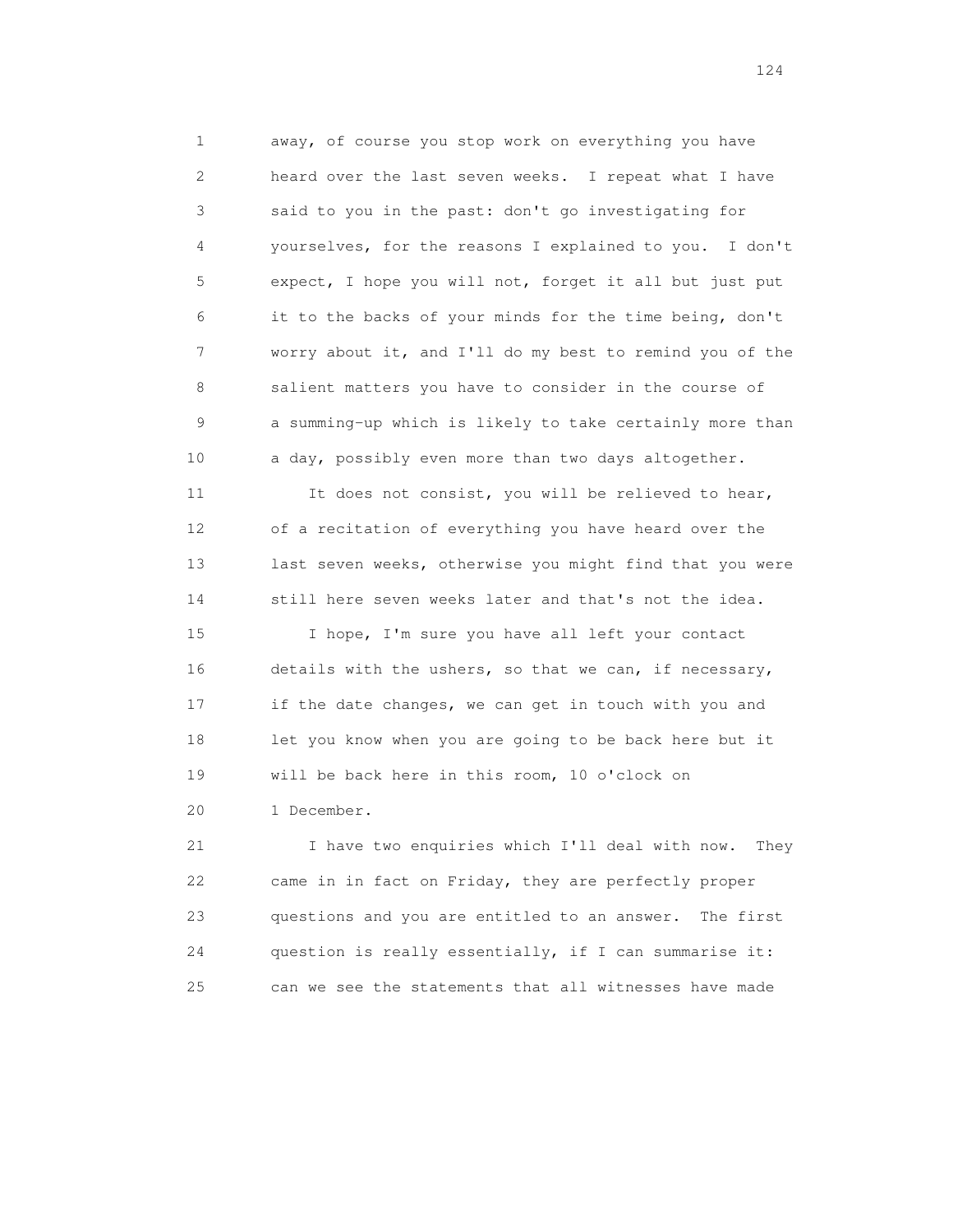1 upon which the evidence that they have given before you 2 has been based. There is a very short answer to that, 3 and the answer is no.

 4 The reason for that is actually very simple. As 5 I told you at the very outset of this case, you must 6 determine your verdict on the evidence that you have 7 heard from that witness box and from the statements 8 which are not controversial or under Rule 37 have been 9 read to you, which are treated as though it was 10 evidence.

 11 What is in the statements is not evidence. It's 12 what comes out of the witness's mouth in front of you 13 that is evidence and it is for you to weigh up what each 14 witness has told you and to make up your minds what you 15 think of the reliability and accuracy and indeed the 16 truthfulness of various witnesses. The statements may 17 contain all sorts of material which are irrelevant, 18 which are hearsay or which for some other reason are not 19 really helpful to you, and in any case are not the 20 evidence because they have not been tested and probed by 21 cross-examination until the witness who makes that 22 statement goes into the box and has those various 23 assertions tested and checked.

 24 As I say, I will do my best to remind you, at any 25 rate in summary form, of the material that's been put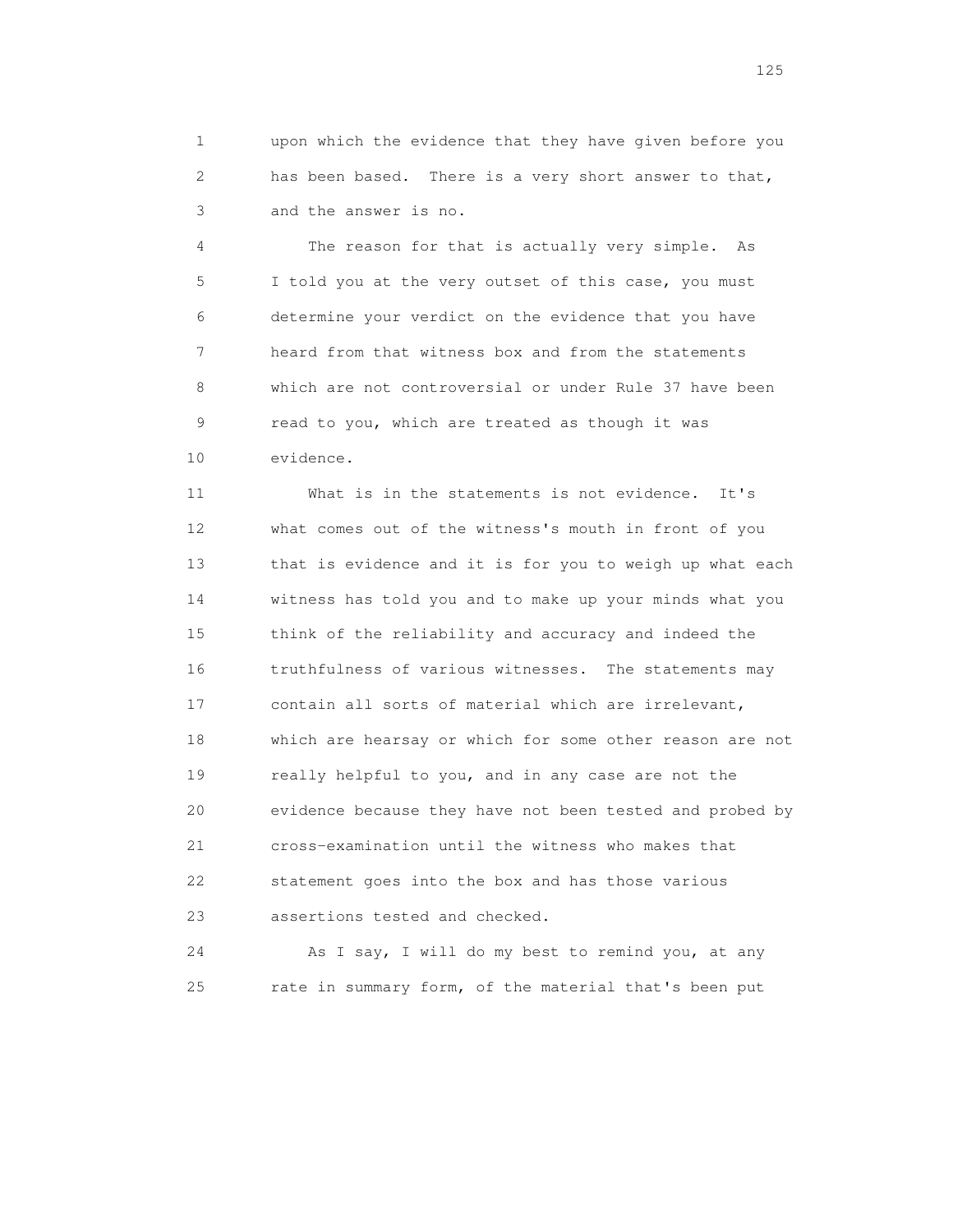1 before you in that way. The statements will not assist 2 you and you are indeed not entitled to see them. 3 The second question -- I must say one of you is 4 getting ahead of himself or herself a bit -- is you want 5 me to tell you a bit about the job of the foreman. I am 6 not going to tell you about that, because I will in fact 7 deal with that at the very end of the summing-up just 8 before you retire, and I will simply tell you what you 9 have to do about the foreman and what the foreman has to 10 do for you. It's a very short direction. 11 Anything else, Mr Hough, at this stage, or 12 Mr Hilliard? 13 MR HILLIARD: There is the question of the -- 14 SIR MICHAEL WRIGHT: I know. I did have a note quite early 15 on. 16 One of your number inquired -- I remember telling 17 you again very firmly: do not go down to Scotia Road to 18 do any enquiries of your own -- one of your number 19 inquired if there would be any possibility to arrange 20 another visit. Put it this way, I am very reluctant to 21 do that because it takes a lot of fixing up. However, 22 what I am going to ask you to do is have a word among 23 yourselves; if the bulk of you say "yes, we would like 24 to go back to Scotia Road and have another look", it can 25 be arranged.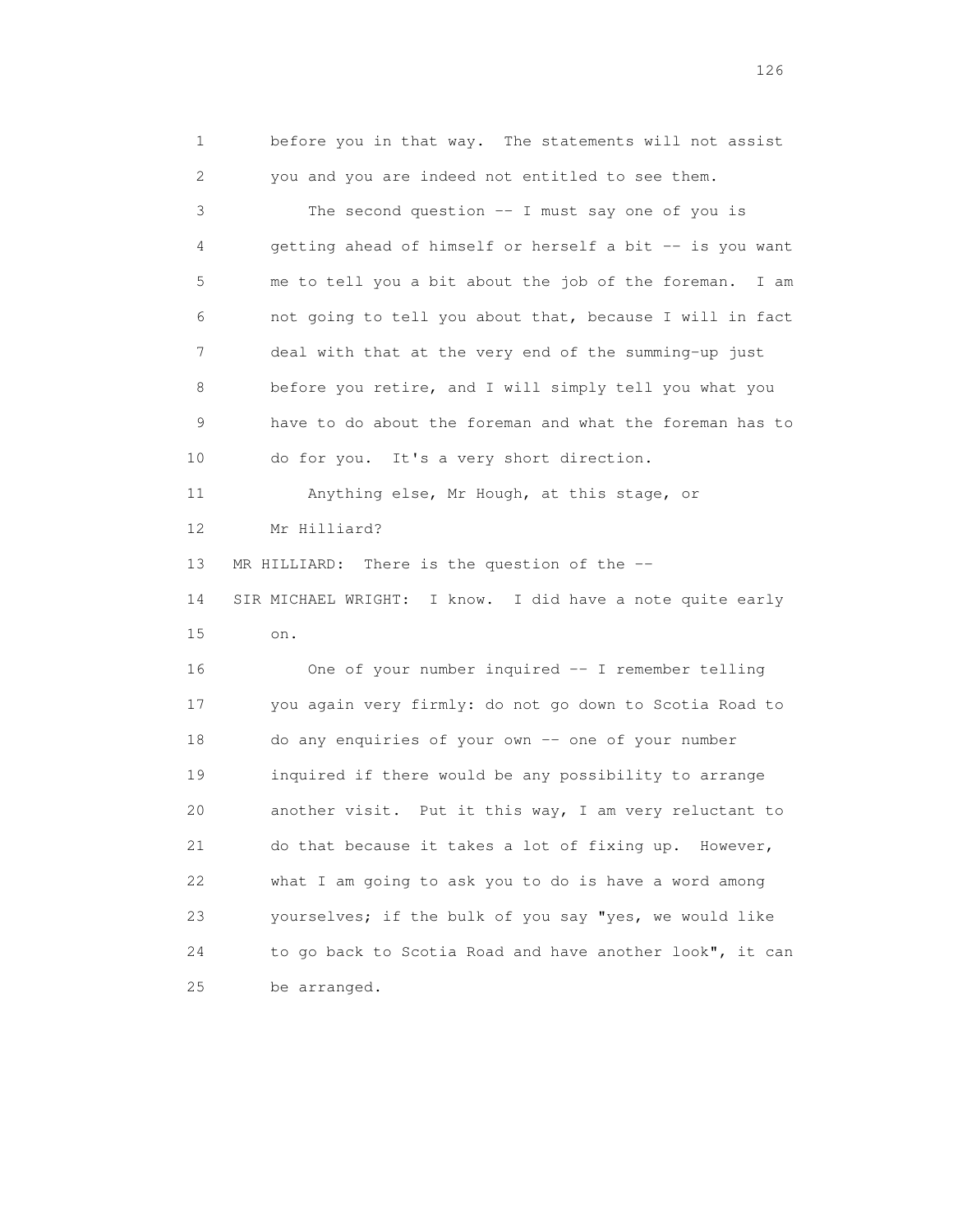1 It's not very attractive because it will have to be 2 early in the morning, just before the summing-up starts, 3 which is probably the most useful time to do it if you 4 are going to do it at all.

 5 I am not pushing you to do it but, as I say, if you 6 all thought as a group that you would like to do the 7 trip again, it won't be the whole trip, that was 8 something of a luxury, but just to go back to 9 Scotia Road and look at the layout -- you have got the 10 photographs, you have got the maps -- as I say, I'll get 11 you out of bed rather early on the first morning of the 12 summing-up to do the trip.

 13 It would be an occasion when there would be no 14 questions asked, no questions answered, no addresses to 15 you at all, in silence, out, round and back.

 16 By all means do it here if you want to, if you would 17 like to just have a look at each other and see what you 18 all think: anybody keen on doing it? I have made it so 19 unattractive ... (Pause). Anybody? Not bothered.

20 Thank you very much.

 21 Now, Mr Hilliard, anything else? 22 MR HILLIARD: Nothing else for the jury at this point. 23 SIR MICHAEL WRIGHT: In that case, ladies and gentlemen, 24 that's it for now and I hope you enjoy your break, and 25 I will see you again hopefully on 1 December.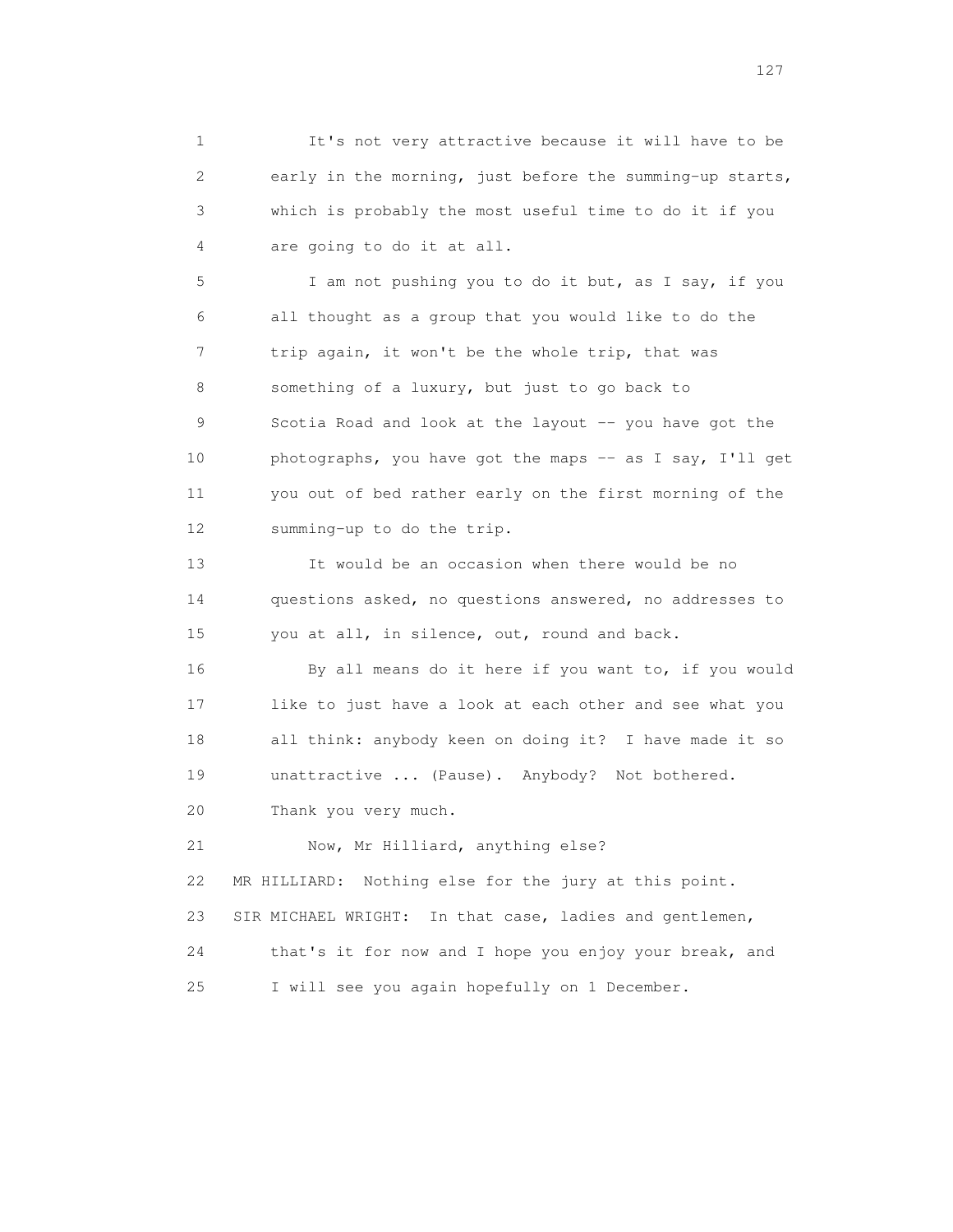1 (3.00 pm)

| 2  | (In the absence of the jury)                                |
|----|-------------------------------------------------------------|
| 3  | Sir, the only other matter was this: having<br>MR HILLIARD: |
| 4  | discussed the matter with Mr Penny on Friday of last        |
| 5  | week, then had a discussion with Mr Mansfield and           |
| 6  | Ms Hill as to whether it would be possible for them to      |
| 7  | produce their submissions a little earlier than the         |
| 8  | Friday midnight, which was the deadline for everybody       |
| 9  | else, and they have kindly --                               |
| 10 | SIR MICHAEL WRIGHT: Friday close of play, I hope.           |
| 11 | MR HILLIARD: It won't make much difference so far as        |
| 12 | reading them is concerned whether its close of play or      |
| 13 | midnight, so if that will help people, the Friday           |
| 14 | evening. But they were kind enough to indicate that         |
| 15 | they thought by close of play on Thursday they would in     |
| 16 | fact $--$                                                   |
| 17 | SIR MICHAEL WRIGHT: I have heard that message, Mr Hilliard. |
| 18 | If I may say so, Ms Hill and Mr Mansfield, I'm very         |
| 19 | grateful for that. I hope it will mean that there won't     |
| 20 | be too many supplementaries, sur-rejoinders and             |
| 21 | sur-rebutters as a result of that, if everybody has had     |
| 22 | a chance to have a look, at least, at what it is you are    |
| 23 | saying and dealing with it in one go.                       |
| 24 | If I may say so, I think I speak for myself,                |
| 25 | I suspect the parties will be very grateful to you for      |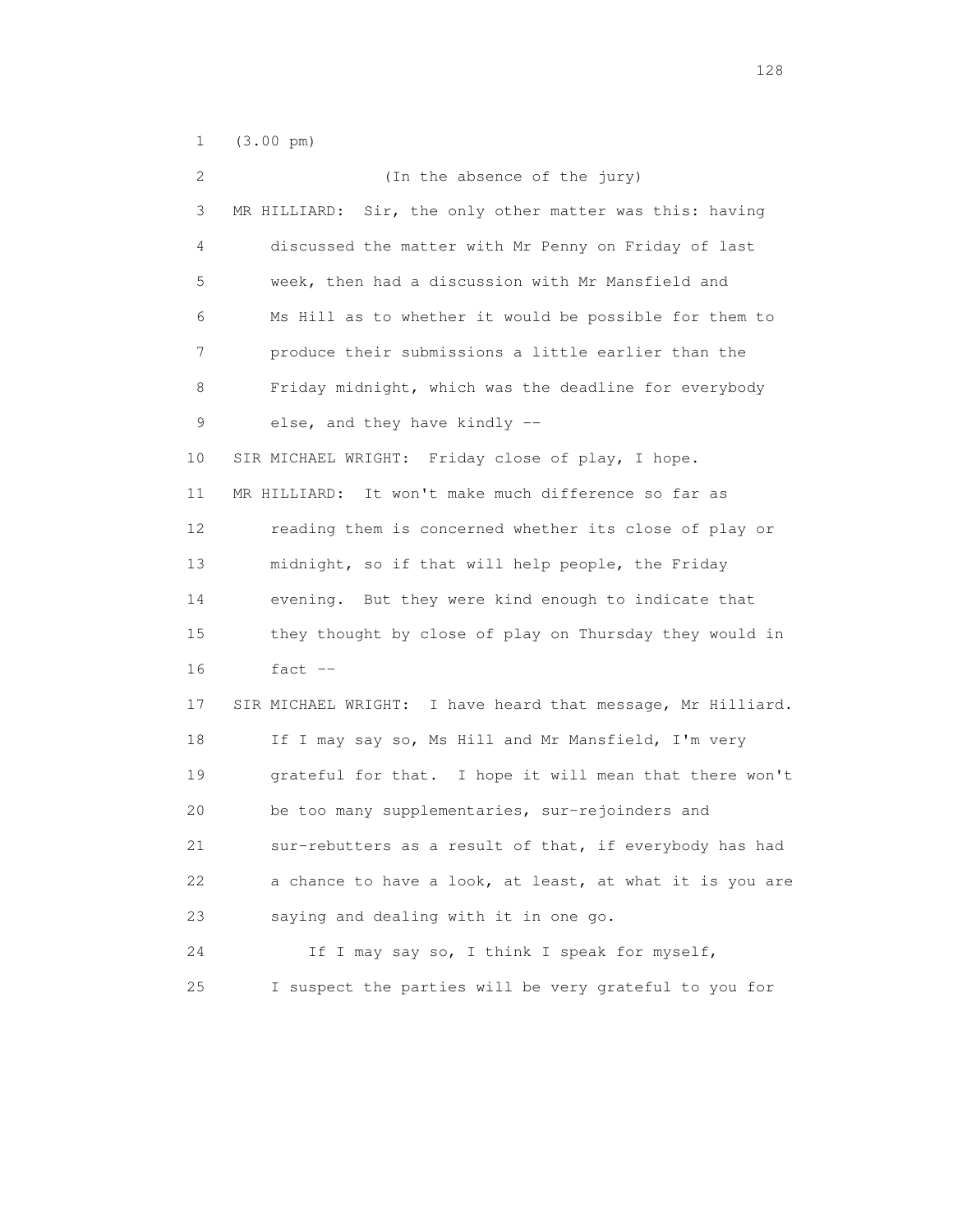1 that assistance.

 2 Yes. 3 MR HORWELL: Sir, if I could, just for clarity and 4 certainty: we will be having a very busy Friday, 5 obviously, as we will only have seen the family's 6 submissions on -- 7 SIR MICHAEL WRIGHT: Yes, but you have several more days 8 before the actual -- 9 MR HORWELL: Of course, I only meant in terms of the 10 document that we are submitting and, as Mr Hilliard has 11 said, I'm sure there is some sense in this, if it does 12 in fact make no difference as to whether our submissions 13 arrive before 6 or later that day, we would be very 14 grateful to have until the end of Friday, that's all. 15 Thank you very much. 16 SIR MICHAEL WRIGHT: Thank you. In that case, ladies and 17 gentlemen, I think that, for the time being, is that. 18 Thank you all very much. 19 Can I say, having made myself very unpopular from 20 time to time throughout the course of our seven weeks, 21 can I thank everybody for the good humour with which 22 they have put up with my occasional applying of the 23 spurs and cracking of the whips. Everybody has, if 24 I may say so, done extremely well. We are now, after 25 an alarming period at the beginning, more or less on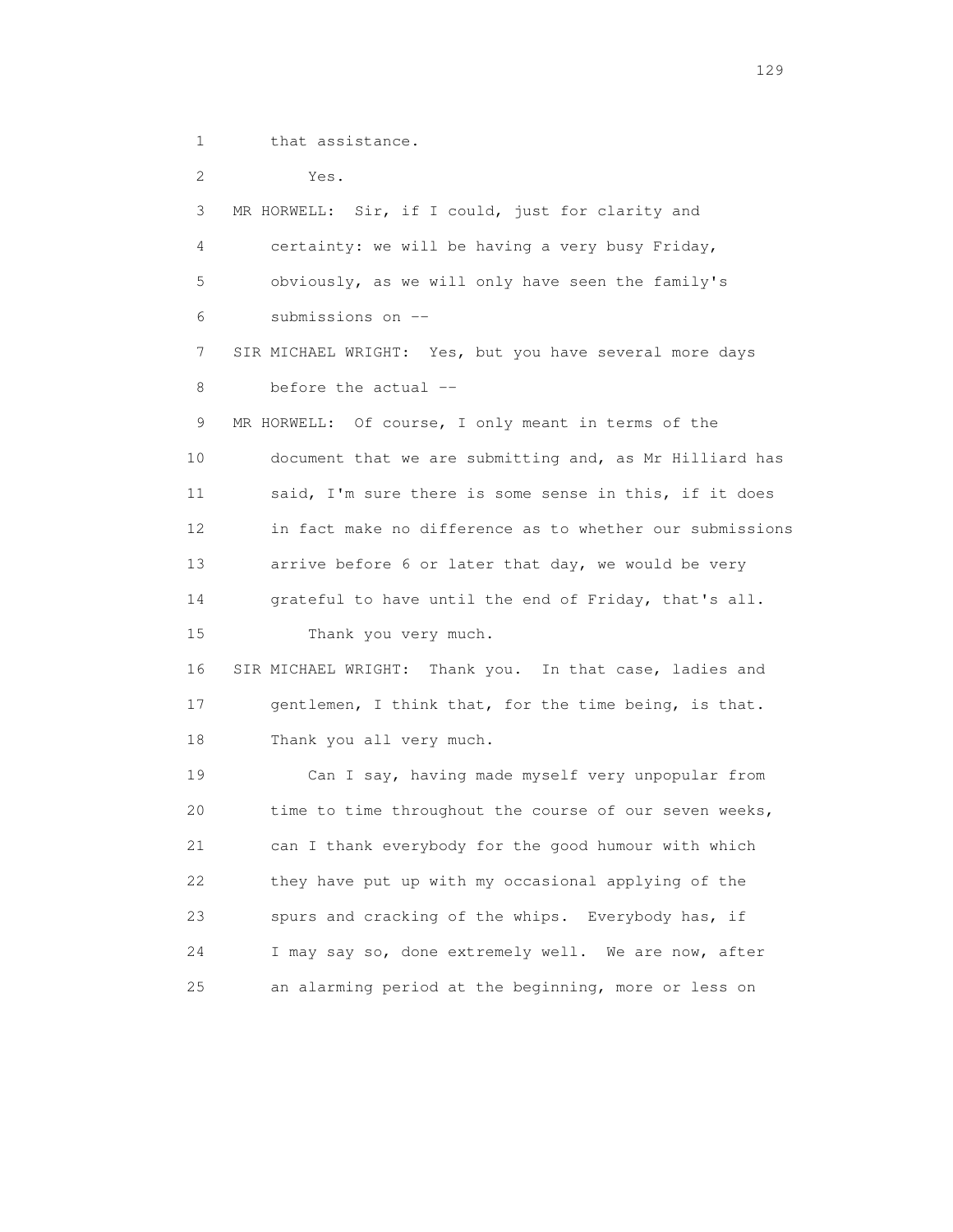| $\mathbf 1$    | time. I have rarely seen Mr Hough smile so much in the  |
|----------------|---------------------------------------------------------|
| $\mathbf{2}$   | course the last few days but, believe me, the effort    |
| $\mathsf 3$    | that everybody has made to get to where we are today is |
| $\overline{4}$ | greatly appreciated.                                    |
| 5              | Thank you all very much.                                |
| $6\,$          | $(3.05 \text{ pm})$                                     |
| 7              | (The court adjourned until 10.00 am on                  |
| $\,8\,$        | Thursday, 20 November 2008)                             |
| $\mathsf 9$    |                                                         |
| $10$           |                                                         |
| $11$           |                                                         |
| 12             |                                                         |
| 13             |                                                         |
| 14             |                                                         |
| $15\,$         |                                                         |
| 16             |                                                         |
| 17             |                                                         |
| $18\,$         |                                                         |
| 19             |                                                         |
| 20             |                                                         |
| 21             |                                                         |
| 22             |                                                         |
| 23             |                                                         |
| 24             |                                                         |
| 25             |                                                         |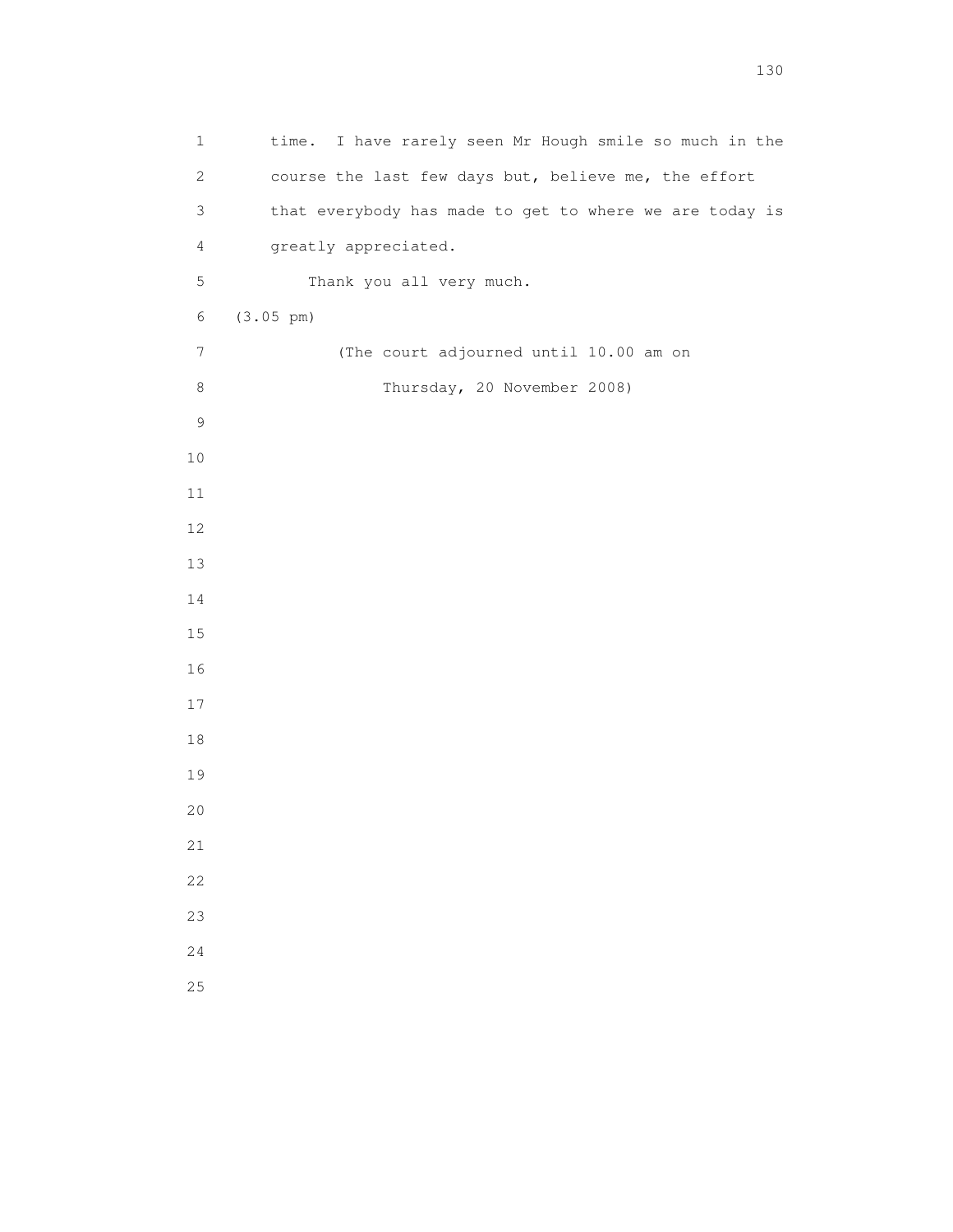| $\mathbf{1}$ | INDEX                                |      |
|--------------|--------------------------------------|------|
| 2            |                                      | PAGE |
| 2            |                                      |      |
| 3            | CODENAME "ALPHA 1" (sworn)           | 1    |
| 4            |                                      |      |
| 5            | Questions from MR HILLIARD           | 1    |
| 6            |                                      |      |
| 7            | Questions from MR MANSFIELD          | 13   |
| 8            |                                      |      |
| 9            | Questions from MR PERRY              | 29   |
| 10           |                                      |      |
| 11           | Questions from MR HORWELL            | 32   |
| 12           |                                      |      |
| 13           | Further questions from MR HILLIARD   | 36   |
| 14           |                                      |      |
| 15           | DETECTIVE CHIEF INSPECTOR KEVIN      | 37   |
| 16           | SOUTHWORTH (sworn)                   |      |
| 17           |                                      |      |
| 18           | Questions from MR HOUGH              | 37   |
| 19           |                                      |      |
| 20           | Questions from MR MANSFIELD          | 56   |
| 21           |                                      |      |
| 22           | Questions from MR HORWELL            | 81   |
| 23           |                                      |      |
| 24           | Statement of CODENAME "DAVID" (read) | 85   |
| 25           |                                      |      |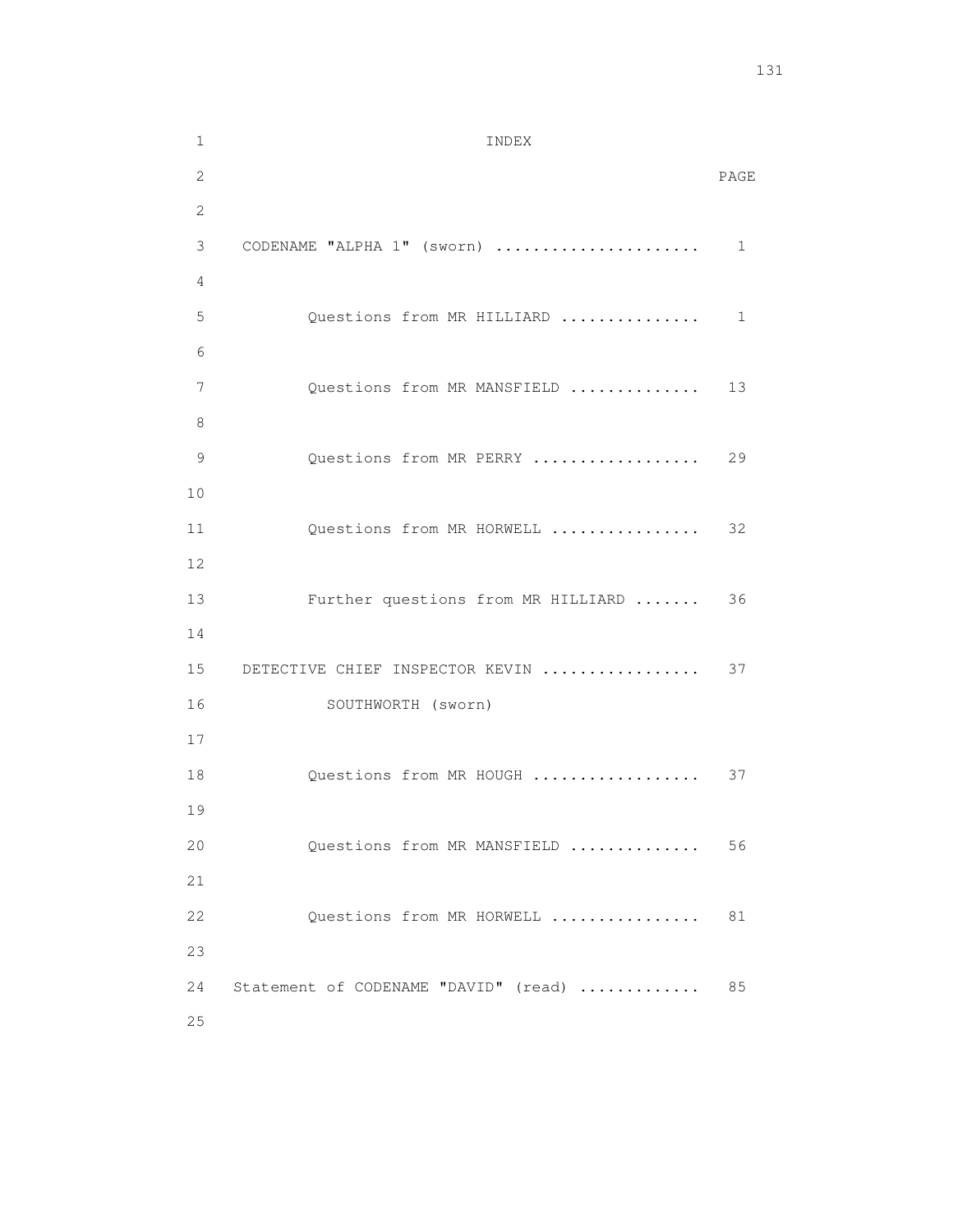1 Statement of RALPH GORDON-ADAMS .................... 87 2 (read) 3 4 Statement of DR RODERICK MacKENZIE ............... 91 5 (read) 6 7 In the absence of the jury ....................... 95 8 9 MR STEPHEN REYNOLDS (on former .................. 98 10 oath) 11 12 Questions from MR HOUGH .................. 98 13 14 Questions from MR MANSFIELD .............. 106 15 16 Questions from MS LEEK ................... 107 17 18 Questions from MR PERRY ................... 108 19 20 Statement of CODENAME "CENTRAL 1614" ............. 117 21 (read) 22 23 Statement of DAVID WHITEHOUSE (read) .............. 118 24 25 Housekeeping ..................................... 123